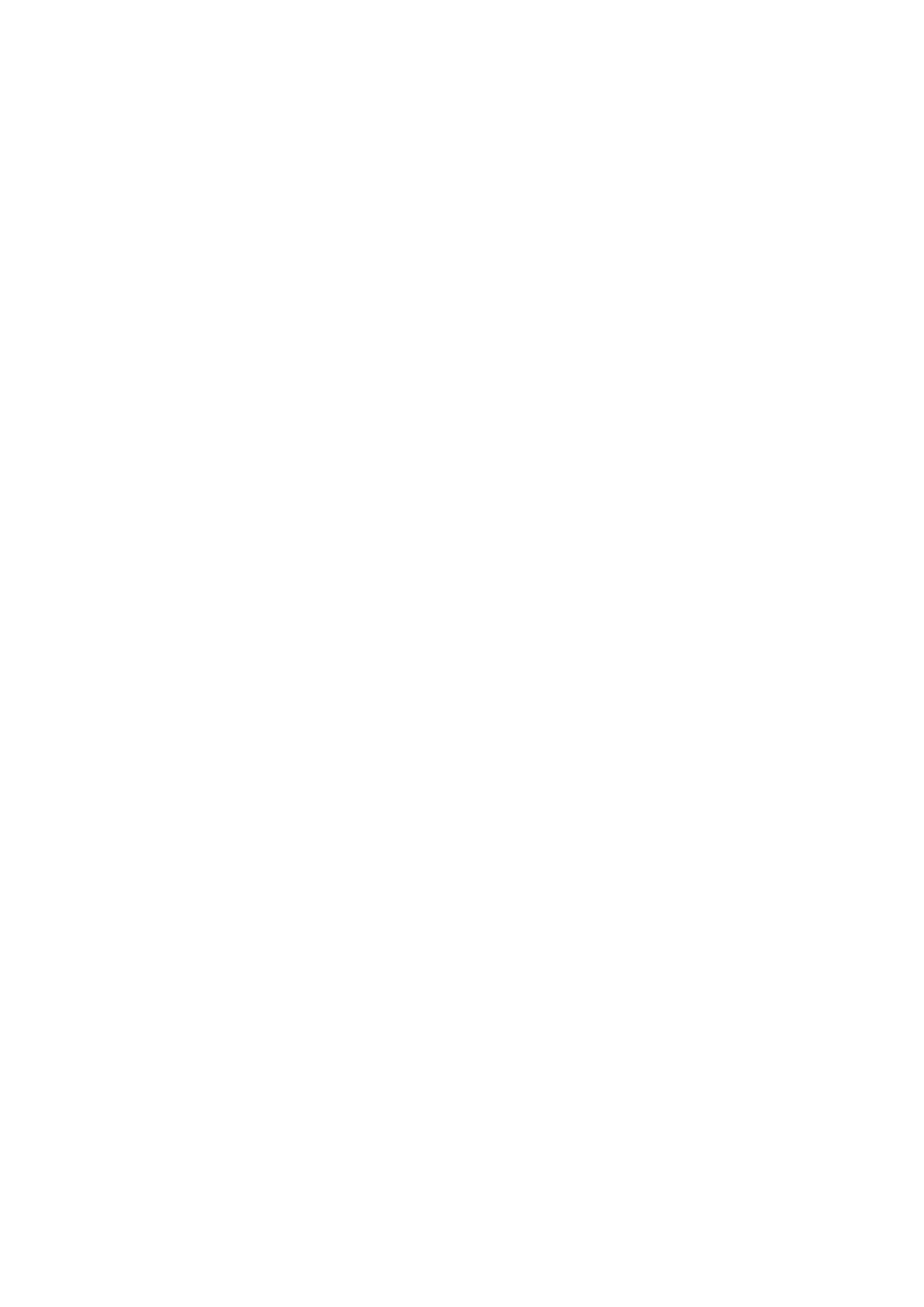

**Queensland** 

### **Electoral and Other Legislation Amendment Bill 2019**

### **Contents**

#### Page

| Part 1 | <b>Preliminary</b>                                                                                     |                                                                                                   |                 |  |  |
|--------|--------------------------------------------------------------------------------------------------------|---------------------------------------------------------------------------------------------------|-----------------|--|--|
| 1      |                                                                                                        |                                                                                                   |                 |  |  |
| 2      |                                                                                                        |                                                                                                   |                 |  |  |
| Part 2 |                                                                                                        | <b>Amendment of Electoral Act 1992</b>                                                            |                 |  |  |
| 3      |                                                                                                        | Act amended $\ldots \ldots \ldots \ldots \ldots \ldots \ldots \ldots \ldots \ldots \ldots \ldots$ | 8               |  |  |
| 4      |                                                                                                        | Amendment of s 2 (Definitions)                                                                    | 8               |  |  |
| 5      |                                                                                                        | Amendment of s 7 (Functions and powers of commission)                                             | 10              |  |  |
| 6      |                                                                                                        | Amendment of s 31 (Returning officers)                                                            | 10              |  |  |
| 7      |                                                                                                        | Amendment of s 32 (Assistant returning officers)                                                  | 11              |  |  |
| 8      |                                                                                                        |                                                                                                   | 12 <sup>2</sup> |  |  |
|        | 32A                                                                                                    | Obligation to notify membership of political party                                                | 12              |  |  |
| 9      |                                                                                                        | Replacement of s 35 (Distribution, and redistribution, of State into                              | 12 <sup>2</sup> |  |  |
|        | 35                                                                                                     | Redistribution of State into electoral districts                                                  | 12              |  |  |
| 10     | Replacement of s 38 (Electoral redistribution after certain number of<br>elections and minimum period) |                                                                                                   |                 |  |  |
|        | 38                                                                                                     | Electoral redistribution after 2 general elections or 7.5 years                                   |                 |  |  |
|        |                                                                                                        |                                                                                                   | 13              |  |  |
| 11     |                                                                                                        | Amendment of s 52 (When redistribution takes effect)                                              | 14              |  |  |
| 12     |                                                                                                        | Amendment of s 59 (Preparation of electoral rolls)                                                | 14              |  |  |
| 13     |                                                                                                        | Amendment of s 64 (Entitlement to enrolment)                                                      | 15              |  |  |
| 14     |                                                                                                        | Amendment of s 81 (Writs for elections)                                                           | 16              |  |  |
| 15     |                                                                                                        | Replacement of ss 82 and 83                                                                       | 16              |  |  |
|        | 82                                                                                                     | Writs by Governor                                                                                 | 16              |  |  |
|        | 83                                                                                                     | Writs for vacancy in the membership of the Legislative                                            | 17              |  |  |
| 16     |                                                                                                        | Amendment of s 84 (Form and content of writs)                                                     | 18              |  |  |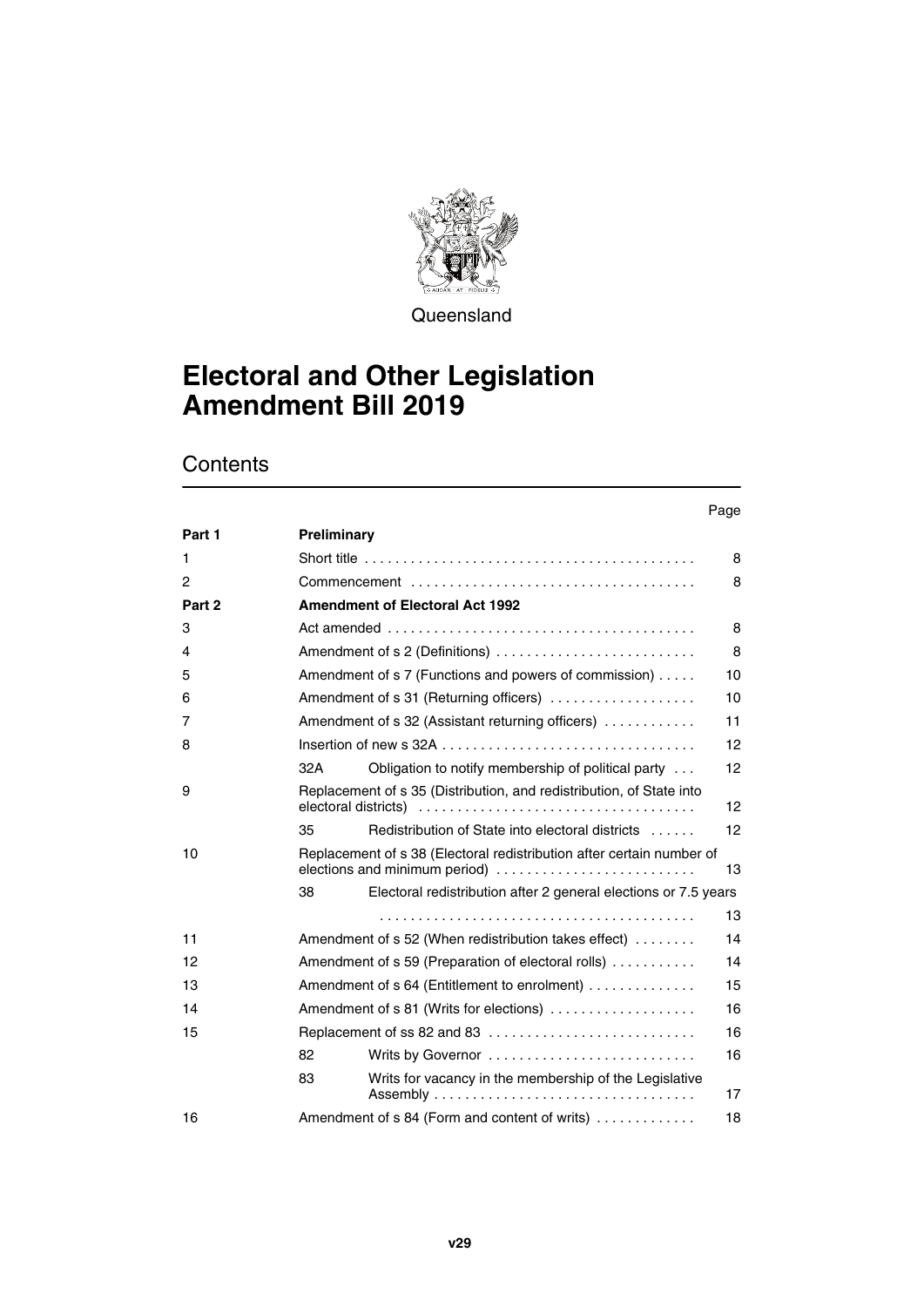| 17 |                                                                    | Amendment of s 86 (Change of time limits in writ)                    | 18 |  |  |  |
|----|--------------------------------------------------------------------|----------------------------------------------------------------------|----|--|--|--|
| 18 | 18<br>Amendment of s 89 (Deposit to accompany nomination)          |                                                                      |    |  |  |  |
| 19 | 19<br>Amendment of s 98 (Setting up and operating polling booths). |                                                                      |    |  |  |  |
| 20 | Amendment of s 99 (Kinds of polling booths)<br>20                  |                                                                      |    |  |  |  |
| 21 | 21                                                                 |                                                                      |    |  |  |  |
|    | 99A                                                                | Pre-poll voting offices                                              | 21 |  |  |  |
|    | 99B                                                                | Suspension of poll                                                   | 22 |  |  |  |
| 22 |                                                                    | Replacement of s 100 (Adjournment of poll)                           | 23 |  |  |  |
|    | 100                                                                |                                                                      | 23 |  |  |  |
| 23 |                                                                    |                                                                      | 24 |  |  |  |
|    | 101A                                                               | Supply of electoral rolls and ballot papers                          | 24 |  |  |  |
| 24 |                                                                    | Amendment of s 102 (Supply of ballot papers and electoral rolls)     | 24 |  |  |  |
| 25 |                                                                    |                                                                      | 26 |  |  |  |
|    | 102A                                                               | Ballot papers may be reproduced if required                          | 26 |  |  |  |
| 26 |                                                                    | Amendment of s 104 (Scrutineers)                                     | 26 |  |  |  |
| 27 |                                                                    | Amendment of s 106 (Who may vote)                                    | 26 |  |  |  |
| 28 | Insertion of new pt 7, div 5, sdiv 1AA<br>26                       |                                                                      |    |  |  |  |
|    |                                                                    | Subdivision 1AA Preliminary                                          |    |  |  |  |
|    | 106A                                                               | Particular references relating to an electoral district.             | 27 |  |  |  |
| 29 |                                                                    | Amendment of s 107 (Procedure for voting)                            | 27 |  |  |  |
| 30 |                                                                    | Amendment of s 110 (Pre-poll ordinary voting)                        | 28 |  |  |  |
| 31 |                                                                    | Omission of s 111 (Pre-poll voting offices)                          | 28 |  |  |  |
| 32 |                                                                    | Amendment of s 112 (Procedure for pre-poll ordinary voting)          | 28 |  |  |  |
| 33 |                                                                    | Amendment of s 114 (Who may make a declaration vote)                 | 28 |  |  |  |
| 34 |                                                                    | Amendment of s 115 (Who must make a declaration vote)                | 29 |  |  |  |
| 35 |                                                                    | Amendment of s 116 (Ways in which an elector may make a declaration  |    |  |  |  |
|    | vote)                                                              |                                                                      | 30 |  |  |  |
| 36 |                                                                    | Amendment of s 117 (Making a declaration vote at a polling booth)    | 30 |  |  |  |
| 37 |                                                                    | Omission of s 118 (Making a declaration vote at a commission office) |    |  |  |  |
|    |                                                                    |                                                                      | 31 |  |  |  |
| 38 | papers)                                                            | Amendment of s 119 (Making a declaration vote using posted voting    | 31 |  |  |  |
| 39 |                                                                    | Amendment of s 120 (Electoral visitor voting)                        | 33 |  |  |  |
| 40 |                                                                    |                                                                      | 33 |  |  |  |
|    | Subdivision 5                                                      | Replacement ballot papers                                            |    |  |  |  |
|    | 123A                                                               | Replacement ballot paper issued at polling place                     | 34 |  |  |  |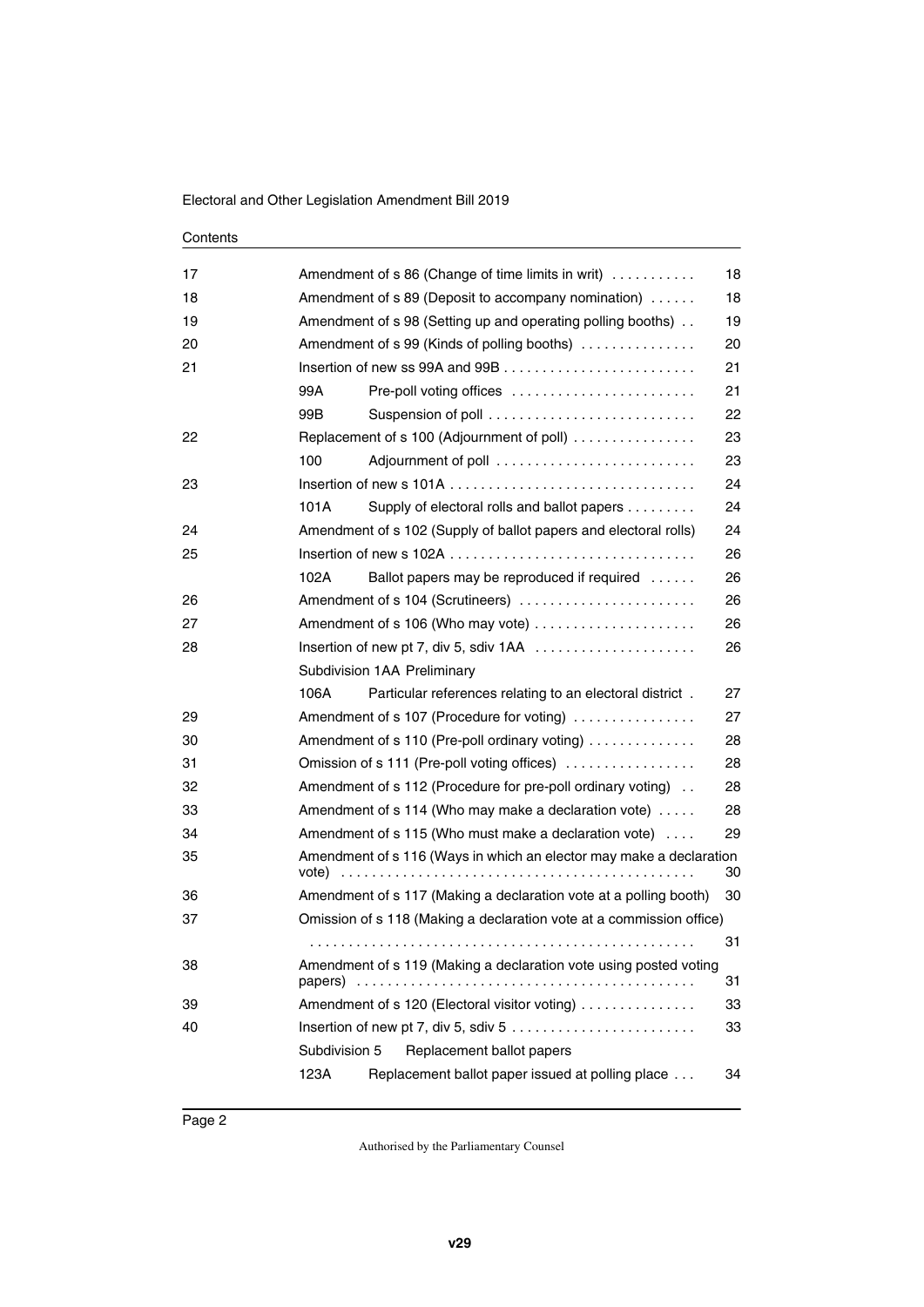#### Electoral and Other Legislation Amendment Bill 2019

|    | 123B | Replacement ballot paper issued to postal voter                      | 34 |
|----|------|----------------------------------------------------------------------|----|
| 41 |      | Amendment of s 124 (Votes to be counted in accordance with division) |    |
|    |      |                                                                      | 35 |
| 42 |      | Amendment of s 125 (Preliminary processing of declaration envelopes  | 36 |
| 43 |      | Amendment of s 126 (Preliminary and official counting of votes)      | 36 |
| 44 |      | Replacement of s 127 (Preliminary counting of ordinary votes).       | 36 |
|    | 127  | Preliminary counting of ordinary votes                               | 36 |
| 45 |      | Amendment of s 128 (Official counting of votes)                      | 40 |
| 46 |      |                                                                      | 41 |
|    | 130A | Prescribed procedures for counting of absentee votes                 | 41 |
| 47 |      |                                                                      | 42 |
|    | 133A | Election and elector information                                     | 43 |
| 48 |      | Amendment of s 136 (Storage of ballot papers and declaration         | 44 |
| 49 |      | Amendment of s 147 (Restrictions on certain orders)                  | 46 |
| 50 |      | Amendment of s 177 (Misuse of restricted information)                | 46 |
| 51 |      | Amendment of s 188 (Canvassing etc. in or near polling places)       | 47 |
| 52 |      |                                                                      | 47 |
|    | 188A | Particular badges and emblems not to be worn in polling              | 47 |
| 53 |      | Amendment of s 191 (Offences relating to ballot papers)              | 47 |
| 54 |      | Replacement of s 192 (Failure to post, fax or deliver documents for  | 47 |
|    | 192  | Failure to give, post or send documents for someone else             |    |
|    |      |                                                                      | 47 |
| 55 |      | Amendment of s 194 (Breaking seals on parcels)                       | 48 |
| 56 |      | Amendment of s 195 (Duty of witness to signing of declaration voting | 48 |
| 57 |      | Amendment of s 197 (Definitions)                                     | 48 |
| 58 |      | Replacement of s 198 (Meaning of disclosure period)                  | 49 |
|    |      | 198 Meaning of disclosure period                                     | 49 |
| 59 |      |                                                                      | 50 |
|    | 260A | Who is the source of a gift or loan                                  | 50 |
|    | 260B | Donor must disclose source of gift or loan                           | 51 |
| 60 |      | Amendment of s 261 (Disclosure by candidates of gifts)               | 52 |
| 61 |      | Amendment of s 262 (Loans to candidates)                             | 52 |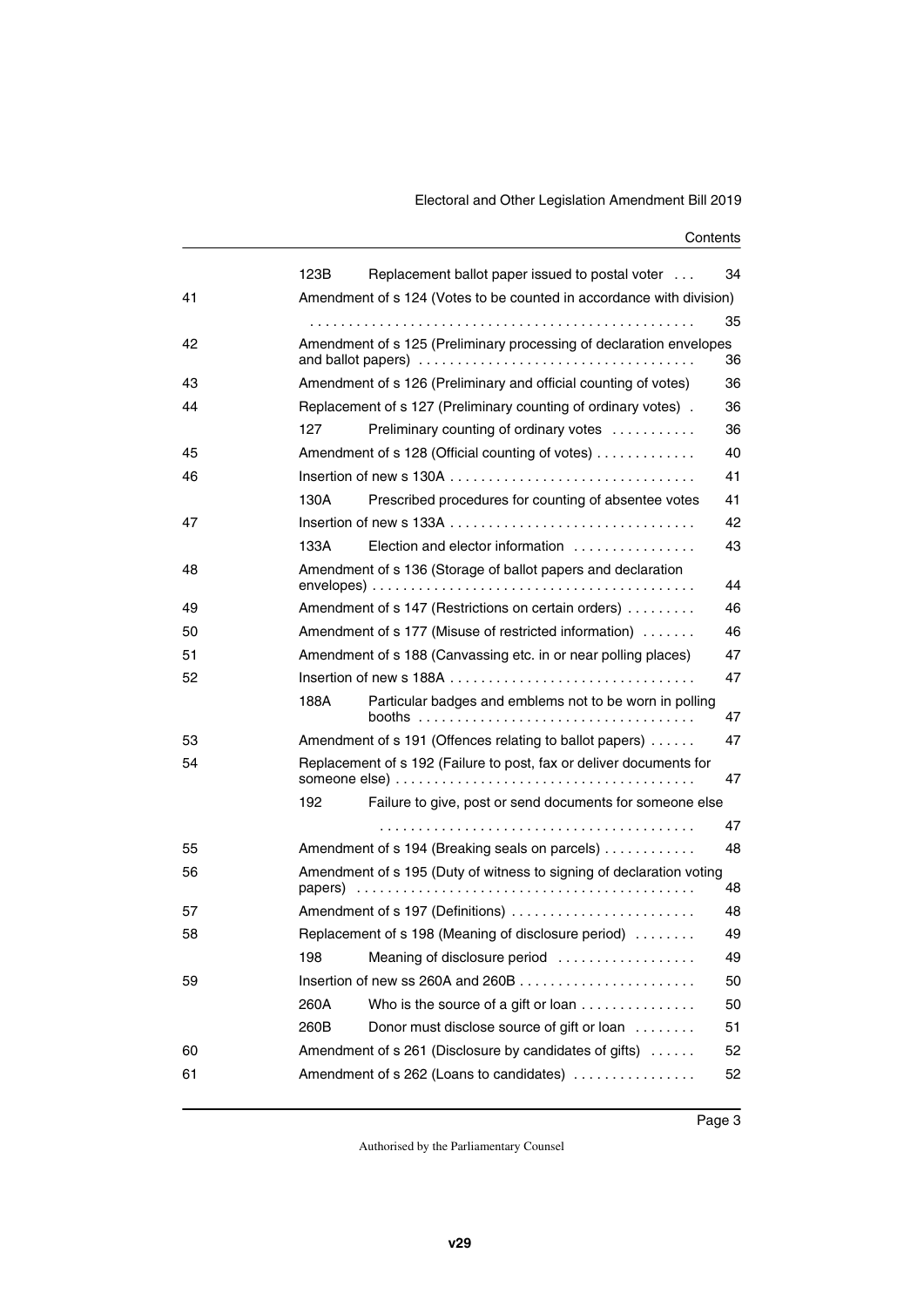| Contents |
|----------|
|----------|

| 62     | Amendment of s 263 (Disclosure of gifts by third parties that incur<br>expenditure for political purposes)<br>53 |                                                                                   |    |  |  |  |
|--------|------------------------------------------------------------------------------------------------------------------|-----------------------------------------------------------------------------------|----|--|--|--|
| 63     |                                                                                                                  | Amendment of s 264 (Disclosure by third parties of gifts to candidates)           |    |  |  |  |
|        |                                                                                                                  |                                                                                   | 53 |  |  |  |
| 64     | Amendment of s 265 (Gifts to political parties)<br>53                                                            |                                                                                   |    |  |  |  |
| 65     | Amendment of s 272 (Particular loans not to be received)<br>54                                                   |                                                                                   |    |  |  |  |
| 66     |                                                                                                                  | Amendment of s 283 (Returns of electoral expenditure)                             | 54 |  |  |  |
| 67     |                                                                                                                  | Amendment of s 307 (Offences)                                                     | 54 |  |  |  |
| 68     |                                                                                                                  |                                                                                   | 55 |  |  |  |
|        | 307D                                                                                                             | False or misleading information about gift                                        | 55 |  |  |  |
| 69     |                                                                                                                  | Amendment of s 309 (Records to be kept)                                           | 55 |  |  |  |
| 70     |                                                                                                                  |                                                                                   | 55 |  |  |  |
|        | 312A                                                                                                             | Notifying particulars for incomplete returns                                      | 56 |  |  |  |
| 71     |                                                                                                                  | Amendment of s 316 (Publishing of returns)                                        | 56 |  |  |  |
| 72     |                                                                                                                  | Amendment of s 317 (Inspection and supply of copies of claims and                 | 57 |  |  |  |
| 73     |                                                                                                                  | Insertion of new pt 13, div 10                                                    | 57 |  |  |  |
|        | Division 10                                                                                                      | Transitional provisions for Electoral and Other<br>Legislation Amendment Act 2019 |    |  |  |  |
|        | 428                                                                                                              | Definitions for division                                                          | 57 |  |  |  |
|        | 429                                                                                                              | Appointment of returning officers and assistant returning                         | 57 |  |  |  |
|        | 430                                                                                                              | Particular references for redistribution of State into electoral                  | 58 |  |  |  |
|        | 431                                                                                                              | Disclosure period for next general election                                       | 58 |  |  |  |
|        | 432                                                                                                              | Notifying particulars for incomplete returns                                      | 58 |  |  |  |
|        | 433                                                                                                              |                                                                                   | 58 |  |  |  |
|        | 434                                                                                                              | Requirement to keep records                                                       | 59 |  |  |  |
|        | 435                                                                                                              | Offence against s 307                                                             | 59 |  |  |  |
| Part 3 |                                                                                                                  | <b>Amendment of Referendums Act 1997</b>                                          |    |  |  |  |
| 74     |                                                                                                                  |                                                                                   | 59 |  |  |  |
| 75     |                                                                                                                  | Insertion of new pt 4, div 1AA                                                    | 59 |  |  |  |
|        | Division 1AA                                                                                                     | Preliminary                                                                       |    |  |  |  |
|        | 14A                                                                                                              | Particular references relating to an electoral district.                          | 60 |  |  |  |
| 76     |                                                                                                                  | Amendment of s 15 (Setting up and operating polling booths)                       | 60 |  |  |  |
| 77     |                                                                                                                  | Amendment of s 16 (Kinds of polling booths)                                       | 61 |  |  |  |
| 78     | 62                                                                                                               |                                                                                   |    |  |  |  |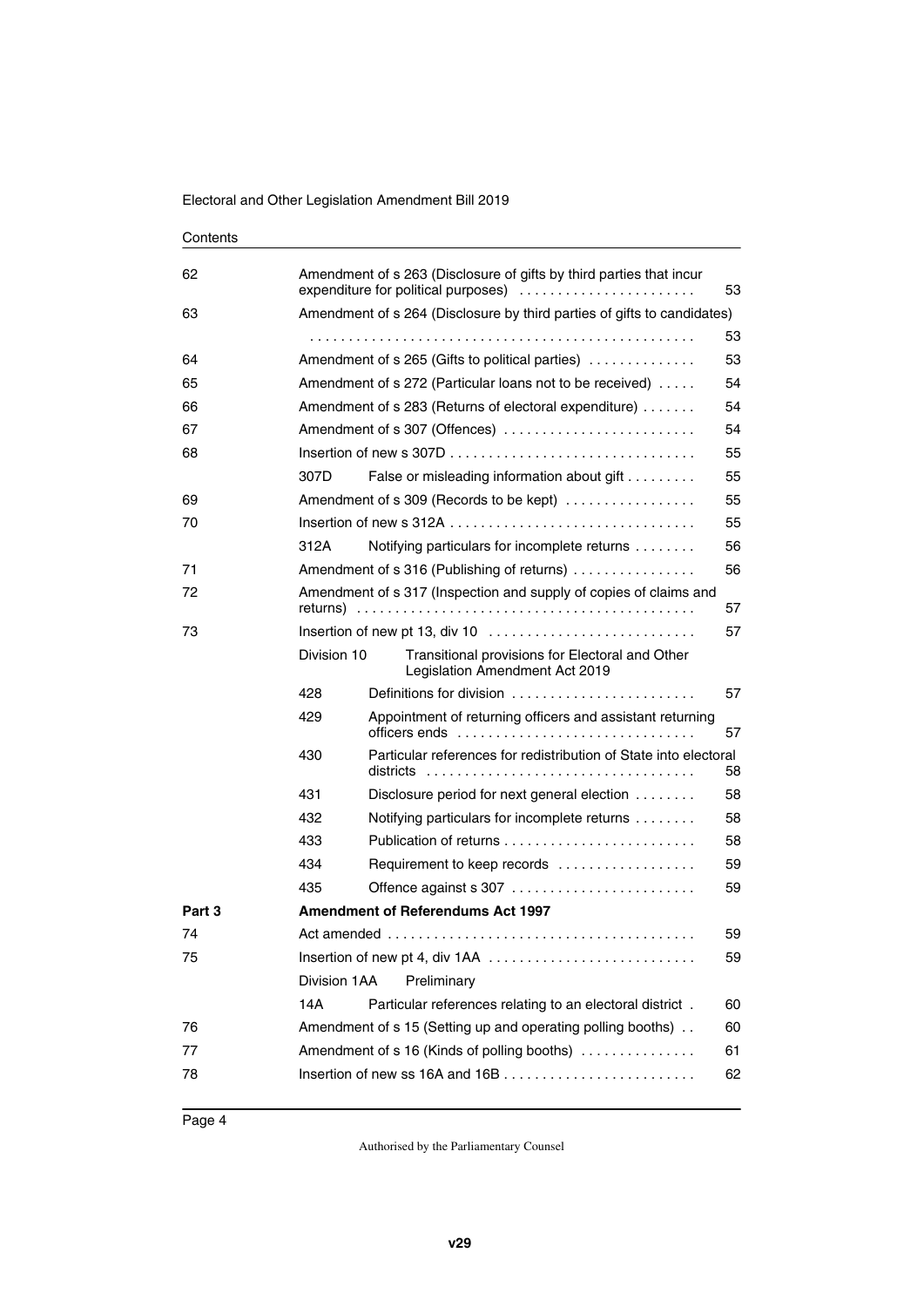|     | 16A           | Pre-poll voting offices                                                   | 62 |  |  |  |  |
|-----|---------------|---------------------------------------------------------------------------|----|--|--|--|--|
|     | 16B           | Suspension of poll                                                        | 63 |  |  |  |  |
| 79  |               | Amendment of s 17 (Adjournment of poll at polling booth)<br>64            |    |  |  |  |  |
| 80  |               |                                                                           | 65 |  |  |  |  |
|     | 17A           | Supply of electoral rolls and ballot papers                               | 65 |  |  |  |  |
| 81  |               | Amendment of s 18 (Ballot papers and electoral rolls)                     | 65 |  |  |  |  |
| 82  |               |                                                                           | 66 |  |  |  |  |
|     | 18A           | Ballot papers may be reproduced if required                               | 67 |  |  |  |  |
| 83  |               | Amendment of s 19 (Scrutineers)                                           | 67 |  |  |  |  |
| 84  |               | Amendment of s 21 (Who may vote)                                          | 67 |  |  |  |  |
| 85  |               | Amendment of s 22 (Procedure for voting)                                  | 67 |  |  |  |  |
| 86  |               | Amendment of s 24A (Pre-poll ordinary voting)                             | 68 |  |  |  |  |
| 87  |               | Omission of s 24B (Pre-poll voting offices)                               | 68 |  |  |  |  |
| 88  |               | Amendment of s 24C (Procedure for pre-poll ordinary voting).              | 69 |  |  |  |  |
| 89  |               | Amendment of $s$ 25 (Who may make a declaration vote) $\dots$ .           | 69 |  |  |  |  |
| 90  |               | Amendment of s 26 (Who must make a declaration vote)                      | 69 |  |  |  |  |
| 91  |               | Amendment of s 27 (Ways in which an elector may make a declaration        | 70 |  |  |  |  |
| 92  |               | Amendment of s 28 (Making a declaration vote at a polling booth)          | 70 |  |  |  |  |
| 93  |               | Omission of s 29 (Making a declaration vote at a commission office)<br>71 |    |  |  |  |  |
| 94  | papers)       | Amendment of s 30 (Making a declaration vote using posted referendum      | 71 |  |  |  |  |
| 95  |               | Amendment of s 31 (Electoral visitor voting)                              | 73 |  |  |  |  |
| 96  |               |                                                                           | 73 |  |  |  |  |
|     | Subdivision 4 | Replacement ballot papers                                                 |    |  |  |  |  |
|     | 34A           | Replacement ballot paper issued at polling place                          | 74 |  |  |  |  |
|     | 34B           | Replacement ballot paper issued to postal voter                           | 74 |  |  |  |  |
| 97  |               | Amendment of s 36 (Preliminary processing of declaration envelopes        | 75 |  |  |  |  |
| 98  |               | Amendment of s 37 (Preliminary and official counting of votes).           | 76 |  |  |  |  |
| 99  |               | Replacement of s 38 (Preliminary counting of ordinary votes)              | 76 |  |  |  |  |
|     | 38            | Preliminary counting of ordinary votes                                    | 76 |  |  |  |  |
| 100 |               | Amendment of s 39 (Official counting of votes)                            | 79 |  |  |  |  |
| 101 |               |                                                                           | 81 |  |  |  |  |
|     | 41 A          | Prescribed procedures for counting of absentee votes                      | 81 |  |  |  |  |
| 102 |               | Amendment of s 46 (Storage of ballot papers and declaration envelopes)    |    |  |  |  |  |
|     |               |                                                                           | 82 |  |  |  |  |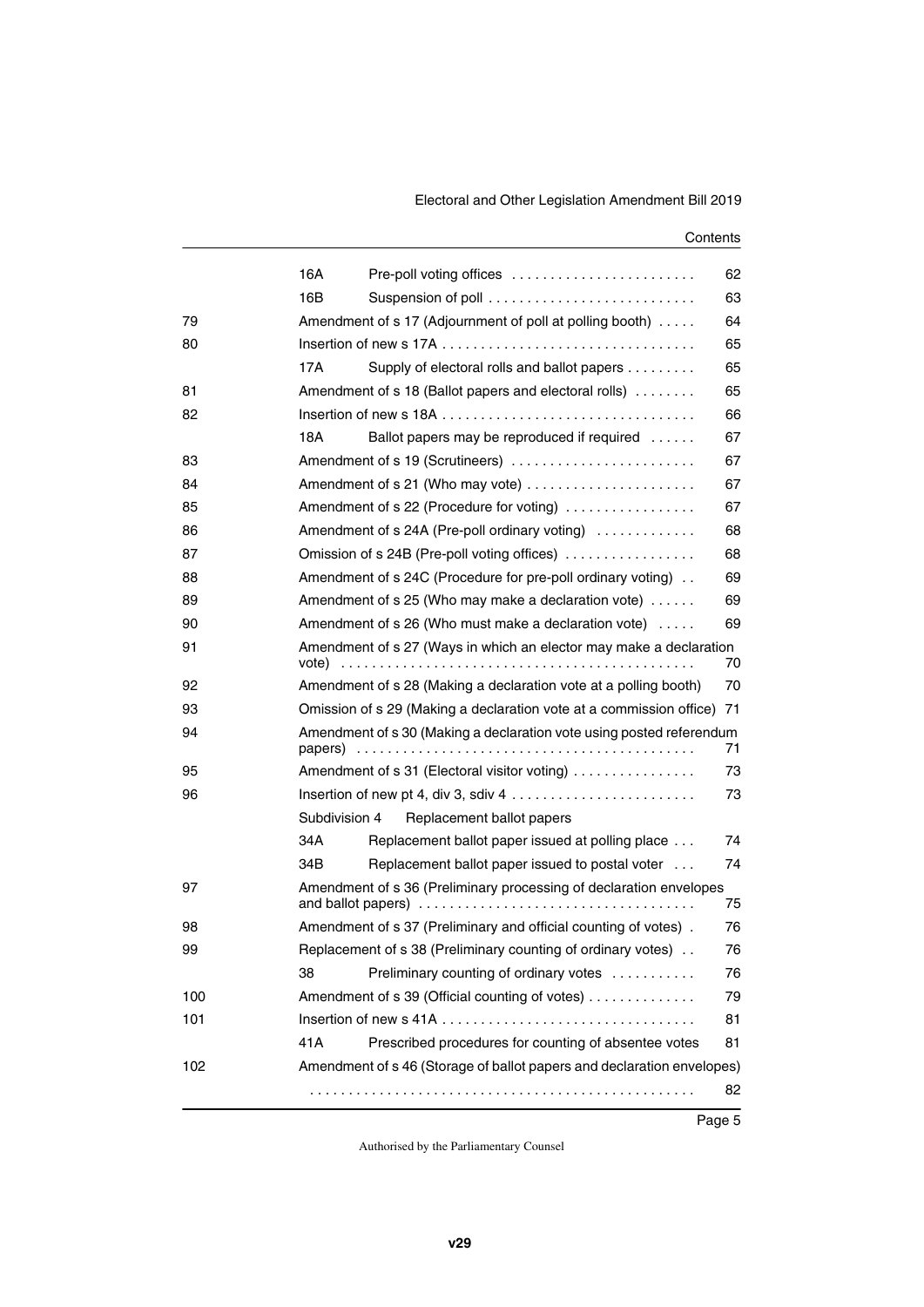| 103               | Amendment of s 72 (Author of referendum matter must be named)                                     | 83 |  |  |  |  |  |  |
|-------------------|---------------------------------------------------------------------------------------------------|----|--|--|--|--|--|--|
| 104               | Amendment of s 73 (Headline to general referendum matter                                          | 84 |  |  |  |  |  |  |
|                   |                                                                                                   | 84 |  |  |  |  |  |  |
| 105               | Amendment of s 76 (Leave to vote)                                                                 | 84 |  |  |  |  |  |  |
| 106               | Amendment of s 77 (Canvassing etc. in or near polling places).                                    |    |  |  |  |  |  |  |
| 107               | Amendment of s 78 (Interrupting voting etc.)                                                      | 85 |  |  |  |  |  |  |
| 108               | Amendment of s 82 (Offences relating to ballot papers)                                            | 85 |  |  |  |  |  |  |
| 109               | Amendment of s 83 (Failure to give, post or send documents for                                    | 85 |  |  |  |  |  |  |
| 110               | Amendment of s 85 (Breaking seals on parcels)                                                     | 85 |  |  |  |  |  |  |
| 111               | Amendment of s 86 (Duty of witness to signing of declaration voting                               | 86 |  |  |  |  |  |  |
| 112               | Amendment of s 88 (Extension of time)                                                             | 86 |  |  |  |  |  |  |
| 113               | Amendment of s 89 (Cut-off day for electoral rolls for an election and a                          | 86 |  |  |  |  |  |  |
| 114               | Omission of s 90 (Pre-poll voting-making a declaration vote at a                                  | 86 |  |  |  |  |  |  |
| 115               | Amendment of s 94 (Applications, declarations, ballot papers and                                  | 86 |  |  |  |  |  |  |
| 116               | Insertion of new s 95A $\ldots$ , $\ldots$ , $\ldots$ , $\ldots$ , $\ldots$ , $\ldots$ , $\ldots$ | 87 |  |  |  |  |  |  |
|                   | 95A<br>Suspension of poll at both referendum and election.                                        | 87 |  |  |  |  |  |  |
| 117               | Amendment of s 96 (Adjournment at both referendum and election)                                   | 87 |  |  |  |  |  |  |
| 118               | Amendment of s 96AC (Application of division 1)                                                   | 87 |  |  |  |  |  |  |
| 119               | Amendment of s 96AE (Applications, declarations, ballot papers and                                | 88 |  |  |  |  |  |  |
| 120               | Omission of s 96AH (Ballot papers)                                                                | 88 |  |  |  |  |  |  |
| 121               | Amendment of sch 3 (Dictionary)                                                                   | 88 |  |  |  |  |  |  |
| Part 4            | <b>Amendment of other Acts</b>                                                                    |    |  |  |  |  |  |  |
| <b>Division 1</b> | Amendment of Acts Interpretation Act 1954                                                         |    |  |  |  |  |  |  |
| 122               |                                                                                                   | 89 |  |  |  |  |  |  |
| 123               | Amendment of sch 1 (Meaning of commonly used words and                                            | 89 |  |  |  |  |  |  |
| <b>Division 2</b> | <b>Amendment of Parliament of Queensland Act 2001</b>                                             |    |  |  |  |  |  |  |
| 124               |                                                                                                   | 89 |  |  |  |  |  |  |
| 125               | Amendment of s 5 (Relationship between this Act and some other Acts                               | 90 |  |  |  |  |  |  |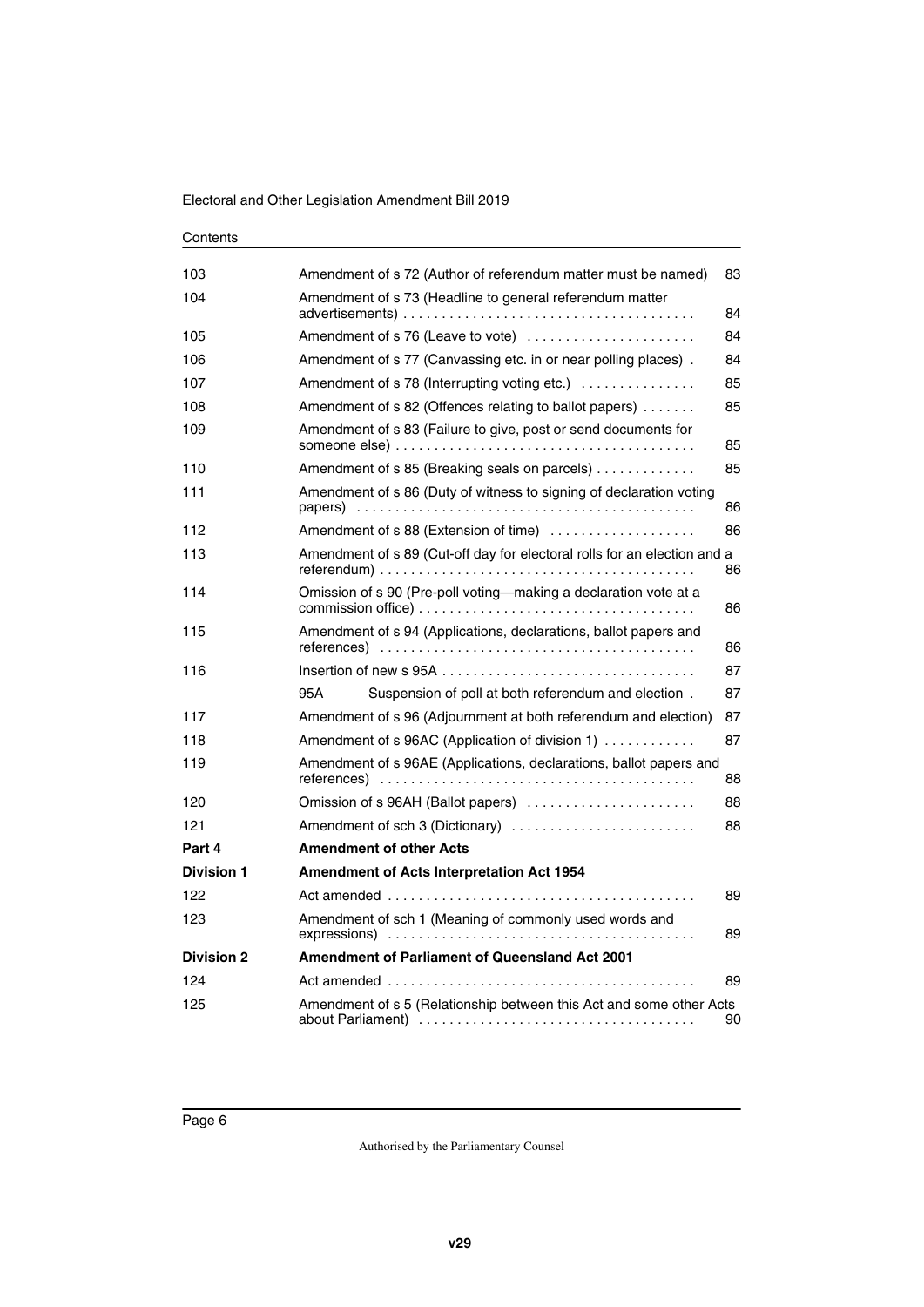### **2019**

# **A Bill**

for

**An Act to amend the** *Acts Interpretation Act 1954***, the** *Electoral Act 1992***, the** *Parliament of Queensland Act 2001* **and the** *Referendums Act 1997* **for particular purposes**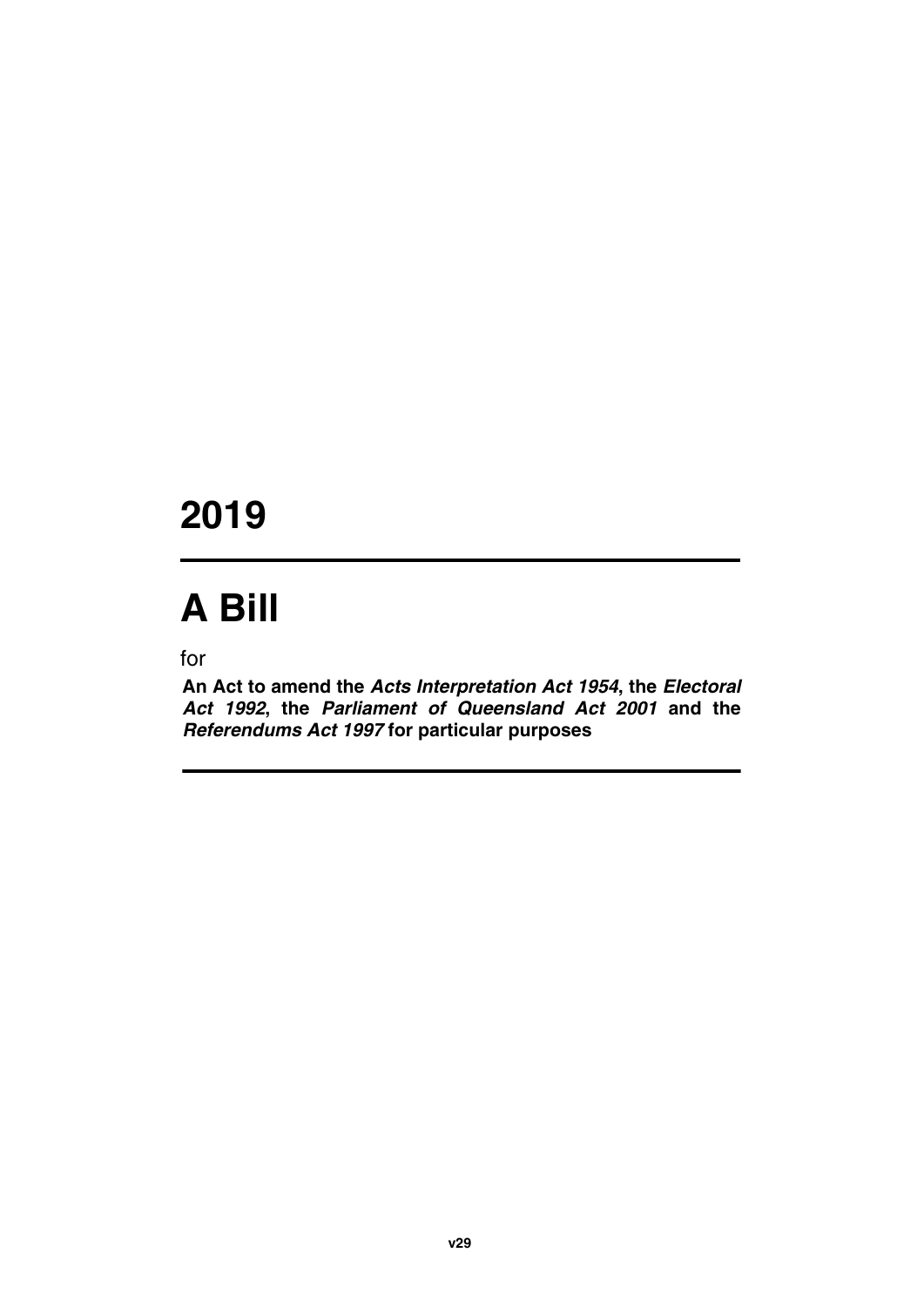<span id="page-9-7"></span><span id="page-9-5"></span><span id="page-9-3"></span><span id="page-9-1"></span><span id="page-9-0"></span> $[s 1]$ 

<span id="page-9-11"></span><span id="page-9-10"></span><span id="page-9-9"></span><span id="page-9-8"></span><span id="page-9-6"></span><span id="page-9-4"></span><span id="page-9-2"></span>**The Parliament of Queensland enacts— Part 1** Preliminary **1 Short title** This Act may be cited as the *Electoral and Other Legislation Amendment Act 2019*. **2** Commencement 6 This Act commences on a day to be fixed by proclamation. **Part 2 Amendment of Electoral Act 1992 Clause 3** Act amended 10 This part amends the *Electoral Act 1992*. **4 Amendment of s 2 (Definitions) Clause** 12 (1) Section 2, definitions *chief executive appointee*, *disclosure period*, *expert appointee*, *nonjudicial appointee*, *ordinary postal voter*, *pre-poll voting office*, *publicly available part of an electoral roll* and *special postal voter omit.* (2) Section 2 *insert certified copy*, of an electoral roll, means a copy of the electoral roll certified as a true copy by— (a) the electoral commissioner; or 1 2 **Clause 1** Short title 3 4 5 7 8 9 11 13 14 15 16 17 18 19 20 21 22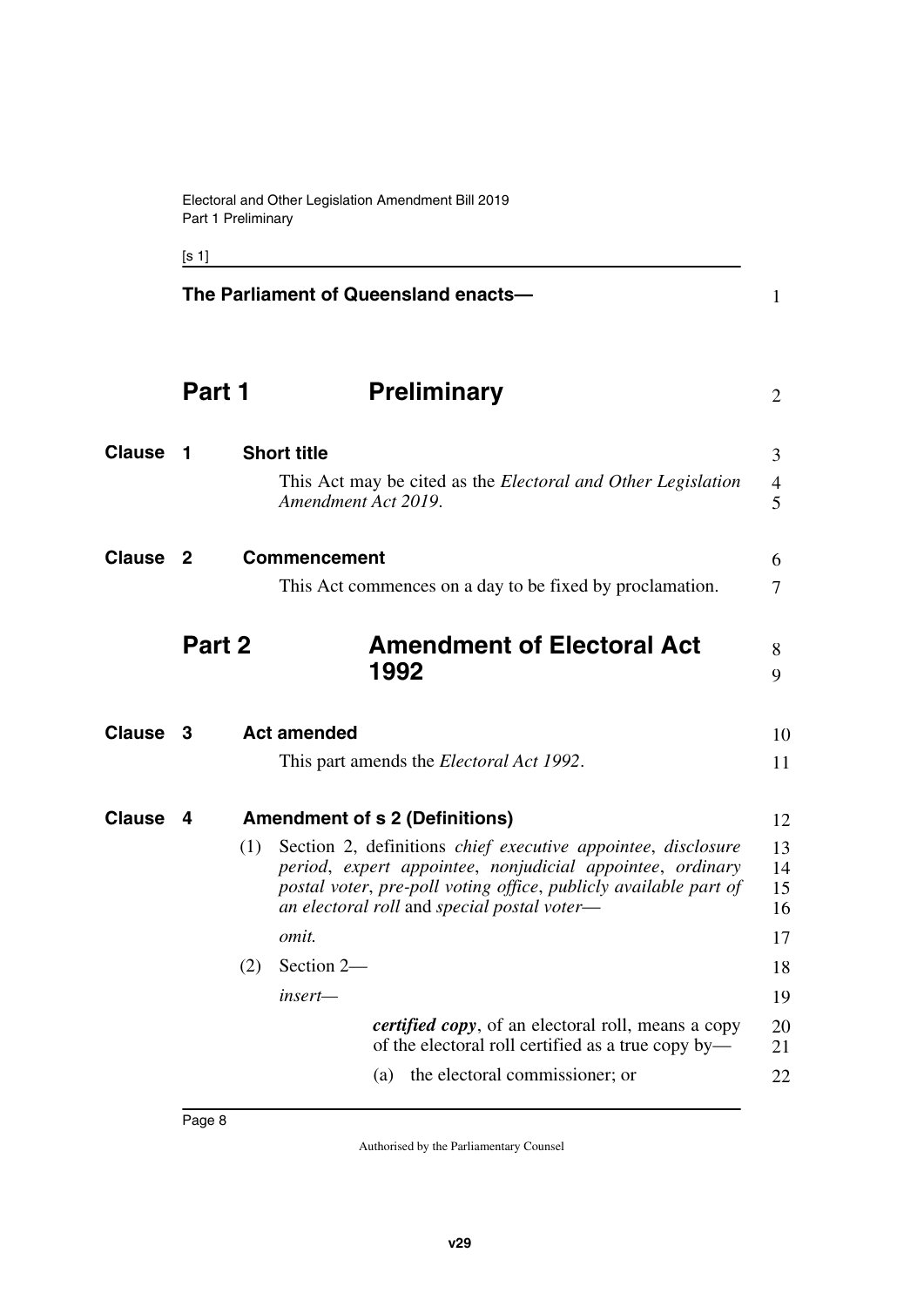[s 4]

| (b) | if the copy of the electoral roll is prepared<br>under an arrangement mentioned in section<br>62—the Electoral Commissioner under the<br>Commonwealth Electoral Act. | 1<br>$\overline{2}$<br>3<br>$\overline{4}$ |
|-----|----------------------------------------------------------------------------------------------------------------------------------------------------------------------|--------------------------------------------|
|     | <i>disclosure period</i> , for an election, for part 11—                                                                                                             | 5                                          |
| (a) | for a candidate in the election—see section<br>$198(1)$ ; or                                                                                                         | 6<br>7                                     |
| (b) | for a third party to which section $263(1)$ or<br>$264(1)$ applies for the election—see section<br>$198(3)$ .                                                        | 8<br>9<br>10                               |
|     | <i>nonjudicial appointee</i> means the commissioner<br>mentioned in section $6(2)(c)$ .                                                                              | 11<br>12                                   |
|     | ordinary general election see the Constitution of<br>Queensland 2001, section 19A.                                                                                   | 13<br>14                                   |
|     | <i>ordinary postal voter see section 119(2).</i>                                                                                                                     | 15                                         |
|     | <i>pre-poll voting office</i> see section $99A(1)(a)$ .                                                                                                              | 16                                         |
|     | <i>publicly available part, of an electoral roll, means</i><br>the part of an electoral roll that does not contain—                                                  | 17<br>18                                   |
|     |                                                                                                                                                                      |                                            |
| (a) | the address of a silent elector; and                                                                                                                                 | 19                                         |
| (b) | information of a<br>kind prescribed<br>by<br>regulation to be restricted information.                                                                                | 20<br>21                                   |
|     | silent elector means an elector-                                                                                                                                     | 22                                         |
| (a) | to whom section $58(5)$ applies; or                                                                                                                                  | 23                                         |
| (b) | whose address has been excluded from the<br>electoral roll under an arrangement under<br>section 62 because of the Commonwealth<br>Electoral Act, section 104.       | 24<br>25<br>26<br>27                       |
|     | source, for part $11-$                                                                                                                                               | 28                                         |
| (a) | of a gift—see section $260A(1)$ ; or                                                                                                                                 | 29                                         |
| (b) | of a loan—see section $260A(2)$ .                                                                                                                                    | 30                                         |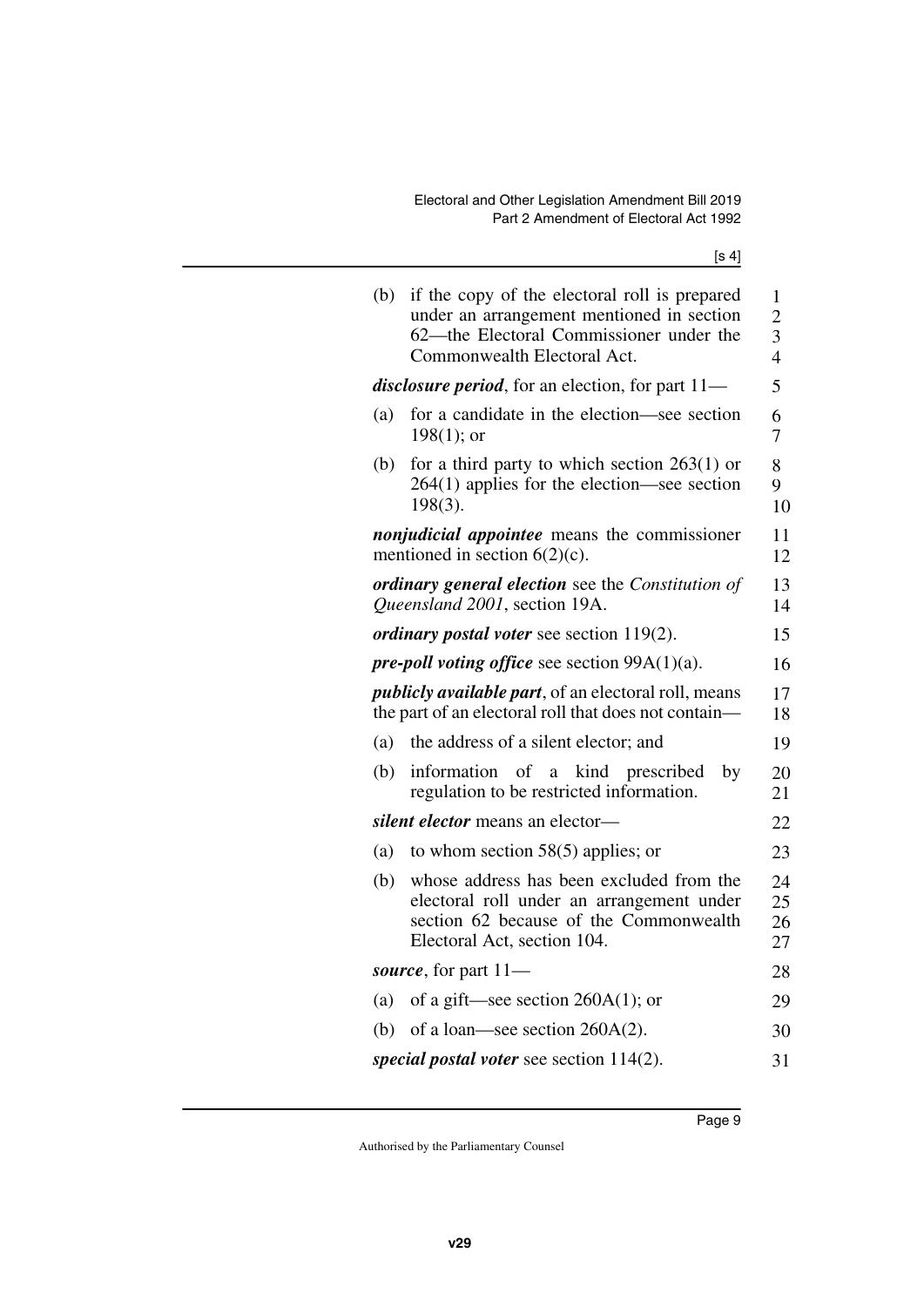<span id="page-11-1"></span>[s 5]

<span id="page-11-3"></span><span id="page-11-2"></span><span id="page-11-0"></span>

|        |   |     | spoilt ballot paper see section $123A(1)(a)(i)$ and<br>$123B(1)(b)$ .    | $\mathbf{1}$<br>$\overline{2}$ |
|--------|---|-----|--------------------------------------------------------------------------|--------------------------------|
|        |   | (3) | Section 2, definition <i>appointed commissioner</i> , 'a'—               | 3                              |
|        |   |     | omit, insert-                                                            | 4                              |
|        |   |     | the                                                                      | 5                              |
|        |   | (4) | Section 2, definition <i>electoral visitor voter</i> , 'section 114(4)'— | 6                              |
|        |   |     | omit, insert-                                                            | 7                              |
|        |   |     | section $114(3)$                                                         | 8                              |
| Clause | 5 |     | Amendment of s 7 (Functions and powers of<br>commission)                 | 9<br>10                        |
|        |   | (1) | Section $7(1)$ —                                                         | 11                             |
|        |   |     | insert-                                                                  | 12                             |
|        |   |     | (fa) to administer, and promote compliance<br>$with$ —                   | 13<br>14                       |
|        |   |     | part 11; and<br>(i)                                                      | 15                             |
|        |   |     | the Local Government Electoral Act<br>(ii)<br>2011, part 6; and          | 16<br>17                       |
|        |   | (2) | Section 7(1)(fa) to $(j)$ —                                              | 18                             |
|        |   |     | <i>renumber</i> as section $7(1)(g)$ to (k).                             | 19                             |
| Clause | 6 |     | <b>Amendment of s 31 (Returning officers)</b>                            | 20                             |
|        |   | (1) | Section 31(1), from 'Governor' to 'commission,'—                         | 21                             |
|        |   |     | omit, insert-                                                            | 22                             |
|        |   |     | commission may                                                           | 23                             |
|        |   | (2) | Section 31(3), 'Governor in Council'—                                    | 24                             |
|        |   |     | omit, insert-                                                            | 25                             |
|        |   |     | commission                                                               | 26                             |
|        |   | (3) | Section 31-                                                              | 27                             |
|        |   |     |                                                                          |                                |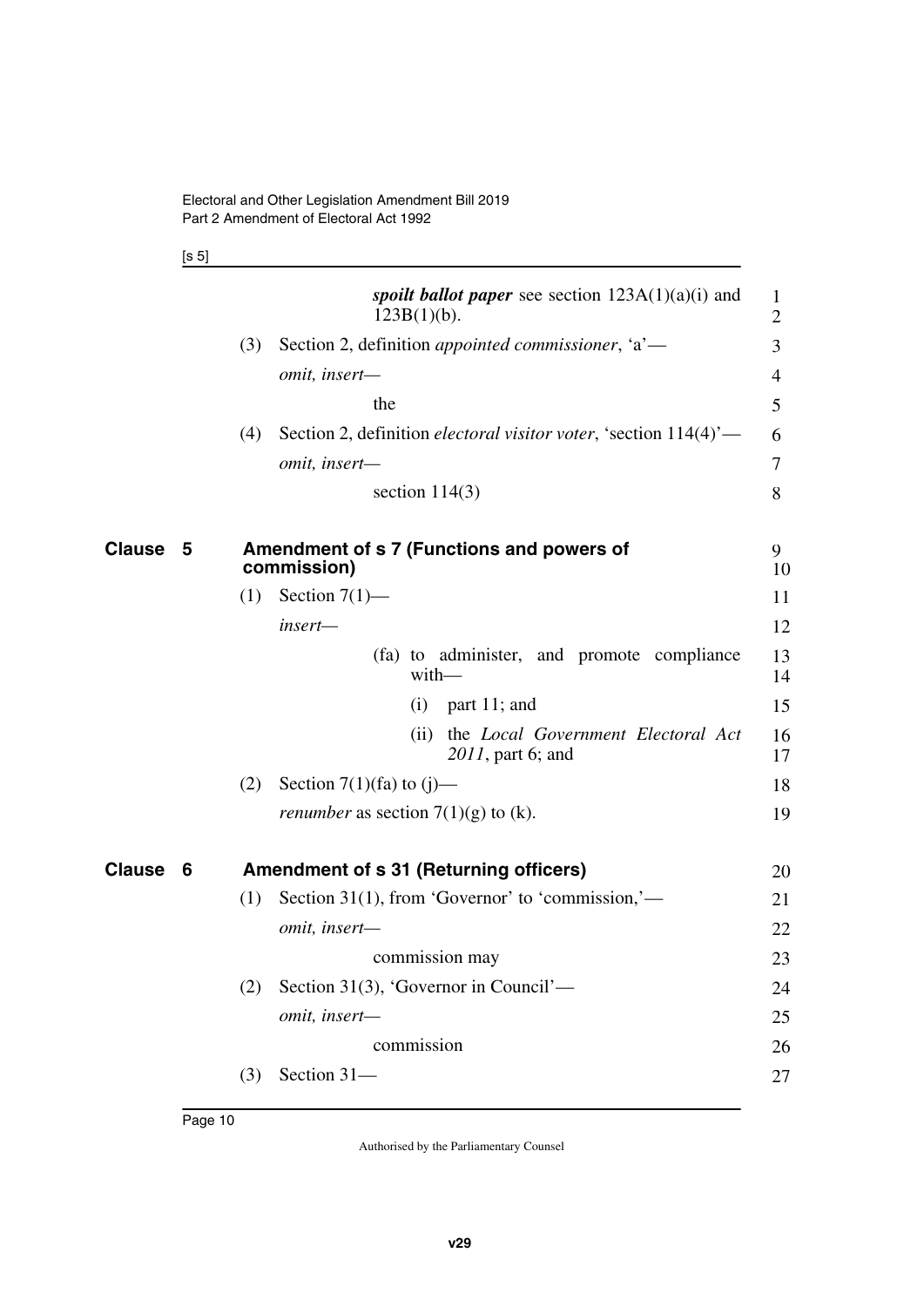<span id="page-12-1"></span><span id="page-12-0"></span>

|                    |     |               |     | [s 7]                                                                                                                                                         |                                       |
|--------------------|-----|---------------|-----|---------------------------------------------------------------------------------------------------------------------------------------------------------------|---------------------------------------|
|                    |     | insert-       |     |                                                                                                                                                               | $\mathbf{1}$                          |
|                    |     | (5)           |     | A returning officer's membership of a political<br>party, or failure to comply with section 32A, does<br>not invalidate-                                      | $\overline{2}$<br>3<br>$\overline{4}$ |
|                    |     |               | (a) | anything done by the returning officer while<br>the returning officer is a member of a<br>political party; or                                                 | 5<br>6<br>$\overline{7}$              |
|                    |     |               | (b) | if the returning officer does a thing for an<br>election while the returning officer is a<br>member of a political party—the election.                        | $8\,$<br>9<br>10                      |
| <b>Clause</b><br>7 |     |               |     | Amendment of s 32 (Assistant returning officers)                                                                                                              | 11                                    |
|                    | (1) |               |     | Section 32(1), from 'Governor' to 'commission,'—                                                                                                              | 12                                    |
|                    |     | omit, insert- |     |                                                                                                                                                               | 13                                    |
|                    |     |               |     | commission may                                                                                                                                                | 14                                    |
|                    | (2) |               |     | Section 32(3), 'Governor in Council'—                                                                                                                         | 15                                    |
|                    |     | omit, insert- |     |                                                                                                                                                               | 16                                    |
|                    |     |               |     | commission                                                                                                                                                    | 17                                    |
|                    | (3) | Section 32-   |     |                                                                                                                                                               | 18                                    |
|                    |     | insert—       |     |                                                                                                                                                               | 19                                    |
|                    |     | (11)          |     | An assistant returning officer's membership of a<br>political party, or failure to comply with section<br>32A, does not invalidate—                           | 20<br>21<br>22                        |
|                    |     |               | (a) | anything done by the assistant returning<br>officer while the assistant returning officer is<br>a member of a political party; or                             | 23<br>24<br>25                        |
|                    |     |               | (b) | if the assistant returning officer does a thing<br>for an election while the assistant returning<br>officer is a member of a political party—the<br>election. | 26<br>27<br>28<br>29                  |
|                    |     |               |     |                                                                                                                                                               |                                       |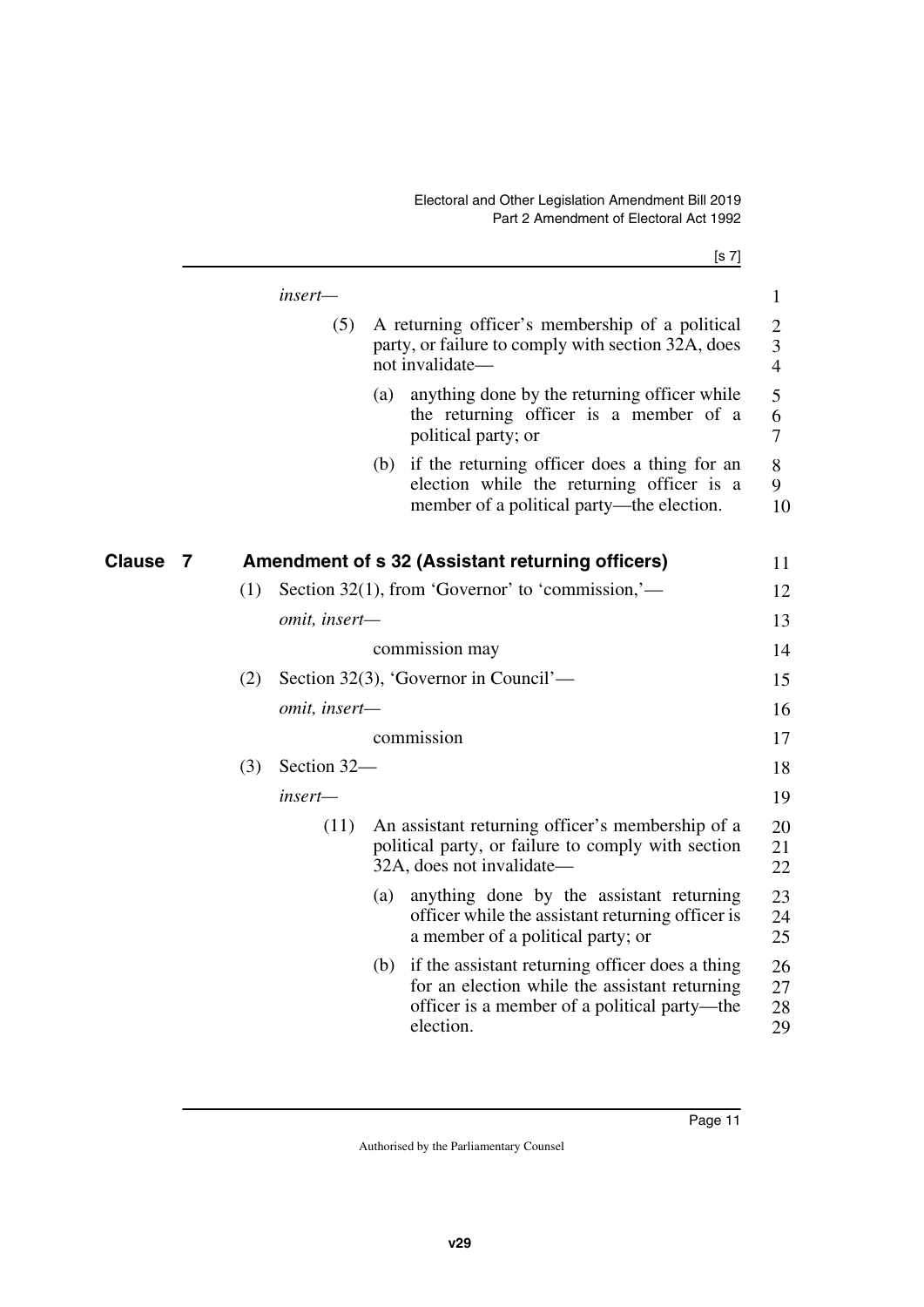Electoral and Other Legislation Amendment Bill 2019 Part 2 Amendment of Electoral Act 1992

<span id="page-13-7"></span><span id="page-13-6"></span><span id="page-13-3"></span><span id="page-13-2"></span><span id="page-13-1"></span><span id="page-13-0"></span>[s 8]

<span id="page-13-5"></span><span id="page-13-4"></span>

| Clause | 8   | Insertion of new s 32A |                                                                                                                                                                                                           | 1                    |
|--------|-----|------------------------|-----------------------------------------------------------------------------------------------------------------------------------------------------------------------------------------------------------|----------------------|
|        |     | After section 32—      |                                                                                                                                                                                                           | 2                    |
|        |     | insert—                |                                                                                                                                                                                                           | 3                    |
|        |     | party                  | 32A Obligation to notify membership of political                                                                                                                                                          | 4<br>5               |
|        |     |                        | A returning officer or assistant returning officer<br>must immediately notify the commission if the<br>officer becomes a member of a political party,<br>unless the officer has a reasonable excuse.      | 6<br>7<br>8<br>9     |
|        |     |                        | Maximum penalty—40 penalty units.                                                                                                                                                                         | 10                   |
| Clause | - 9 |                        | Replacement of s 35 (Distribution, and redistribution, of<br>State into electoral districts)                                                                                                              | 11<br>12             |
|        |     | Section 35-            |                                                                                                                                                                                                           | 13                   |
|        |     | omit, insert-          |                                                                                                                                                                                                           | 14                   |
|        |     | 35                     | <b>Redistribution of State into electoral districts</b>                                                                                                                                                   | 15                   |
|        |     | (1)                    | Division 2 sets out when the need for an electoral<br>redistribution arises.                                                                                                                              | 16<br>17             |
|        |     | (2)                    | Division 3<br>sets out how the commission<br>undertakes an electoral redistribution.                                                                                                                      | 18<br>19             |
|        |     | (3)                    | As soon as practicable after the need for an<br>electoral redistribution arises, the commission<br>$must$ —                                                                                               | 20<br>21<br>22       |
|        |     |                        | (a) redistribute the State into the 93 electoral<br>districts; and                                                                                                                                        | 23<br>24             |
|        |     |                        | (b) publish a gazette notice that states—                                                                                                                                                                 | 25                   |
|        |     |                        | that the need has arisen; and<br>(i)                                                                                                                                                                      | 26                   |
|        |     |                        | (ii) the membership of the commission.                                                                                                                                                                    | 27                   |
|        |     | (4)                    | the<br>However,<br>commission<br>defer<br>must<br>undertaking, or any further action in undertaking,<br>an electoral redistribution until after the writ for<br>the next general election is returned if— | 28<br>29<br>30<br>31 |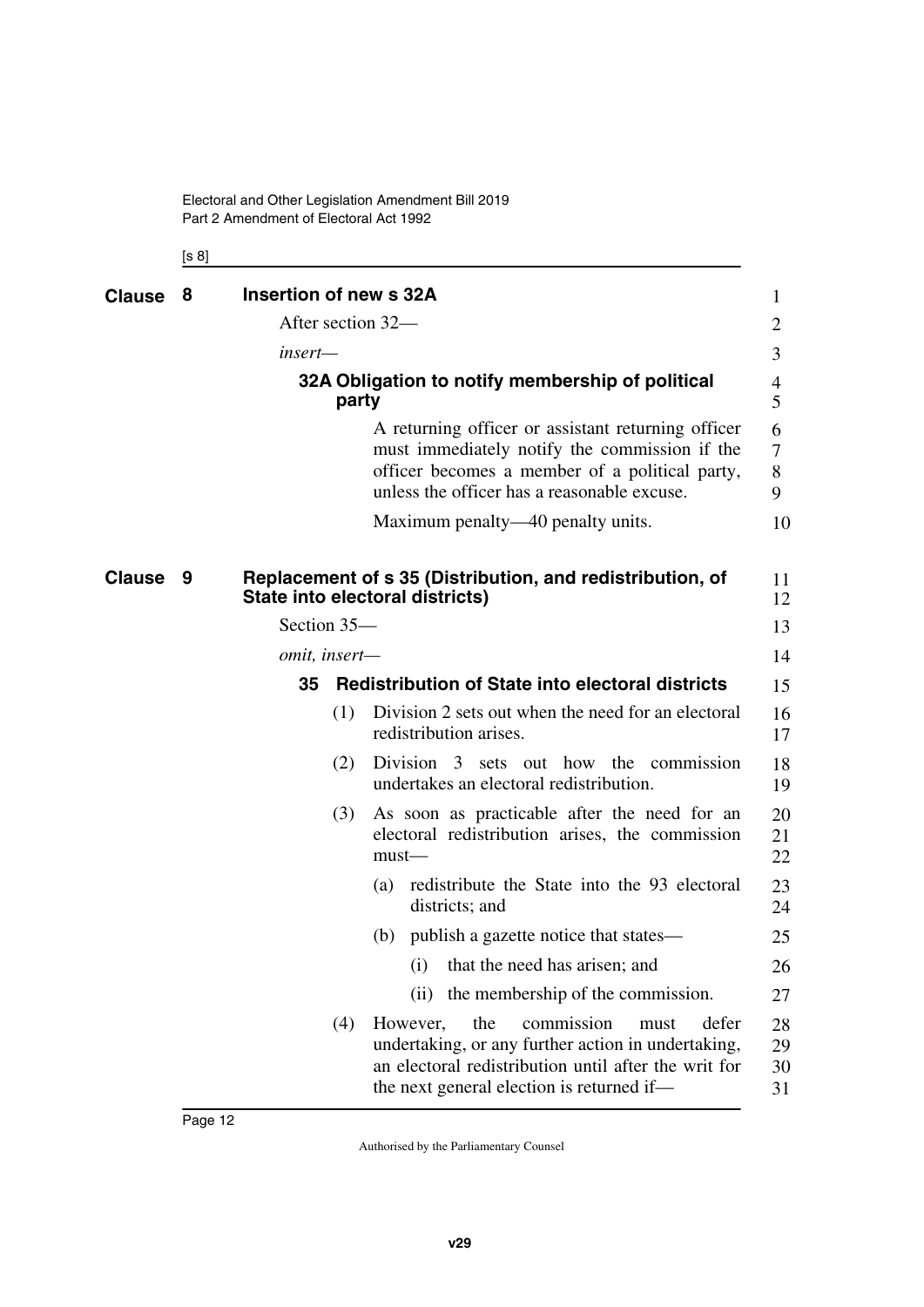[s 10]

<span id="page-14-3"></span><span id="page-14-2"></span><span id="page-14-1"></span><span id="page-14-0"></span>

|              |               | (a)<br>arises—         | the need for the electoral redistribution                                                                                                                                        |            | 1<br>$\overline{2}$           |
|--------------|---------------|------------------------|----------------------------------------------------------------------------------------------------------------------------------------------------------------------------------|------------|-------------------------------|
|              |               | (i)                    | if the last general election was an<br>ordinary general election—more than<br>28 months after the writ for the election<br>was returned; or                                      |            | 3<br>$\overline{4}$<br>5<br>6 |
|              |               |                        | (ii) if the last general election was an<br>extraordinary general election—less<br>than 20 months before the normal<br>polling day for the next ordinary<br>general election; or |            | 7<br>8<br>9<br>10<br>11       |
|              |               | <b>or</b>              | (iii) after a writ is issued for a general<br>election but before the writ is returned;                                                                                          |            | 12<br>13<br>14                |
|              |               | redistribution.        | (b) a writ for a general election is issued while<br>the commission is undertaking an electoral                                                                                  |            | 15<br>16<br>17                |
|              | (5)           | In this section—       |                                                                                                                                                                                  |            | 18                            |
|              |               |                        | extraordinary general<br>election<br>Constitution of Queensland 2001, section 19A.                                                                                               | the<br>see | 19<br>20                      |
|              |               |                        | <i>normal polling day</i> , for a general election, see the<br>Constitution of Queensland 2001, section 19B.                                                                     |            | 21<br>22                      |
| Clause<br>10 |               |                        | Replacement of s 38 (Electoral redistribution after certain<br>number of elections and minimum period)                                                                           |            | 23<br>24                      |
|              | Section 38-   |                        |                                                                                                                                                                                  |            | 25                            |
|              | omit, insert- |                        |                                                                                                                                                                                  |            | 26                            |
|              | 38            | elections or 7.5 years | Electoral redistribution after 2 general                                                                                                                                         |            | 27<br>28                      |
|              | (1)           |                        | The need for an electoral redistribution arises on<br>the later of the following days—                                                                                           |            | 29<br>30                      |
|              |               | (a)                    | the day that is 1 year after the writ is<br>returned for the second general election held                                                                                        |            | 31<br>32                      |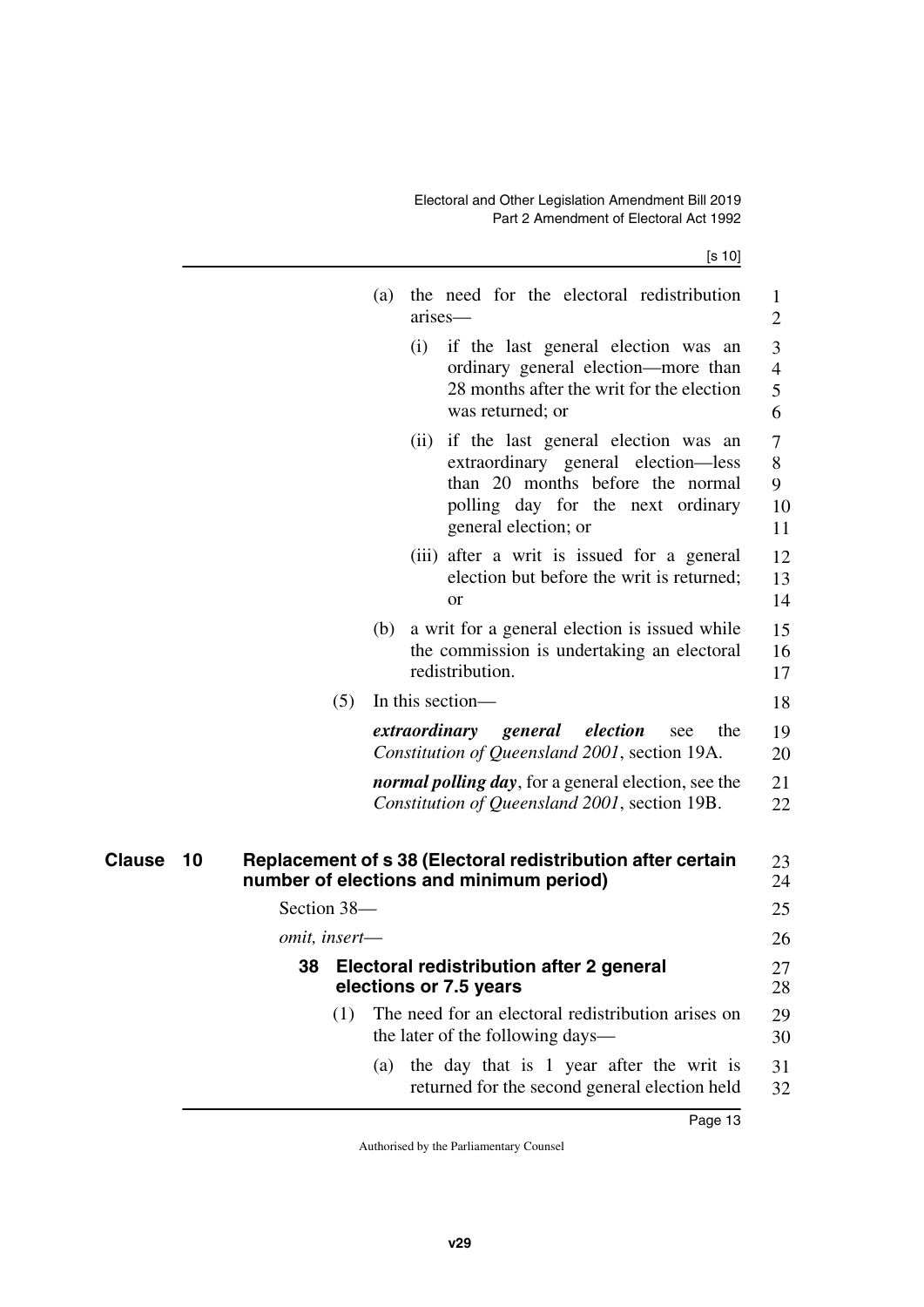<span id="page-15-1"></span>[s 11]

<span id="page-15-3"></span><span id="page-15-2"></span><span id="page-15-0"></span>

|        |       |     |                          | after the previous redistribution becomes<br>final;                                                                                                                                                                                                  | 1<br>$\mathfrak{2}$        |
|--------|-------|-----|--------------------------|------------------------------------------------------------------------------------------------------------------------------------------------------------------------------------------------------------------------------------------------------|----------------------------|
|        |       |     |                          | (b) the day that is 7.5 years after the previous<br>redistribution becomes final.                                                                                                                                                                    | 3<br>$\overline{4}$        |
|        |       |     | (2)                      | In this section—                                                                                                                                                                                                                                     | 5                          |
|        |       |     |                          | <i>previous redistribution</i> means the last electoral<br>redistribution under this Act that became final.                                                                                                                                          | 6<br>7                     |
| Clause | $-11$ |     |                          | Amendment of s 52 (When redistribution takes effect)                                                                                                                                                                                                 | 8                          |
|        |       | (1) |                          | Section 52(1), 'subsection (3) and'—                                                                                                                                                                                                                 | 9                          |
|        |       |     | omit.                    |                                                                                                                                                                                                                                                      | 10                         |
|        |       | (2) |                          | Section 52(2), 'Subject to subsection (3), the $\sim$                                                                                                                                                                                                | 11                         |
|        |       |     | omit, insert-            |                                                                                                                                                                                                                                                      | 12                         |
|        |       |     |                          | The                                                                                                                                                                                                                                                  | 13                         |
|        |       | (3) | Section 52(3) to $(5)$ — |                                                                                                                                                                                                                                                      | 14                         |
|        |       |     | omit, insert-            |                                                                                                                                                                                                                                                      | 15                         |
|        |       |     | (3)                      | However, until the Legislative Assembly is next<br>dissolved or expires by the passage of time, the<br>redistribution does not affect a by-election for an<br>electoral district to fill a vacancy in the<br>membership of the Legislative Assembly. | 16<br>17<br>18<br>19<br>20 |
| Clause | 12    |     |                          | Amendment of s 59 (Preparation of electoral rolls)                                                                                                                                                                                                   | 21                         |
|        |       | (1) |                          | Section 59(1)(c), '2 years'—                                                                                                                                                                                                                         | 22                         |
|        |       |     | omit, insert-            |                                                                                                                                                                                                                                                      | 23                         |
|        |       |     |                          | 3 years                                                                                                                                                                                                                                              | 24                         |
|        |       | (2) |                          | Section 59(3), 'Subject to subsection (4), the $\sim$                                                                                                                                                                                                | 25                         |
|        |       |     | omit, insert-            |                                                                                                                                                                                                                                                      | 26                         |
|        |       |     |                          | The                                                                                                                                                                                                                                                  | 27                         |
|        |       | (3) |                          | Section 59 $(3)(a)$ , after 'printed'—                                                                                                                                                                                                               | 28                         |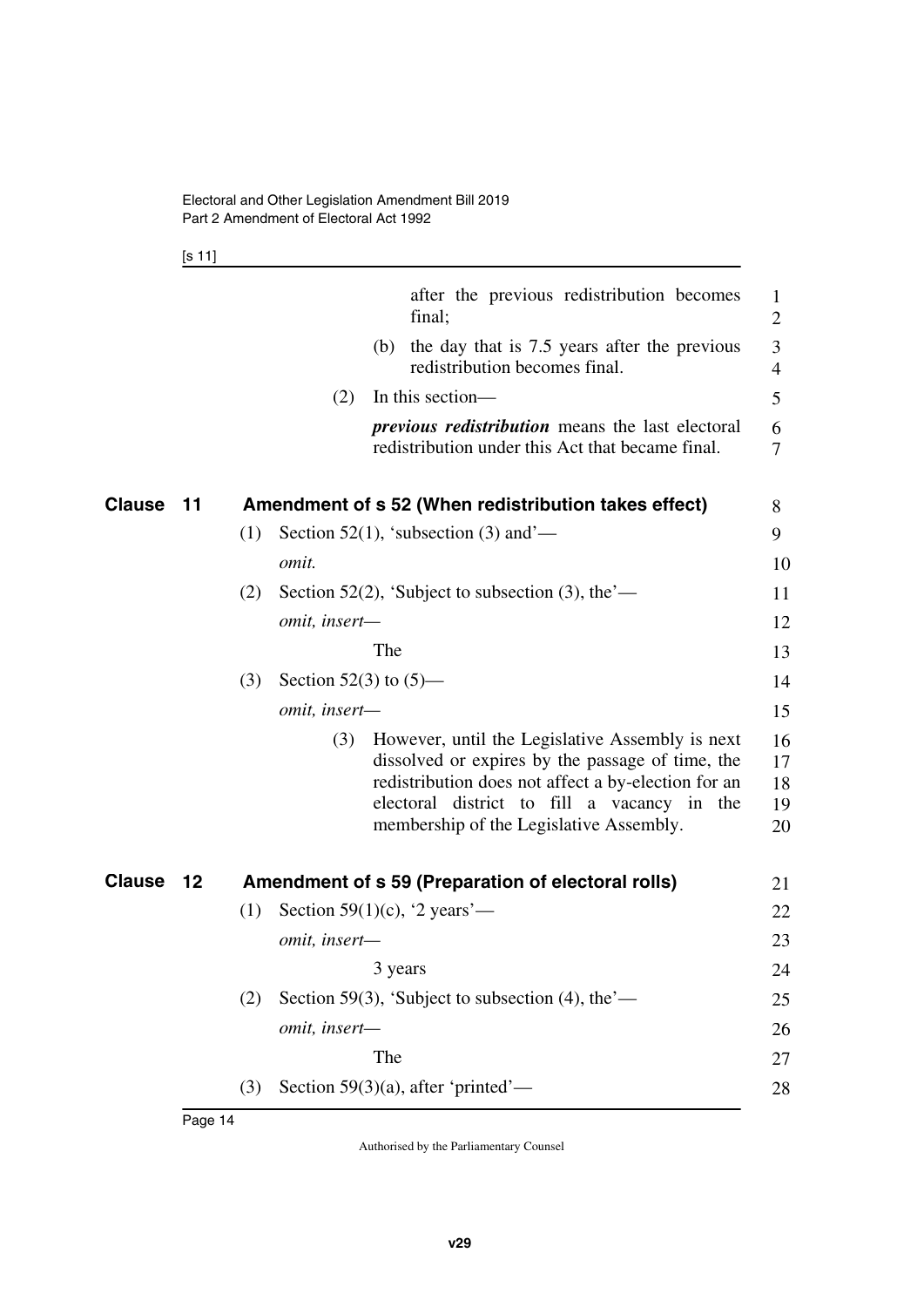<span id="page-16-1"></span><span id="page-16-0"></span>

|        |    |     |                   |        |               | [s 13]                                                                                                                                                               |                      |
|--------|----|-----|-------------------|--------|---------------|----------------------------------------------------------------------------------------------------------------------------------------------------------------------|----------------------|
|        |    |     | insert—           |        |               |                                                                                                                                                                      | $\mathbf{1}$         |
|        |    |     |                   |        | or electronic |                                                                                                                                                                      | $\overline{2}$       |
|        |    | (4) | Section $59(4)$ — |        |               |                                                                                                                                                                      | 3                    |
|        |    |     | omit.             |        |               |                                                                                                                                                                      | $\overline{4}$       |
| Clause | 13 |     |                   |        |               | Amendment of s 64 (Entitlement to enrolment)                                                                                                                         | 5                    |
|        |    | (1) | Section $64(2)$ — |        |               |                                                                                                                                                                      | 6                    |
|        |    |     | omit, insert-     |        |               |                                                                                                                                                                      | 7                    |
|        |    |     | (2)               | $for-$ |               | However, despite subsection $(1)(b)$ , a person<br>serving a sentence of imprisonment to whom<br>subsection $(1)(a)$ applies is entitled to be enrolled              | 8<br>9<br>10<br>11   |
|        |    |     |                   | (a)    |               | the first of the following electoral districts<br>that applies for the person—                                                                                       | 12<br>13             |
|        |    |     |                   |        | (i)           | the electoral district for which the<br>enrolled immediately<br>was<br>person<br>before the person started to serve the<br>sentence;                                 | 14<br>15<br>16<br>17 |
|        |    |     |                   |        | (ii)          | the electoral district for which the<br>person was entitled to be enrolled<br>immediately before the person started<br>to serve the sentence;                        | 18<br>19<br>20<br>21 |
|        |    |     |                   |        |               | (iii) an electoral district for which any of<br>the person's next of kin is enrolled;                                                                                | 22<br>23             |
|        |    |     |                   |        |               | (iv) the electoral district in which the<br>person was born; or                                                                                                      | 24<br>25             |
|        |    |     |                   | (b)    |               | if none of the electoral districts mentioned<br>in paragraph (a) applies for the person—the<br>electoral district to which the person has the<br>closest connection. | 26<br>27<br>28<br>29 |
|        |    |     | (2A)              |        |               | Also, subsection $(1)(b)$ does not deny a person the<br>entitlement to be enrolled for an electoral district<br>if the person did not live in the electoral district | 30<br>31<br>32       |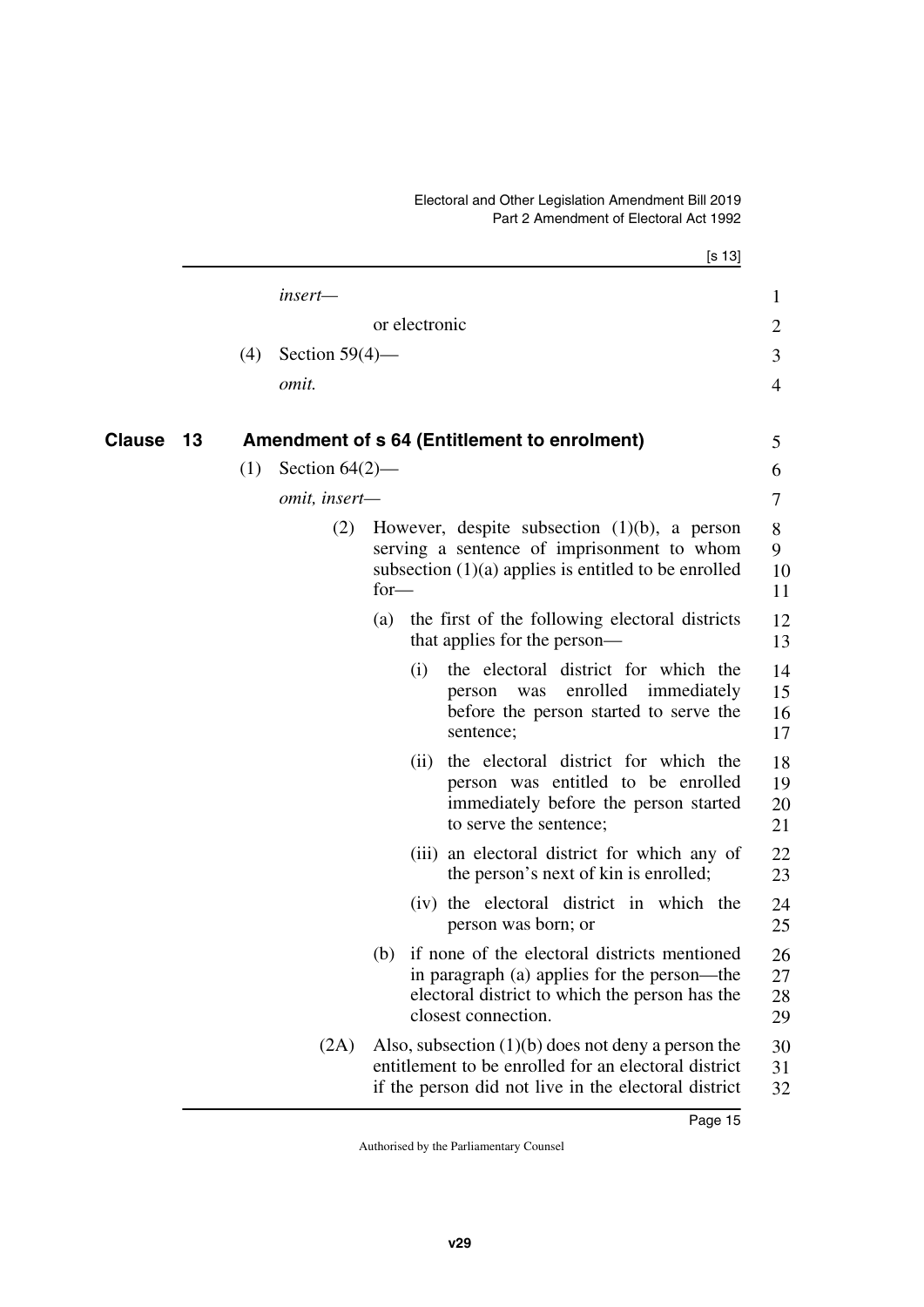[s 14]

<span id="page-17-5"></span><span id="page-17-4"></span><span id="page-17-3"></span><span id="page-17-2"></span><span id="page-17-1"></span><span id="page-17-0"></span>

|               |    |     |                     | for the last month merely because the person was<br>detained in lawful custody for a reason other than<br>to serve a sentence of imprisonment.                   | 1<br>$\overline{2}$<br>3 |
|---------------|----|-----|---------------------|------------------------------------------------------------------------------------------------------------------------------------------------------------------|--------------------------|
|               |    | (2) |                     | Section $64(2A)$ to $(4)$ —                                                                                                                                      | 4                        |
|               |    |     |                     | <i>renumber</i> as section $64(3)$ to $(5)$ .                                                                                                                    | 5                        |
|               |    | (3) | Section 64–         |                                                                                                                                                                  | 6                        |
|               |    |     | insert-             |                                                                                                                                                                  | 7                        |
|               |    |     | (6)                 | For subsection $(2)$ , a person is serving a sentence<br>of imprisonment only if—                                                                                | 8<br>9                   |
|               |    |     |                     | (a) the person is in detention on a full-time<br>basis for an offence against a law of the<br>Commonwealth or a State; and                                       | 10<br>11<br>12           |
|               |    |     |                     | the detention is attributable to the sentence<br>(b)<br>of imprisonment concerned.                                                                               | 13<br>14                 |
|               |    |     | (7)                 | In this section—                                                                                                                                                 | 15                       |
|               |    |     |                     | <i>next of kin</i> see the Commonwealth Electoral Act,<br>section $4(1)$ .                                                                                       | 16<br>17                 |
| Clause        | 14 |     |                     | Amendment of s 81 (Writs for elections)                                                                                                                          | 18                       |
|               |    |     | Section $81(2)$ —   |                                                                                                                                                                  | 19                       |
|               |    |     | omit, insert-       |                                                                                                                                                                  | 20                       |
|               |    |     | (2)                 | The commission must conduct the election in<br>accordance with the writ, subject to this part and<br>the Constitution of Queensland 2001, chapter 2,<br>part 2A. | 21<br>22<br>23<br>24     |
| <b>Clause</b> | 15 |     |                     | Replacement of ss 82 and 83                                                                                                                                      | 25                       |
|               |    |     | Sections 82 and 83- |                                                                                                                                                                  | 26                       |
|               |    |     | omit, insert-       |                                                                                                                                                                  | 27                       |
|               |    |     | 82                  | <b>Writs by Governor</b>                                                                                                                                         | 28                       |
|               |    |     |                     | The Governor is to issue writs of the following                                                                                                                  | 29                       |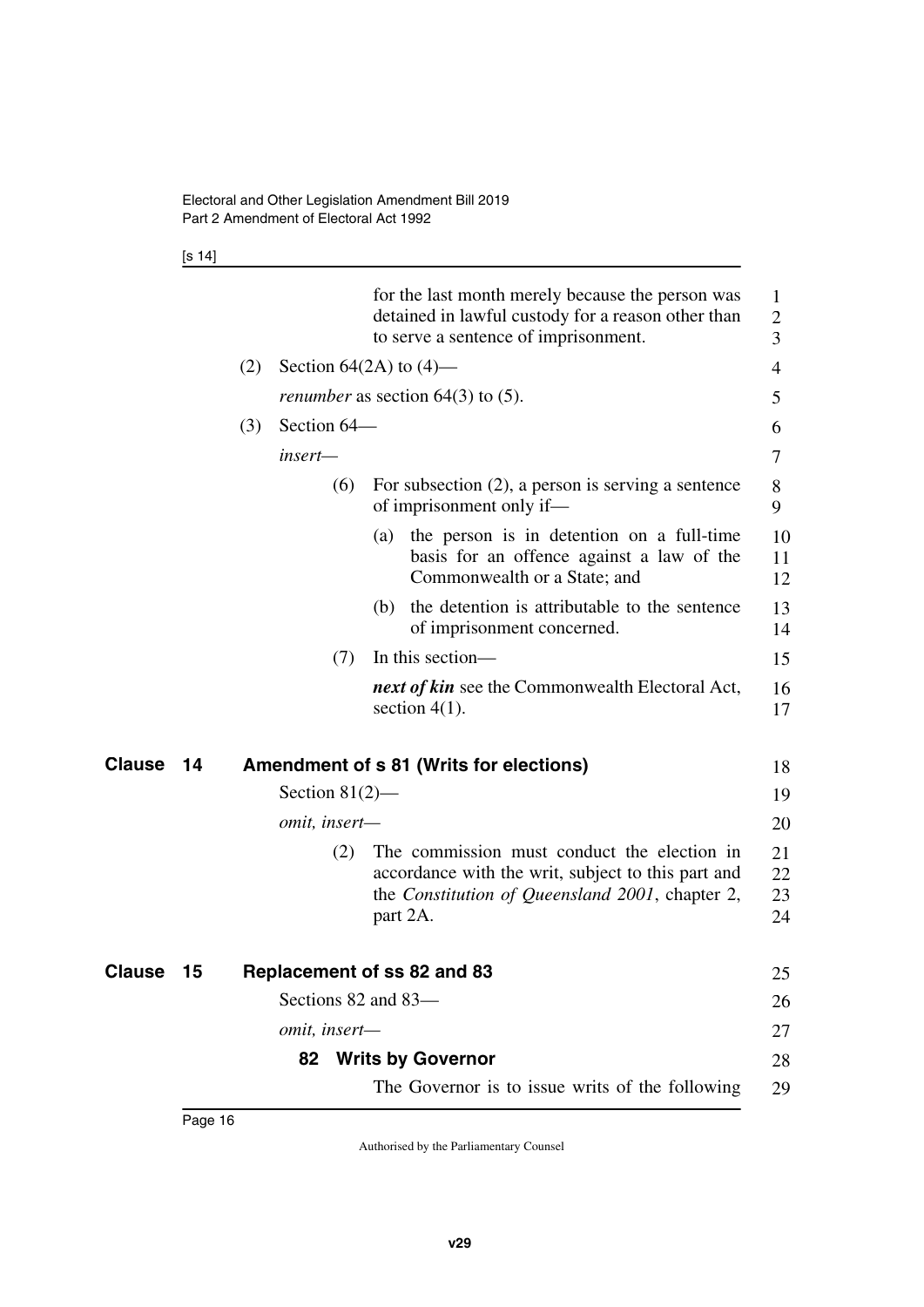<span id="page-18-1"></span><span id="page-18-0"></span>

|    |     |         | [s 15]                                                                                                                                                                                                                                                                  |                                  |
|----|-----|---------|-------------------------------------------------------------------------------------------------------------------------------------------------------------------------------------------------------------------------------------------------------------------------|----------------------------------|
|    |     | $kind-$ |                                                                                                                                                                                                                                                                         | $\mathbf{1}$                     |
|    |     | (a)     | a writ for a general election under the<br>Constitution of Queensland 2001, chapter 2,<br>part 2A;                                                                                                                                                                      | $\overline{c}$<br>$\frac{3}{4}$  |
|    |     | (b)     | a writ for an election to which section $83(1)$<br>or $95(3)$ applies;                                                                                                                                                                                                  | 5<br>6                           |
|    |     | (c)     | a writ for an election ordered by the Court of<br>Disputed Returns under section $128(14)$ or<br>146.                                                                                                                                                                   | 7<br>8<br>9                      |
| 83 |     |         | Writs for vacancy in the membership of the<br><b>Legislative Assembly</b>                                                                                                                                                                                               | 10<br>11                         |
|    | (1) |         | The Governor must issue a writ to fill a vacancy<br>in the membership of the Legislative Assembly if<br>the vacancy—                                                                                                                                                    | 12<br>13<br>14                   |
|    |     | (a)     | arises after a general election and before the<br>first meeting of the Legislative Assembly<br>after the election; or                                                                                                                                                   | 15<br>16<br>17                   |
|    |     | (b)     | is caused by death or resignation and arises<br>when the Legislative Assembly is<br>not<br>sitting.                                                                                                                                                                     | 18<br>19<br>20                   |
|    | (2) |         | The Speaker of the Legislative Assembly must<br>issue a writ for an election to fill a vacancy in the<br>membership of the Legislative Assembly if—                                                                                                                     | 21<br>22<br>23                   |
|    |     | (a)     | the vacancy is not one mentioned in<br>subsection $(1)$ or section 95 $(3)$ ; and                                                                                                                                                                                       | 24<br>25                         |
|    |     | (b)     | the Legislative Assembly passes a resolution<br>declaring that the vacancy exists and stating<br>its cause.                                                                                                                                                             | 26<br>27<br>28                   |
|    | (3) |         | However, if a vacancy mentioned in subsection<br>$(1)(b)$ or $(2)$ arises within 3 months before the<br>next normal dissolution day for the Legislative<br>Assembly, the Speaker or Governor may, but<br>need not, issue a writ for an election to fill the<br>vacancy. | 29<br>30<br>31<br>32<br>33<br>34 |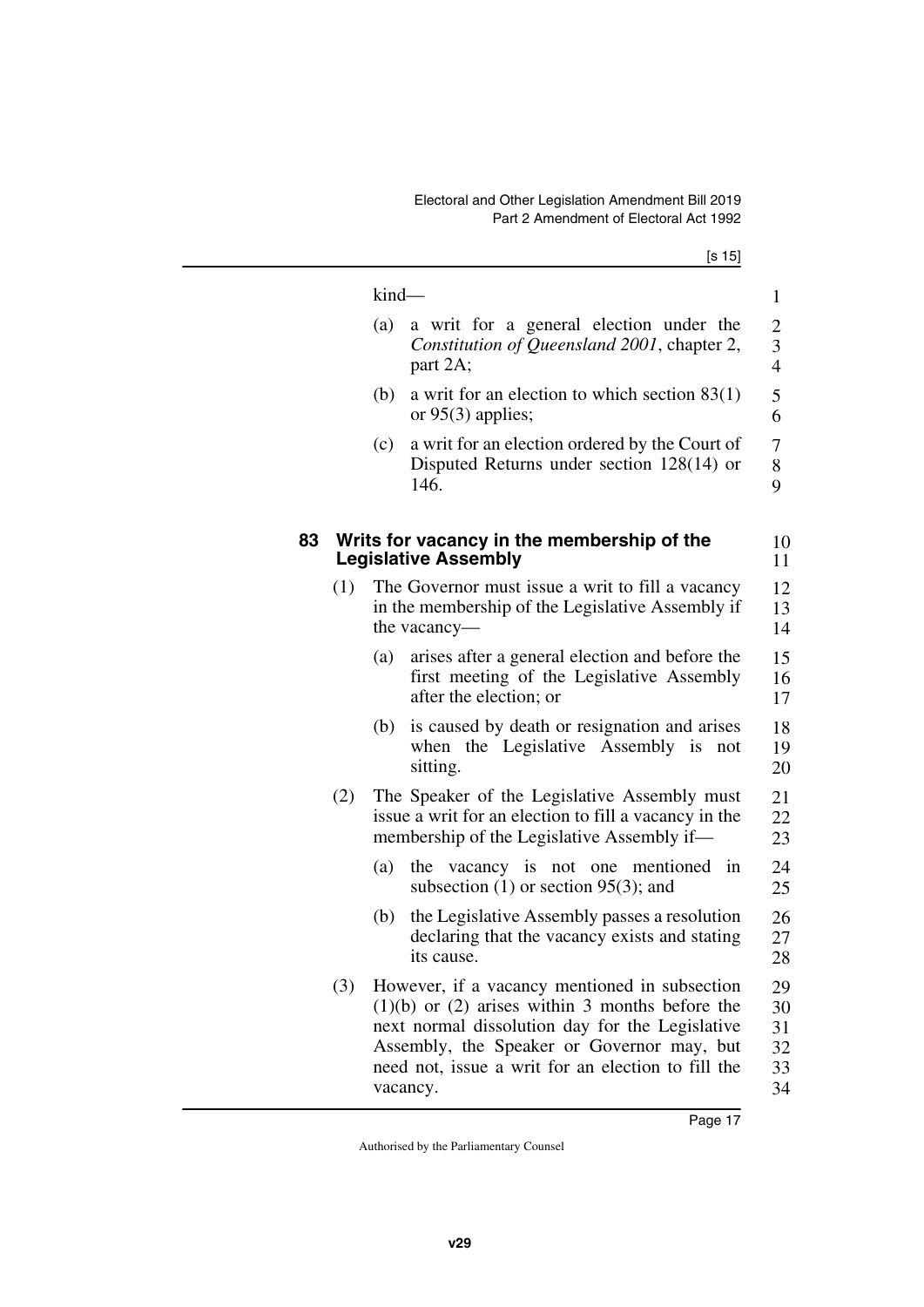<span id="page-19-1"></span>[s 16]

<span id="page-19-5"></span><span id="page-19-4"></span><span id="page-19-3"></span><span id="page-19-2"></span><span id="page-19-0"></span>

|               |    | (4)                | In this section—                                                                                                                                                                       | $\mathbf{1}$                |
|---------------|----|--------------------|----------------------------------------------------------------------------------------------------------------------------------------------------------------------------------------|-----------------------------|
|               |    |                    | normal dissolution day see the Constitution of<br>Queensland 2001, section $19C(1)$ .                                                                                                  | $\overline{2}$<br>3         |
| <b>Clause</b> | 16 |                    | Amendment of s 84 (Form and content of writs)                                                                                                                                          | 4                           |
|               |    |                    | Section 84 $(1)(d)$ , from 'must'—                                                                                                                                                     | 5                           |
|               |    | omit, insert-      |                                                                                                                                                                                        | 6                           |
|               |    |                    | must be-                                                                                                                                                                               | 7                           |
|               |    |                    | (i)<br>for a writ for a general election—the polling<br>day for the election under the Constitution<br>of Queensland 2001, section 19B or 19F; or                                      | 8<br>9<br>10                |
|               |    |                    | for another writ—a Saturday not less than<br>(11)<br>26 days, nor more than 56 days, after the<br>issue of the writ;                                                                   | 11<br>12<br>13              |
| <b>Clause</b> | 17 |                    | Amendment of s 86 (Change of time limits in writ)                                                                                                                                      | 14                          |
|               |    | Section 86-        |                                                                                                                                                                                        | 15                          |
|               |    | insert—            |                                                                                                                                                                                        | 16                          |
|               |    | (5)                | Subsection $(1)(a)$ does not apply to a polling day<br>for an ordinary general election.                                                                                               | 17<br>18                    |
|               |    |                    | $Note-$                                                                                                                                                                                | 19                          |
|               |    |                    | The Constitution of Queensland 2001, section 19B(3)<br>provides for the Governor to postpone the polling day<br>for<br>ordinary general election in particular<br>an<br>circumstances. | 20<br>21<br>$\frac{22}{23}$ |
| <b>Clause</b> | 18 |                    | Amendment of s 89 (Deposit to accompany nomination)                                                                                                                                    | 24                          |
|               |    | (1)                | Section 89(1), $\cdot$ , in cash or bank cheque'—                                                                                                                                      | 25                          |
|               |    | omit, insert-      |                                                                                                                                                                                        | 26                          |
|               |    |                    | with the commission or returning officer                                                                                                                                               | 27                          |
|               |    | (2)<br>Section 89- |                                                                                                                                                                                        | 28                          |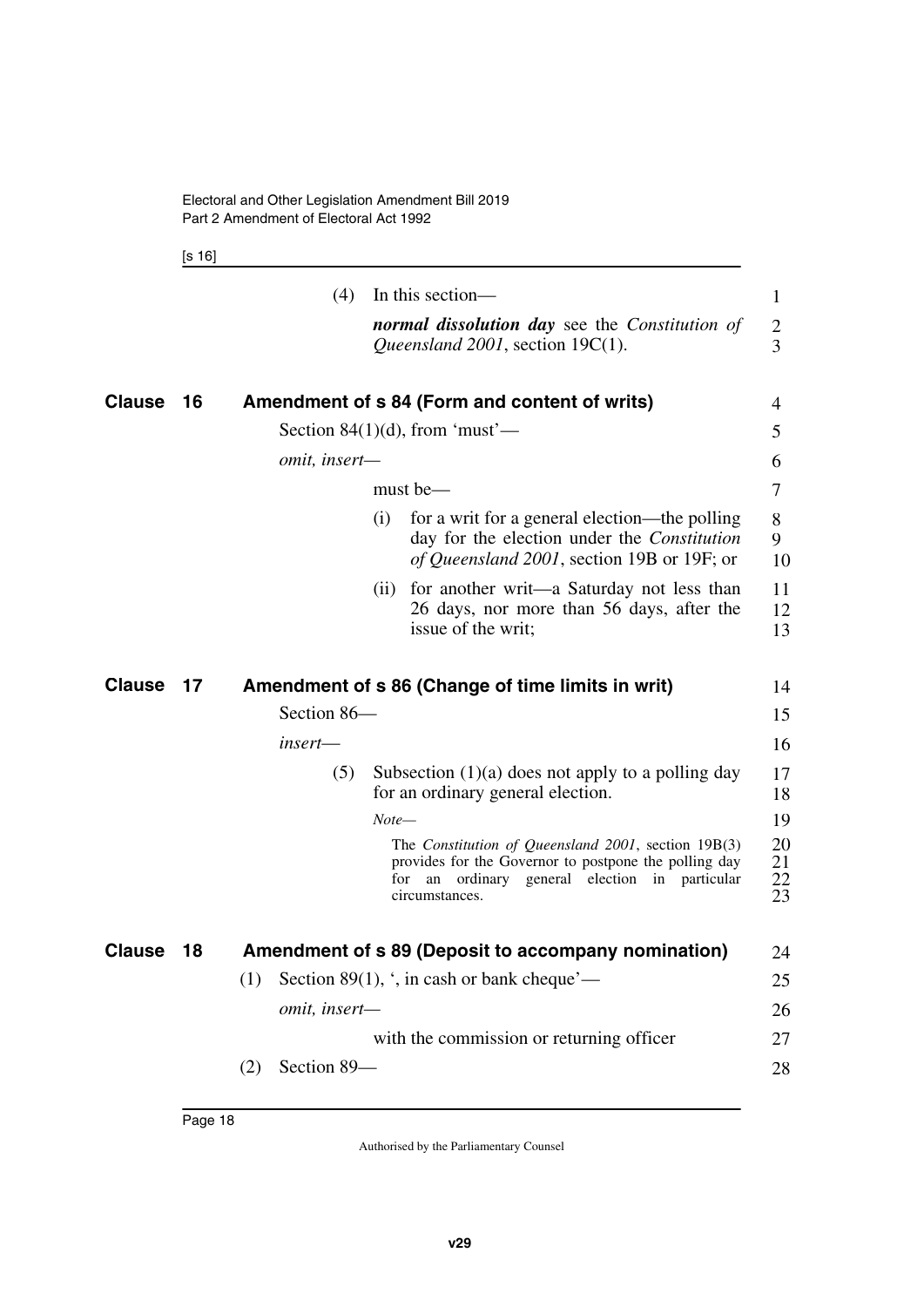[s 19]

<span id="page-20-1"></span><span id="page-20-0"></span>

|     | $insert-$                                                                                                                                                                                                                    |
|-----|------------------------------------------------------------------------------------------------------------------------------------------------------------------------------------------------------------------------------|
|     | The deposit must be paid in cash or by bank<br>(1A)<br>cheque, credit card or electronic funds transfer.                                                                                                                     |
| (3) | Section 89(2), 'subsection $(3)$ '—                                                                                                                                                                                          |
|     | omit, insert-                                                                                                                                                                                                                |
|     | subsection $(4)$                                                                                                                                                                                                             |
| (4) | Section 89(5), 'subsection (3) or $(4)$ '—                                                                                                                                                                                   |
|     | omit, insert-                                                                                                                                                                                                                |
|     | subsection $(4)$ or $(5)$                                                                                                                                                                                                    |
| (5) | Section 89(1A) to $(5)$ —                                                                                                                                                                                                    |
|     | <i>renumber</i> as section $89(2)$ to (6).                                                                                                                                                                                   |
| (1) | Section $98(5)$ —                                                                                                                                                                                                            |
|     | booths)                                                                                                                                                                                                                      |
|     | omit, insert-                                                                                                                                                                                                                |
|     | (5)<br>The commission must advertise, in the ways the<br>commission considers appropriate, including, for<br>example, on the commission's website, the<br>following information about each polling booth<br>for an election- |
|     | the electoral districts for which an ordinary<br>(a)<br>vote may be made at the polling booth;                                                                                                                               |
|     | (b) the location of the polling booth;                                                                                                                                                                                       |
|     | the voting hours of the polling booth.<br>(c)                                                                                                                                                                                |
| (2) | Section $98(7)$ —                                                                                                                                                                                                            |
|     | omit, insert-                                                                                                                                                                                                                |
|     | The commission must advertise the establishment<br>(7)<br>and abolition of ordinary polling booths in the<br>ways the commission considers appropriate,<br>including, for example, on the commission's                       |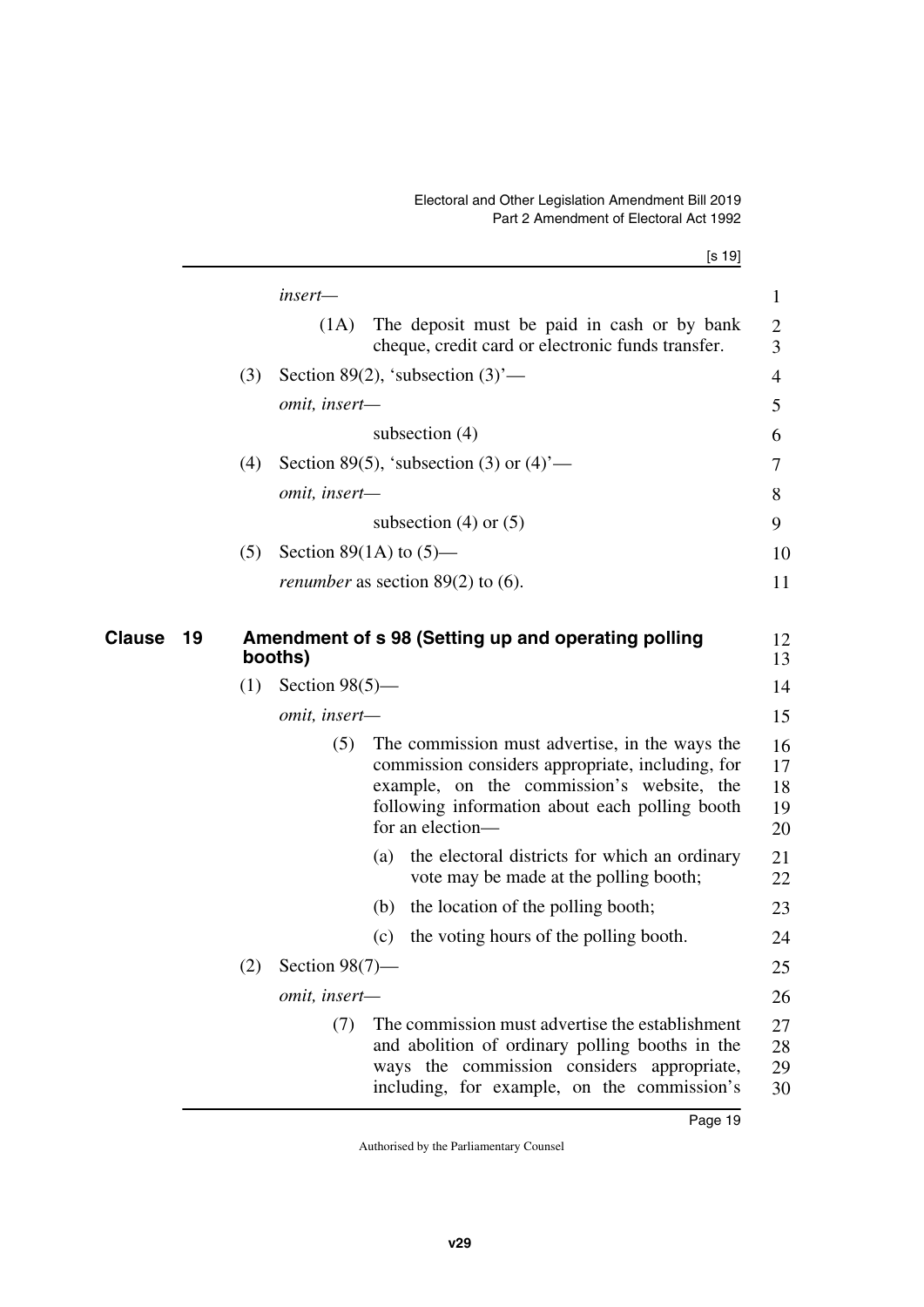<span id="page-21-1"></span>[s 20]

<span id="page-21-0"></span>

|        |     |                      | website.  |                                                                                                                                                                                                              | $\mathbf{1}$               |
|--------|-----|----------------------|-----------|--------------------------------------------------------------------------------------------------------------------------------------------------------------------------------------------------------------|----------------------------|
|        | (3) |                      |           | Section 98(8)(b), 'and $(8)$ '—                                                                                                                                                                              | $\overline{2}$             |
|        |     | omit, insert-        |           |                                                                                                                                                                                                              | 3                          |
|        |     |                      | and $(9)$ |                                                                                                                                                                                                              | $\overline{4}$             |
| Clause | 20  |                      |           | Amendment of s 99 (Kinds of polling booths)                                                                                                                                                                  | 5                          |
|        | (1) |                      |           | Section 99(1)(c), 'for electoral districts'—                                                                                                                                                                 | 6                          |
|        |     | omit.                |           |                                                                                                                                                                                                              | 7                          |
|        | (2) | Section $99(3)(b)$ — |           |                                                                                                                                                                                                              | 8                          |
|        |     | omit, insert-        |           |                                                                                                                                                                                                              | 9                          |
|        |     |                      | (b)       | a building, structure, vehicle or other place<br>declared under subsection $(8)$ to be a mobile<br>polling booth.                                                                                            | 10<br>11<br>12             |
|        | (3) | Section $99(4)$ —    |           |                                                                                                                                                                                                              | 13                         |
|        |     | omit, insert-        |           |                                                                                                                                                                                                              | 14                         |
|        |     | (4)                  | election. | If the commission considers that patients or<br>residents of an institution should be able to vote at<br>the institution, the commission may declare the<br>institution to be a mobile polling booth for the | 15<br>16<br>17<br>18<br>19 |
|        | (4) | Section $99(8)$ —    |           |                                                                                                                                                                                                              | 20                         |
|        |     | omit, insert-        |           |                                                                                                                                                                                                              | 21                         |
|        |     | (8)                  |           | If the commission considers an area is too remote<br>to have enough electors to establish an ordinary<br>polling booth, the commission may—                                                                  | 22<br>23<br>24             |
|        |     |                      | (a)       | arrange for a building, structure, vehicle or<br>other place to be available as a mobile<br>polling booth for electors in the area to vote<br>at the election; and                                           | 25<br>26<br>27<br>28       |
|        |     |                      | (b)       | declare the building, structure, vehicle or<br>other place to be a mobile polling booth for<br>the election.                                                                                                 | 29<br>30<br>31             |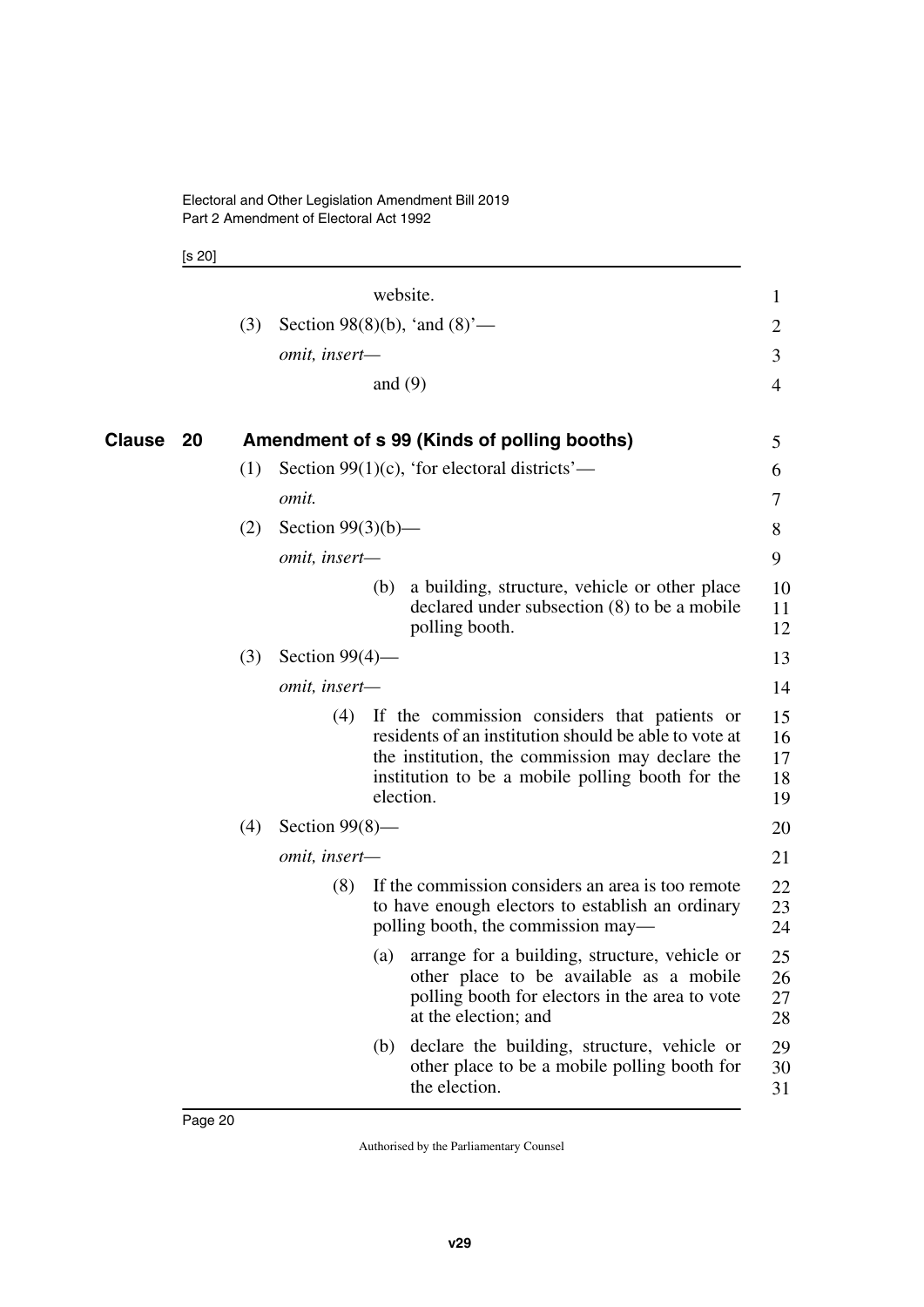<span id="page-22-3"></span><span id="page-22-2"></span><span id="page-22-1"></span><span id="page-22-0"></span>

|              | (5) | Section 99-                     |     |                             |                                                                                                                                                                                                                                                                                                           | $\mathbf{1}$                     |  |  |
|--------------|-----|---------------------------------|-----|-----------------------------|-----------------------------------------------------------------------------------------------------------------------------------------------------------------------------------------------------------------------------------------------------------------------------------------------------------|----------------------------------|--|--|
|              |     | insert-                         |     |                             |                                                                                                                                                                                                                                                                                                           | 2                                |  |  |
|              |     | (12)                            |     | must state—                 | A declaration made under subsection $(4)$ or $(8)$                                                                                                                                                                                                                                                        | 3<br>$\overline{4}$              |  |  |
|              |     |                                 | (a) |                             | the electoral districts for which electors may<br>make an ordinary vote at the mobile polling<br>booth; and                                                                                                                                                                                               | 5<br>6<br>7                      |  |  |
|              |     |                                 | (b) |                             | the days, during the period that starts 11<br>days before polling day and ends at 6p.m. on<br>polling day, when electors may vote at the<br>mobile polling booth; and                                                                                                                                     | 8<br>9<br>10<br>11               |  |  |
|              |     |                                 | (c) |                             | the voting hours for the mobile polling<br>booth on those days.                                                                                                                                                                                                                                           | 12<br>13                         |  |  |
|              |     | (13)                            |     |                             | The commission must publish a declaration made<br>under subsection $(4)$ or $(8)$ , and otherwise<br>advertise the information stated in the declaration<br>about the mobile polling booths, in the ways the<br>commission considers appropriate, including, for<br>example, on the commission's website. | 14<br>15<br>16<br>17<br>18<br>19 |  |  |
| Clause<br>21 |     | Insertion of new ss 99A and 99B |     |                             |                                                                                                                                                                                                                                                                                                           | 20                               |  |  |
|              |     | After section 99—               |     |                             |                                                                                                                                                                                                                                                                                                           | 21                               |  |  |
|              |     | insert—                         |     |                             |                                                                                                                                                                                                                                                                                                           | 22                               |  |  |
|              |     |                                 |     | 99A Pre-poll voting offices |                                                                                                                                                                                                                                                                                                           |                                  |  |  |
|              |     | (1)                             |     |                             | The commission may declare for an election—                                                                                                                                                                                                                                                               | 23<br>24                         |  |  |
|              |     |                                 | (a) |                             | a stated place (a <i>pre-poll voting office</i> ) to be<br>a place where an elector may—                                                                                                                                                                                                                  | 25<br>26                         |  |  |
|              |     |                                 |     | (i)                         | make a pre-poll ordinary vote for an<br>electoral district; or                                                                                                                                                                                                                                            | 27<br>28                         |  |  |
|              |     |                                 |     | (ii)                        | declaration<br>make<br>the<br>a<br>vote<br>for<br>election; and                                                                                                                                                                                                                                           | 29<br>30                         |  |  |
|              |     |                                 | (b) |                             | the electoral districts for which a pre-poll<br>ordinary vote may be made at the place; and                                                                                                                                                                                                               | 31<br>32                         |  |  |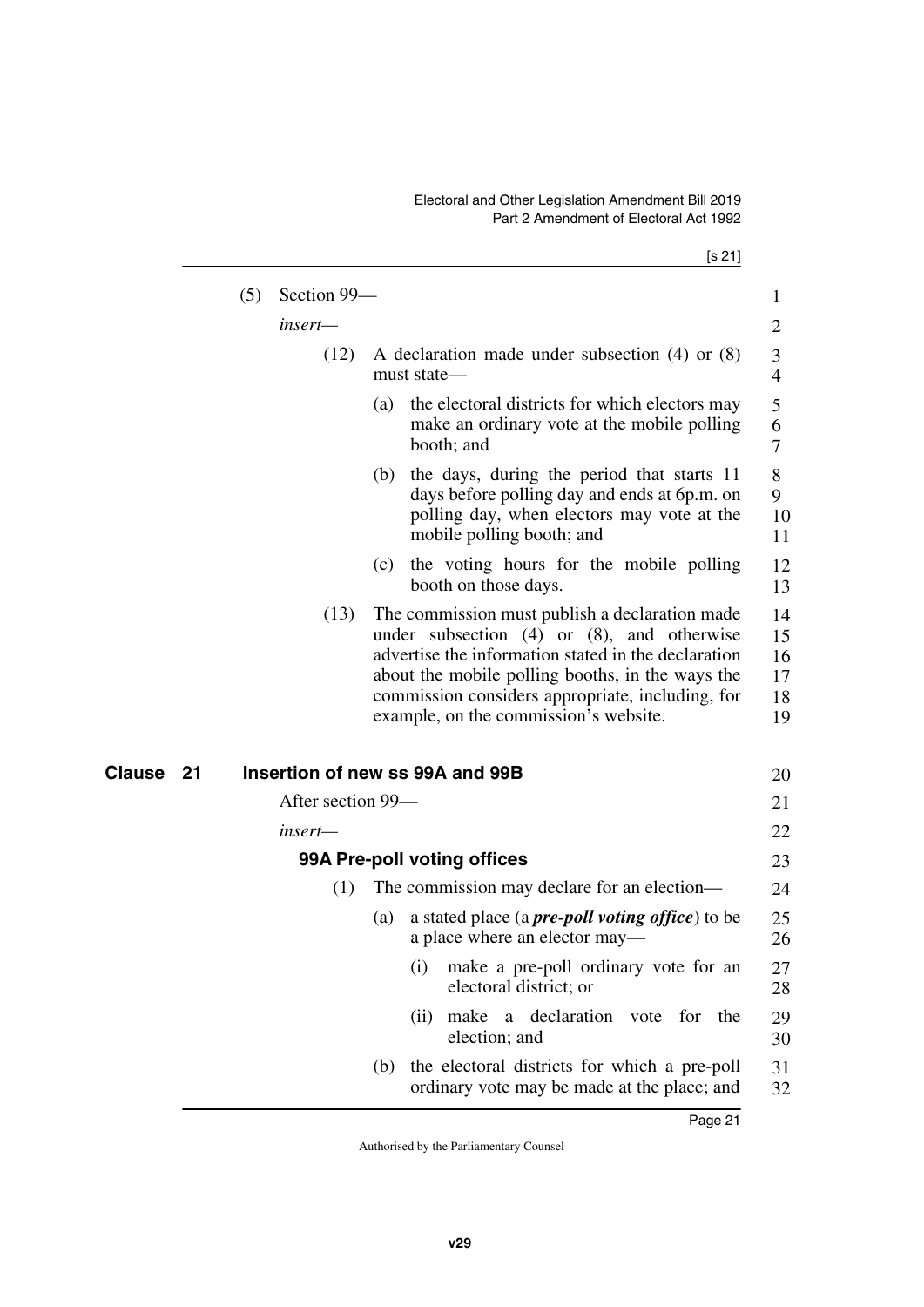[s 21]

<span id="page-23-1"></span><span id="page-23-0"></span>

|     | (c) the times during which electors are allowed<br>to make a vote at the place.                                                                                                                                                                                                                  | 1<br>$\overline{2}$                               |
|-----|--------------------------------------------------------------------------------------------------------------------------------------------------------------------------------------------------------------------------------------------------------------------------------------------------|---------------------------------------------------|
| (2) | The commission must publish a declaration under<br>subsection (1), and otherwise advertise the<br>information stated in the declaration about the<br>pre-poll voting offices, in the<br>ways<br>the<br>commission considers appropriate, including, for<br>example, on the commission's website. | 3<br>$\overline{\mathcal{A}}$<br>5<br>6<br>7<br>8 |
|     | 99B Suspension of poll                                                                                                                                                                                                                                                                           | 9                                                 |
| (1) | A returning officer may suspend the poll at a<br>polling booth on polling day for not more than 4<br>hours if the taking of the poll is, or is likely to be,<br>temporarily interrupted or obstructed by-                                                                                        | 10<br>11<br>12<br>13                              |
|     | a serious threat of a riot or open violence<br>(a)<br>happening; or                                                                                                                                                                                                                              | 14<br>15                                          |
|     | (b)<br>a serious risk to the health or safety of<br>persons at the polling booth; or                                                                                                                                                                                                             | 16<br>17                                          |
|     | (c)<br>another emergency.                                                                                                                                                                                                                                                                        | 18                                                |
| (2) | The returning officer must ensure an elector who<br>attends the polling booth while the poll is<br>suspended is given information to assist the<br>elector to make a vote, including—                                                                                                            | 19<br>20<br>21<br>22                              |
|     | the time the poll is expected to resume at the<br>(a)<br>polling booth; and                                                                                                                                                                                                                      | 23<br>24                                          |
|     | (b) the location of other polling booths.                                                                                                                                                                                                                                                        | 25                                                |
| (3) | The returning officer must adjourn the conduct of<br>the poll at the polling booth to another day if—                                                                                                                                                                                            | 26<br>27                                          |
|     | for any reason, taking of the poll at the<br>(a)<br>polling booth can not resume on polling<br>day; or                                                                                                                                                                                           | 28<br>29<br>30                                    |
|     | the returning officer is satisfied that it is<br>(b)<br>unreasonable for an elector who would have<br>otherwise cast a vote at the polling booth                                                                                                                                                 | 31<br>32<br>33                                    |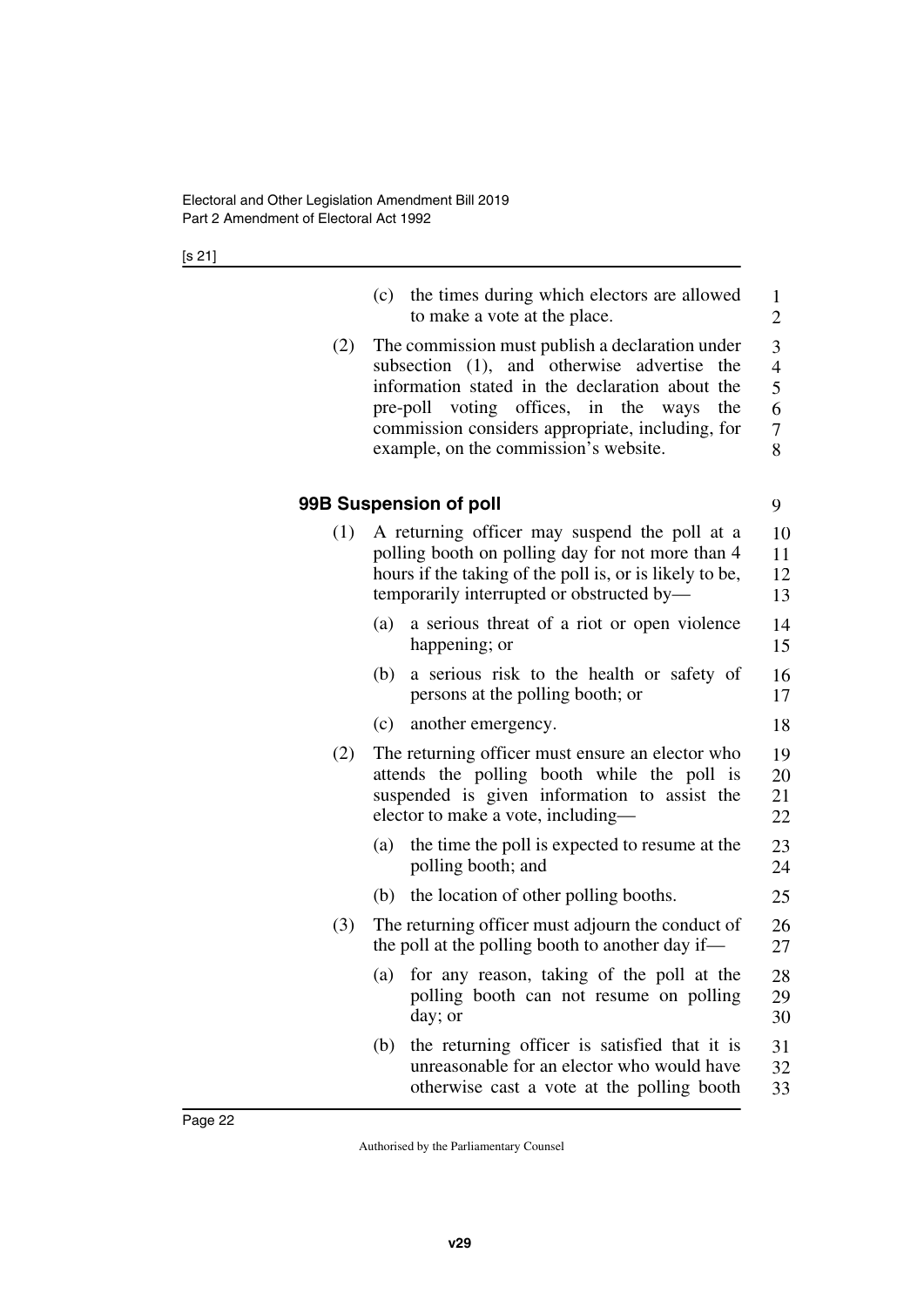<span id="page-24-3"></span><span id="page-24-2"></span><span id="page-24-1"></span><span id="page-24-0"></span>

| Clause |               | [s 22]                                                                                                                                                                                                                                                                                                                                                                     |                                     |  |  |  |
|--------|---------------|----------------------------------------------------------------------------------------------------------------------------------------------------------------------------------------------------------------------------------------------------------------------------------------------------------------------------------------------------------------------------|-------------------------------------|--|--|--|
|        |               | while it was suspended to have cast a vote at<br>another polling booth.                                                                                                                                                                                                                                                                                                    | 1<br>$\overline{2}$                 |  |  |  |
|        | 22            | Replacement of s 100 (Adjournment of poll)                                                                                                                                                                                                                                                                                                                                 | 3                                   |  |  |  |
|        | Section 100-  |                                                                                                                                                                                                                                                                                                                                                                            | 4                                   |  |  |  |
|        | omit, insert- |                                                                                                                                                                                                                                                                                                                                                                            | 5                                   |  |  |  |
|        |               | 100 Adjournment of poll                                                                                                                                                                                                                                                                                                                                                    | 6                                   |  |  |  |
|        | (1)           | A returning officer may adjourn the poll at a<br>polling booth to another day if the returning<br>officer is satisfied the taking of the poll at the<br>polling booth is, or is likely to be, interrupted or<br>obstructed by any of the things stated in<br>subsection $(2)$ to the extent that the taking of the<br>poll can not start or continue at the polling booth. | 7<br>8<br>9<br>10<br>11<br>12<br>13 |  |  |  |
|        | (2)           | For subsection $(1)$ , the things are as follows—                                                                                                                                                                                                                                                                                                                          | 14                                  |  |  |  |
|        |               | a storm, flood, fire or similar happening;<br>(a)                                                                                                                                                                                                                                                                                                                          | 15                                  |  |  |  |
|        |               | a riot or open violence;<br>(b)                                                                                                                                                                                                                                                                                                                                            | 16                                  |  |  |  |
|        |               | (c) a serious threat of a riot or open violence<br>happening;                                                                                                                                                                                                                                                                                                              | 17<br>18                            |  |  |  |
|        |               | a serious risk to the health or safety of<br>(d)<br>persons at the polling booth;                                                                                                                                                                                                                                                                                          | 19<br>20                            |  |  |  |
|        |               | another emergency.<br>(e)                                                                                                                                                                                                                                                                                                                                                  | 21                                  |  |  |  |
|        | (3)           | If the poll is adjourned under subsection (1) or<br>section $99B(3)$ , the commission must fix a day<br>(not later than 34 days after the polling day) for<br>taking, or resuming, the adjourned poll.                                                                                                                                                                     | 22<br>23<br>24<br>25                |  |  |  |
|        | (4)           | The commission must publish notice of the day<br>fixed for taking, or resuming, the adjourned poll<br>on the commission's website and in other ways<br>the commission considers appropriate.                                                                                                                                                                               | 26<br>27<br>28<br>29                |  |  |  |
|        | (5)           | If an adjourned poll is held, only electors who are<br>enrolled in the electoral district for which the<br>polling booth is established and who have not                                                                                                                                                                                                                   | 30<br>31<br>32                      |  |  |  |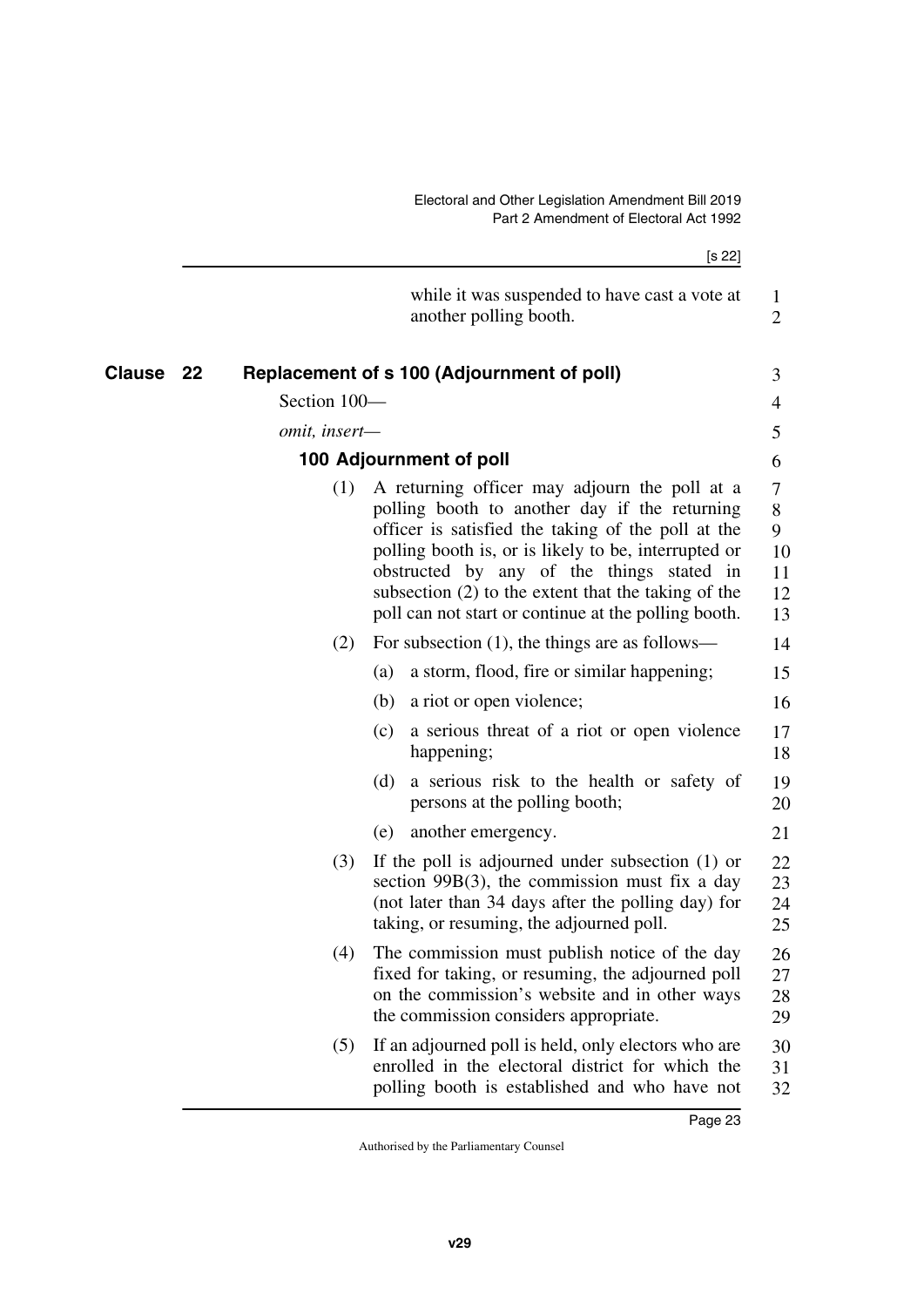<span id="page-25-3"></span><span id="page-25-2"></span><span id="page-25-1"></span>[s 23]

<span id="page-25-5"></span><span id="page-25-4"></span><span id="page-25-0"></span>

|              |     |                         |        | already voted in the election are entitled to vote.                                                                                                                                           | 1                                |
|--------------|-----|-------------------------|--------|-----------------------------------------------------------------------------------------------------------------------------------------------------------------------------------------------|----------------------------------|
|              |     | (6)                     |        | The adjourned poll is taken to have been held on<br>the polling day.                                                                                                                          | $\overline{2}$<br>$\overline{3}$ |
| Clause<br>23 |     | Insertion of new s 101A |        |                                                                                                                                                                                               | 4                                |
|              |     | After section 101-      |        |                                                                                                                                                                                               | 5                                |
|              |     | insert—                 |        |                                                                                                                                                                                               | 6                                |
|              |     |                         |        | 101A Supply of electoral rolls and ballot papers                                                                                                                                              | 7                                |
|              |     | (1)                     | place— | The commission must ensure a sufficient number<br>of the following are available at each polling                                                                                              | 8<br>9<br>10                     |
|              |     |                         | (a)    | certified copies of the electoral roll for each<br>electoral district as at the cut-off day for<br>electoral rolls;                                                                           | 11<br>12<br>13                   |
|              |     |                         | (b)    | ballot papers for each electoral district.                                                                                                                                                    | 14                               |
|              |     | (2)                     |        | Without limiting $(1)(a)$ , a certified copy of the<br>electoral roll for an electoral district is available at<br>a polling place if-                                                        | 15<br>16<br>17                   |
|              |     |                         | (a)    | a certified copy of the electoral roll can be<br>accessed electronically from the polling<br>place; and                                                                                       | 18<br>19<br>20                   |
|              |     |                         | (b)    | an issuing officer at the polling place can<br>use the certified copy to make an electronic<br>record of the persons to whom a ballot paper<br>is issued.                                     | 21<br>22<br>23<br>24             |
|              |     | (3)                     |        | Without limiting subsection $(1)(b)$ , a ballot paper<br>for an electoral district is available at a polling<br>place if a ballot paper can be reproduced at the<br>place under section 102A. | 25<br>26<br>27<br>28             |
| Clause 24    |     | electoral rolls)        |        | Amendment of s 102 (Supply of ballot papers and                                                                                                                                               | 29<br>30                         |
|              | (1) | Section 102, heading-   |        |                                                                                                                                                                                               | 31                               |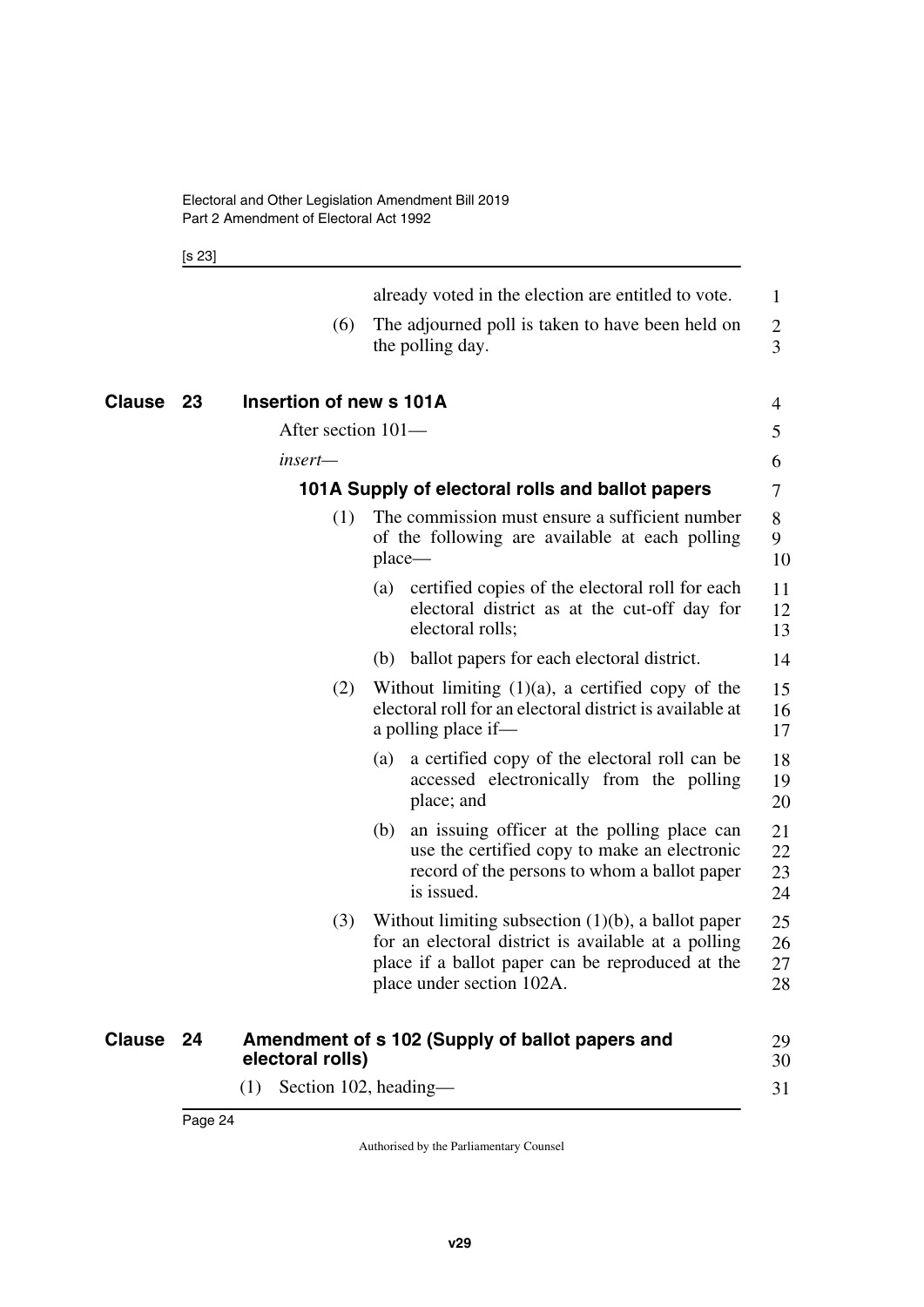[s 24]

*omit, insert—* **102 Form of ballot papers** (2) Section 102(1) *omit.* (3) Section 102(2)(b), before 'be attached to' *insert* for a ballot paper other than a ballot paper reproduced under section 102A, (4) Section  $102(2)(b)(iii)$  *omit, insert—* (iii) states the name of the electoral district; and (5) Section 102(3) *omit, insert—* (3) The ballot papers to which subsection (1) applies must contain the following sentence— You must number every square in the order of your preference. (6) Section 102(4), from 'must' *omit, insert* must— (a) be of a size or format that enables the elector's electronically assisted vote to be accurately determined; and (b) state the name of the electoral district for which the vote is made. (7) Section 102(2) to (4) *renumber* as section 102(1) to (3). 1  $\mathcal{D}_{\mathcal{L}}$ 3 4 5 6 7 8 9 10 11 12 13 14 15 16 17 18 19 20 21 22 23  $24$ 25 26 27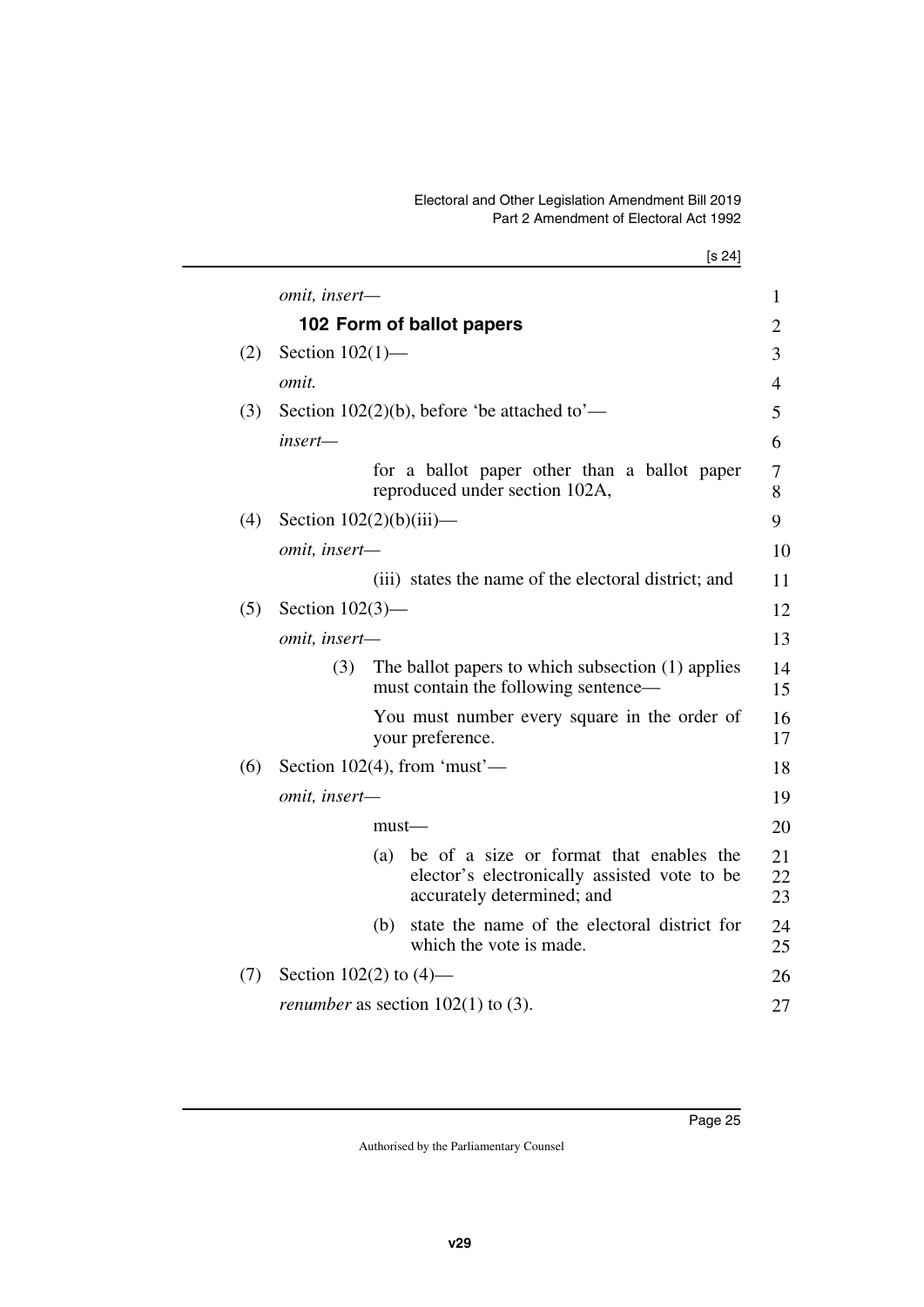Electoral and Other Legislation Amendment Bill 2019 Part 2 Amendment of Electoral Act 1992

<span id="page-27-3"></span><span id="page-27-2"></span><span id="page-27-1"></span><span id="page-27-0"></span>[s 25]

<span id="page-27-9"></span><span id="page-27-8"></span><span id="page-27-7"></span><span id="page-27-6"></span><span id="page-27-5"></span><span id="page-27-4"></span>

| <b>Clause</b> | 25  | Insertion of new s 102A                                                                                                                                                                                      | 1                  |
|---------------|-----|--------------------------------------------------------------------------------------------------------------------------------------------------------------------------------------------------------------|--------------------|
|               |     | After section 102-                                                                                                                                                                                           | $\overline{2}$     |
|               |     | insert-                                                                                                                                                                                                      | 3                  |
|               |     | 102A Ballot papers may be reproduced if required                                                                                                                                                             | $\overline{4}$     |
|               |     | This section applies if a polling place does not<br>(1)<br>have, or runs out of, ballot papers for an electoral<br>district.                                                                                 | 5<br>6<br>7        |
|               |     | An issuing officer at the polling place may<br>(2)<br>reproduce a ballot paper for the electoral district,<br>including,<br>example,<br>for<br>by photocopying,<br>handwriting or printing the ballot paper. | 8<br>9<br>10<br>11 |
|               |     | (3)<br>Section $102(1)$ applies to a ballot<br>paper<br>reproduced under this section.                                                                                                                       | 12<br>13           |
|               |     | The issuing officer must keep a record of the<br>(4)<br>number of ballot papers for an electoral district<br>the officer reproduces under this section.                                                      | 14<br>15<br>16     |
| <b>Clause</b> | 26  | <b>Amendment of s 104 (Scrutineers)</b>                                                                                                                                                                      | 17                 |
|               |     | Section 104(2), from 'each mobile' to 'issuing officer,'—                                                                                                                                                    | 18                 |
|               |     | omit, insert-                                                                                                                                                                                                | 19                 |
|               |     | mobile polling booth and pre-poll voting office                                                                                                                                                              | 20                 |
| <b>Clause</b> | -27 | Amendment of s 106 (Who may vote)                                                                                                                                                                            | 21                 |
|               |     | Section $106(3)$ , after 'imprisonment'—                                                                                                                                                                     | 22                 |
|               |     | insert—                                                                                                                                                                                                      | 23                 |
|               |     | of 3 years or longer                                                                                                                                                                                         | 24                 |
| <b>Clause</b> | -28 | Insertion of new pt 7, div 5, sdiv 1AA                                                                                                                                                                       | 25                 |
|               |     | Part 7, division 5—                                                                                                                                                                                          | 26                 |
|               |     | insert—                                                                                                                                                                                                      | 27                 |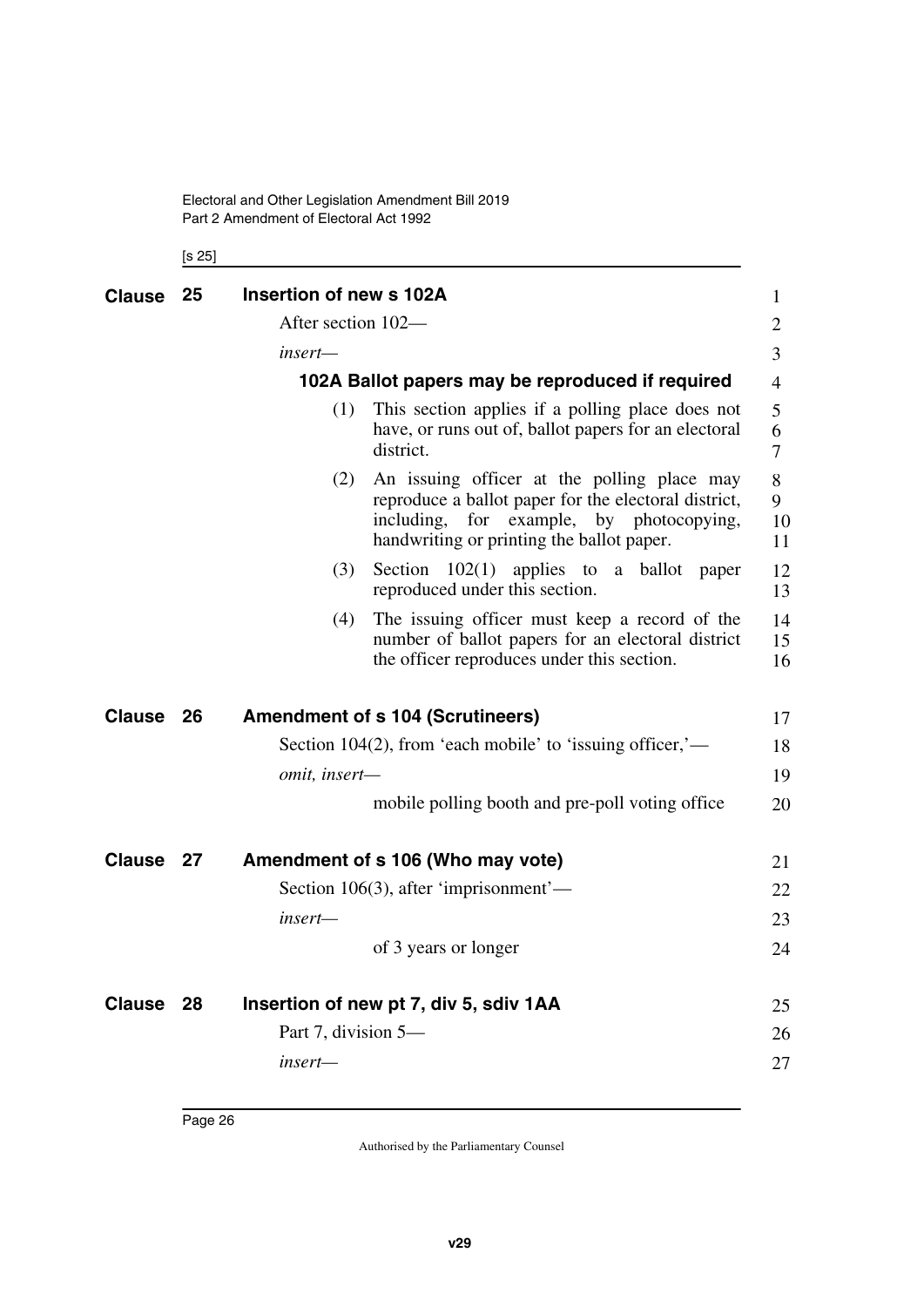<span id="page-28-1"></span>[s 29]

<span id="page-28-5"></span><span id="page-28-4"></span><span id="page-28-3"></span><span id="page-28-2"></span><span id="page-28-0"></span>

|           |     |                              |          | <b>Subdivision 1AA Preliminary</b>                                                                                                                                                                                                           | 1                        |
|-----------|-----|------------------------------|----------|----------------------------------------------------------------------------------------------------------------------------------------------------------------------------------------------------------------------------------------------|--------------------------|
|           |     |                              | district | 106A Particular references relating to an electoral                                                                                                                                                                                          | $\frac{2}{3}$            |
|           |     |                              |          | For this division-                                                                                                                                                                                                                           | $\overline{4}$           |
|           |     |                              | (a)      | a reference to an electoral district in relation<br>to an elector is a reference to the electoral<br>district for which the elector is enrolled; and                                                                                         | 5<br>6<br>7              |
|           |     |                              | (b)      | a reference to a polling booth established for<br>an electoral district, or otherwise in relation<br>to an electoral district, is a reference to a<br>polling booth at which an ordinary vote for<br>the electoral district may be made; and | 8<br>9<br>10<br>11<br>12 |
|           |     |                              | (c)      | a reference to a returning officer in relation<br>to an elector is a reference to the returning<br>officer for the electoral district for which the<br>elector is enrolled.                                                                  | 13<br>14<br>15<br>16     |
| Clause 29 |     |                              |          | Amendment of s 107 (Procedure for voting)                                                                                                                                                                                                    | 17                       |
|           | (1) | Section $107(1)$ and $(2)$ — |          |                                                                                                                                                                                                                                              | 18                       |
|           |     | omit, insert-                |          |                                                                                                                                                                                                                                              | 19                       |
|           |     | (1)                          |          | An elector is to vote by following the procedures<br>set out in this section unless the elector-                                                                                                                                             | 20<br>21                 |
|           |     |                              | (a)      | makes a pre-poll ordinary vote under section<br>$112$ ; or                                                                                                                                                                                   | 22<br>23                 |
|           |     |                              | (b)      | makes, or must make, a declaration vote<br>under subdivision 3; or                                                                                                                                                                           | 24<br>25                 |
|           |     |                              |          | (c) makes an electronically assisted vote under<br>subdivision 3A.                                                                                                                                                                           | $26\,$<br>27             |
|           |     | (2)                          |          | The elector is, during ordinary voting hours, to<br>enter a polling booth for the elector's electoral<br>district.                                                                                                                           | 28<br>29<br>30           |
|           | (2) |                              |          | Section 107(3), (4)(a) and (5), after 'ballot paper'—                                                                                                                                                                                        | 31                       |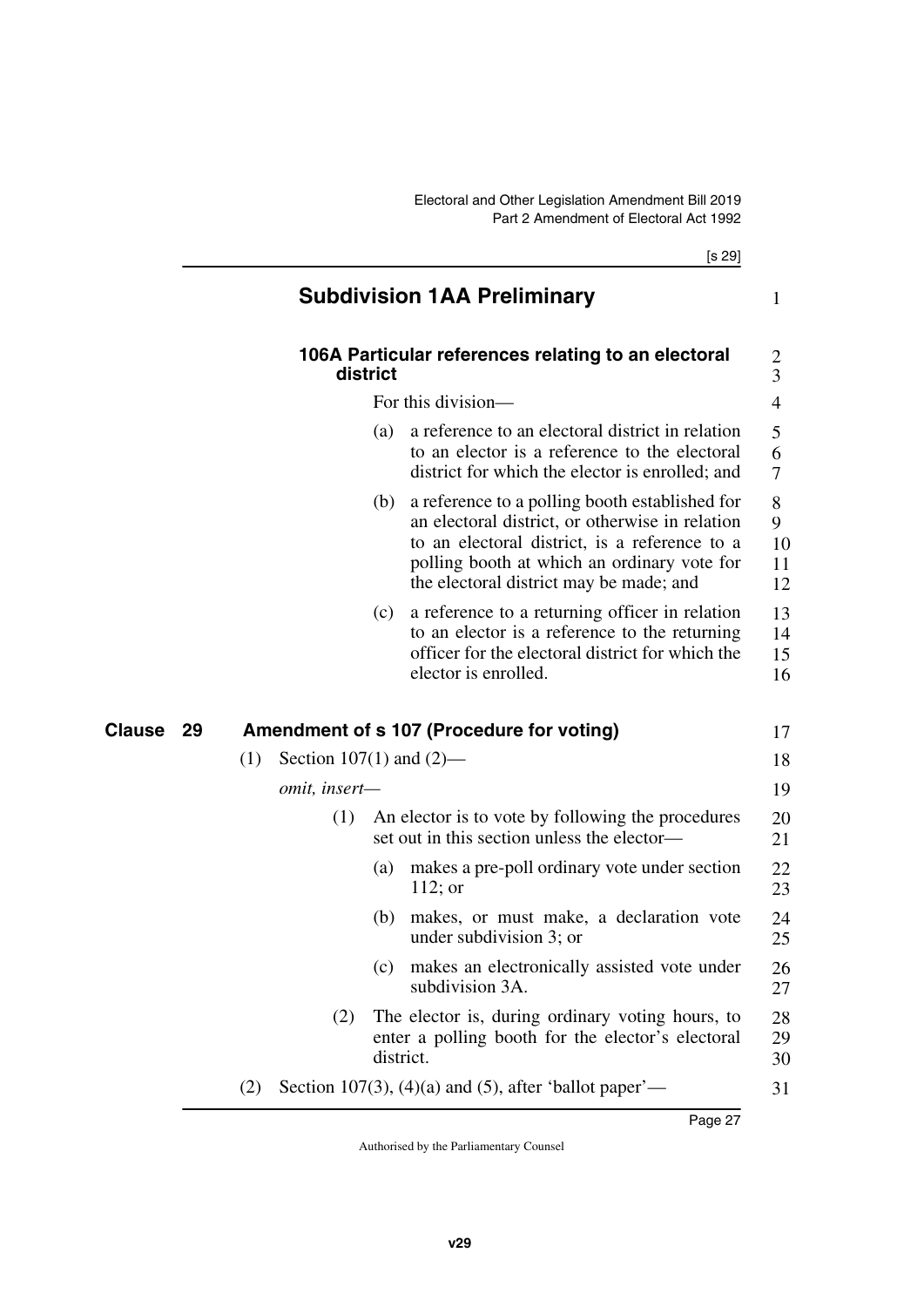<span id="page-29-3"></span><span id="page-29-1"></span><span id="page-29-0"></span>[s 30]

<span id="page-29-7"></span><span id="page-29-6"></span><span id="page-29-5"></span><span id="page-29-4"></span><span id="page-29-2"></span>

|               |    | insert-                                                                       | 1        |
|---------------|----|-------------------------------------------------------------------------------|----------|
|               |    | for the electoral district                                                    | 2        |
| <b>Clause</b> | 30 | Amendment of s 110 (Pre-poll ordinary voting)                                 | 3        |
|               |    | Section 110(2), from 'the electoral' to 'is enrolled'—                        | 4        |
|               |    | omit, insert-                                                                 | 5        |
|               |    | the elector's electoral district                                              | 6        |
| Clause 31     |    | Omission of s 111 (Pre-poll voting offices)                                   | 7        |
|               |    | Section 111-                                                                  | 8        |
|               |    | omit.                                                                         | 9        |
| Clause 32     |    | Amendment of s 112 (Procedure for pre-poll ordinary<br>voting)                | 10<br>11 |
|               |    | Section 112(2), from 'the electoral'—<br>(1)                                  | 12       |
|               |    | omit, insert-                                                                 | 13       |
|               |    | the elector's electoral district.                                             | 14       |
|               |    | Section 112(3), (4)(a) and (5), after 'ballot paper'—<br>(2)                  | 15       |
|               |    | insert-                                                                       | 16       |
|               |    | for the electoral district                                                    | 17       |
| Clause 33     |    | Amendment of s 114 (Who may make a declaration vote)                          | 18       |
|               |    | Section 114(1)(a), '(an <i>ordinary postal voter</i> )'—<br>(1)               | 19       |
|               |    | omit.                                                                         | 20       |
|               |    | (2)<br>Section 114(2), 'The following electors are special postal<br>voters'- | 21<br>22 |
|               |    | omit, insert-                                                                 | 23       |
|               |    | Each of the following electors is a <i>special postal</i><br>voter            | 24<br>25 |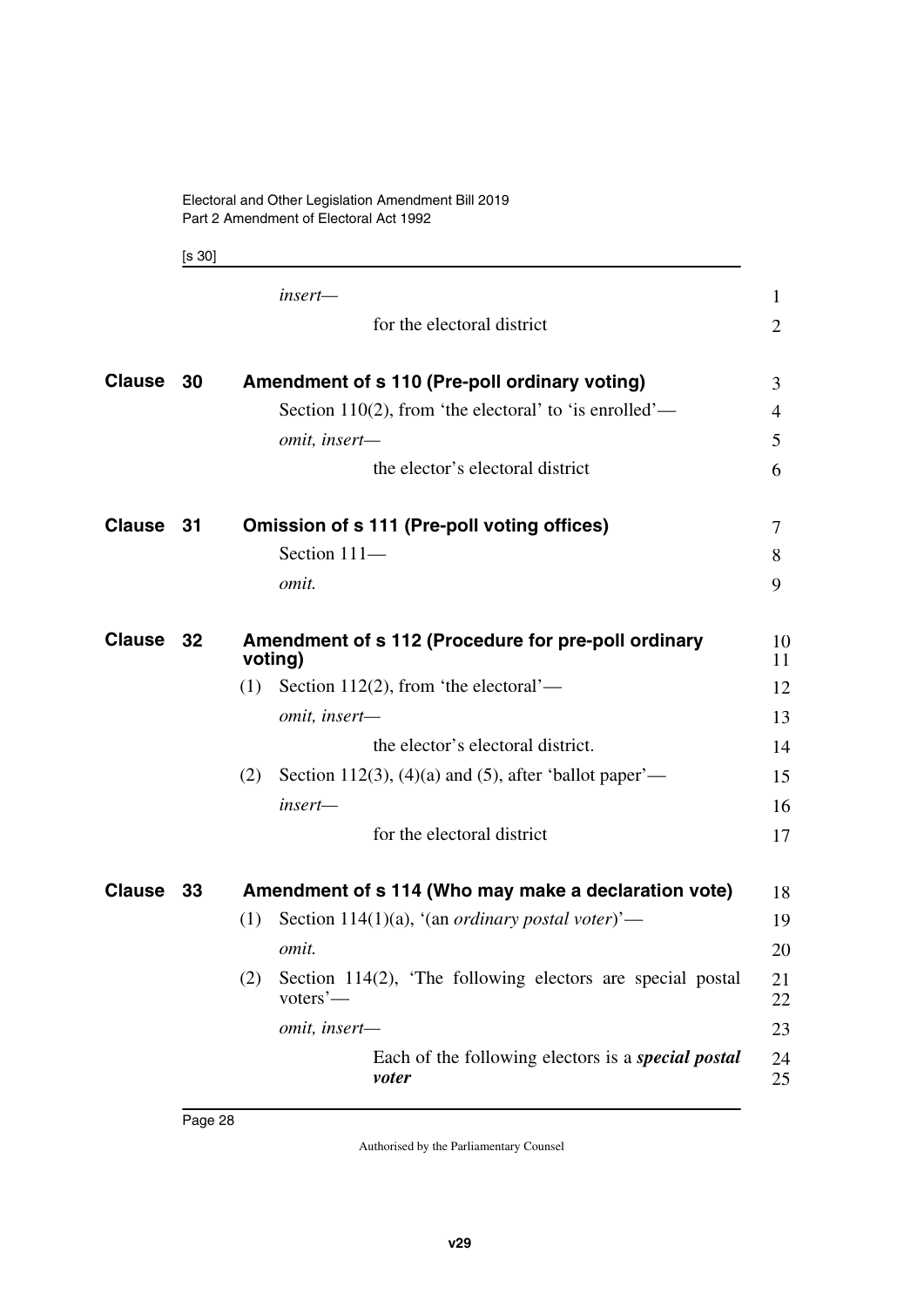<span id="page-30-1"></span><span id="page-30-0"></span>

|              |     | [s 34]                                                                                                                                                                                                                            |                            |
|--------------|-----|-----------------------------------------------------------------------------------------------------------------------------------------------------------------------------------------------------------------------------------|----------------------------|
|              | (3) | Section $114(2)(b)$ —                                                                                                                                                                                                             | $\mathbf{1}$               |
|              |     | omit, insert-                                                                                                                                                                                                                     | $\overline{2}$             |
|              |     | a silent elector.<br>(b)                                                                                                                                                                                                          | 3                          |
|              | (4) | Section 114(3), 'The following electors are electoral visitor<br>voters' $-$                                                                                                                                                      | 4<br>5                     |
|              |     | omit, insert-                                                                                                                                                                                                                     | 6                          |
|              |     | Each of the following electors is an <i>electoral</i><br><i>visitor voter</i>                                                                                                                                                     | 7<br>8                     |
| Clause<br>34 |     | Amendment of s 115 (Who must make a declaration vote)                                                                                                                                                                             | 9                          |
|              | (1) | Section 115(a), from 'electoral district'—                                                                                                                                                                                        | 10                         |
|              |     | omit, insert-                                                                                                                                                                                                                     | 11                         |
|              |     | elector's electoral district;                                                                                                                                                                                                     | 12                         |
|              | (2) | Section 115(b), from 'is outside'—                                                                                                                                                                                                | 13                         |
|              |     | omit, insert-                                                                                                                                                                                                                     | 14                         |
|              |     | has not been established for the elector's electoral<br>district;                                                                                                                                                                 | 15<br>16                   |
|              | (3) | Section 115-                                                                                                                                                                                                                      | 17                         |
|              |     | insert-                                                                                                                                                                                                                           | 18                         |
|              |     | (ca) an elector who goes on a polling day to a<br>polling booth but is not able to make an<br>ordinary vote at the polling booth for a<br>reason that is beyond the elector's control;                                            | 19<br>20<br>21<br>22       |
|              |     | Example of a reason beyond an elector's control why<br>the elector cannot make an ordinary vote—                                                                                                                                  | 23<br>24                   |
|              |     | an electronic copy of the electoral roll can not be<br>accessed from the polling booth so an issuing<br>officer at the polling booth can not confirm the<br>elector's name is on the electoral roll for the<br>electoral district | 25<br>26<br>27<br>28<br>29 |
|              | (4) | Section 115-                                                                                                                                                                                                                      | 30                         |
|              |     | insert-                                                                                                                                                                                                                           | 31                         |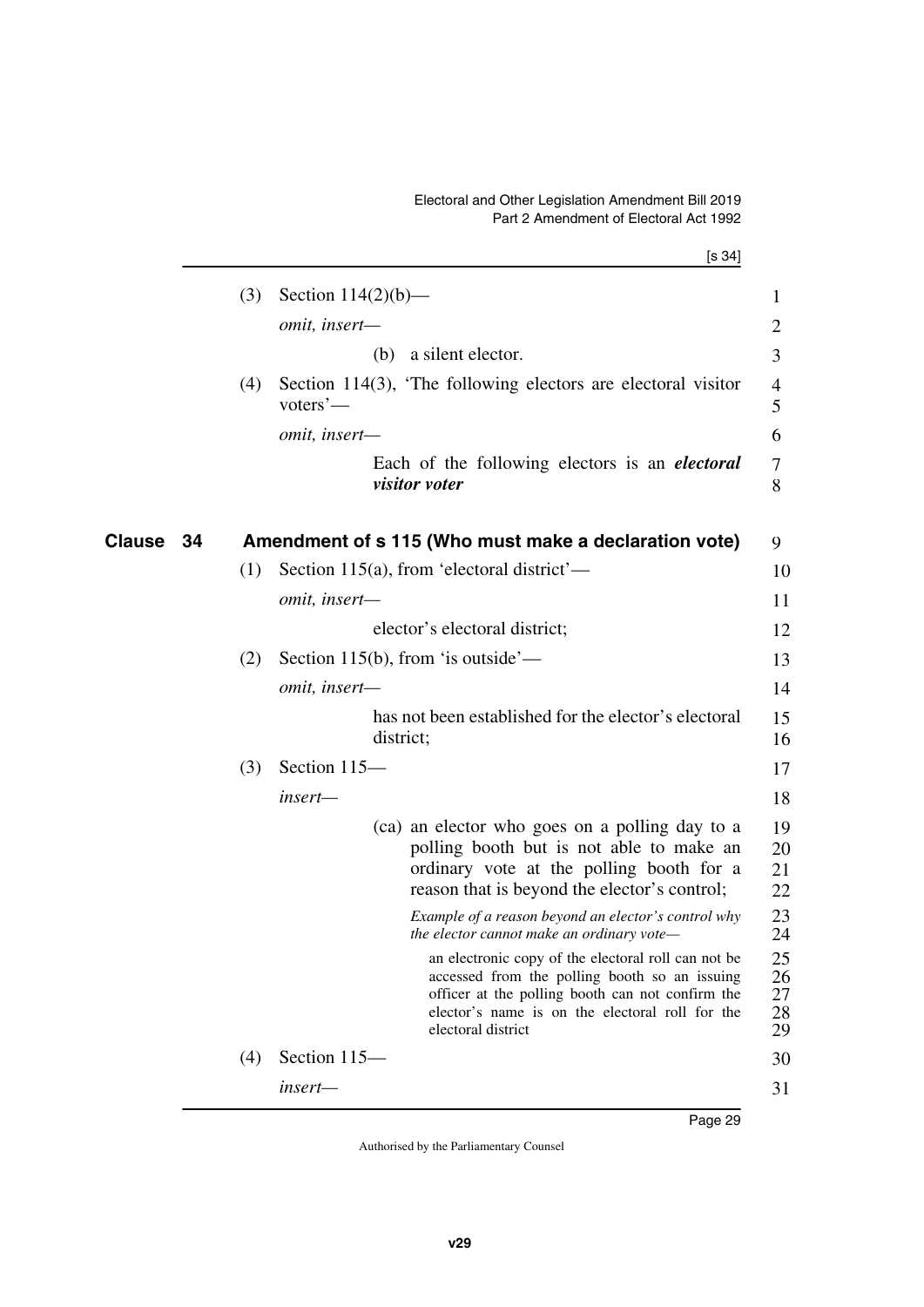<span id="page-31-1"></span>[s 35]

<span id="page-31-3"></span><span id="page-31-2"></span><span id="page-31-0"></span>

|               |    |     | (da) an elector who is serving a sentence of<br>imprisonment, or is otherwise detained in<br>lawful custody, on the polling day; | 1<br>$\overline{2}$<br>3 |
|---------------|----|-----|----------------------------------------------------------------------------------------------------------------------------------|--------------------------|
|               |    | (5) | Section 115(ca) to $(f)$ —                                                                                                       | $\overline{4}$           |
|               |    |     | <i>renumber</i> as section $115(d)$ to (h).                                                                                      | 5                        |
| <b>Clause</b> | 35 |     | Amendment of s 116 (Ways in which an elector may make<br>a declaration vote)                                                     | 6<br>7                   |
|               |    | (1) | Section 116(b), 'in an electoral district'—                                                                                      | 8                        |
|               |    |     | omit.                                                                                                                            | 9                        |
|               |    | (2) | Section $116(c)$ —                                                                                                               | 10                       |
|               |    |     | omit.                                                                                                                            | 11                       |
|               |    | (3) | Section 116(d), after 'section $119'$ —                                                                                          | 12                       |
|               |    |     | insert-                                                                                                                          | 13                       |
|               |    |     | or 123B                                                                                                                          | 14                       |
|               |    | (4) | Section 116(d) and $(e)$ —                                                                                                       | 15                       |
|               |    |     | <i>renumber</i> as section $116(c)$ and (d).                                                                                     | 16                       |
| <b>Clause</b> | 36 |     | Amendment of s 117 (Making a declaration vote at a<br>polling booth)                                                             | 17<br>18                 |
|               |    | (1) | Section 117(1), from 'in an electoral' to 'ballot paper'—                                                                        | 19                       |
|               |    |     | omit, insert-                                                                                                                    | 20                       |
|               |    |     | and request a ballot paper for an electoral district                                                                             | 21                       |
|               |    | (2) | Section 117(2), from 'is enrolled' to 'is located'—                                                                              | 22                       |
|               |    |     | omit, insert-                                                                                                                    | 23                       |
|               |    |     | may make an ordinary vote for the elector's<br>electoral district at the polling booth                                           | 24<br>25                 |
|               |    |     |                                                                                                                                  |                          |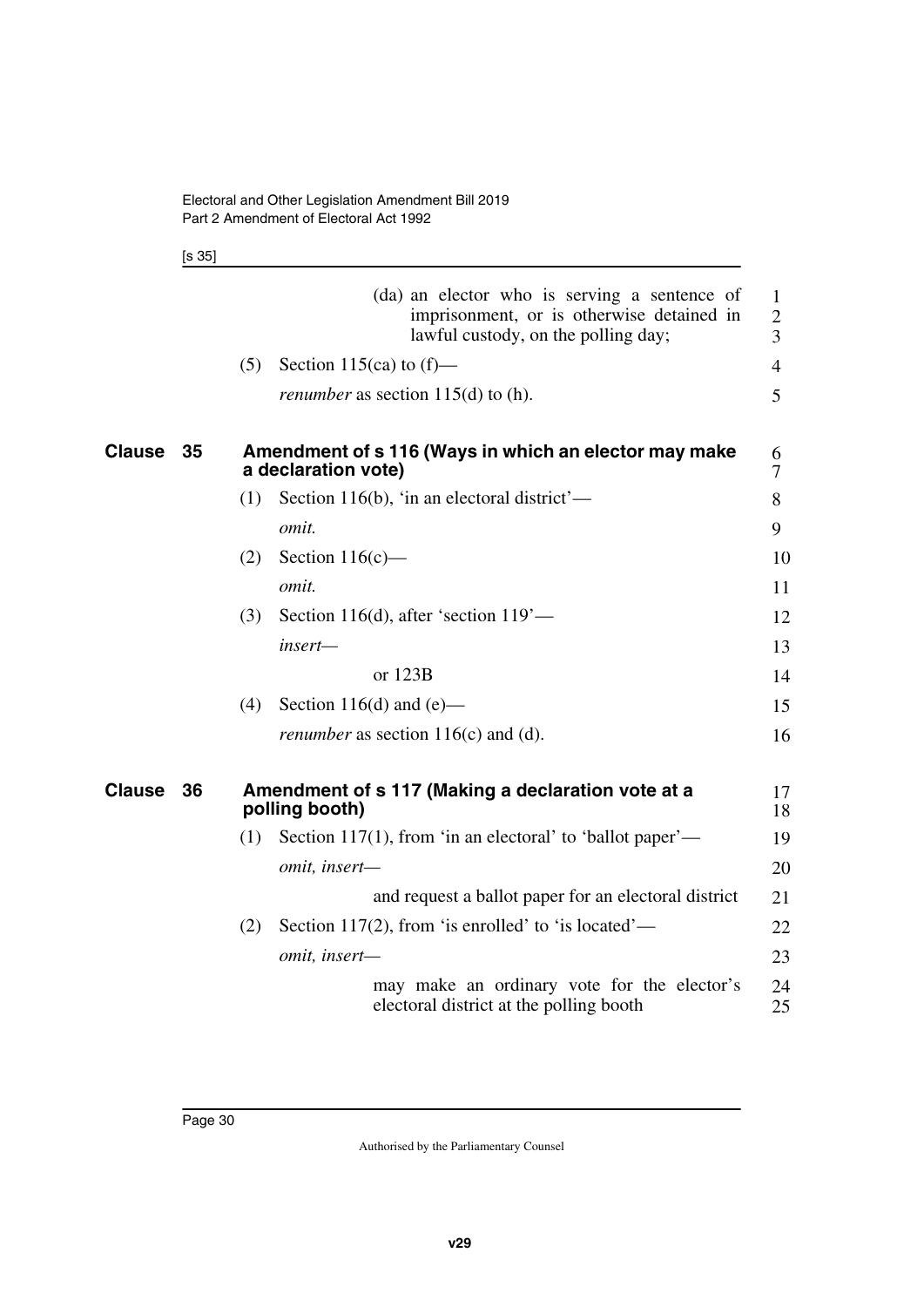[s 37]

<span id="page-32-3"></span><span id="page-32-2"></span><span id="page-32-1"></span><span id="page-32-0"></span>

| <b>Clause</b> | - 37 |     | commission office)        |     | Omission of s 118 (Making a declaration vote at a                                                                                                                                                                                                                          | 1<br>2                           |
|---------------|------|-----|---------------------------|-----|----------------------------------------------------------------------------------------------------------------------------------------------------------------------------------------------------------------------------------------------------------------------------|----------------------------------|
|               |      |     | Section 118-              |     |                                                                                                                                                                                                                                                                            | 3                                |
|               |      |     | omit.                     |     |                                                                                                                                                                                                                                                                            | 4                                |
|               |      |     |                           |     |                                                                                                                                                                                                                                                                            |                                  |
| <b>Clause</b> | 38   |     | posted voting papers)     |     | Amendment of s 119 (Making a declaration vote using                                                                                                                                                                                                                        | 5<br>6                           |
|               |      | (1) | Section 119(1) to $(3)$ — |     |                                                                                                                                                                                                                                                                            | 7                                |
|               |      |     | omit, insert-             |     |                                                                                                                                                                                                                                                                            | 8                                |
|               |      |     | (1)                       |     | A special postal voter or ordinary postal voter<br>may make a declaration vote under this section<br>using a ballot paper and declaration envelope sent<br>to the elector.                                                                                                 | 9<br>10<br>11<br>12              |
|               |      |     | (2)                       |     | An elector is an <i>ordinary postal voter</i> if—                                                                                                                                                                                                                          | 13                               |
|               |      |     |                           | (a) | the elector makes a request (a <i>postal vote</i><br><i>request</i> ) to the commission or returning<br>officer to make a declaration vote using a<br>ballot paper and declaration envelope sent to<br>the elector; and                                                    | 14<br>15<br>16<br>17<br>18       |
|               |      |     |                           | (b) | the elector's postal vote request is received<br>by the commission or returning officer not<br>later than 7p.m. on the day that is 12 days<br>before the polling day for the election.                                                                                     | 19<br>20<br>21<br>22             |
|               |      |     |                           |     | $Note-$                                                                                                                                                                                                                                                                    | 23                               |
|               |      |     |                           |     | The polling day for an election is always a<br>Saturday-see the Constitution of Queensland<br>$2001$ , sections 19B and 19F and section 84(1)(d)<br>of this Act. The day that is 12 days before the<br>polling day for an election is 2 Mondays before<br>the polling day. | 24<br>25<br>26<br>27<br>28<br>29 |
|               |      |     | (3)                       |     | A postal vote request—                                                                                                                                                                                                                                                     | 30                               |
|               |      |     |                           | (a) | may be made by the elector orally or in<br>writing; and                                                                                                                                                                                                                    | 31<br>32                         |
|               |      |     |                           | (b) | if the request is written—                                                                                                                                                                                                                                                 | 33                               |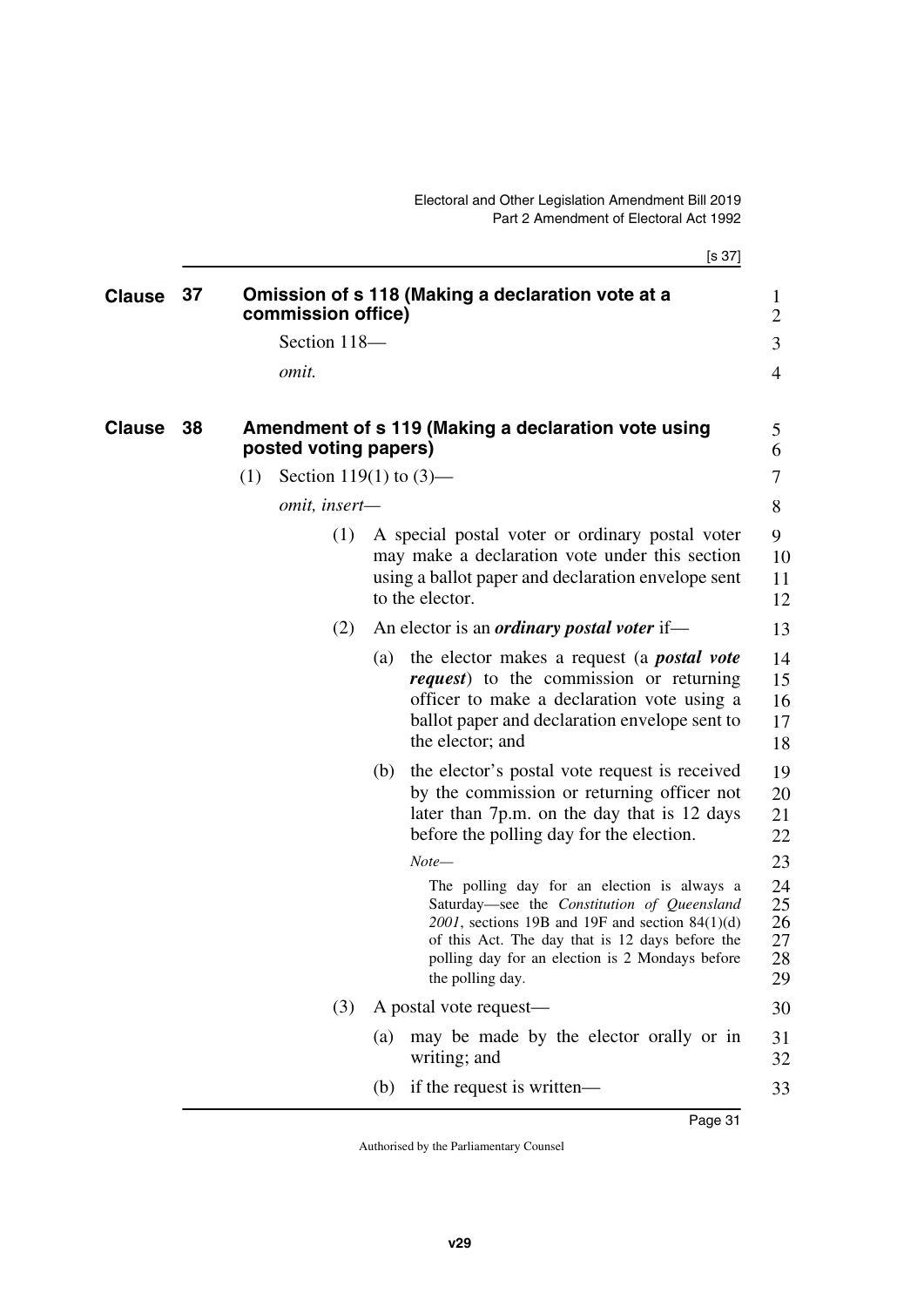[s 38]

|     |               | (i)<br>must be in the approved form; and                                                                                                                                                                                                                                                                                | $\mathbf{1}$                     |
|-----|---------------|-------------------------------------------------------------------------------------------------------------------------------------------------------------------------------------------------------------------------------------------------------------------------------------------------------------------------|----------------------------------|
|     |               | (ii)<br>may be given to the commission or<br>returning officer by the elector<br><sub>or</sub><br>someone else; and                                                                                                                                                                                                     | $\overline{2}$<br>3<br>4         |
|     |               | must state the address to which the ballot<br>(c)<br>paper is to be sent.                                                                                                                                                                                                                                               | 5<br>6                           |
| (2) | Section 119-  |                                                                                                                                                                                                                                                                                                                         | 7                                |
|     | insert-       |                                                                                                                                                                                                                                                                                                                         | 8                                |
|     | (4A)          | Also, the commission must post, deliver or<br>otherwise send a ballot paper and declaration<br>envelope to an ordinary postal voter as soon as<br>practicable after receiving the elector's postal vote<br>request.                                                                                                     | 9<br>10<br>11<br>12<br>13        |
|     | (4B)          | If the commission or returning officer receives a<br>postal vote request for an elector after the time<br>mentioned in subsection $(2)(b)$ , the commission<br>or returning officer must give the elector a written<br>notice that states the elector is not entitled to make<br>a declaration vote under this section. | 14<br>15<br>16<br>17<br>18<br>19 |
| (3) |               | Section 119(6), 'subsection $(8)$ '—                                                                                                                                                                                                                                                                                    | 20                               |
|     | omit, insert- |                                                                                                                                                                                                                                                                                                                         | 21                               |
|     |               | subsection $(10)$                                                                                                                                                                                                                                                                                                       | 22                               |
| (4) |               | Section 119 $(6)(d)(i)$ , 'an office of the commission'—                                                                                                                                                                                                                                                                | 23                               |
|     | omit, insert- |                                                                                                                                                                                                                                                                                                                         | 24                               |
|     |               | a pre-poll voting office                                                                                                                                                                                                                                                                                                | 25                               |
| (5) |               | Section 119(7), 'subsection $(6)(b)$ to $(d)$ '—                                                                                                                                                                                                                                                                        | 26                               |
|     | omit, insert- |                                                                                                                                                                                                                                                                                                                         | 27                               |
|     |               | subsection $(8)(b)$ to $(d)$                                                                                                                                                                                                                                                                                            | 28                               |
| (6) |               | Section 119(8), 'subsection $(6)(d)(i)$ '—                                                                                                                                                                                                                                                                              | 29                               |
|     | omit, insert- |                                                                                                                                                                                                                                                                                                                         | 30                               |
|     |               | subsection $(8)(d)(i)$                                                                                                                                                                                                                                                                                                  | 31                               |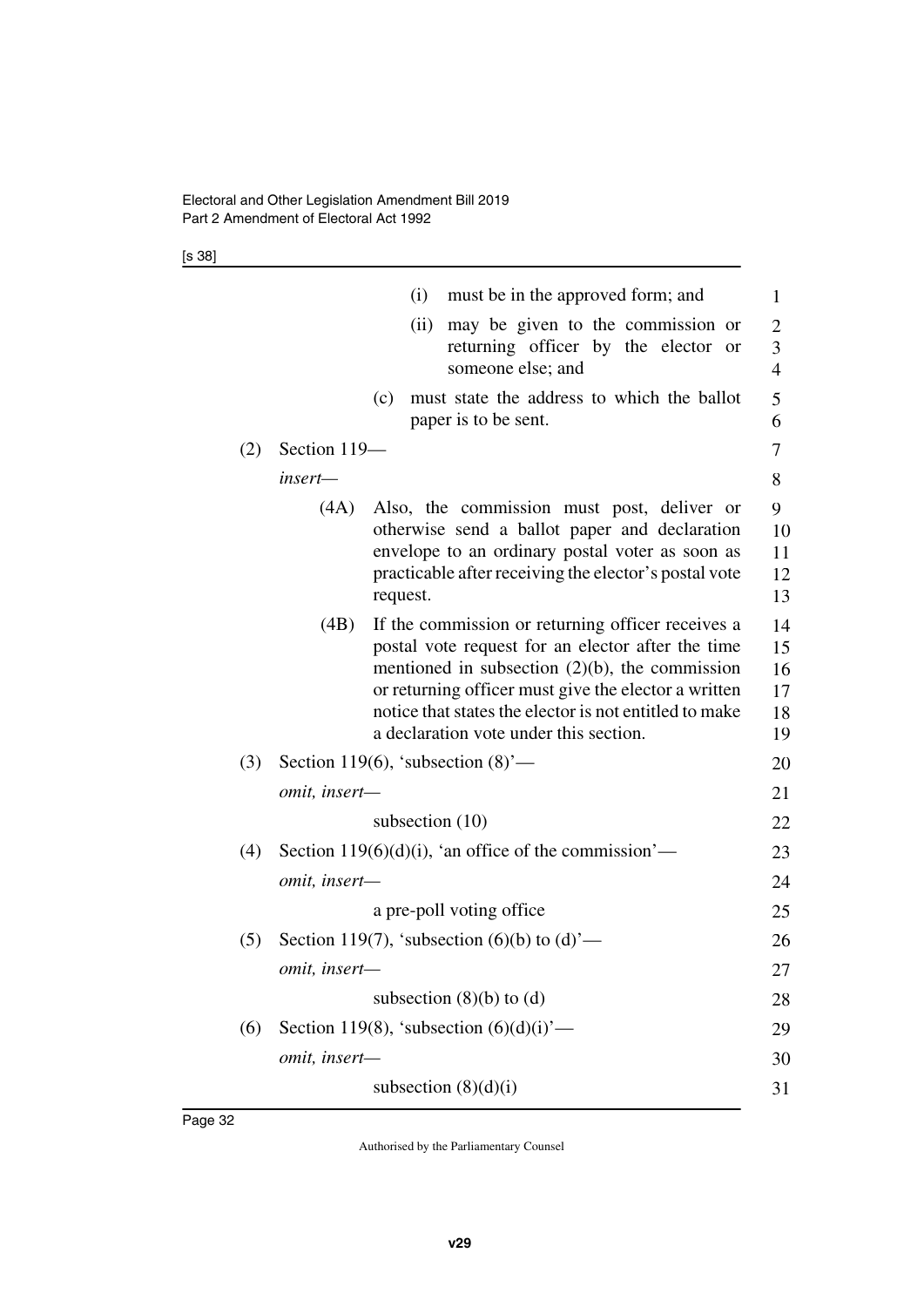#### <span id="page-34-5"></span>Electoral and Other Legislation Amendment Bill 2019 Part 2 Amendment of Electoral Act 1992

<span id="page-34-4"></span><span id="page-34-3"></span><span id="page-34-2"></span><span id="page-34-1"></span><span id="page-34-0"></span>

|                     | [s 39]                                                                                                                                               |
|---------------------|------------------------------------------------------------------------------------------------------------------------------------------------------|
|                     | (7)<br>Section $119(8)$ —                                                                                                                            |
|                     | insert-                                                                                                                                              |
|                     | Note for subsection $(10)$ —                                                                                                                         |
|                     | Section 125 sets out the process for examining<br>declaration envelopes and preparing the ballot papers in<br>them for counting.                     |
|                     | (8)<br>Section 119(4A) to $(8)$ —                                                                                                                    |
|                     | <i>renumber</i> as section $119(5)$ to $(10)$ .                                                                                                      |
| <b>Clause</b><br>39 | Amendment of s 120 (Electoral visitor voting)                                                                                                        |
|                     | Section $120(1)$ and $(2)$ —                                                                                                                         |
|                     | omit, insert-                                                                                                                                        |
|                     | (1)<br>An electoral visitor voter may give a request to<br>an electoral visitor<br>voter to<br>the<br>vote<br>as<br>commission or returning officer. |
|                     | (2)<br>The request—                                                                                                                                  |
|                     | (a)<br>$must$ —                                                                                                                                      |
|                     | (i)<br>be in writing; and                                                                                                                            |
|                     | (ii) be in the approved form; and                                                                                                                    |
|                     | (iii) state the address the electoral visitor is<br>to visit; and                                                                                    |
|                     | may be given to the commission or returning<br>(b)<br>officer by the elector or someone else.                                                        |
| Clause<br>40        | Insertion of new pt 7, div 5, sdiv 5                                                                                                                 |
|                     | Part 7, division 5—                                                                                                                                  |
|                     | insert—                                                                                                                                              |
|                     | <b>Replacement ballot papers</b><br><b>Subdivision 5</b>                                                                                             |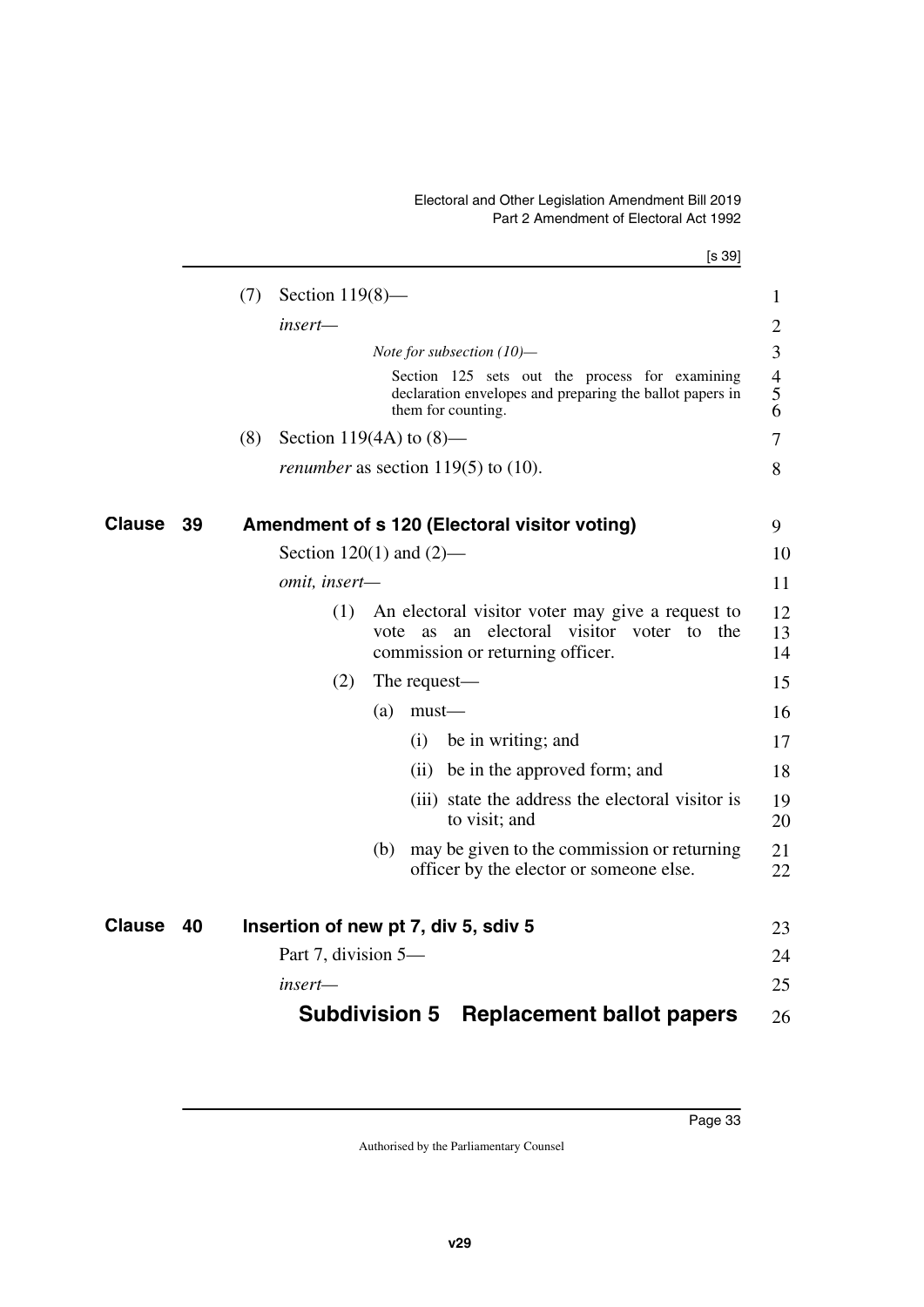#### [s 40]

<span id="page-35-3"></span><span id="page-35-2"></span><span id="page-35-1"></span><span id="page-35-0"></span>

| place | 123A Replacement ballot paper issued at polling                                                                                                                                  | $\mathbf{1}$<br>$\overline{2}$ |
|-------|----------------------------------------------------------------------------------------------------------------------------------------------------------------------------------|--------------------------------|
| (1)   | This section applies if, while voting at a polling<br>place, an elector-                                                                                                         | 3<br>$\overline{4}$            |
|       | satisfies an issuing officer that—<br>(a)                                                                                                                                        | 5                              |
|       | a ballot paper given to the elector (the<br>(i)<br>ballot paper)<br>spoilt<br>is<br>marked,<br>damaged or destroyed to the extent that<br>it can not be used to make a vote; and | 6<br>$\overline{7}$<br>8<br>9  |
|       | the spoilt ballot paper has not been put<br>(ii)<br>in a ballot box in the polling place; and                                                                                    | 10<br>11                       |
|       | (iii) the elector has<br>voted in the<br>not<br>election; and                                                                                                                    | 12<br>13                       |
|       | gives the spoilt ballot paper, or the remains<br>(b)<br>of the ballot paper, to the issuing officer.                                                                             | 14<br>15                       |
| (2)   | The issuing officer must give the elector another<br>ballot paper.                                                                                                               | 16<br>17                       |
| (3)   | The issuing officer must also—                                                                                                                                                   | 18                             |
|       | place the spoilt ballot paper in an envelope<br>(a)<br>and seal the envelope; and                                                                                                | 19<br>20                       |
|       | keep the envelope for separate identification<br>(b)<br>under section 127.                                                                                                       | 21<br>22                       |
| voter | 123B Replacement ballot paper issued to postal                                                                                                                                   | 23<br>24                       |
| (1)   | This section applies if a ballot paper for an<br>election and declaration envelope is sent to an<br>elector under section 119 and either-                                        | 25<br>26<br>27                 |
|       | the elector does not receive the ballot paper<br>(a)<br>and declaration envelope; or                                                                                             | 28<br>29                       |
|       | the ballot paper (the <i>spoilt ballot paper</i> ) is<br>(b)<br>marked, damaged or destroyed to the extent                                                                       | 30<br>31                       |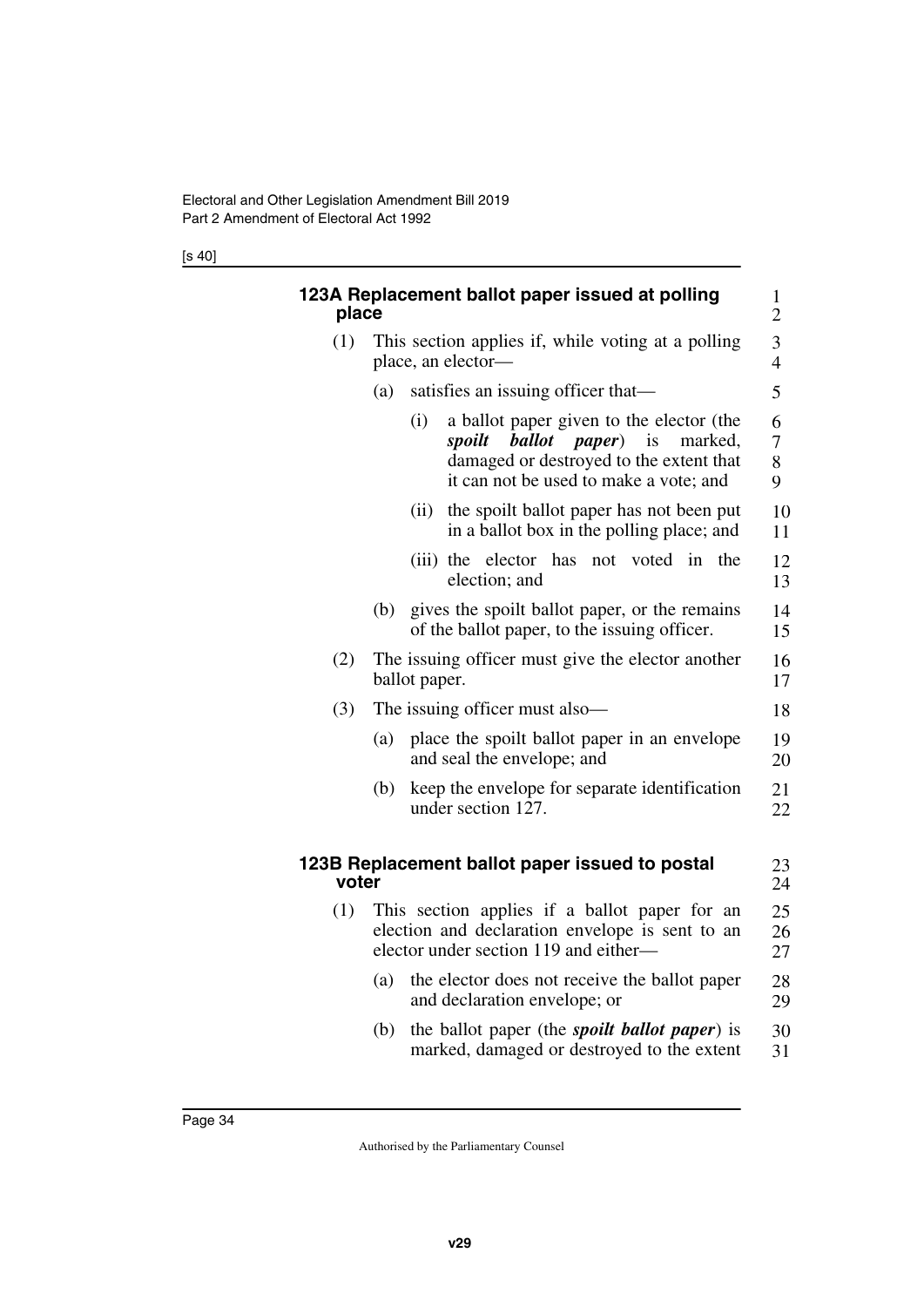[s 41]

|                     |                | that it can not be used to make a declaration<br>vote.                                                                                                        | 1<br>$\overline{2}$  |
|---------------------|----------------|---------------------------------------------------------------------------------------------------------------------------------------------------------------|----------------------|
|                     | (2)            | The elector may ask the commission or returning<br>officer for a replacement ballot paper.                                                                    | 3<br>$\overline{4}$  |
|                     | (3)            | If the replacement ballot paper is to be sent to the<br>elector, the request must state the address to<br>which the ballot paper is to be sent.               | 5<br>6<br>7          |
|                     | (4)            | An issuing officer must—                                                                                                                                      | 8                    |
|                     |                | (a) if the elector makes the request in person—<br>give another ballot paper and declaration<br>envelope to the elector; or                                   | 9<br>10<br>11        |
|                     |                | (b) post, deliver or otherwise send another<br>ballot paper and declaration envelope to the<br>elector as soon as practicable after receiving<br>the request. | 12<br>13<br>14<br>15 |
|                     | (5)            | When the elector makes a declaration vote under<br>subdivision 3, the elector must make<br>the<br>declaration on the declaration envelope that<br>states-     | 16<br>17<br>18<br>19 |
|                     |                | (a) the ballot paper sent to the elector has not<br>been received or has been marked, damaged<br>or destroyed; and                                            | 20<br>21<br>22       |
|                     |                | (b) the elector has not otherwise voted in the<br>election.                                                                                                   | 23<br>24             |
|                     | (6)            | The commission and returning officers must keep<br>a record of all ballot papers and declaration<br>envelopes given or sent under this section.               | 25<br>26<br>27       |
| <b>Clause</b><br>41 | with division) | Amendment of s 124 (Votes to be counted in accordance                                                                                                         | 28<br>29             |
|                     | (1)            | Section 124, heading, after 'counted'—                                                                                                                        | 30                   |
|                     | insert-        |                                                                                                                                                               | 31                   |
|                     |                | and ballot boxes opened                                                                                                                                       | 32                   |

## **and ballot boxes opened**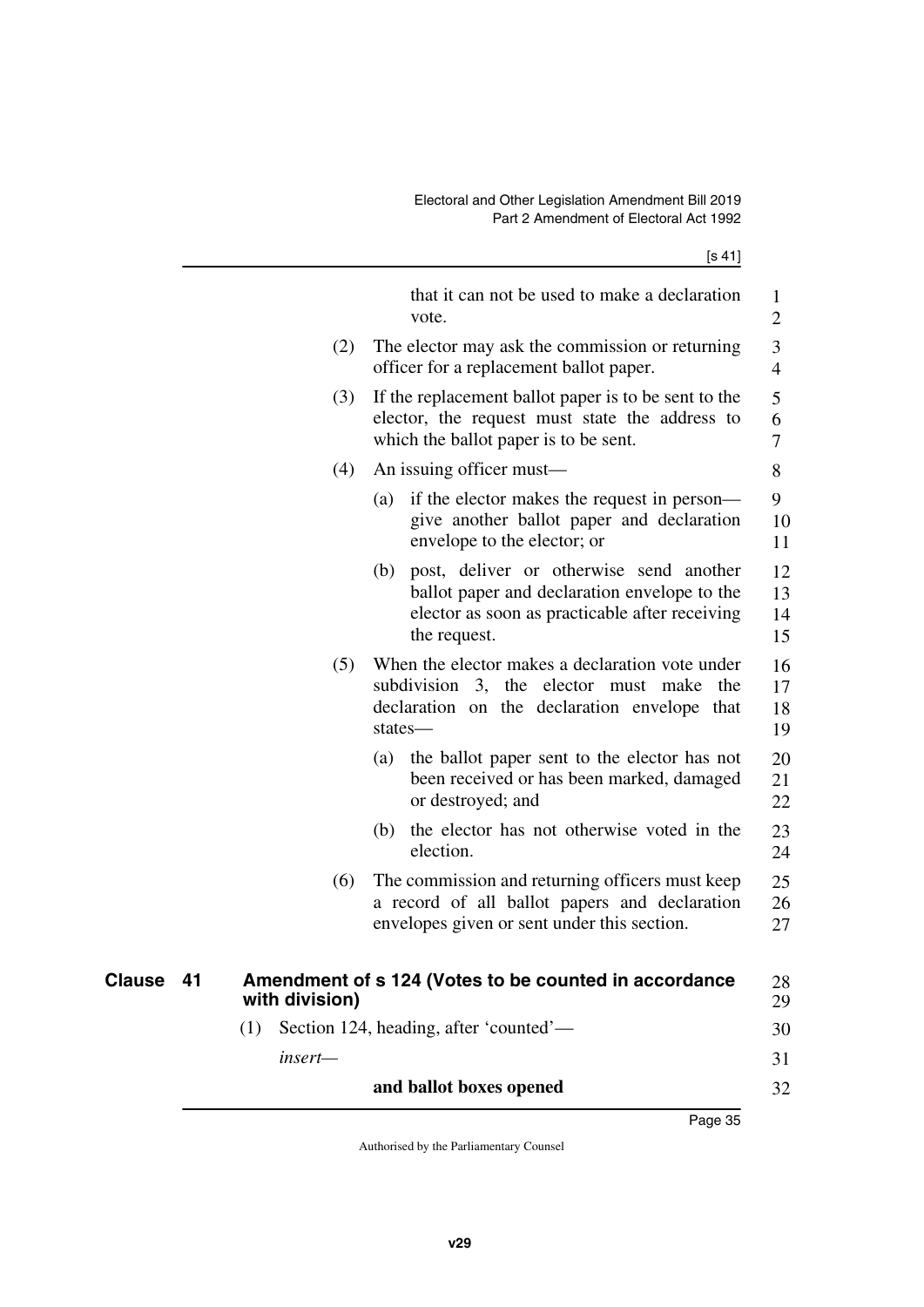## [s 42]

|               |    | Section 124-<br>(2)                                                                                                                                          | 1                   |
|---------------|----|--------------------------------------------------------------------------------------------------------------------------------------------------------------|---------------------|
|               |    | insert—                                                                                                                                                      | $\overline{2}$      |
|               |    | A ballot box used for an election must only be<br>(2)<br>opened in accordance with this division.                                                            | 3<br>$\overline{4}$ |
| Clause        | 42 | Amendment of s 125 (Preliminary processing of<br>declaration envelopes and ballot papers)                                                                    | 5<br>6              |
|               |    | Section 125(2)(c), 'section $119(6)(d)$ '—<br>(1)                                                                                                            | 7                   |
|               |    | omit, insert-                                                                                                                                                | 8                   |
|               |    | section $119(8)(d)$                                                                                                                                          | 9                   |
|               |    | Section 125-<br>(2)                                                                                                                                          | 10                  |
|               |    | insert—                                                                                                                                                      | 11                  |
|               |    | Declaration envelopes may be examined under<br>(7)<br>this section before or after polling day for the<br>election.                                          | 12<br>13<br>14      |
| Clause        | 43 | Amendment of s 126 (Preliminary and official counting of<br>votes)                                                                                           | 15<br>16            |
|               |    | Section 126-                                                                                                                                                 | 17                  |
|               |    | insert—                                                                                                                                                      | 18                  |
|               |    | (c) in accordance with the procedures made<br>under section 130A.                                                                                            | 19<br>20            |
| <b>Clause</b> | 44 | Replacement of s 127 (Preliminary counting of ordinary<br>votes)                                                                                             | 21<br>22            |
|               |    | Section 127-                                                                                                                                                 | 23                  |
|               |    | omit, insert-                                                                                                                                                | 24                  |
|               |    | 127 Preliminary counting of ordinary votes                                                                                                                   | 25                  |
|               |    | As soon as practicable after the end of ordinary<br>(1)<br>voting hours on polling day, the member of the<br>commission's staff in charge of a polling booth | 26<br>27<br>28      |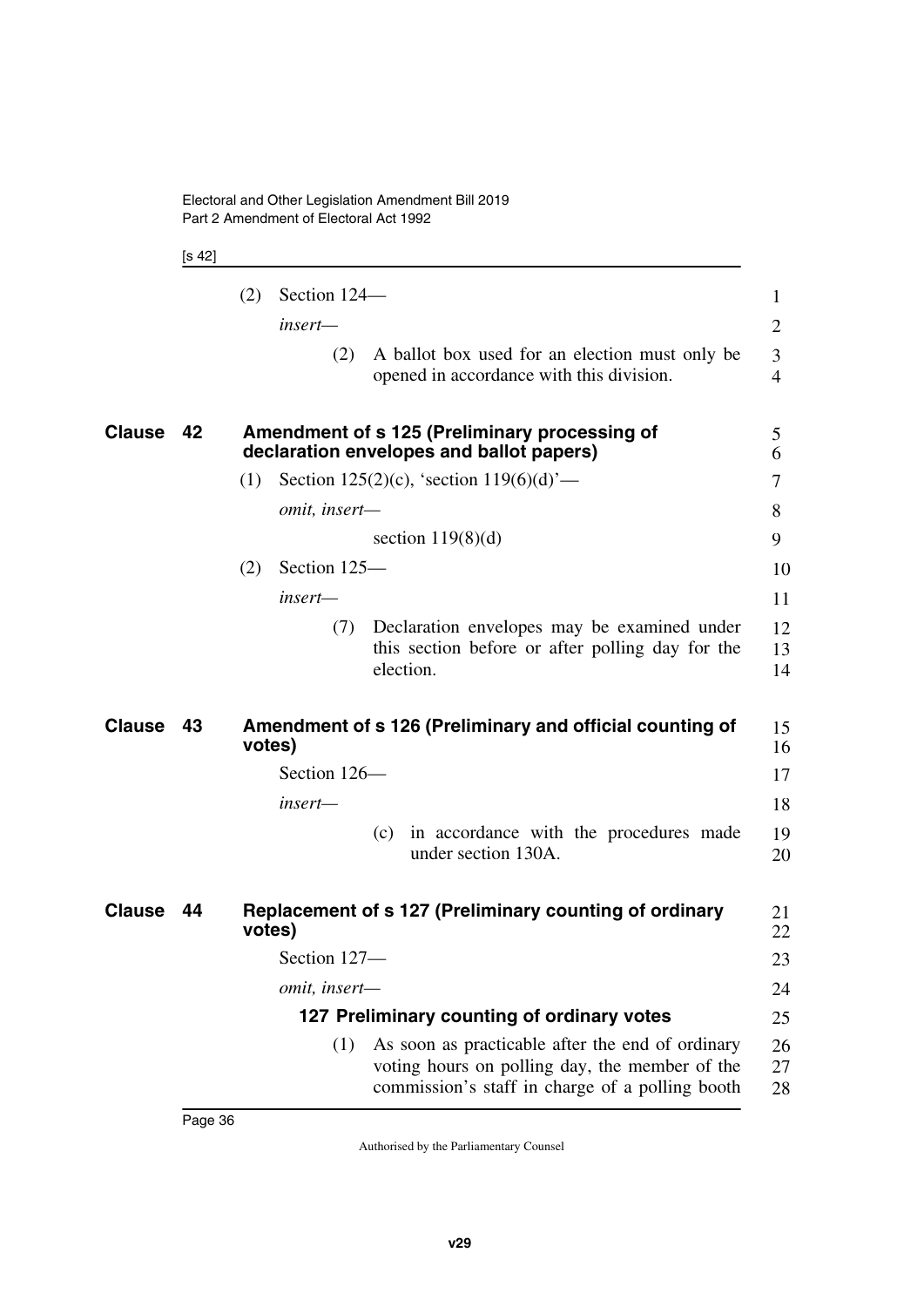|     |     |        | must ensure that the commission's staff at the<br>polling place follow the procedures—                                                                                                                                                                                                                  | 1<br>$\overline{2}$                    |  |  |  |  |  |  |  |
|-----|-----|--------|---------------------------------------------------------------------------------------------------------------------------------------------------------------------------------------------------------------------------------------------------------------------------------------------------------|----------------------------------------|--|--|--|--|--|--|--|
|     | (a) |        | set out in subsections $(2)$ , $(3)$ and $(6)$ ; and                                                                                                                                                                                                                                                    |                                        |  |  |  |  |  |  |  |
|     | (b) |        | made under section 130A.                                                                                                                                                                                                                                                                                | $\overline{4}$                         |  |  |  |  |  |  |  |
| (2) |     |        | The staff must-                                                                                                                                                                                                                                                                                         | 5                                      |  |  |  |  |  |  |  |
|     | (a) |        | open all ballot boxes at the polling booth,<br>including ballot boxes in which ballot<br>papers from declaration envelopes have<br>been placed under section $125(3)$ ; and                                                                                                                             | 6<br>7<br>8<br>9                       |  |  |  |  |  |  |  |
|     | (b) |        | identify and keep in separate parcels for<br>each different electoral district—                                                                                                                                                                                                                         | 10<br>11                               |  |  |  |  |  |  |  |
|     |     | (i)    | all formal ballot papers (including<br>ballot papers printed for electronically<br>assisted votes) that are<br>in<br>not<br>a<br>declaration envelope; and                                                                                                                                              | 12<br>13<br>14<br>15                   |  |  |  |  |  |  |  |
|     |     | (ii)   | all declaration envelopes; and                                                                                                                                                                                                                                                                          | 16                                     |  |  |  |  |  |  |  |
|     |     |        | (iii) all informal ballot papers (including<br>ballot papers printed for electronically<br>assisted votes) that are<br>not<br>in a<br>declaration envelope; and                                                                                                                                         | 17<br>18<br>19<br>20                   |  |  |  |  |  |  |  |
|     | (c) | booth- | for each electoral district for which ordinary<br>votes are to be counted at the polling                                                                                                                                                                                                                | 21<br>22<br>23                         |  |  |  |  |  |  |  |
|     |     | (i)    | arrange, and place in separate parcels<br>under the names of the candidates for<br>the electoral district, all formal ballot<br>papers (including formal ballot papers<br>for electronically assisted<br>printed<br>votes) on which a first preference vote<br>is indicated for the same candidate; and | 24<br>25<br>26<br>27<br>28<br>29<br>30 |  |  |  |  |  |  |  |
|     |     | (ii)   | count the first preference votes on<br>formal ballot<br>for<br>papers<br>each<br>candidate; and                                                                                                                                                                                                         | 31<br>32<br>33                         |  |  |  |  |  |  |  |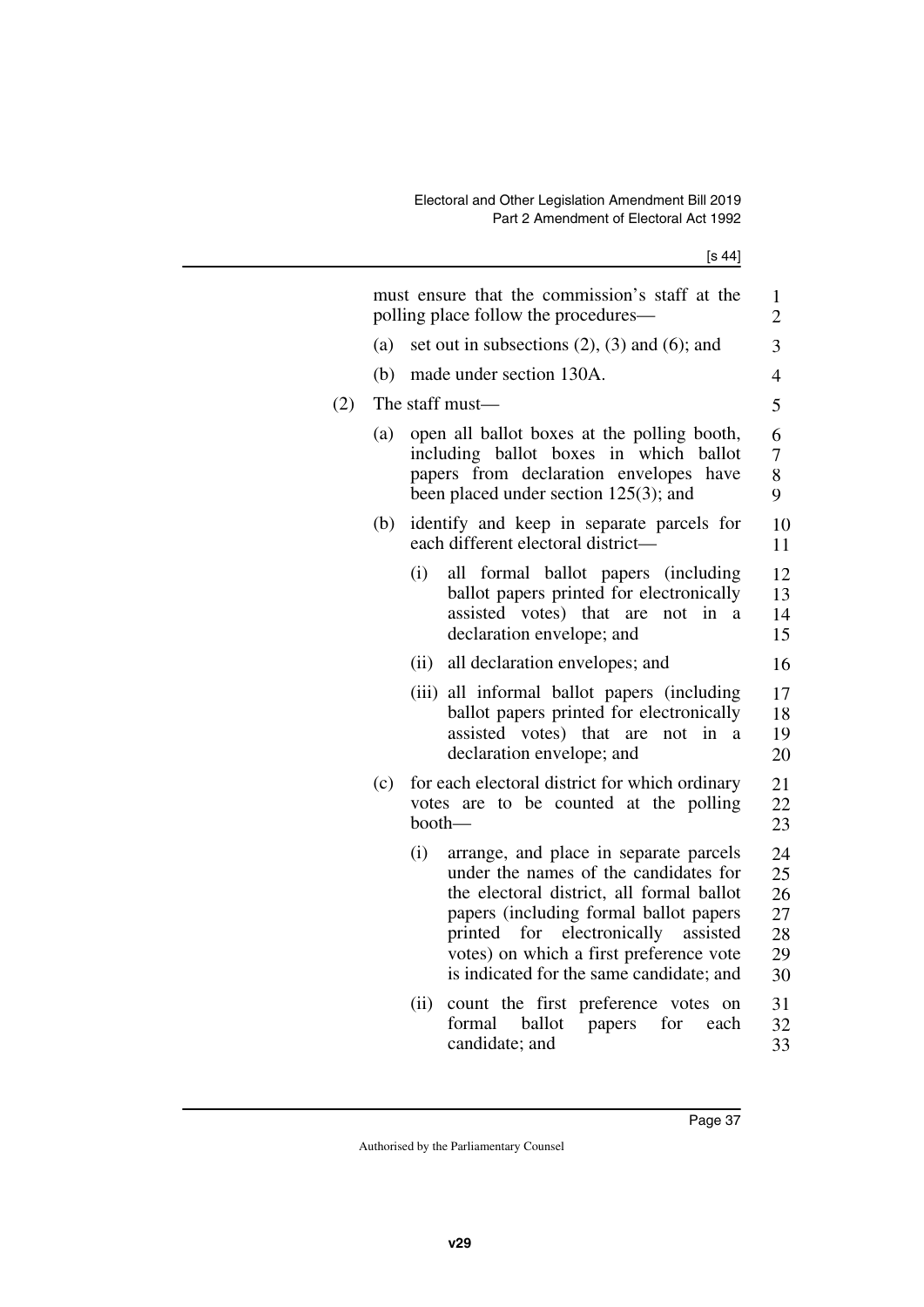[s 44]

|     |      | (iii) count, and keep in a separate parcel,<br>the informal ballot papers; and                                                                     | 1<br>$\overline{c}$  |
|-----|------|----------------------------------------------------------------------------------------------------------------------------------------------------|----------------------|
|     |      | (iv) prepare and sign a statement, in the<br>approved form, setting out—                                                                           | 3<br>$\overline{4}$  |
|     |      | (A) the number of first preference<br>votes for each candidate; and                                                                                | 5<br>6               |
|     |      | (B) the number of informal ballot<br>papers; and                                                                                                   | $\overline{7}$<br>8  |
|     | (v)  | advise the returning officer for the<br>electoral district of the contents of the<br>statement; and                                                | 9<br>10<br>11        |
| (d) | for  | each electoral district to<br>which<br>paragraph (c) does not apply, identify and<br>keep in a separate parcel—                                    | 12<br>13<br>14       |
|     | (i)  | all formal ballot papers, including<br>ballot papers printed for electronically<br>assisted votes; and                                             | 15<br>16<br>17       |
|     | (ii) | all informal ballot papers, including<br>ballot papers printed for electronically<br>assisted votes; and                                           | 18<br>19<br>20       |
| (e) |      | for each separate parcel of ballot papers or<br>declaration envelopes-                                                                             | 21<br>22             |
|     | (i)  | seal the parcel; and                                                                                                                               | 23                   |
|     |      | (ii) write on the parcel a description of its<br>contents, including the number of<br>ballot papers or declaration envelopes<br>in the parcel; and | 24<br>25<br>26<br>27 |
|     |      | (iii) sign the description; and                                                                                                                    | 28                   |
|     |      | (iv) if a scrutineer wishes to countersign the<br>description—allow the scrutineer to do<br>so; and                                                | 29<br>30<br>31       |
| (f) |      | send the parcels, and the statements<br>mentioned in subsection $(2)(c)(iv)$ , to the                                                              | 32<br>33             |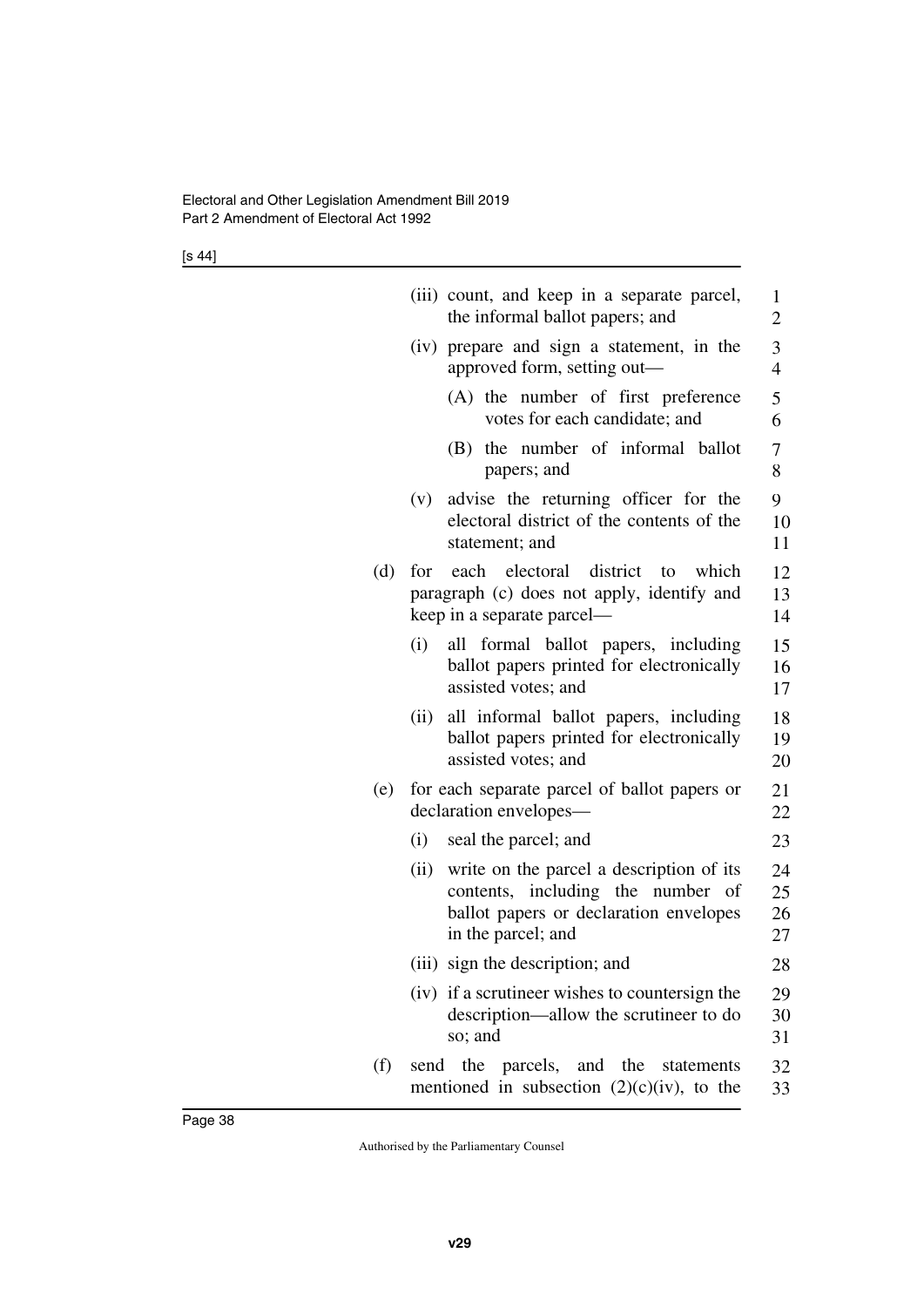$[s 44]$ 

|     | returning officer for the<br>appropriate<br>electoral district.                                                                                                                                                       | 1<br>$\overline{c}$        |
|-----|-----------------------------------------------------------------------------------------------------------------------------------------------------------------------------------------------------------------------|----------------------------|
| (3) | Also, the staff must—                                                                                                                                                                                                 | 3                          |
|     | identify all envelopes containing spoilt<br>(a)<br>ballot papers for each different electoral<br>district; and                                                                                                        | 4<br>5<br>6                |
|     | keep the envelopes in a separate parcel; and<br>(b)                                                                                                                                                                   | 7                          |
|     | deal with the parcel in the way stated in<br>(c)<br>subsection $(2)(e)$ and $(f)$ as if the reference<br>in that subsection to ballot papers were a<br>reference to envelopes containing spoilt<br>ballot papers.     | 8<br>9<br>10<br>11<br>12   |
| (4) | This section also applies, in the way stated in<br>subsection (5), to the following votes received by<br>the commission-                                                                                              | 13<br>14<br>15             |
|     | votes received under section 125 for an<br>(a)<br>electoral district;                                                                                                                                                 | 16<br>17                   |
|     | pre-poll ordinary votes for an electoral<br>(b)<br>district made at a pre-poll voting office;                                                                                                                         | 18<br>19                   |
|     | ballot papers printed for electronically<br>(c)<br>assisted votes at a place other than a polling<br>booth.                                                                                                           | 20<br>21<br>22             |
| (5) | This section applies to the votes mentioned in<br>subsection (4) in the same way it would apply if<br>an office of the commission, or a pre-poll voting<br>office, were a polling booth for an electoral<br>district- | 23<br>24<br>25<br>26<br>27 |
|     | to the extent it is reasonably practicable to<br>(a)<br>count the votes on polling day; and                                                                                                                           | 28<br>29                   |
|     | subject to any changes prescribed by<br>(b)<br>regulation and any other necessary changes.                                                                                                                            | 30<br>31                   |
| (6) | If the commission considers it appropriate for<br>gaining an indication of the candidate most likely<br>elected for an electoral district, the<br>be<br>to                                                            | 32<br>33<br>34             |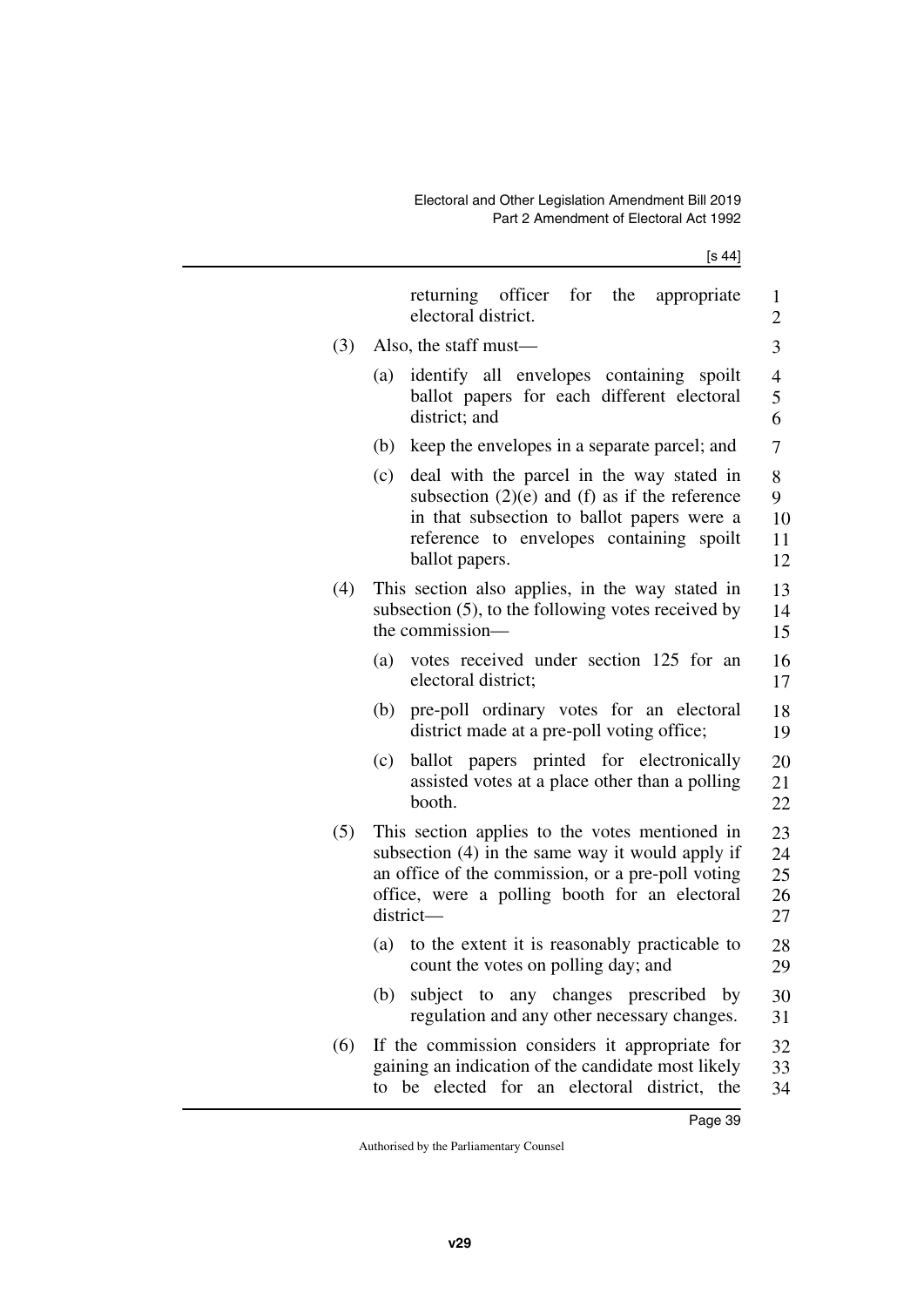[s 45]

|              |     |                                 | $to-$ | commission may require the commission's staff                                                                                                             | $\mathbf{1}$<br>$\overline{2}$ |
|--------------|-----|---------------------------------|-------|-----------------------------------------------------------------------------------------------------------------------------------------------------------|--------------------------------|
|              |     |                                 | (a)   | count the preference votes in the way<br>required by the commission; and                                                                                  | 3<br>$\overline{4}$            |
|              |     |                                 | (b)   | prepare and sign a statement of the number<br>of preference votes<br>(other than<br>first<br>preference votes) for each candidate; and                    | 5<br>6<br>7                    |
|              |     |                                 | (c)   | advise the returning officer for the electoral<br>district of the contents of the statement.                                                              | 8<br>9                         |
| Clause<br>45 |     |                                 |       | Amendment of s 128 (Official counting of votes)                                                                                                           | 10                             |
|              | (1) |                                 |       | Section 128(1), after 'this section'—                                                                                                                     | 11                             |
|              |     | insert—                         |       |                                                                                                                                                           | 12                             |
|              |     |                                 |       | and made under section 130A                                                                                                                               | 13                             |
|              | (2) | Section $128(2)(b)$ and $(c)$ — |       |                                                                                                                                                           | 14                             |
|              |     | omit, insert-                   |       |                                                                                                                                                           | 15                             |
|              |     |                                 | (b)   | identify and keep in separate parcels for<br>each different electoral district-                                                                           | 16<br>17                       |
|              |     |                                 |       | (i)<br>all formal ballot papers (including<br>ballot papers printed for electronically<br>assisted votes) that are not in a<br>declaration envelope; and  | 18<br>19<br>20<br>21           |
|              |     |                                 |       | (ii) all declaration envelopes; and                                                                                                                       | 22                             |
|              |     |                                 |       | (iii) all informal ballot papers (including<br>ballot papers printed for electronically<br>assisted votes) that are not in a<br>declaration envelope; and | 23<br>24<br>25<br>26           |
|              |     |                                 | (c)   | for each parcel for an electoral district other<br>returning officer's<br>than<br>the<br>electoral<br>$district$ —                                        | 27<br>28<br>29                 |
|              |     |                                 |       | (i)<br>seal the parcel; and                                                                                                                               | 30                             |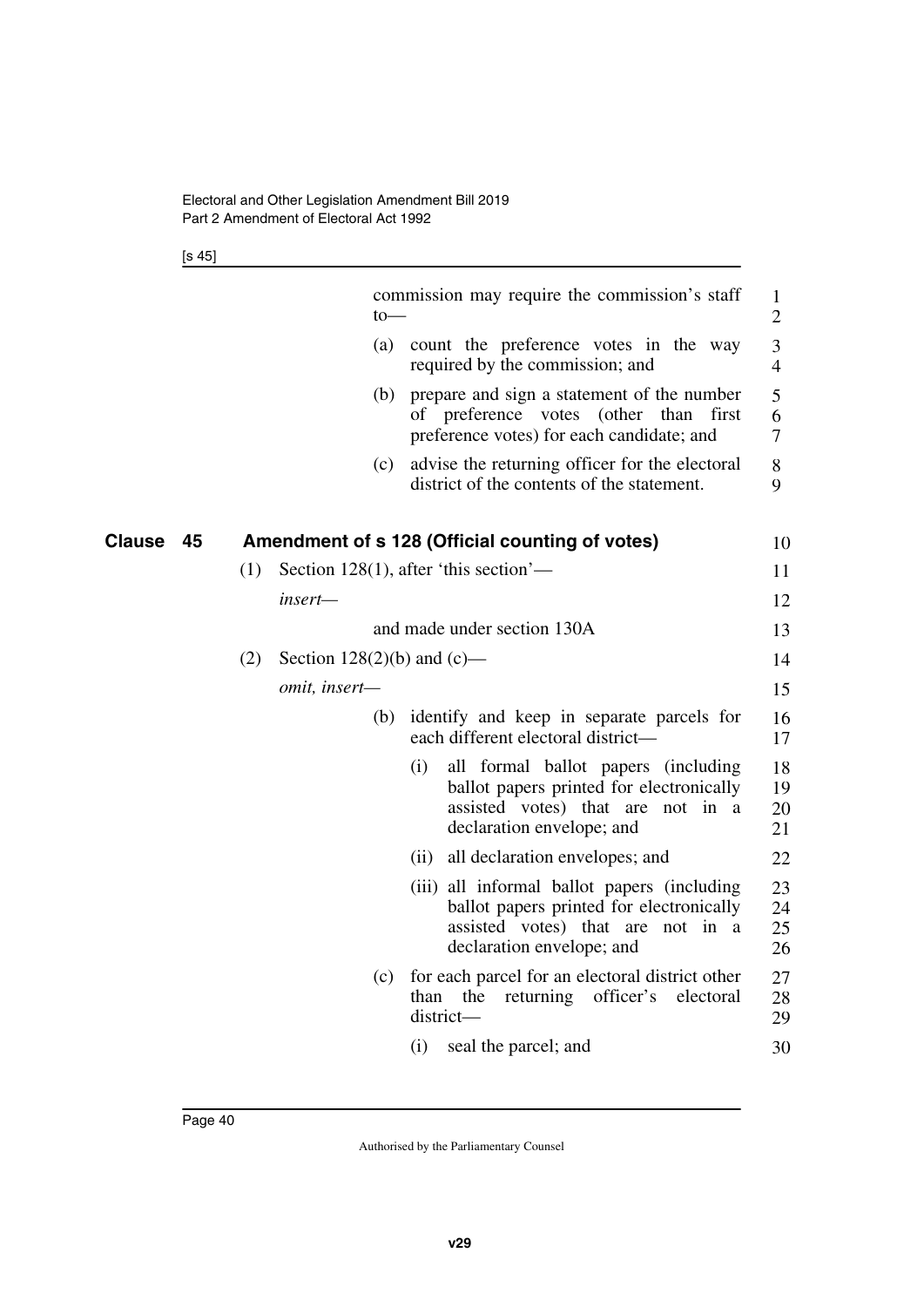| ł |
|---|
|---|

|                     |     |                                                |       | (ii) write on the parcel a description of its<br>contents, including the number of<br>ballot papers or declaration envelopes<br>in the parcel; and | 1<br>$\overline{2}$<br>3<br>4 |
|---------------------|-----|------------------------------------------------|-------|----------------------------------------------------------------------------------------------------------------------------------------------------|-------------------------------|
|                     |     |                                                |       | (iii) sign the description; and                                                                                                                    | 5                             |
|                     |     |                                                |       | (iv) if a scrutineer wishes to countersign the<br>description—allow the scrutineer to do<br>so; and                                                | 6<br>7<br>8                   |
|                     | (3) | Section $128(3)(a)$ —                          |       |                                                                                                                                                    | 9                             |
|                     |     | omit, insert-                                  |       |                                                                                                                                                    | 10                            |
|                     |     | (a)                                            | open- |                                                                                                                                                    | 11                            |
|                     |     |                                                | (i)   | the parcels mentioned in subsection<br>the returning<br>for<br>officer's<br>(2)(b)<br>electoral district; and                                      | 12<br>13<br>14                |
|                     |     |                                                | (ii)  | all sealed parcels of ballot papers and<br>declaration envelopes sent to<br>the<br>returning officer under section 127; and                        | 15<br>16<br>17                |
|                     |     |                                                |       | (ab) follow the procedures set out in section 125<br>for all declaration envelopes; and                                                            | 18<br>19                      |
|                     | (4) | Section 128(3)(ab) to $(c)$ —                  |       |                                                                                                                                                    | 20                            |
|                     |     | <i>renumber</i> as section $128(3)(b)$ to (d). |       |                                                                                                                                                    | 21                            |
|                     | (5) |                                                |       | Section 128(4)(c), 'subsection $(3)(c)$ '—                                                                                                         | 22                            |
|                     |     | omit, insert-                                  |       |                                                                                                                                                    | 23                            |
|                     |     |                                                |       | subsection $(3)(d)$                                                                                                                                | 24                            |
| <b>Clause</b><br>46 |     | Insertion of new s 130A                        |       |                                                                                                                                                    | 25                            |
|                     |     | After section 130-                             |       |                                                                                                                                                    | 26                            |
|                     |     | insert—                                        |       |                                                                                                                                                    | 27                            |
|                     |     | absentee votes                                 |       | 130A Prescribed procedures for counting of                                                                                                         | 28<br>29                      |
|                     |     | (1)                                            |       | The commission must make procedures about                                                                                                          | 30                            |
|                     |     |                                                |       |                                                                                                                                                    |                               |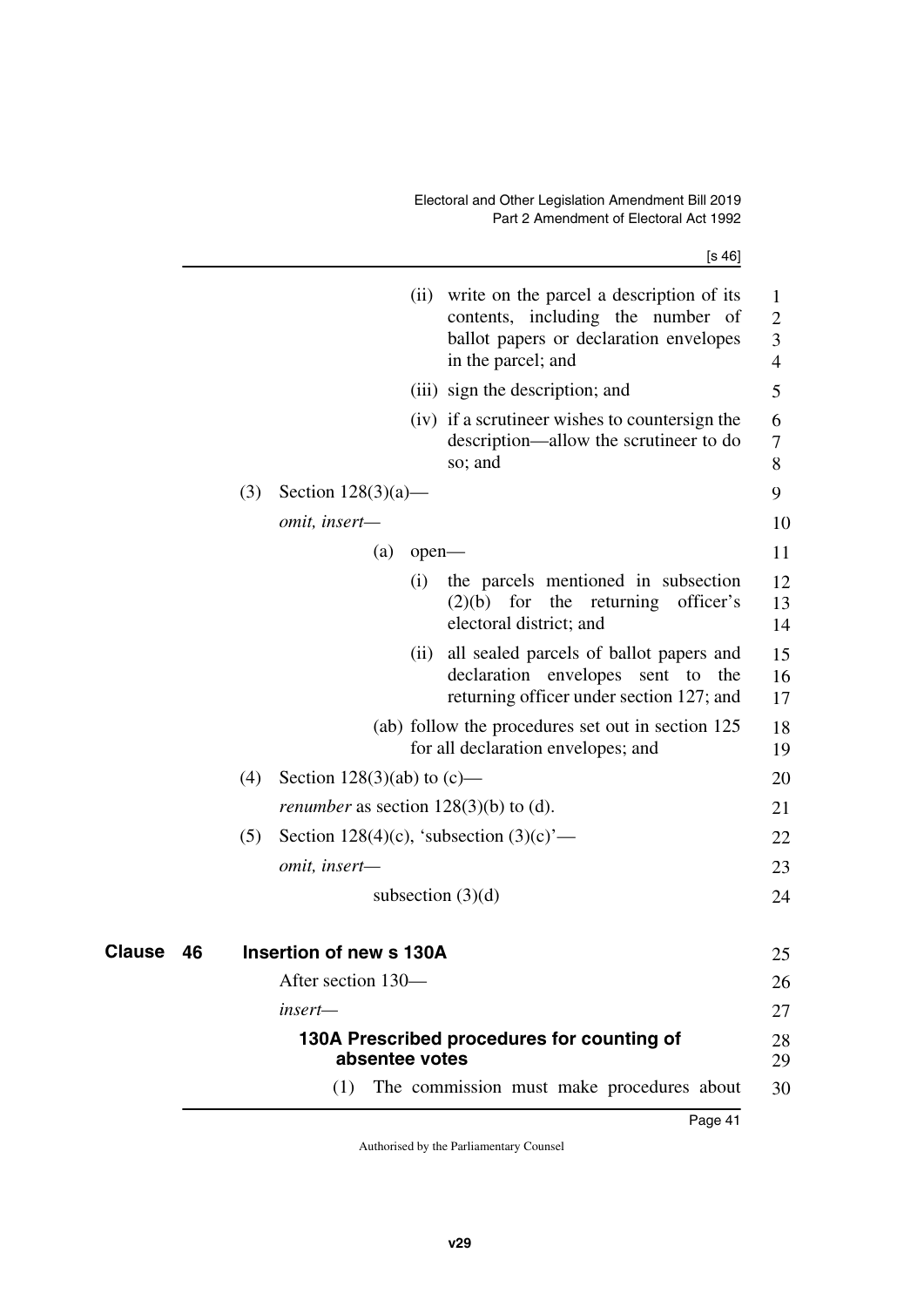[s 47]

|                                                       | how, subject to this division, absentee votes at an<br>election are to be counted.                                                                                                                                                                                             | 1<br>$\overline{2}$              |
|-------------------------------------------------------|--------------------------------------------------------------------------------------------------------------------------------------------------------------------------------------------------------------------------------------------------------------------------------|----------------------------------|
| (2)                                                   | The procedures must provide for-                                                                                                                                                                                                                                               | 3                                |
|                                                       | the circumstances in which absentee votes<br>(a)<br>are counted at a polling booth under section<br>$127$ ; and                                                                                                                                                                | $\overline{4}$<br>5<br>6         |
|                                                       | ensuring absentee votes are counted at<br>(b)<br>polling places in a way that does not<br>compromise the secrecy of voting; and                                                                                                                                                | 7<br>8<br>9                      |
|                                                       | the secure delivery of sealed ballot boxes,<br>(c)<br>and sealed parcels of ballot papers and<br>declaration envelopes, containing absentee<br>votes to the returning officer<br>for<br>the<br>district<br>appropriate<br>electoral<br>the<br><sub>or</sub><br>commission; and | 10<br>11<br>12<br>13<br>14<br>15 |
|                                                       | the arrangements for scrutineers to be<br>(d)<br>present when absentee votes are counted<br>and their roles and responsibilities.                                                                                                                                              | 16<br>17<br>18                   |
| (3)                                                   | The procedures—                                                                                                                                                                                                                                                                | 19                               |
|                                                       | do not take effect until approved by a<br>(a)<br>regulation; and                                                                                                                                                                                                               | 20<br>21                         |
|                                                       | (b) must be tabled in the Legislative Assembly<br>with<br>the<br>regulation<br>approving<br>the<br>procedures; and                                                                                                                                                             | 22<br>23<br>24                   |
|                                                       | must be published on the commission's<br>(c)<br>website.                                                                                                                                                                                                                       | 25<br>26                         |
| (4)                                                   | In this section-                                                                                                                                                                                                                                                               | 27                               |
|                                                       | <i>absentee vote</i> means an ordinary vote made by an<br>elector at a polling booth that is not located in the<br>elector's electoral district.                                                                                                                               | 28<br>29<br>30                   |
| 47<br><b>Insertion of new s 133A</b><br><b>Clause</b> |                                                                                                                                                                                                                                                                                | 31                               |

32

After section 133—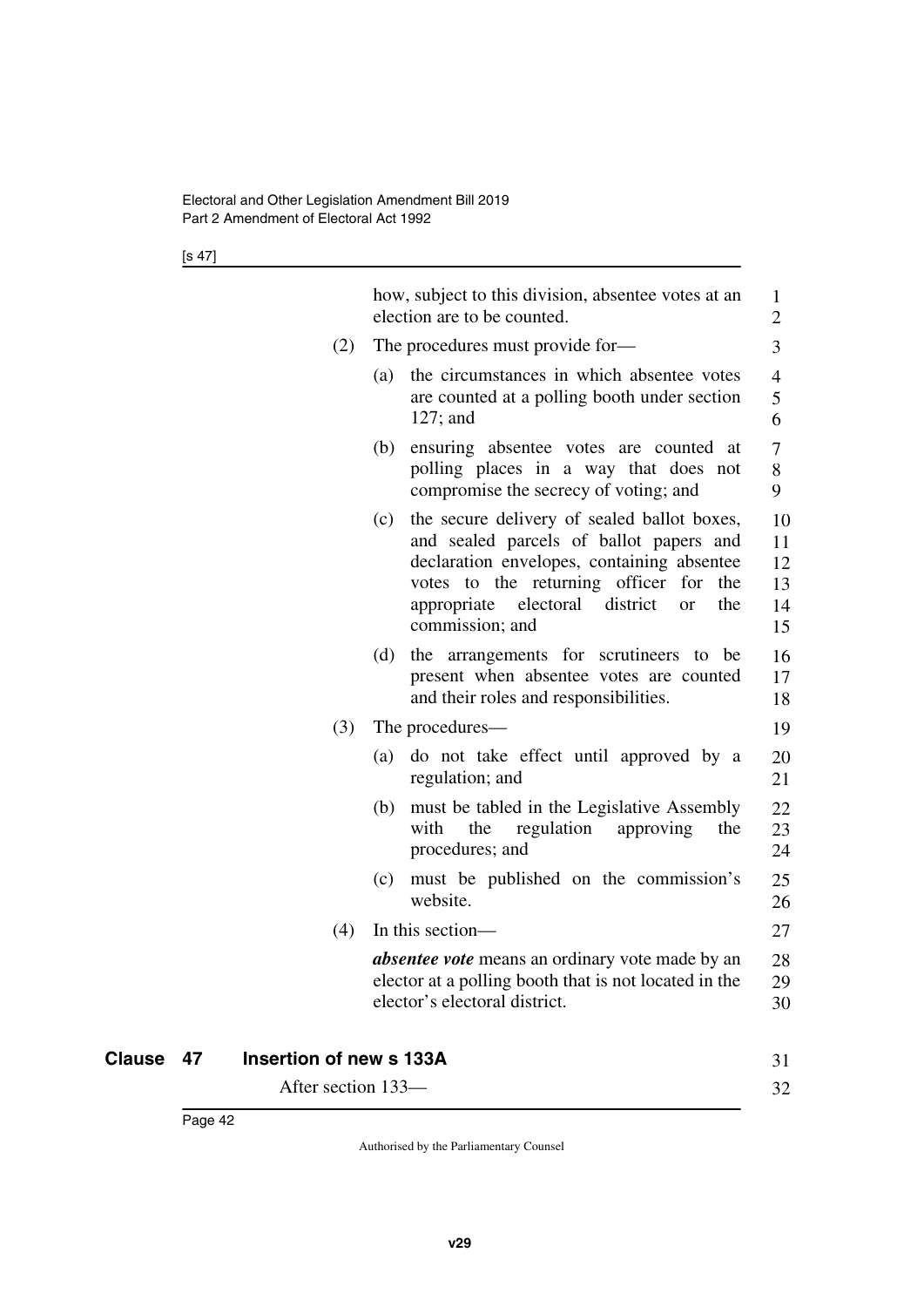[s 47]

| insert— |                                                                                                            |                                                                                                                                                                                                           | 1                    |  |  |
|---------|------------------------------------------------------------------------------------------------------------|-----------------------------------------------------------------------------------------------------------------------------------------------------------------------------------------------------------|----------------------|--|--|
|         |                                                                                                            | 133A Election and elector information                                                                                                                                                                     | $\overline{c}$       |  |  |
| (1)     | After the writ for an election is returned, the<br>commission must publish on the commission's<br>website- |                                                                                                                                                                                                           |                      |  |  |
|         | (a)                                                                                                        | the number of first preference votes given<br>for each candidate in the election; and                                                                                                                     | 6<br>7               |  |  |
|         | (b)                                                                                                        | information<br>about<br>the<br>distribution<br>of<br>preference votes, other than first preference<br>votes, given for the candidates for election<br>in each electoral district.                         | 8<br>9<br>10<br>11   |  |  |
| (2)     |                                                                                                            | Also, after the writ for an election is returned, a<br>registered political party or independent member<br>(each a <i>requester</i> ) may ask the commission for<br>elector information for the election. | 12<br>13<br>14<br>15 |  |  |
| (3)     |                                                                                                            | The commission must comply with a request<br>under subsection $(2)$ by giving the requester the<br>elector information about each elector who-                                                            | 16<br>17<br>18       |  |  |
|         | (a)                                                                                                        | was enrolled, for the election, on the<br>electoral roll for-                                                                                                                                             | 19<br>20             |  |  |
|         |                                                                                                            | for a request made by a registered<br>(i)<br>political party—each electoral district;<br>$\alpha$                                                                                                         | 21<br>22<br>23       |  |  |
|         |                                                                                                            | for a request made by an independent<br>(ii)<br>member—the<br>electoral<br>district<br>for<br>which the member was elected; and                                                                           | 24<br>25<br>26       |  |  |
|         | (b)                                                                                                        | voted in the election.                                                                                                                                                                                    | 27                   |  |  |
| (4)     |                                                                                                            | The <i>elector information</i> about an elector who<br>voted in an election is-                                                                                                                           | 28<br>29             |  |  |
|         | (a)                                                                                                        | the elector's name and address; and                                                                                                                                                                       | 30                   |  |  |
|         | (b)                                                                                                        | whether the elector voted in person, by post<br>or in another way; and                                                                                                                                    | 31<br>32             |  |  |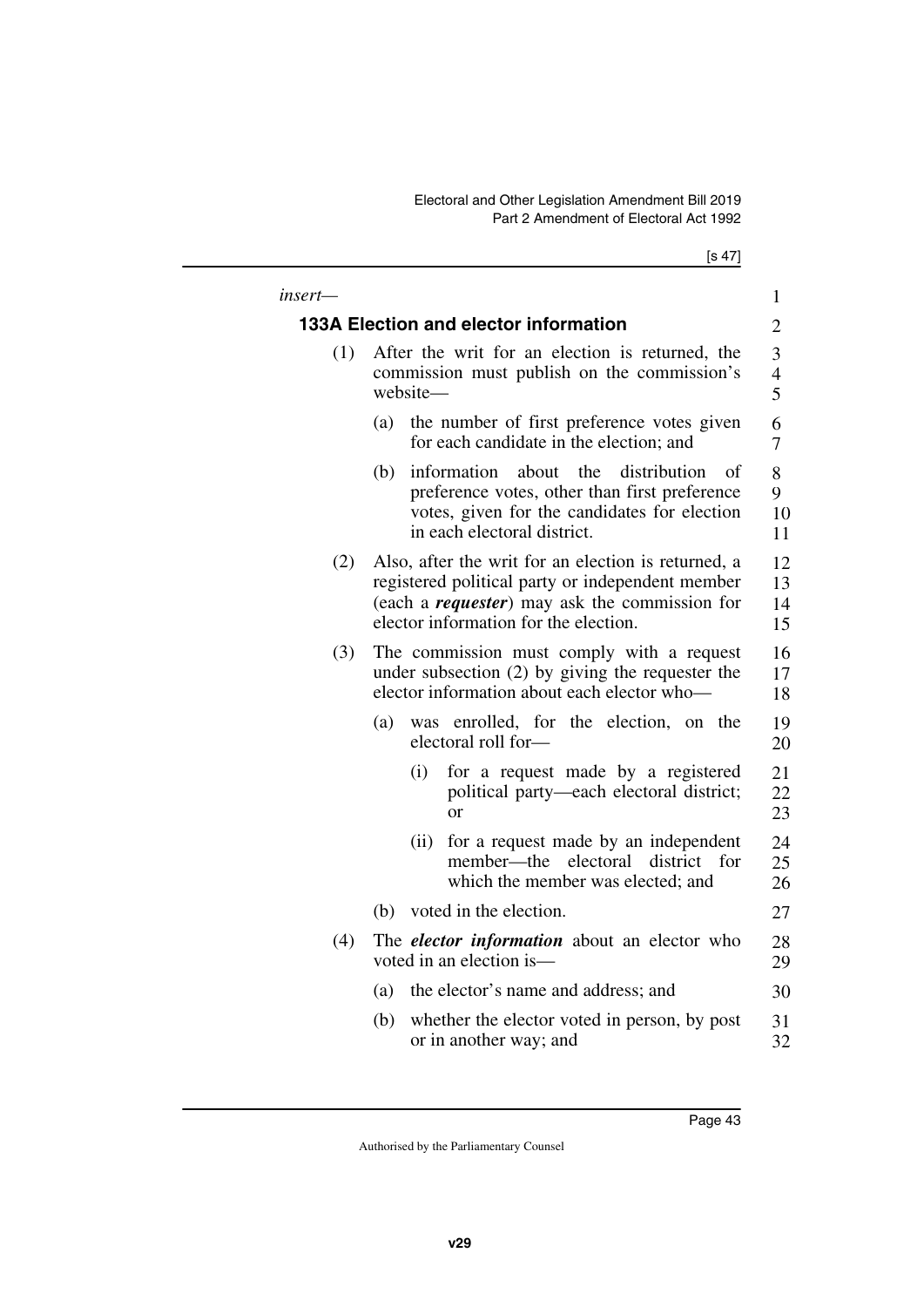[s 48]

|              |     |                        |               | (c) if the elector voted in person at a polling<br>place in the electoral district for which the<br>elector was enrolled for the election—the<br>location of the polling place.                                                                                                             | 1<br>$\overline{2}$<br>3<br>$\overline{4}$ |
|--------------|-----|------------------------|---------------|---------------------------------------------------------------------------------------------------------------------------------------------------------------------------------------------------------------------------------------------------------------------------------------------|--------------------------------------------|
|              |     | (5)                    |               | However, the commission must not give elector<br>information about a silent elector to a registered<br>political party or independent member.                                                                                                                                               | 5<br>6<br>7                                |
|              |     | (6)                    | <sub>or</sub> | A person must not use, disclose to another person<br>allow another person to access elector<br>information given to a registered political party or<br>independent member under this section, unless<br>the use, disclosure or giving of access is for a<br>purpose related to an election. | 8<br>9<br>10<br>11<br>12<br>13             |
|              |     |                        |               | Maximum penalty for subsection $(6)$ —200<br>penalty units.                                                                                                                                                                                                                                 | 14<br>15                                   |
|              |     | (7)                    |               | In this section-                                                                                                                                                                                                                                                                            | 16                                         |
|              |     |                        | party.        | <i>independent member</i> means an elected member<br>who is not a member of a registered political                                                                                                                                                                                          | 17<br>18<br>19                             |
| Clause<br>48 |     | declaration envelopes) |               | Amendment of s 136 (Storage of ballot papers and                                                                                                                                                                                                                                            | 20<br>21                                   |
|              | (1) |                        |               | Section 136(1), from 'until' to 'general election'—                                                                                                                                                                                                                                         | 22                                         |
|              |     | omit, insert-          |               |                                                                                                                                                                                                                                                                                             | 23                                         |
|              |     |                        |               | for the period that applies under subsection $(2)$                                                                                                                                                                                                                                          | 24                                         |
|              | (2) | Section $136(1)(a)$ —  |               |                                                                                                                                                                                                                                                                                             | 25                                         |
|              |     | omit, insert-          |               |                                                                                                                                                                                                                                                                                             | 26                                         |
|              |     |                        |               | (a) formal and informal ballot papers for the<br>election;                                                                                                                                                                                                                                  | 27<br>28                                   |
|              | (3) | Section 136-           |               |                                                                                                                                                                                                                                                                                             | 29                                         |
|              |     | insert-                |               |                                                                                                                                                                                                                                                                                             | 30                                         |
|              |     | (1A)                   |               | For subsection $(1)$ , the period starts on the polling<br>day for the election and ends on the latest of the                                                                                                                                                                               | 31<br>32                                   |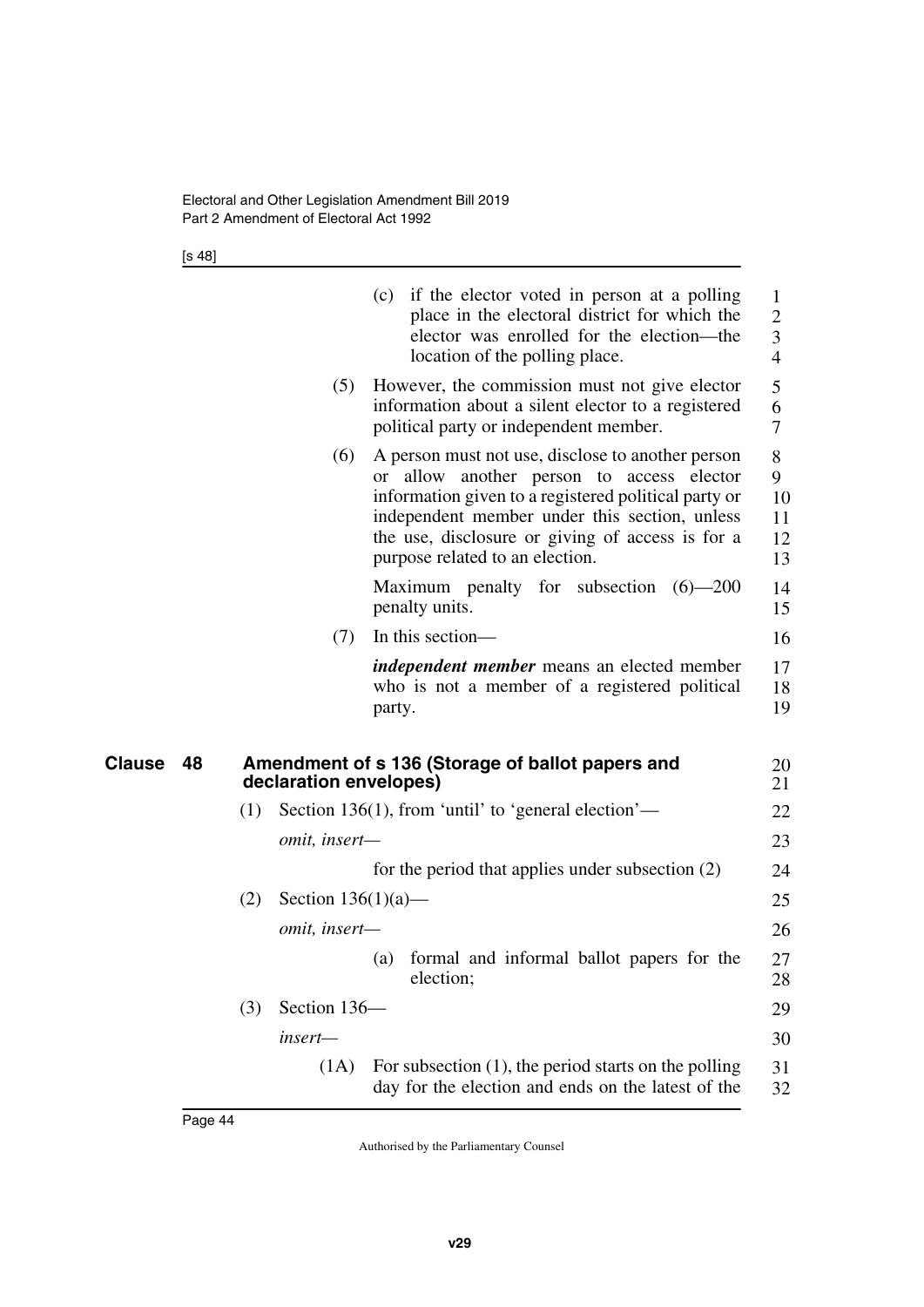[s 48]

|     |              |     |             | following days—                                                                                                                                                                                                | $\mathbf{1}$               |
|-----|--------------|-----|-------------|----------------------------------------------------------------------------------------------------------------------------------------------------------------------------------------------------------------|----------------------------|
|     |              | (a) |             | the day that is 1 year after the polling day<br>for the election;                                                                                                                                              | $\overline{c}$<br>3        |
|     |              | (b) | which-      | if the material relates to an application to<br>dispute an election or an appeal—the day on                                                                                                                    | 4<br>5<br>6                |
|     |              |     | (i)         | the application is withdrawn; or                                                                                                                                                                               | 7                          |
|     |              |     | (ii)        | if the application is decided and an<br>appeal from the decision has not been<br>started—the time for starting an appeal<br>from the decision ends; or                                                         | 8<br>9<br>10<br>11         |
|     |              |     |             | (iii) if the application is dismissed and an<br>appeal from the decision or order to<br>dismiss the application has not been<br>started—the time for starting an appeal<br>from the decision or order ends; or | 12<br>13<br>14<br>15<br>16 |
|     |              |     |             | (iv) the appeal is decided, dismissed or<br>withdrawn;                                                                                                                                                         | 17<br>18                   |
|     |              |     |             | (c) if the commission has authorised a person,<br>including, for example, a person<br>who<br>conducts research at a university, to use the<br>materials for analysis or research—the day<br>on which-          | 19<br>20<br>21<br>22<br>23 |
|     |              |     | (i)         | the person finishes the analysis or<br>research; or                                                                                                                                                            | 24<br>25                   |
|     |              |     | (ii)        | the person no longer requires the<br>materials for the analysis or research;<br>or                                                                                                                             | 26<br>27<br>28             |
|     |              |     | $(iii)$ the | the<br>withdraws<br>commission<br>authorisation.                                                                                                                                                               | 29<br>30                   |
| (4) | Section 136- |     |             |                                                                                                                                                                                                                | 31                         |
|     | insert-      |     |             |                                                                                                                                                                                                                | 32                         |
|     | (4)          |     |             | In this section-                                                                                                                                                                                               | 33                         |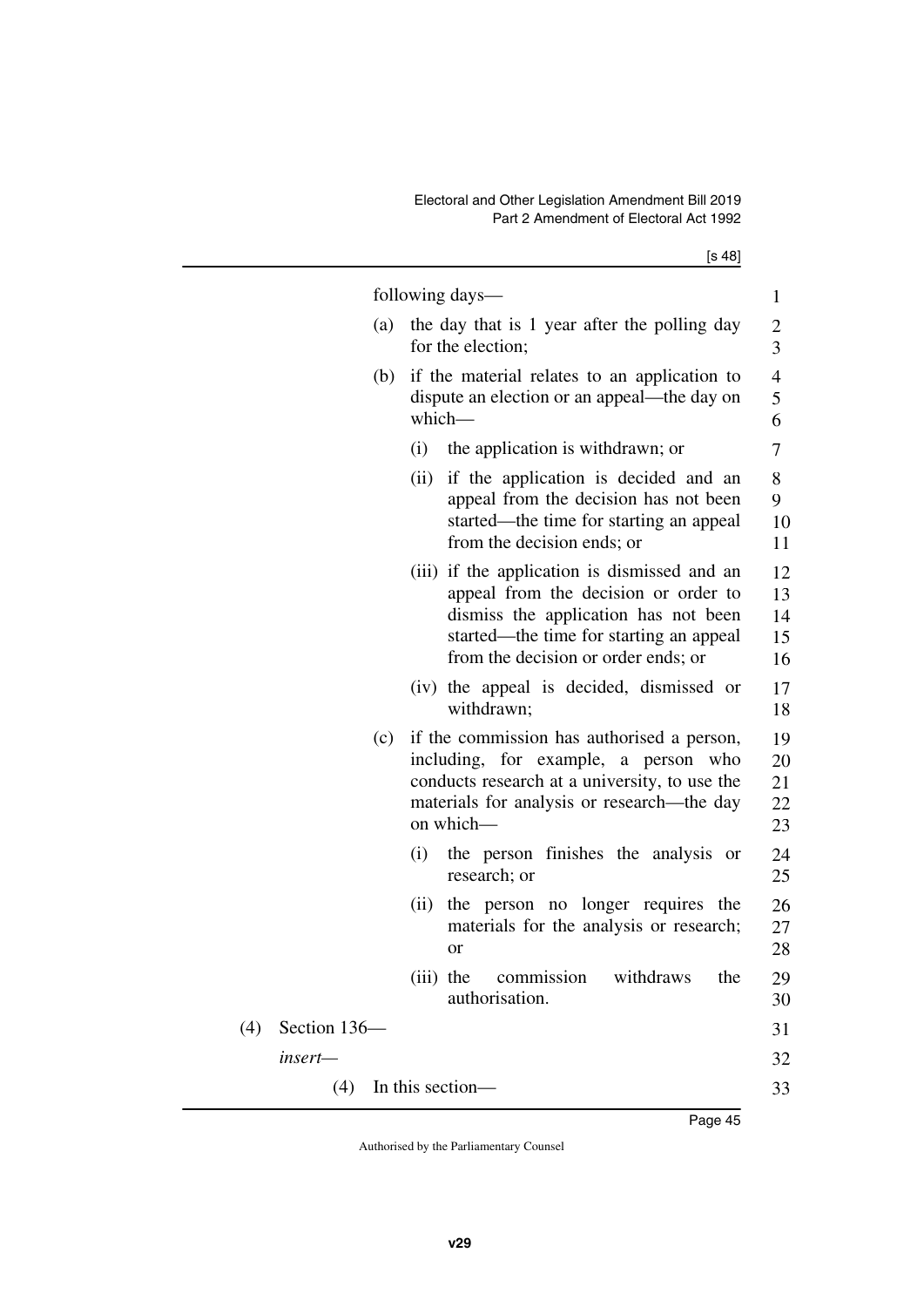[s 49]

|               |    |     |                    | <i>appeal</i> means an appeal started under part 8,<br>division 4.                                                                                                                                                                                                                                   | 1<br>$\overline{2}$              |
|---------------|----|-----|--------------------|------------------------------------------------------------------------------------------------------------------------------------------------------------------------------------------------------------------------------------------------------------------------------------------------------|----------------------------------|
|               |    |     |                    | <i>application to dispute an election</i> means an                                                                                                                                                                                                                                                   | 3                                |
|               |    |     |                    | application to dispute an election under part<br>8, division 2.                                                                                                                                                                                                                                      | $\overline{4}$<br>5              |
|               |    | (5) |                    | Section 136(1A) and $(2)$ —                                                                                                                                                                                                                                                                          | 6                                |
|               |    |     |                    | <i>renumber</i> as section $136(2)$ and (3).                                                                                                                                                                                                                                                         | 7                                |
| <b>Clause</b> | 49 |     |                    | Amendment of s 147 (Restrictions on certain orders)                                                                                                                                                                                                                                                  | 8                                |
|               |    | (1) |                    | Section 147(4)(a), 'section $102(2)(d)$ '—                                                                                                                                                                                                                                                           | 9                                |
|               |    |     | omit, insert-      |                                                                                                                                                                                                                                                                                                      | 10                               |
|               |    |     |                    | section $102(1)(d)$                                                                                                                                                                                                                                                                                  | 11                               |
|               |    | (2) |                    | Section 147(4)(b) and (c), 'section $102(2)(g)$ '—                                                                                                                                                                                                                                                   | 12                               |
|               |    |     | omit, insert-      |                                                                                                                                                                                                                                                                                                      | 13                               |
|               |    |     |                    | section $102(1)(g)$                                                                                                                                                                                                                                                                                  | 14                               |
| Clause        | 50 |     |                    | Amendment of s 177 (Misuse of restricted information)                                                                                                                                                                                                                                                | 15                               |
|               |    | (1) | Section $177(1)$ — |                                                                                                                                                                                                                                                                                                      | 16                               |
|               |    |     | omit, insert-      |                                                                                                                                                                                                                                                                                                      | 17                               |
|               |    |     | (1)                | A person must not use, disclose to another person<br>or allow another person to access information in a<br>copy of an electoral roll made available to a<br>person or organisation under section 61, unless<br>the use, disclosure or giving of access is for a<br>purpose stated in subsection (2). | 18<br>19<br>20<br>21<br>22<br>23 |
|               |    |     |                    | Maximum penalty—20 penalty units or 6 months<br>imprisonment.                                                                                                                                                                                                                                        | 24<br>25                         |
|               |    | (2) | Section $177(2)$ — |                                                                                                                                                                                                                                                                                                      | 26                               |
|               |    |     | insert-            |                                                                                                                                                                                                                                                                                                      | 27                               |
|               |    |     |                    | if the copy of the electoral roll is made<br>(f)<br>available to the person or organisation under                                                                                                                                                                                                    | 28<br>29                         |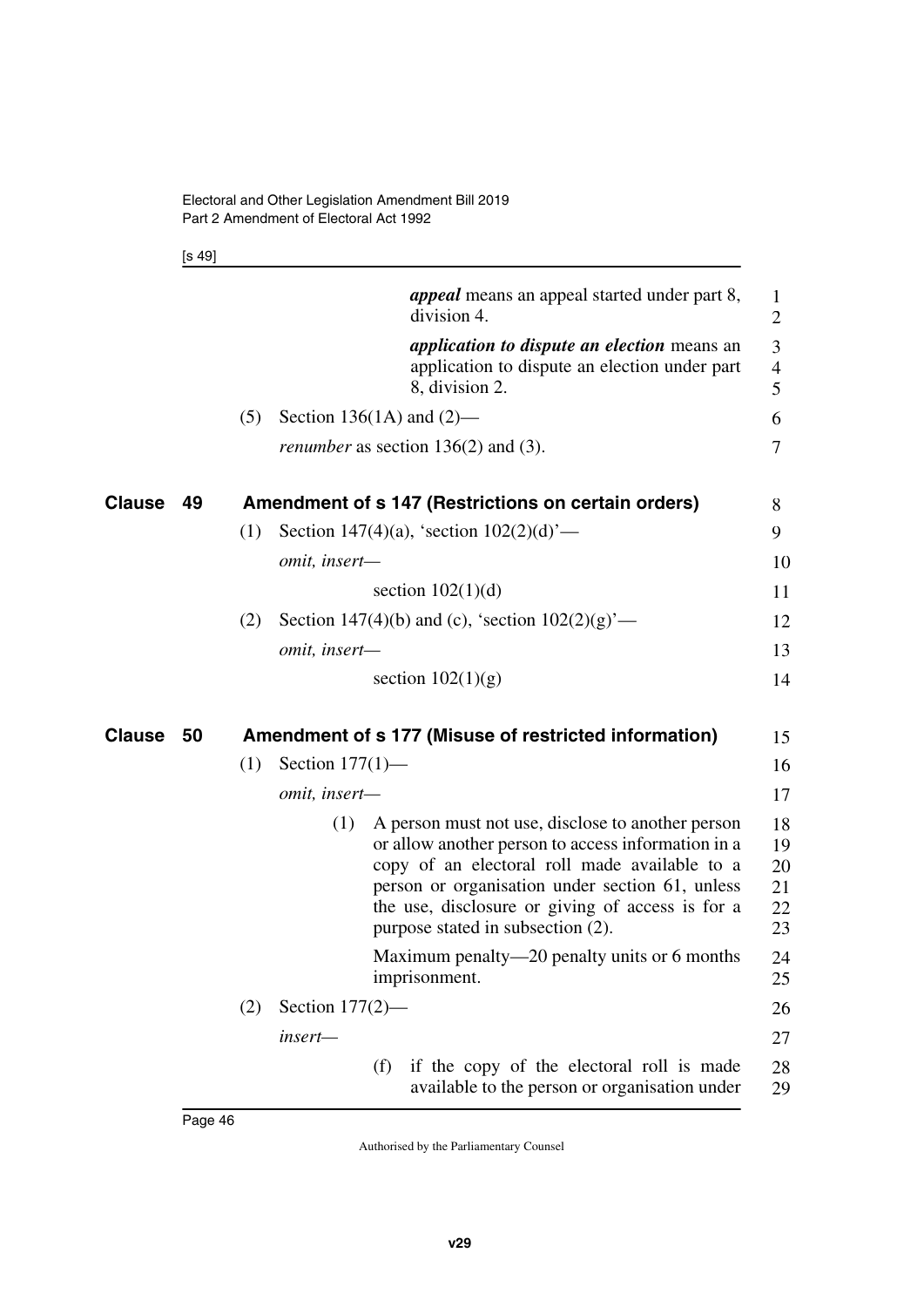|               |      | [s 51]                                                                                                                                             |                                                  |
|---------------|------|----------------------------------------------------------------------------------------------------------------------------------------------------|--------------------------------------------------|
|               |      | section $61(2)$ —the purpose prescribed under<br>a regulation for which the copy is made<br>available.                                             | $\mathbf{1}$<br>$\overline{2}$<br>$\overline{3}$ |
| <b>Clause</b> | - 51 | Amendment of s 188 (Canvassing etc. in or near polling<br>places)                                                                                  | 4<br>5                                           |
|               |      | Section 188(1)(b), from 'or' to 'commission,'—                                                                                                     | 6                                                |
|               |      | omit.                                                                                                                                              | $\overline{7}$                                   |
| Clause 52     |      | <b>Insertion of new s 188A</b>                                                                                                                     | 8                                                |
|               |      | After section 188-                                                                                                                                 | 9                                                |
|               |      | $insert-$                                                                                                                                          | 10                                               |
|               |      | 188A Particular badges and emblems not to be<br>worn in polling booths                                                                             | 11<br>12                                         |
|               |      | A person must not wear or display a badge or<br>emblem of a political party or candidate in an<br>election during voting hours in a polling booth. | 13<br>14<br>15                                   |
|               |      | Maximum penalty—1 penalty unit.                                                                                                                    | 16                                               |
| <b>Clause</b> | 53   | Amendment of s 191 (Offences relating to ballot papers)                                                                                            | 17                                               |
|               |      | Section 191(1)(a), '119(6)(c) or (d)'—                                                                                                             | 18                                               |
|               |      | omit, insert-                                                                                                                                      | 19                                               |
|               |      | $119(8)(c)$ or (d)                                                                                                                                 | 20                                               |
| <b>Clause</b> | 54   | Replacement of s 192 (Failure to post, fax or deliver<br>documents for someone else)                                                               | 21<br>22                                         |
|               |      | Section 192-                                                                                                                                       | 23                                               |
|               |      | omit, insert-                                                                                                                                      | 24                                               |
|               |      | 192 Failure to give, post or send documents for<br>someone else                                                                                    | 25<br>26                                         |
|               |      | If a person is given a request under section 119 or<br>(1)                                                                                         | 27                                               |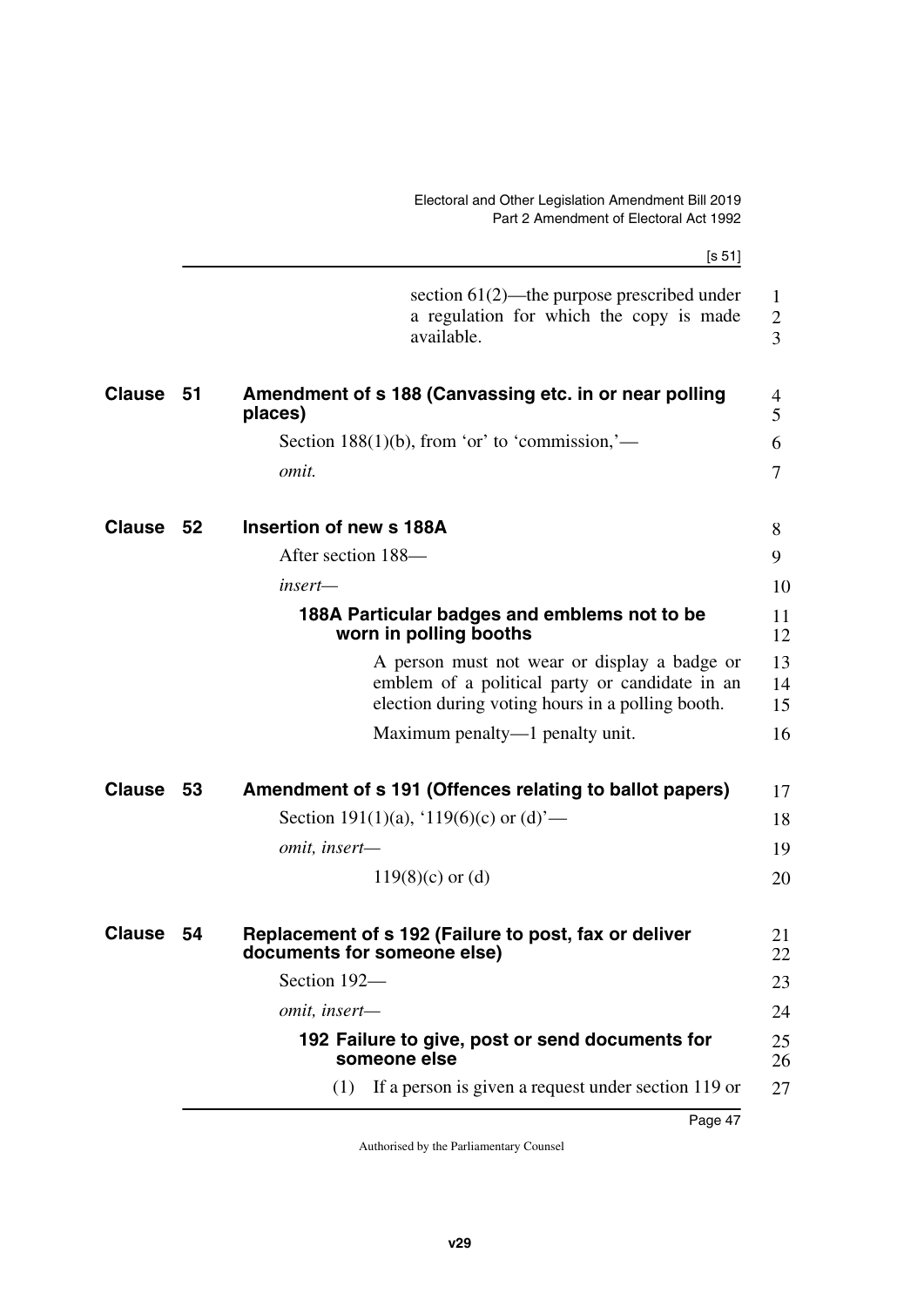[s 55]

|        |    |                            | 120 to give, post or send to the commission or a<br>returning officer, the person must promptly give,<br>post or send the request to the commission or<br>returning officer, unless the person has a<br>reasonable excuse.                                                                           | $\mathbf{1}$<br>$\overline{2}$<br>3<br>$\overline{4}$<br>5 |
|--------|----|----------------------------|------------------------------------------------------------------------------------------------------------------------------------------------------------------------------------------------------------------------------------------------------------------------------------------------------|------------------------------------------------------------|
|        |    |                            | Maximum penalty—20 penalty units or 6 months<br>imprisonment.                                                                                                                                                                                                                                        | 6<br>7                                                     |
|        |    | (2)                        | If a person is given a declaration envelope under<br>section $119(8)(d)(ii)$ to post or send to the<br>commission or a returning officer, the person<br>must promptly post or send the declaration<br>envelope to the commission or returning officer,<br>unless the person has a reasonable excuse. | 8<br>9<br>10<br>11<br>12<br>13                             |
|        |    |                            | Maximum penalty—20 penalty units or 6 months<br>imprisonment.                                                                                                                                                                                                                                        | 14<br>15                                                   |
| Clause | 55 |                            | Amendment of s 194 (Breaking seals on parcels)                                                                                                                                                                                                                                                       | 16                                                         |
|        |    |                            | Section 194, 'section $127(2)(h)$ '—                                                                                                                                                                                                                                                                 | 17                                                         |
|        |    | omit, insert-              |                                                                                                                                                                                                                                                                                                      | 18                                                         |
|        |    |                            | section $127(2)(e)$                                                                                                                                                                                                                                                                                  | 19                                                         |
| Clause | 56 | declaration voting papers) | Amendment of s 195 (Duty of witness to signing of                                                                                                                                                                                                                                                    | 20<br>21                                                   |
|        |    |                            | Section 195, 'section $119(6)(a)$ '—                                                                                                                                                                                                                                                                 | 22                                                         |
|        |    | omit, insert-              |                                                                                                                                                                                                                                                                                                      | 23                                                         |
|        |    |                            | 119(8)(a)                                                                                                                                                                                                                                                                                            | 24                                                         |
| Clause | 57 |                            | <b>Amendment of s 197 (Definitions)</b>                                                                                                                                                                                                                                                              | 25                                                         |
|        |    | (1)                        | Section 197, definition disclosure period-                                                                                                                                                                                                                                                           | 26                                                         |
|        |    | omit.                      |                                                                                                                                                                                                                                                                                                      | 27                                                         |
|        |    | Section 197-<br>(2)        |                                                                                                                                                                                                                                                                                                      | 28                                                         |
|        |    | insert-                    |                                                                                                                                                                                                                                                                                                      | 29                                                         |
|        |    |                            |                                                                                                                                                                                                                                                                                                      |                                                            |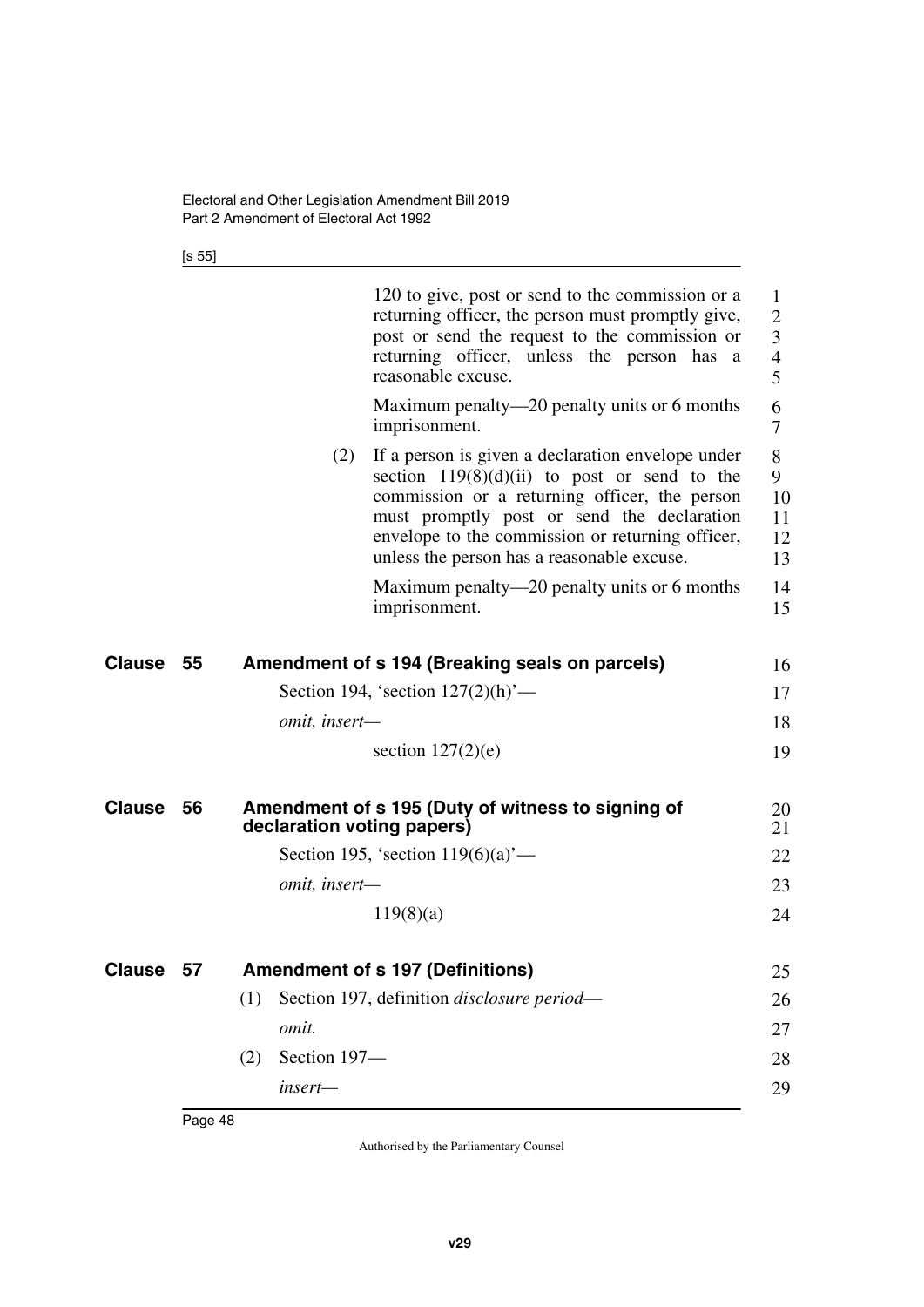[s 58]

|              |               |                                         | <i>disclosure period</i> , for an election—                                                                                                                                                          | 1                          |
|--------------|---------------|-----------------------------------------|------------------------------------------------------------------------------------------------------------------------------------------------------------------------------------------------------|----------------------------|
|              | (a)           | $198(1)$ ; or                           | for a candidate in the election—see section                                                                                                                                                          | $\overline{c}$<br>3        |
|              | (b)           | $198(3)$ .                              | for a third party to which section $263(1)$ or<br>$264(1)$ applies for the election—see section                                                                                                      | 4<br>5<br>6                |
|              |               | source—                                 |                                                                                                                                                                                                      | 7                          |
|              | (a)           |                                         | of a gift—see section $260A(1)$ ; or                                                                                                                                                                 | 8                          |
|              | (b)           |                                         | of a loan—see section $260A(2)$ .                                                                                                                                                                    | 9                          |
| Clause<br>58 |               |                                         | Replacement of s 198 (Meaning of <i>disclosure period</i> )                                                                                                                                          | 10                         |
|              | Section 198-  |                                         |                                                                                                                                                                                                      | 11                         |
|              | omit, insert- |                                         |                                                                                                                                                                                                      | 12                         |
|              |               | 198 Meaning of <i>disclosure period</i> |                                                                                                                                                                                                      | 13                         |
|              | (1)           |                                         | The <i>disclosure period</i> for an election, for a<br>candidate in the election, is the period that—                                                                                                | 14<br>15                   |
|              | (a)           | starts-                                 |                                                                                                                                                                                                      | 16                         |
|              |               | (i)                                     | if the candidate was a candidate in a<br>by-election held after the last general<br>election—30 days after the polling day<br>for the last by-election in which the<br>candidate was a candidate; or | 17<br>18<br>19<br>20<br>21 |
|              |               | (ii)<br>polling day<br>election; or     | if subparagraph (i) does not apply and<br>the candidate was a candidate in the<br>last general election—30 days after the<br>for the last general                                                    | 22<br>23<br>24<br>25<br>26 |
|              |               |                                         | (iii) otherwise—the day that applies for the<br>candidate under subsection (2); and                                                                                                                  | 27<br>28                   |
|              | (b)           | election.                               | ends 30 days after the polling day for the                                                                                                                                                           | 29<br>30                   |
|              | (2)           |                                         | For subsection $(1)(a)(iii)$ , the day that applies for                                                                                                                                              | 31                         |
|              |               |                                         |                                                                                                                                                                                                      |                            |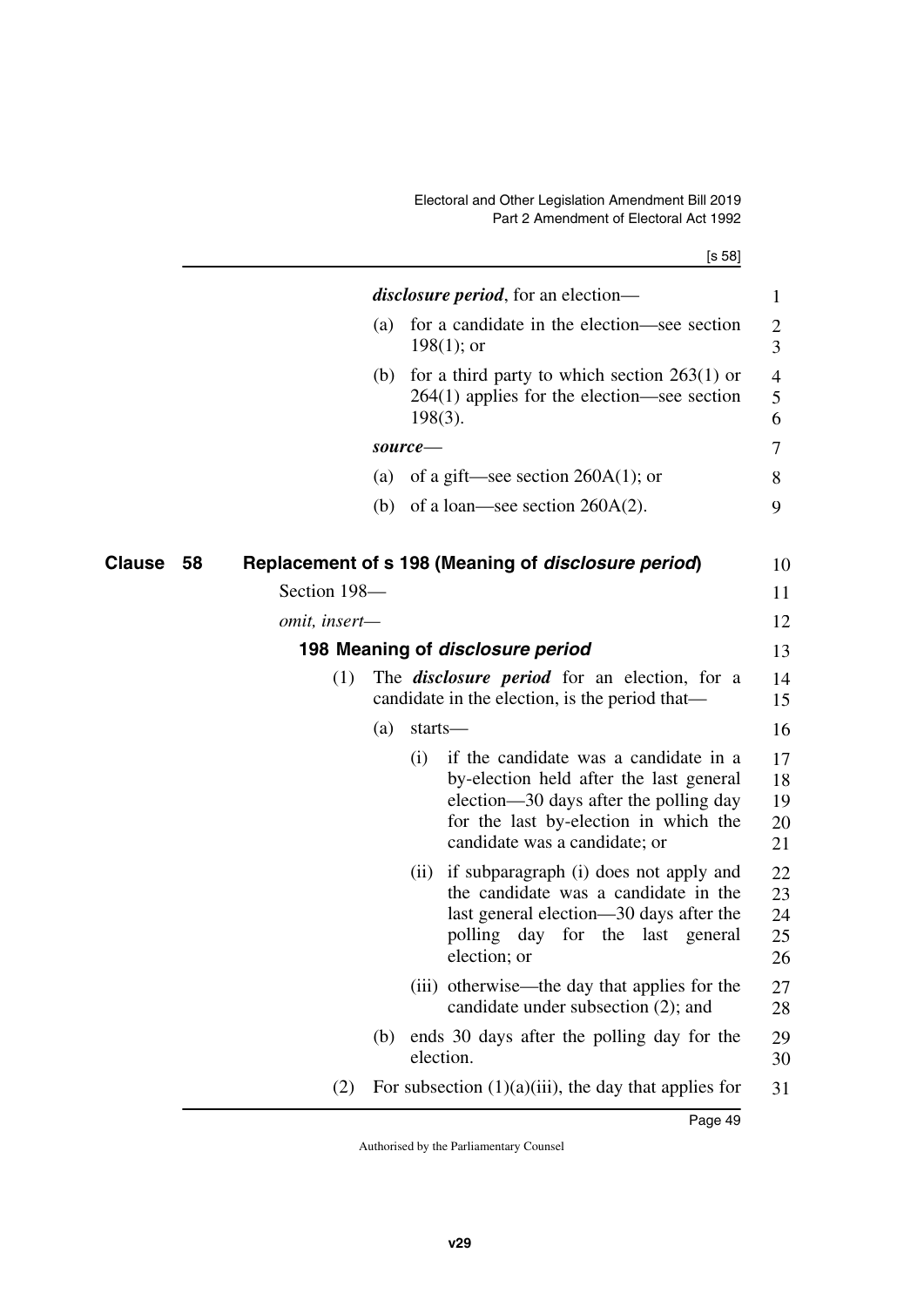[s 59]

|              |                    |        | the candidate for the election is the earliest of the<br>following days—                                                                                                                                       | $\mathbf{1}$<br>$\overline{2}$ |
|--------------|--------------------|--------|----------------------------------------------------------------------------------------------------------------------------------------------------------------------------------------------------------------|--------------------------------|
|              |                    | (a)    | the day the person announces or otherwise<br>publicly indicates the person's intention to<br>be a candidate in the election;                                                                                   | 3<br>$\overline{4}$<br>5       |
|              |                    | (b)    | the day the person nominates as a candidate<br>in the election;                                                                                                                                                | 6<br>$\tau$                    |
|              |                    | (c)    | the day the person otherwise indicates the<br>person's intention to be a candidate in the<br>election,<br>including, for example,<br>$-$ by<br>accepting a gift made for a purpose related<br>to the election. | 8<br>9<br>10<br>11<br>12       |
|              | (3)                |        | The <i>disclosure period</i> for an election, for a third<br>party to whom section 263 or 264 applies for the<br>election, is the period that—                                                                 | 13<br>14<br>15                 |
|              |                    | (a)    | starts 30 days after the polling day for the<br>last general election; and                                                                                                                                     | 16<br>17                       |
|              |                    | (b)    | ends 30 days after the polling day for the<br>election.                                                                                                                                                        | 18<br>19                       |
| Clause<br>59 |                    |        | Insertion of new ss 260A and 260B                                                                                                                                                                              | 20                             |
|              | After section 260— |        |                                                                                                                                                                                                                | 21                             |
|              | insert—            |        |                                                                                                                                                                                                                | 22                             |
|              |                    |        | 260A Who is the source of a gift or loan                                                                                                                                                                       | 23                             |
|              | (1)                | $if$ — | An entity is the <i>source</i> of a gift (the <i>ultimate gift</i> )<br>made to another entity (the <i>ultimate recipient</i> )                                                                                | 24<br>25<br>26                 |
|              |                    |        | (a) the entity makes a gift or loan (the <i>first gift</i><br>or loan) to another entity (the first<br><i>recipient</i> ); and                                                                                 | 27<br>28<br>29                 |
|              |                    | (b)    | the entity's main purpose in making the first<br>gift or loan is to enable (directly or<br>indirectly) the first recipient, or another                                                                         | 30<br>31<br>32                 |
|              |                    |        |                                                                                                                                                                                                                |                                |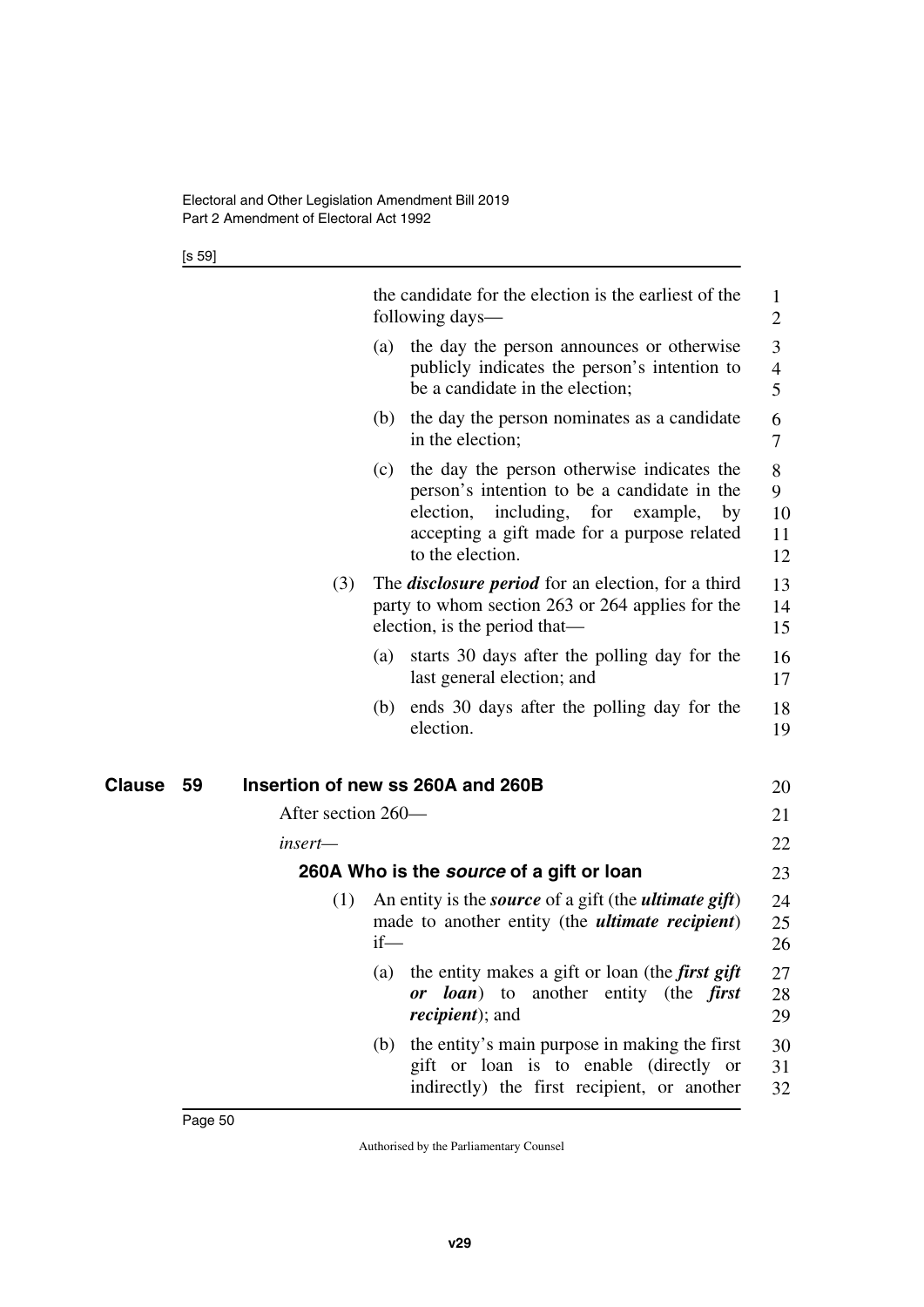[s 59]

|     |     | person, to make the ultimate gift to the<br>ultimate recipient; and                                                                                                                                           | $\mathbf{1}$<br>$\overline{c}$                           |
|-----|-----|---------------------------------------------------------------------------------------------------------------------------------------------------------------------------------------------------------------|----------------------------------------------------------|
|     | (c) | the first recipient, or another person, makes<br>the ultimate gift to the ultimate recipient;<br>and                                                                                                          | $\overline{\mathbf{3}}$<br>$\overline{\mathcal{L}}$<br>5 |
|     | (d) | the first gift or loan enabled (directly or<br>indirectly) the first recipient, or another<br>person, to make the ultimate gift.                                                                              | 6<br>$\overline{7}$<br>8                                 |
| (2) |     | An entity is the <i>source</i> of a loan (the <i>ultimate</i><br><b>loan</b> ) made to another entity (the <i>ultimate</i><br><i>recipient</i> ) if-                                                          | 9<br>10<br>11                                            |
|     | (a) | the entity makes a gift or loan (the <i>first gift</i><br>another entity (the <i>first</i><br><i>loan</i> ) to<br>$\boldsymbol{or}$<br><i>recipient</i> ); and                                                | 12<br>13<br>14                                           |
|     | (b) | the entity's main purpose in making the first<br>gift or loan is to enable (directly or<br>indirectly) the first recipient, or another<br>person, to make the ultimate loan to the<br>ultimate recipient; and | 15<br>16<br>17<br>18<br>19                               |
|     | (c) | the first recipient, or another person, makes<br>the ultimate loan to the ultimate recipient;<br>and                                                                                                          | 20<br>21<br>22                                           |
|     | (d) | the first gift or loan enabled (directly or<br>indirectly) the first recipient, or another<br>person, to make the ultimate loan.                                                                              | 23<br>24<br>25                                           |
|     |     | 260B Donor must disclose source of gift or loan                                                                                                                                                               | 26                                                       |
| (1) |     | This section applies to an entity if—                                                                                                                                                                         | 27                                                       |
|     | (a) | the entity—                                                                                                                                                                                                   | 28                                                       |
|     |     | makes a gift or loan to a registered<br>(i)                                                                                                                                                                   | 29                                                       |
|     |     | political party or candidate<br>in<br>an                                                                                                                                                                      | 30                                                       |
|     |     | election (each a <i>recipient</i> ); or                                                                                                                                                                       | 31                                                       |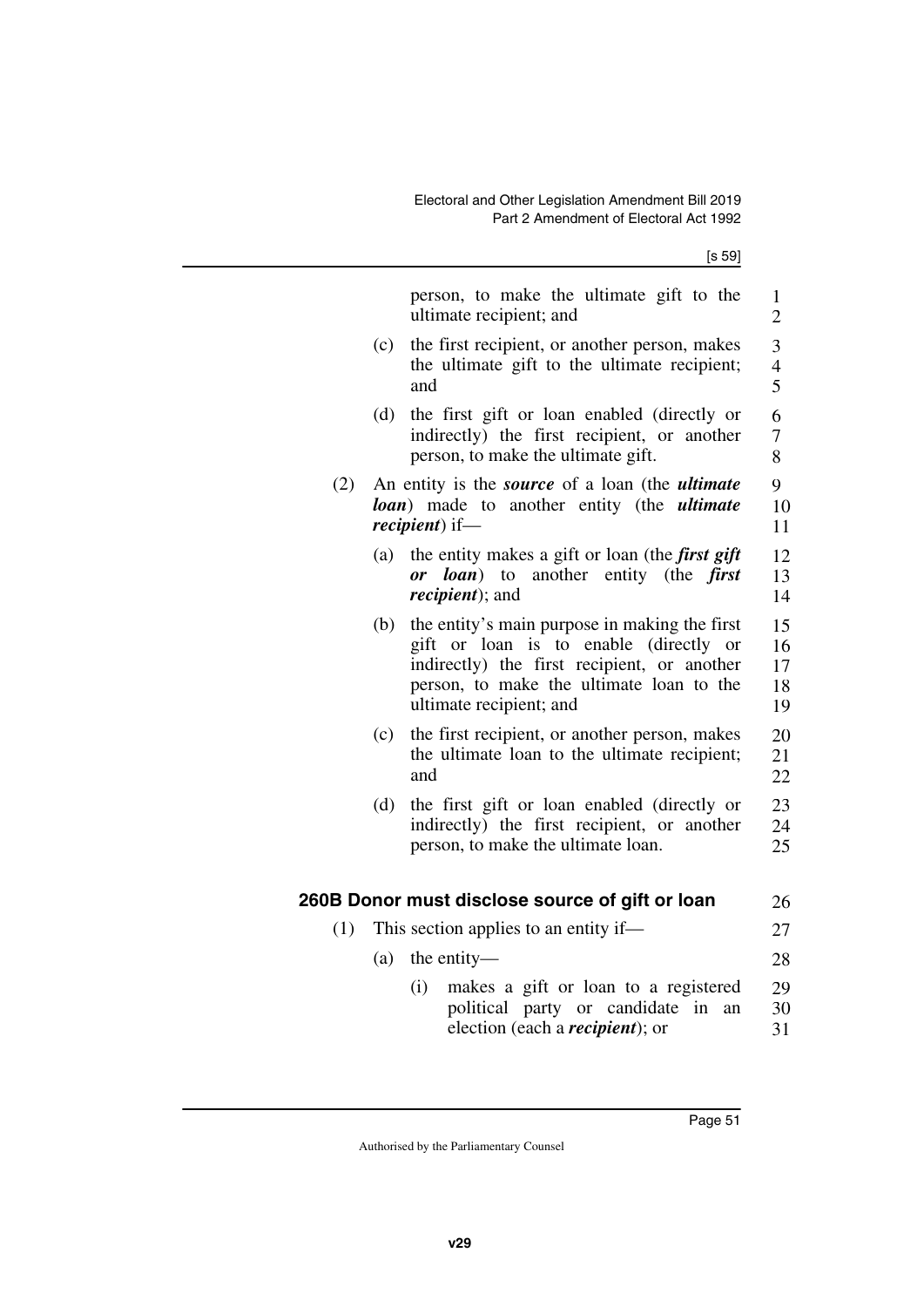[s 60]

|               |    |                       |     | (ii)  | makes a gift to a third party to whom<br>section 263 applies (also a <i>recipient</i> );<br>and                                    | 1<br>$\boldsymbol{2}$<br>3 |
|---------------|----|-----------------------|-----|-------|------------------------------------------------------------------------------------------------------------------------------------|----------------------------|
|               |    |                       |     | and   | (b) the value of the gift or amount of the loan<br>equals or exceeds the gift threshold amount;                                    | 4<br>5<br>6                |
|               |    |                       | (c) | loan. | the entity is not the source of the gift or                                                                                        | 7<br>8                     |
|               |    | (2)                   |     |       | When the entity makes the gift or loan to the<br>recipient, the entity must give the recipient a<br>notice that states—            | 9<br>10<br>11              |
|               |    |                       | (a) |       | that the entity is not the source of the gift or<br>loan; and                                                                      | 12<br>13                   |
|               |    |                       |     |       | (b) the relevant particulars of the entity that is<br>the source of the gift or loan.                                              | 14<br>15                   |
|               |    |                       |     |       | Maximum penalty—20 penalty units.                                                                                                  | 16                         |
| <b>Clause</b> | 60 |                       |     |       | Amendment of s 261 (Disclosure by candidates of gifts)                                                                             | 17                         |
|               |    | Section $261(2)(b)$ — |     |       |                                                                                                                                    | 18                         |
|               |    | insert-               |     |       |                                                                                                                                    | 19                         |
|               |    |                       |     |       | (iv) if the entity is not the source of the gift—the<br>relevant particulars of the entity that is the<br>source of the gift; and  | 20<br>21<br>22             |
| <b>Clause</b> | 61 |                       |     |       | Amendment of s 262 (Loans to candidates)                                                                                           | 23                         |
|               |    | Section $262(2)(b)$ — |     |       |                                                                                                                                    | 24                         |
|               |    | insert—               |     |       |                                                                                                                                    | 25                         |
|               |    |                       |     |       | (iv) if the entity is not the source of the loan—<br>the relevant particulars of the entity that is<br>the source of the loan; and | 26<br>27<br>28             |
|               |    |                       |     |       |                                                                                                                                    |                            |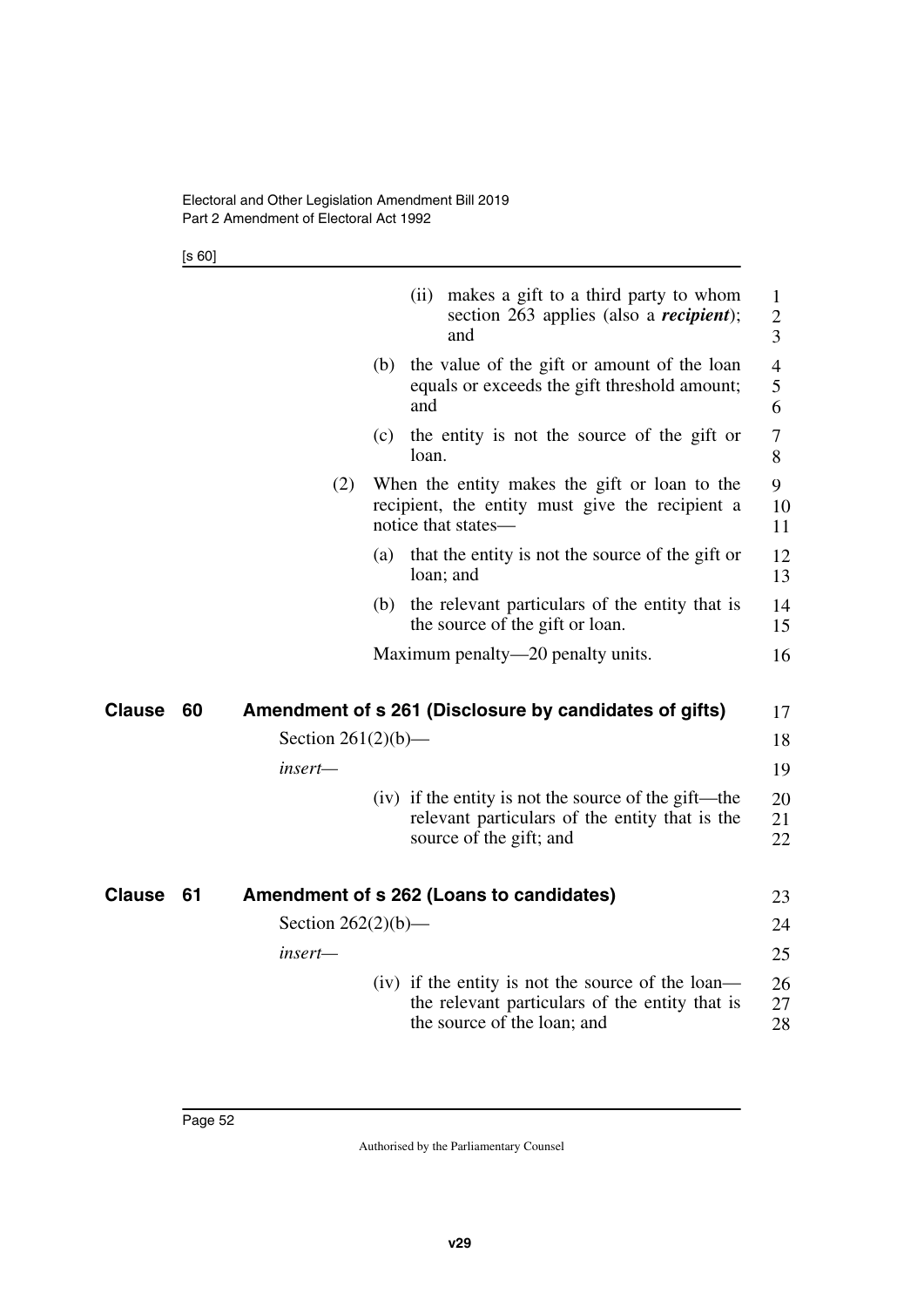[s 62]

| <b>Clause</b> | 62 |     |                                  |     |      | Amendment of s 263 (Disclosure of gifts by third parties                                                                           | 1              |
|---------------|----|-----|----------------------------------|-----|------|------------------------------------------------------------------------------------------------------------------------------------|----------------|
|               |    |     |                                  |     |      | that incur expenditure for political purposes)                                                                                     | $\overline{2}$ |
|               |    | (1) | Section $263(4)$ —               |     |      |                                                                                                                                    | 3              |
|               |    |     | omit.                            |     |      |                                                                                                                                    | 4              |
|               |    | (2) | Section $263(5)(b)$ —            |     |      |                                                                                                                                    | 5              |
|               |    |     | omit, insert-                    |     |      |                                                                                                                                    | 6              |
|               |    |     |                                  | (b) |      | the relevant details of a gift are—                                                                                                | 7              |
|               |    |     |                                  |     | (i)  | the amount or value of the gift; and                                                                                               | 8              |
|               |    |     |                                  |     | (ii) | the date on which the gift was made;<br>and                                                                                        | 9<br>10        |
|               |    |     |                                  |     |      | (iii) the relevant particulars of the entity<br>that made the gift; and                                                            | 11<br>12       |
|               |    |     |                                  |     |      | (iv) if the third party is not the source of the<br>gift—the relevant particulars of the<br>entity that is the source of the gift. | 13<br>14<br>15 |
| <b>Clause</b> | 63 |     | to candidates)                   |     |      | Amendment of s 264 (Disclosure by third parties of gifts                                                                           | 16<br>17       |
|               |    |     | Section $264(8)(b)$ —            |     |      |                                                                                                                                    | 18             |
|               |    |     | insert—                          |     |      |                                                                                                                                    | 19             |
|               |    |     |                                  |     |      | (iv) if the entity is not the source of the gift—the<br>relevant particulars of the entity that is the<br>source of the gift.      | 20<br>21<br>22 |
| <b>Clause</b> | 64 |     |                                  |     |      | Amendment of s 265 (Gifts to political parties)                                                                                    | 23             |
|               |    |     | Section 265(2), (4) and $(10)$ — |     |      |                                                                                                                                    | 24             |
|               |    |     | insert—                          |     |      |                                                                                                                                    | 25             |
|               |    |     |                                  | (d) |      | if the entity is not the source of the gift—the<br>relevant particulars of the entity that is the<br>source of the gift.           | 26<br>27<br>28 |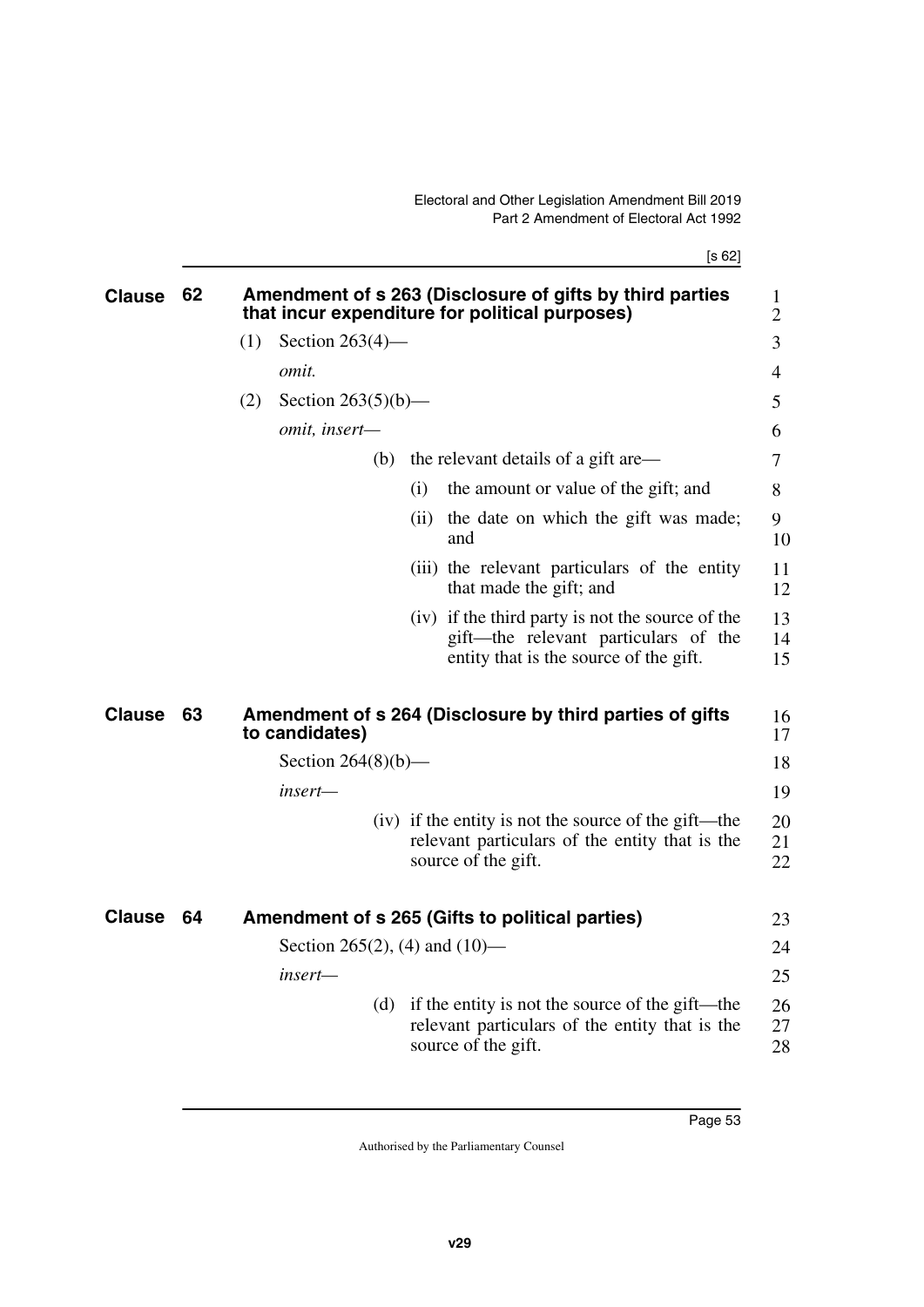[s 65]

| <b>Clause</b> | 65 |                                      |                    |     | Amendment of s 272 (Particular loans not to be received)                                                                          | 1              |
|---------------|----|--------------------------------------|--------------------|-----|-----------------------------------------------------------------------------------------------------------------------------------|----------------|
|               |    |                                      | Section $272(3)$ — |     |                                                                                                                                   | 2              |
|               |    |                                      | insert-            |     |                                                                                                                                   | 3              |
|               |    |                                      |                    |     | (d) if the entity is not the source of the loan—<br>the relevant particulars of the entity that is<br>the source of the loan.     | 4<br>5<br>6    |
| <b>Clause</b> | 66 |                                      |                    |     | Amendment of s 283 (Returns of electoral expenditure)                                                                             | 7              |
|               |    |                                      | Section 283-       |     |                                                                                                                                   | 8              |
|               |    |                                      | insert-            |     |                                                                                                                                   | 9              |
|               |    |                                      | (2)                |     | The details about electoral expenditure stated in<br>the return must include—                                                     | 10<br>11       |
|               |    |                                      |                    | (a) | the name and business address of the person<br>who supplied the goods or service to which<br>the expenditure relates; and         | 12<br>13<br>14 |
|               |    |                                      |                    | (b) | a description of the goods or service; and                                                                                        | 15             |
|               |    |                                      |                    | (c) | the amount of the expenditure.                                                                                                    | 16             |
| <b>Clause</b> | 67 | <b>Amendment of s 307 (Offences)</b> |                    |     |                                                                                                                                   |                |
|               |    | (1)                                  | Section 307-       |     |                                                                                                                                   | 18             |
|               |    |                                      | insert-            |     |                                                                                                                                   | 19             |
|               |    |                                      | (2A)               |     | A person who fails to give notice of particulars<br>that the person is required to give under section<br>312A commits an offence. | 20<br>21<br>22 |
|               |    |                                      |                    |     | Maximum penalty—20 penalty units.                                                                                                 | 23             |
|               |    | (2)                                  |                    |     | Section 307(5), penalty, '50 penalty units'-                                                                                      | 24             |
|               |    |                                      | omit, insert-      |     |                                                                                                                                   | 25             |
|               |    |                                      |                    |     | 100 penalty units                                                                                                                 | 26             |
|               |    | (3)                                  |                    |     | Section 307(14), '3 years'—                                                                                                       | 27             |
|               |    |                                      | omit, insert-      |     |                                                                                                                                   | 28             |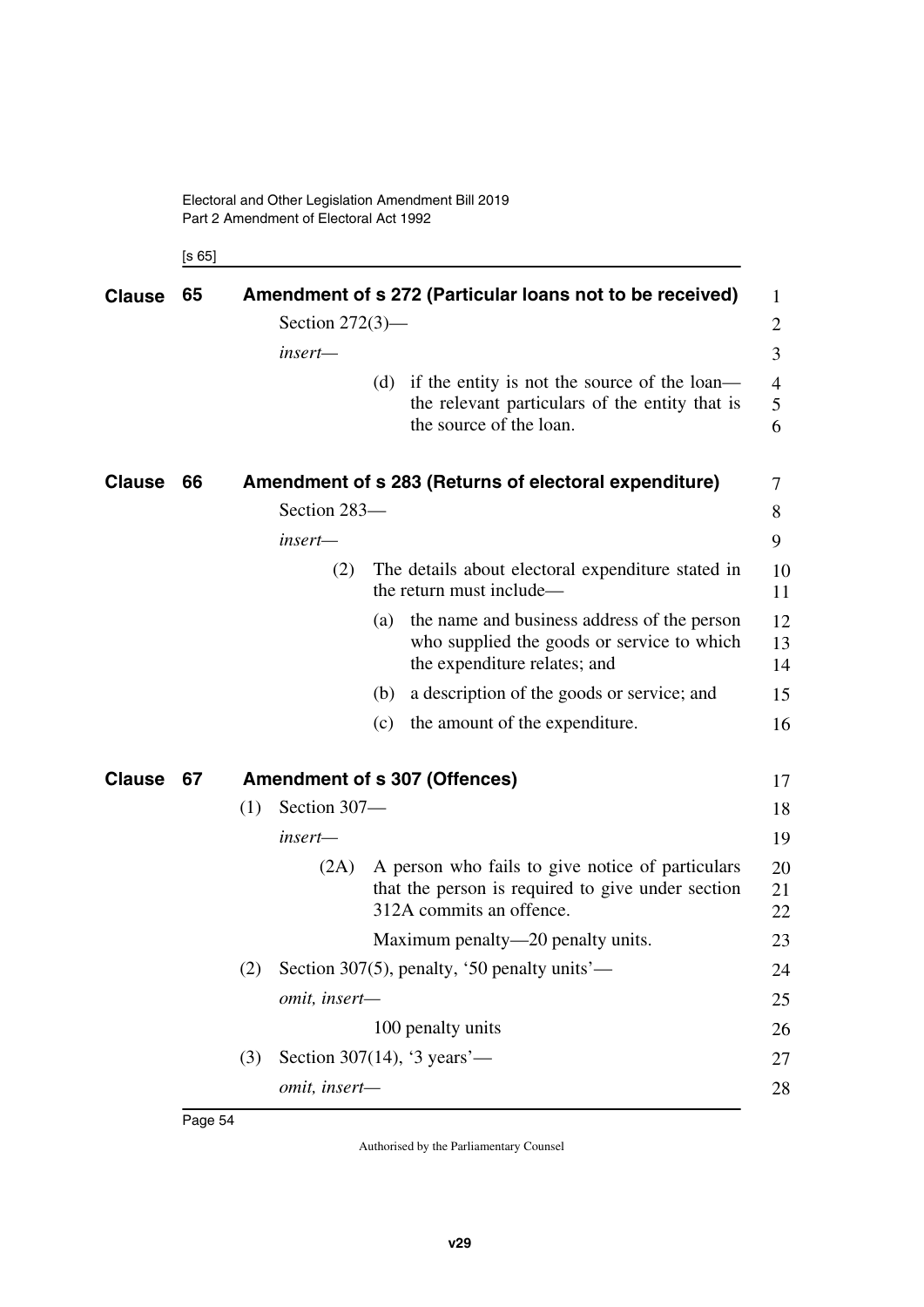|               |    |                         | [s 68]                                                                                                                                                                                                                               |                                     |
|---------------|----|-------------------------|--------------------------------------------------------------------------------------------------------------------------------------------------------------------------------------------------------------------------------------|-------------------------------------|
|               |    |                         | 4 years                                                                                                                                                                                                                              | $\mathbf{1}$                        |
| <b>Clause</b> | 68 | Insertion of new s 307D |                                                                                                                                                                                                                                      | $\overline{2}$                      |
|               |    | After section 307C-     |                                                                                                                                                                                                                                      | 3                                   |
|               |    | insert—                 |                                                                                                                                                                                                                                      | $\overline{4}$                      |
|               |    |                         | 307D False or misleading information about gift                                                                                                                                                                                      | 5                                   |
|               |    | (1)                     | A person must not publish information about a<br>gift made to, or received by, a candidate in an<br>election, registered political party or third party<br>that the person knows is false or misleading in a<br>material particular. | 6<br>$\overline{7}$<br>8<br>9<br>10 |
|               |    |                         | Maximum penalty—20 penalty units.                                                                                                                                                                                                    | 11                                  |
|               |    | (2)                     | A person does not commit an offence against<br>subsection (1) if the information published is a<br>true copy, or fair summary, of information in a<br>return published by the commission under section<br>316.                       | 12<br>13<br>14<br>15<br>16          |
| <b>Clause</b> | 69 |                         | Amendment of s 309 (Records to be kept)                                                                                                                                                                                              | 17                                  |
|               |    |                         | Section 309(2), from '3 years'—                                                                                                                                                                                                      | 18                                  |
|               |    | omit, insert-           |                                                                                                                                                                                                                                      | 19                                  |
|               |    |                         | 5 years after the day—                                                                                                                                                                                                               | 20                                  |
|               |    |                         | the claim or return was made; or<br>(a)                                                                                                                                                                                              | 21                                  |
|               |    |                         | if the return was required to be made but has<br>(b)<br>not been made—by which the return was<br>required to be made.                                                                                                                | 22<br>23<br>24                      |
| <b>Clause</b> | 70 | Insertion of new s 312A |                                                                                                                                                                                                                                      | 25                                  |
|               |    | After section 312—      |                                                                                                                                                                                                                                      | 26                                  |
|               |    | insert-                 |                                                                                                                                                                                                                                      | 27                                  |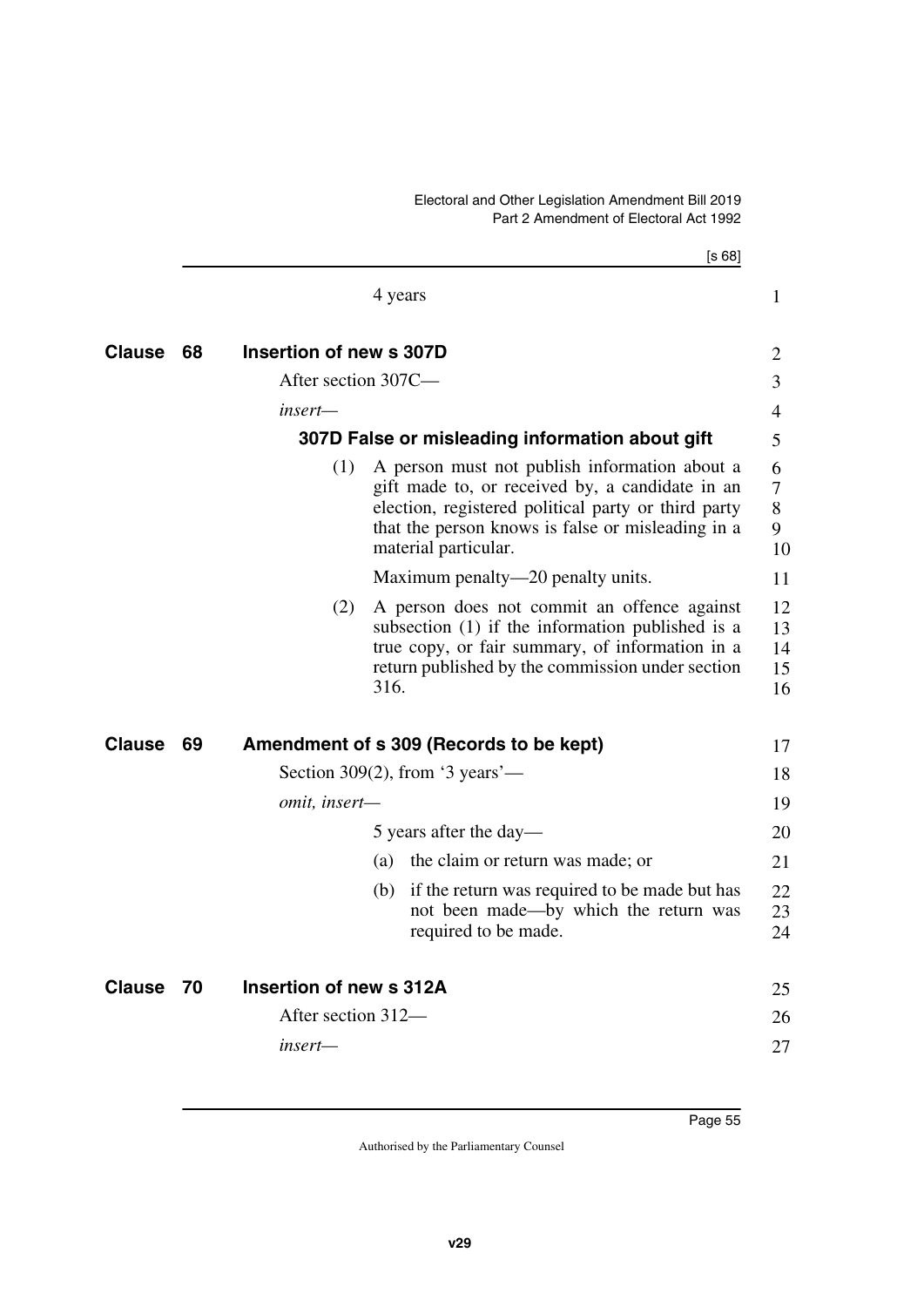[s 71]

**Clause** 71

|     |                    | 312A Notifying particulars for incomplete returns                                                                                                                                                               | $\mathbf{1}$                  |
|-----|--------------------|-----------------------------------------------------------------------------------------------------------------------------------------------------------------------------------------------------------------|-------------------------------|
|     | (1)                | This section applies to a person who, within 5<br>years after the polling day for an election—                                                                                                                  | $\overline{c}$<br>3           |
|     |                    | gives the commission a notice under section<br>(a)<br>$312(1)$ or (3) that states the person is unable<br>to obtain certain particulars required to<br>complete a return for the election; and                  | $\overline{4}$<br>5<br>6<br>7 |
|     |                    | obtains the particulars.<br>(b)                                                                                                                                                                                 | 8                             |
|     | (2)                | soon as practicable after obtaining the<br>As<br>particulars, the person must give the commission<br>a written notice identifying—                                                                              | 9<br>10<br>11                 |
|     |                    | the return to which the particulars relate;<br>(a)<br>and                                                                                                                                                       | 12<br>13                      |
|     |                    | the particulars.<br>(b)                                                                                                                                                                                         | 14                            |
|     |                    |                                                                                                                                                                                                                 |                               |
|     |                    | Amendment of s 316 (Publishing of returns)                                                                                                                                                                      | 15                            |
| (1) | Section $316(1)$ — |                                                                                                                                                                                                                 | 16                            |
|     | omit, insert-      |                                                                                                                                                                                                                 | 17                            |
|     | (1)                | The commission must publish a return given to<br>the commission under this part on its website.                                                                                                                 | 18<br>19                      |
| (2) | Section 316-       |                                                                                                                                                                                                                 | 20                            |
|     | insert—            |                                                                                                                                                                                                                 | 21                            |
|     | (3)                | However, if publishing a return mentioned in<br>subsection (1) would disclose the following<br>information, the commission must publish a copy<br>of the return from which the information has been<br>deleted- | 22<br>23<br>24<br>25<br>26    |
|     |                    | the address of a silent elector;<br>(a)                                                                                                                                                                         | 27                            |
|     |                    |                                                                                                                                                                                                                 |                               |
|     |                    | information prescribed for this subsection.<br>(b)                                                                                                                                                              | 28                            |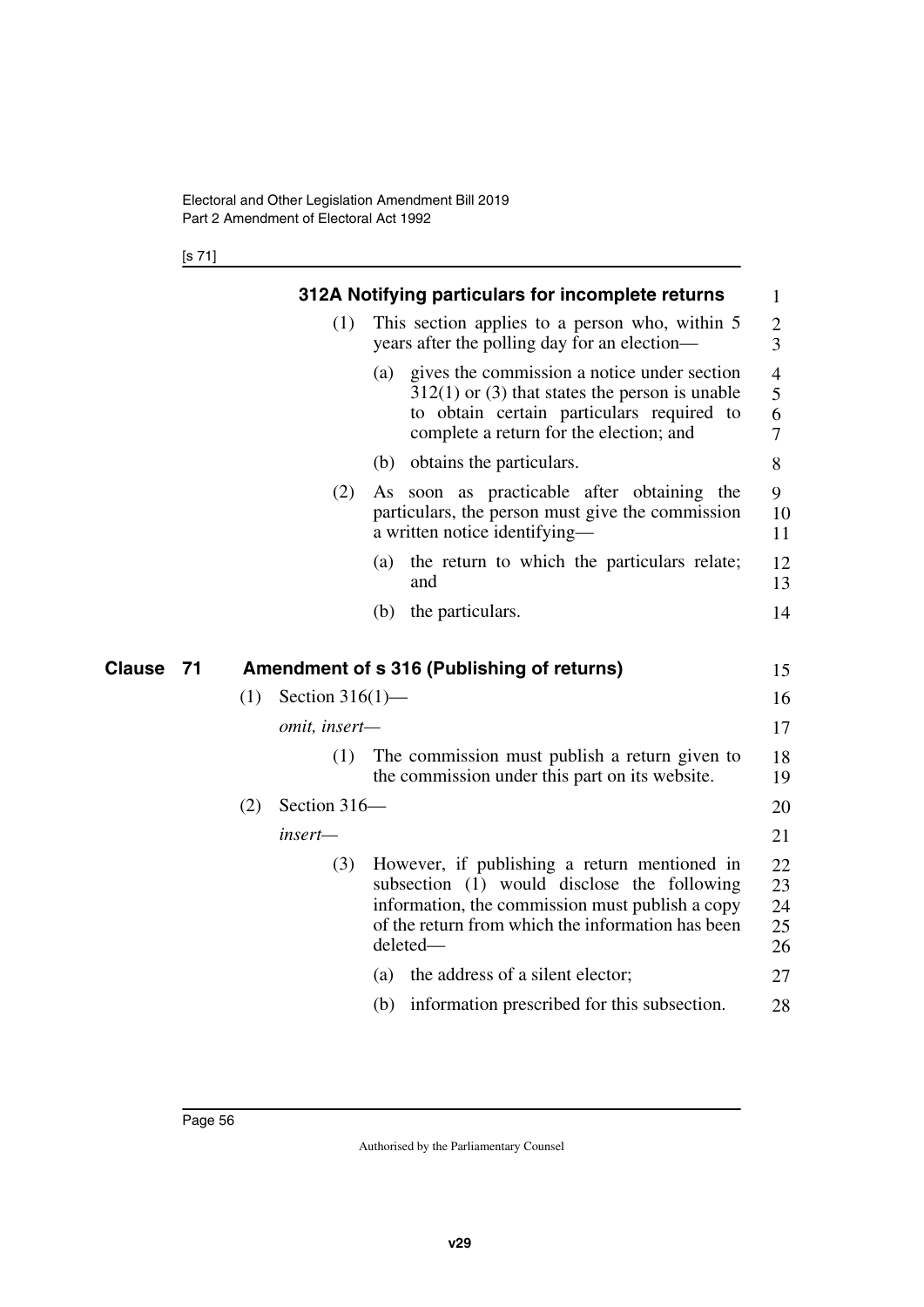[s 72]

| Clause        | 72 | claims and returns)             | Amendment of s 317 (Inspection and supply of copies of                                                                                    | 1<br>$\overline{2}$ |
|---------------|----|---------------------------------|-------------------------------------------------------------------------------------------------------------------------------------------|---------------------|
|               |    | Section 317(4), from 'copy of'— |                                                                                                                                           | 3                   |
|               |    | omit, insert-                   |                                                                                                                                           | 4                   |
|               |    |                                 | copy of a claim under division 4 until after the end<br>of 24 weeks after the polling day for the election<br>to which the claim relates. | 5<br>6<br>7         |
| <b>Clause</b> | 73 | Insertion of new pt 13, div 10  |                                                                                                                                           | 8                   |
|               |    | Part 13-                        |                                                                                                                                           | 9                   |
|               |    | insert—                         |                                                                                                                                           | 10                  |
|               |    | <b>Division 10</b>              | <b>Transitional provisions for</b>                                                                                                        | 11                  |
|               |    |                                 | <b>Electoral and Other</b>                                                                                                                | 12                  |
|               |    |                                 | <b>Legislation Amendment</b>                                                                                                              | 13                  |
|               |    |                                 | <b>Act 2019</b>                                                                                                                           | 14                  |
|               |    |                                 | <b>428 Definitions for division</b>                                                                                                       | 15                  |
|               |    |                                 | In this division-                                                                                                                         | 16                  |
|               |    |                                 | <b>amended</b> , for a provision of this Act, means as in<br>force after the commencement.                                                | 17<br>18            |
|               |    | force                           | <i>previous</i> , for a provision of this Act, means as in<br>from<br>before<br>time<br>time<br>the<br>to<br>commencement.                | 19<br>20<br>21      |
|               |    |                                 | 429 Appointment of returning officers and<br>assistant returning officers ends                                                            | 22<br>23            |
|               |    | <sub>or</sub>                   | The appointment of a person as a returning officer<br>assistant returning officer ends on the<br>commencement.                            | 24<br>25<br>26      |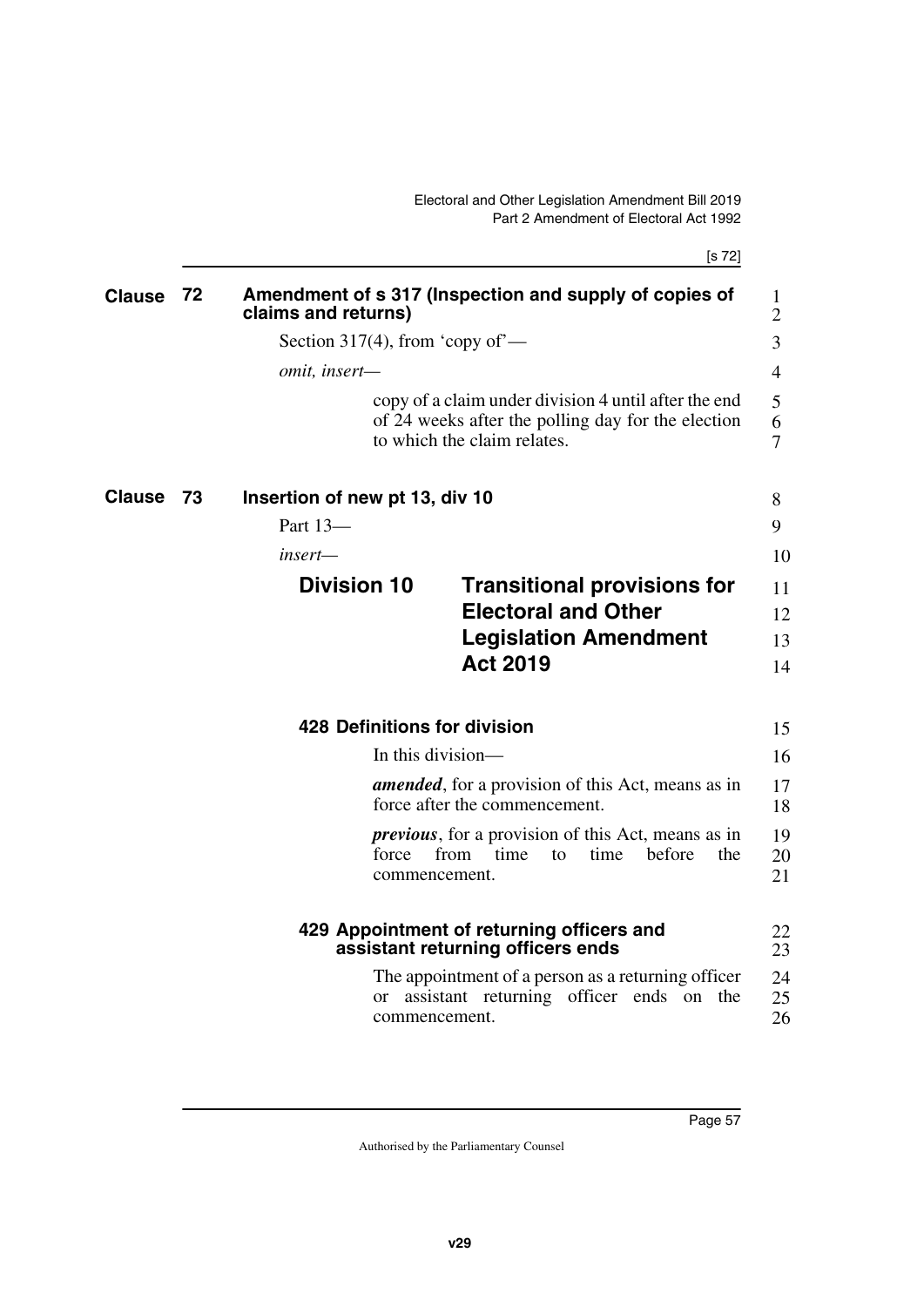[s 73]

|     | 430 Particular references for redistribution of State<br>into electoral districts                                                                                                 | 1<br>$\overline{2}$           |
|-----|-----------------------------------------------------------------------------------------------------------------------------------------------------------------------------------|-------------------------------|
| (1) | A reference in section 35 or 38 to a general<br>election or the return of a writ for an election<br>includes a general election held or writ returned<br>before the commencement. | 3<br>$\overline{4}$<br>5<br>6 |
| (2) | A reference in section 38 to an electoral<br>redistribution includes an electoral redistribution<br>that happened before the commencement.                                        | 7<br>8<br>9                   |
|     | 431 Disclosure period for next general election                                                                                                                                   | 10                            |
|     | The disclosure period for an election under<br>previous section 198 applies as if the <i>Electoral</i><br>and Other Legislation Amendment Act 2019 had<br>not been enacted for-   | 11<br>12<br>13<br>14          |
|     | the first general election held after the<br>(a)<br>commencement; and                                                                                                             | 15<br>16                      |
|     | other election<br>held<br>after<br>the<br>(b)<br>each<br>commencement and before that general<br>election.                                                                        | 17<br>18<br>19                |
|     | 432 Notifying particulars for incomplete returns                                                                                                                                  | 20                            |
|     | Section 312A does not apply to a person in<br>relation to a notice the person gave<br>the<br>commission under section 312 before<br>the<br>commencement.                          | 21<br>22<br>23<br>24          |
|     | <b>433 Publication of returns</b>                                                                                                                                                 | 25                            |
| (1) | This section applies to a return to which section<br>316 applies if, before the commencement—                                                                                     | 26<br>27                      |
|     | section 316 did not apply to the return; and<br>(a)                                                                                                                               | 28                            |
|     | the commission published the return on its<br>(b)<br>website.                                                                                                                     | 29<br>30                      |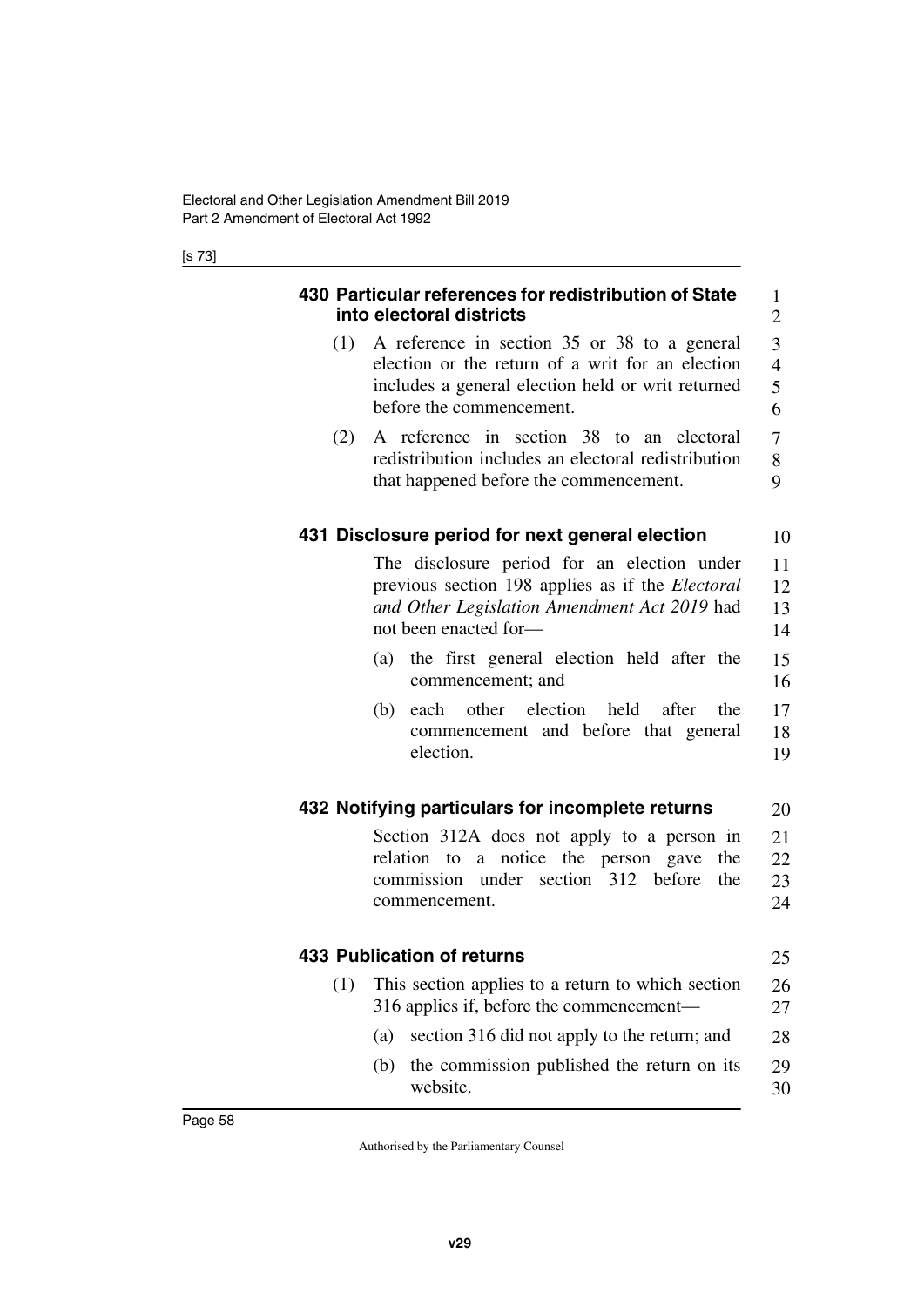|               |                          | [s 74]                                                                                                                      |                                     |
|---------------|--------------------------|-----------------------------------------------------------------------------------------------------------------------------|-------------------------------------|
|               | (2)                      | To remove any doubt, it is declared that the return<br>was, and continues to be, published for the<br>purposes of this Act. | $\mathbf{1}$<br>$\overline{2}$<br>3 |
|               |                          | 434 Requirement to keep records                                                                                             | 4                                   |
|               | (1)                      | This section applies if, immediately before the<br>commencement-                                                            | 5<br>6                              |
|               |                          | a person was required to keep a record under<br>(a)<br>previous section 309; and                                            | 7<br>8                              |
|               |                          | (b) the period for which the person is required<br>to keep the recorded had not ended.                                      | 9<br>10                             |
|               | (2)                      | Amended section 309 applies in relation to the<br>requirement to keep the record.                                           | 11<br>12                            |
|               |                          | 435 Offence against s 307                                                                                                   | 13                                  |
|               |                          | Previous section $307(14)$ continues to apply to an<br>offence committed before the commencement.                           | 14<br>15                            |
|               | Part 3                   | <b>Amendment of Referendums</b>                                                                                             | 16                                  |
|               |                          | <b>Act 1997</b>                                                                                                             | 17                                  |
| <b>Clause</b> | <b>Act amended</b><br>74 |                                                                                                                             | 18                                  |
|               |                          | This part amends the <i>Referendums Act 1997</i> .                                                                          | 19                                  |
| Clause        | 75                       | Insertion of new pt 4, div 1AA                                                                                              | 20                                  |
|               | Part 4-                  |                                                                                                                             | 21                                  |
|               | insert—                  |                                                                                                                             | 22                                  |
|               |                          | <b>Division 1AA</b><br><b>Preliminary</b>                                                                                   | 23                                  |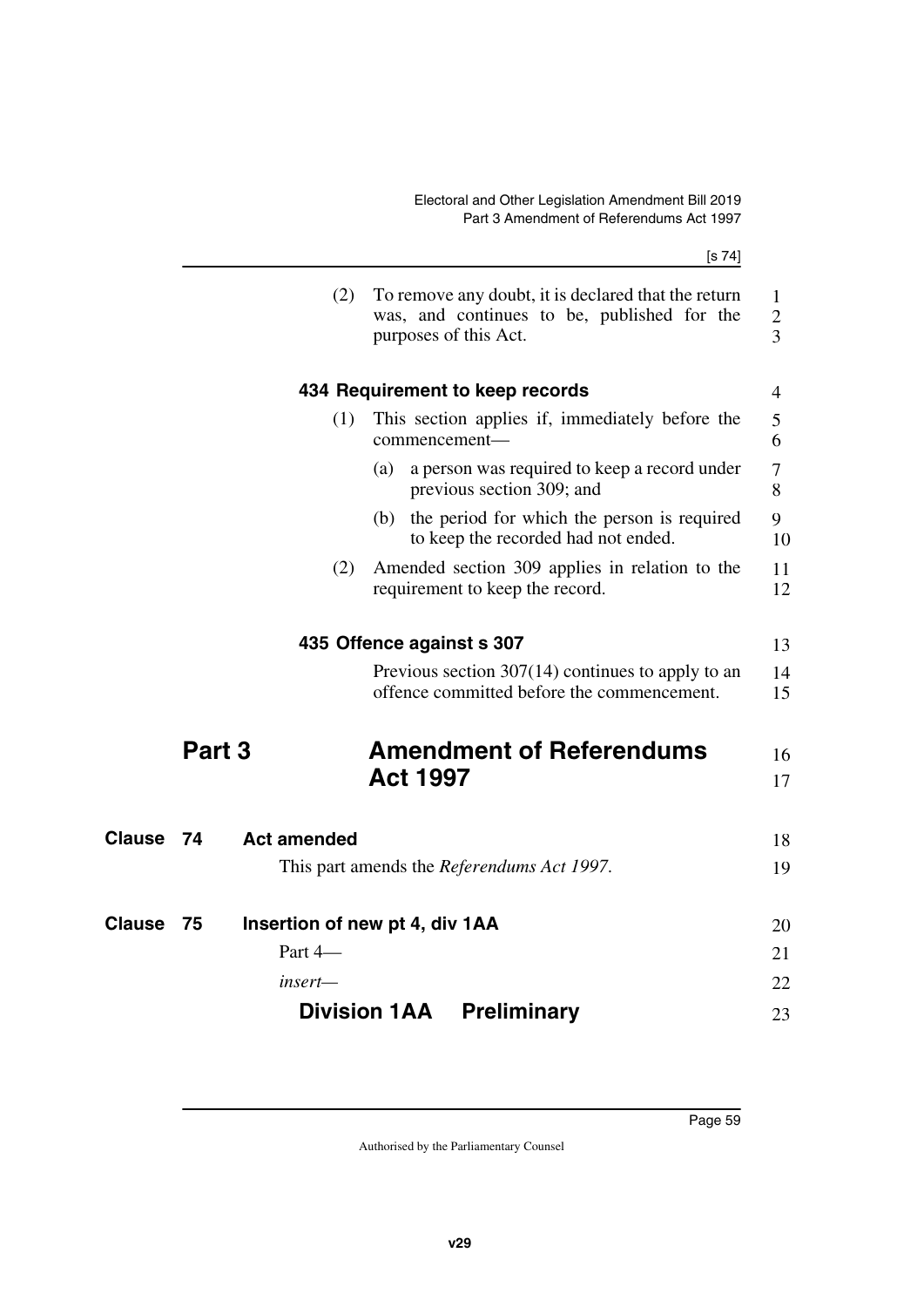[s 76]

|              | 14A Particular references relating to an electoral<br>district                                                                                                                                                                                      | 1<br>$\overline{2}$        |
|--------------|-----------------------------------------------------------------------------------------------------------------------------------------------------------------------------------------------------------------------------------------------------|----------------------------|
|              | For this part—                                                                                                                                                                                                                                      | 3                          |
|              | a reference to an electoral district in relation<br>(a)<br>to an elector is a reference to the electoral<br>district for which the elector is enrolled; and                                                                                         | $\overline{4}$<br>5<br>6   |
|              | a reference to a polling booth established for<br>(b)<br>an electoral district, or otherwise in relation<br>to an electoral district, is a reference to a<br>polling booth at which an ordinary vote for<br>the electoral district may be made; and | 7<br>8<br>9<br>10<br>11    |
|              | a reference to a returning officer in relation<br>(c)<br>to an elector is a reference to the returning<br>officer for the electoral district for which the<br>elector is enrolled.                                                                  | 12<br>13<br>14<br>15       |
| Clause<br>76 | Amendment of s 15 (Setting up and operating polling<br>booths)                                                                                                                                                                                      | 16<br>17                   |
|              | Section $15(4)$ —<br>(1)                                                                                                                                                                                                                            | 18                         |
|              | omit, insert-                                                                                                                                                                                                                                       | 19                         |
|              | The commission must advertise, in the ways the<br>(4)<br>commission considers appropriate, including, for<br>example, on the commission's website, the<br>following information about each polling booth<br>for a referendum—                       | 20<br>21<br>22<br>23<br>24 |
|              | the electoral districts for which an ordinary<br>(a)<br>vote may be made at the polling booth;                                                                                                                                                      | 25<br>26                   |
|              | the location of the polling booth;<br>(b)                                                                                                                                                                                                           | 27                         |
|              | the voting hours of the polling booth.<br>(c)                                                                                                                                                                                                       | 28                         |
|              | Section $15(6)$ —<br>(2)                                                                                                                                                                                                                            | 29                         |
|              | omit, insert-                                                                                                                                                                                                                                       | 30                         |
|              | The commission must advertise the establishment<br>(6)<br>and abolition of ordinary polling booths in the                                                                                                                                           | 31<br>32                   |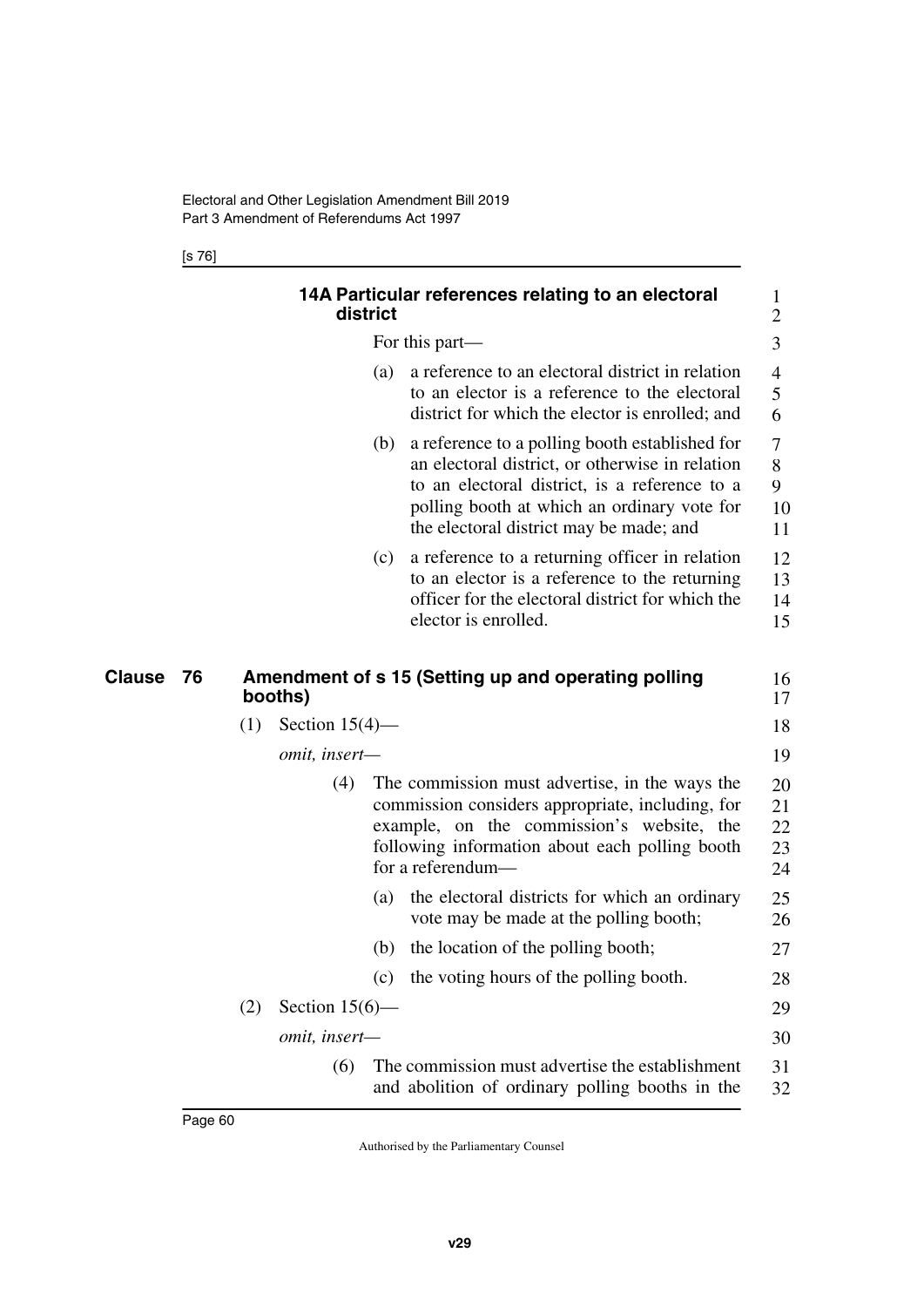|              |     | [s 77]                                                                                                                                                                                                                             |
|--------------|-----|------------------------------------------------------------------------------------------------------------------------------------------------------------------------------------------------------------------------------------|
|              |     | ways the commission considers appropriate,<br>including, for example, on the commission's<br>website.                                                                                                                              |
| Clause<br>77 |     | Amendment of s 16 (Kinds of polling booths)                                                                                                                                                                                        |
|              | (1) | Section 16(1)(c), 'for electoral districts'—<br>omit.                                                                                                                                                                              |
|              | (2) | Section $16(3)(b)$ —<br>omit, insert-                                                                                                                                                                                              |
|              |     | a building, structure, vehicle or other place<br>(b)<br>declared under subsection (6) to be a mobile<br>polling booth.                                                                                                             |
|              | (3) | Section $16(4)$ —                                                                                                                                                                                                                  |
|              |     | omit, insert-                                                                                                                                                                                                                      |
|              |     | If the commission considers that patients or<br>(4)<br>residents of an institution should be able to vote at<br>the institution, the commission may declare the<br>institution to be a mobile polling booth for the<br>referendum. |
|              | (4) | Section $16(6)$ —                                                                                                                                                                                                                  |
|              |     | omit, insert-                                                                                                                                                                                                                      |
|              |     | If the commission considers an area is too remote<br>(6)<br>to have enough electors to establish an ordinary<br>polling booth, the commission may—                                                                                 |
|              |     | arrange for a building, structure, vehicle or<br>(a)<br>other place to be available as a mobile<br>polling booth for electors in the area to vote<br>at the referendum; and                                                        |
|              |     | declare the building, structure, vehicle or<br>(b)<br>other place to be a mobile polling booth for<br>the referendum.                                                                                                              |
|              | (5) | Section 16-                                                                                                                                                                                                                        |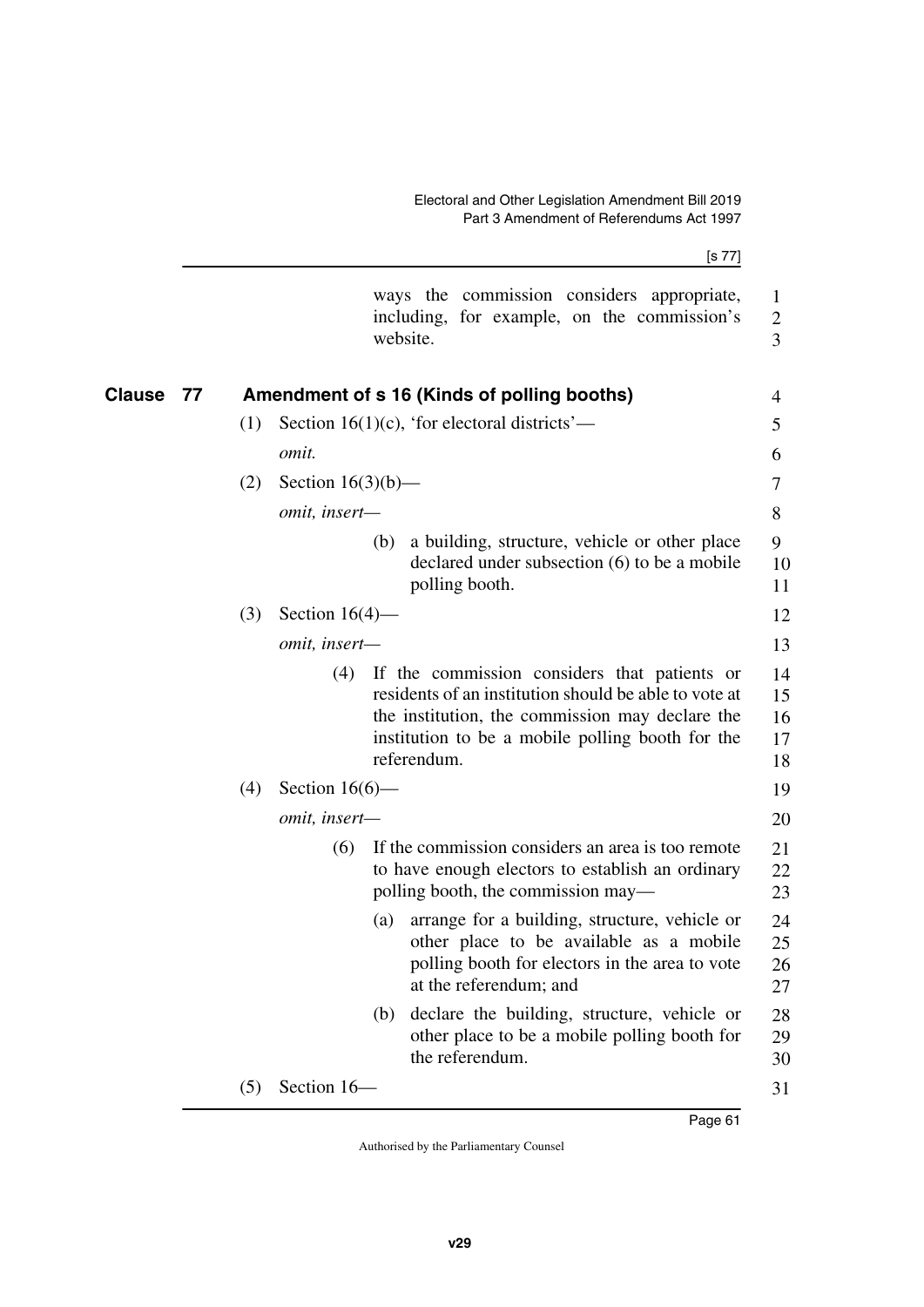## [s 78]

|               | insert—                               |             |                                                                                                                                                                                                                                                                                                           | 1                                |
|---------------|---------------------------------------|-------------|-----------------------------------------------------------------------------------------------------------------------------------------------------------------------------------------------------------------------------------------------------------------------------------------------------------|----------------------------------|
|               | (10)                                  | must state— | A declaration made under subsection $(4)$ or $(6)$                                                                                                                                                                                                                                                        | $\overline{c}$<br>3              |
|               |                                       | (a)         | the electoral districts for which electors may<br>make an ordinary vote at the mobile polling<br>booth; and                                                                                                                                                                                               | 4<br>5<br>6                      |
|               |                                       | (b)         | the days, during the period that starts 11<br>days before polling day and ends at 6p.m. on<br>polling day, on which electors may vote at<br>the mobile polling booth; and                                                                                                                                 | 7<br>8<br>9<br>10                |
|               |                                       |             | (c) the voting hours for the mobile polling<br>booth on those days.                                                                                                                                                                                                                                       | 11<br>12                         |
|               | (11)                                  |             | The commission must publish a declaration made<br>under subsection $(4)$ or $(6)$ , and otherwise<br>advertise the information about the mobile polling<br>booths stated in the declaration, in the ways the<br>commission considers appropriate, including, for<br>example, on the commission's website. | 13<br>14<br>15<br>16<br>17<br>18 |
| <b>Clause</b> | Insertion of new ss 16A and 16B<br>78 |             |                                                                                                                                                                                                                                                                                                           | 19                               |
|               | After section 16-                     |             |                                                                                                                                                                                                                                                                                                           | 20                               |
|               | insert—                               |             |                                                                                                                                                                                                                                                                                                           | 21                               |
|               |                                       |             | 16A Pre-poll voting offices                                                                                                                                                                                                                                                                               | 22                               |
|               | (1)                                   |             | The commission may declare for a referendum—                                                                                                                                                                                                                                                              | 23                               |
|               |                                       | (a)         | a stated place (a <i>pre-poll voting office</i> ) to be<br>a place where an elector may—                                                                                                                                                                                                                  | 24<br>25                         |
|               |                                       | (i)         | make a pre-poll ordinary vote for the<br>referendum; or                                                                                                                                                                                                                                                   | 26<br>27                         |
|               |                                       |             | declaration vote<br>for<br>the<br>(ii) make<br>a<br>referendum; and                                                                                                                                                                                                                                       | 28<br>29                         |
|               |                                       | (b)         | the electoral districts for which a pre-poll<br>ordinary vote may be made at the place; and                                                                                                                                                                                                               | 30<br>31                         |
|               |                                       |             |                                                                                                                                                                                                                                                                                                           |                                  |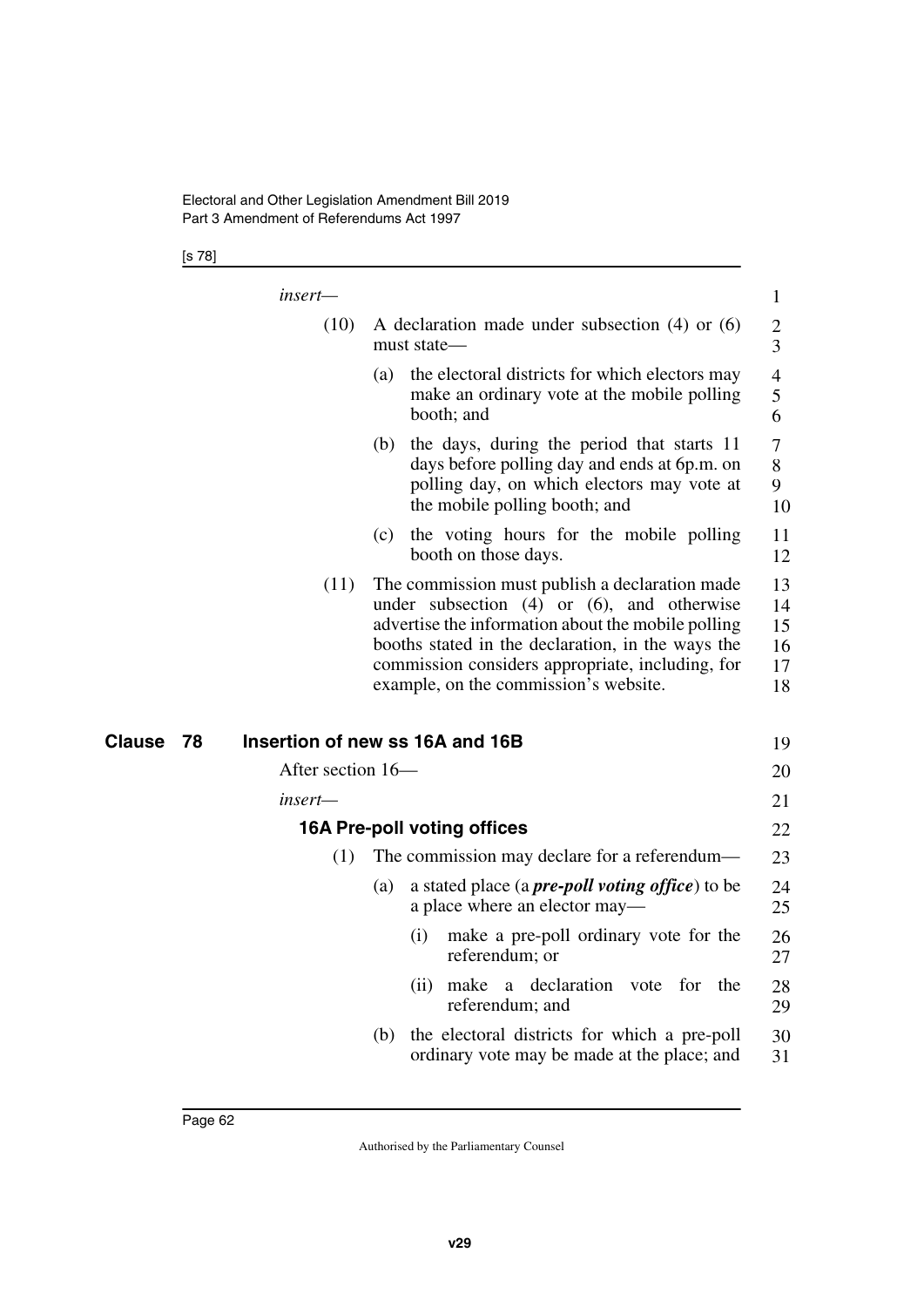[s 78]

9

18

25

| (c) the times during which electors are allowed |  |
|-------------------------------------------------|--|
| to make a vote at the place.                    |  |

(2) The commission must publish a declaration under subsection (1), and otherwise advertise the information about the pre-poll voting offices stated in the declaration, in the ways the commission considers appropriate, including, for example, on the commission's website. 3 4 5 6 7 8

## **16B Suspension of poll**

(1) A returning officer may suspend the poll at a polling booth on polling day for not more than 4 hours if the taking of the poll is, or is likely to be, temporarily interrupted or obstructed by— (a) a serious threat of a riot or open violence happening; or (b) a serious risk to the health or safety of persons at the polling booth; or 10 11 12 13 14 15 16 17

| (c) another emergency. |
|------------------------|
|                        |

- (2) The returning officer must ensure an elector who attends the polling booth while the poll is suspended is given information to assist the elector to vote at the referendum, including— 19 20 21 22
	- (a) the time the poll is expected to resume at the polling booth; and 23 24
	- (b) the location of other polling booths.
- (3) The returning officer must adjourn the conduct of the poll at the polling booth if— 26 27
	- (a) for any reason, taking of the poll at the polling booth can not resume on polling day; or 28 29 30
	- (b) the returning officer is satisfied that it is unreasonable for an elector who would have otherwise cast a vote at the polling booth 31 32 33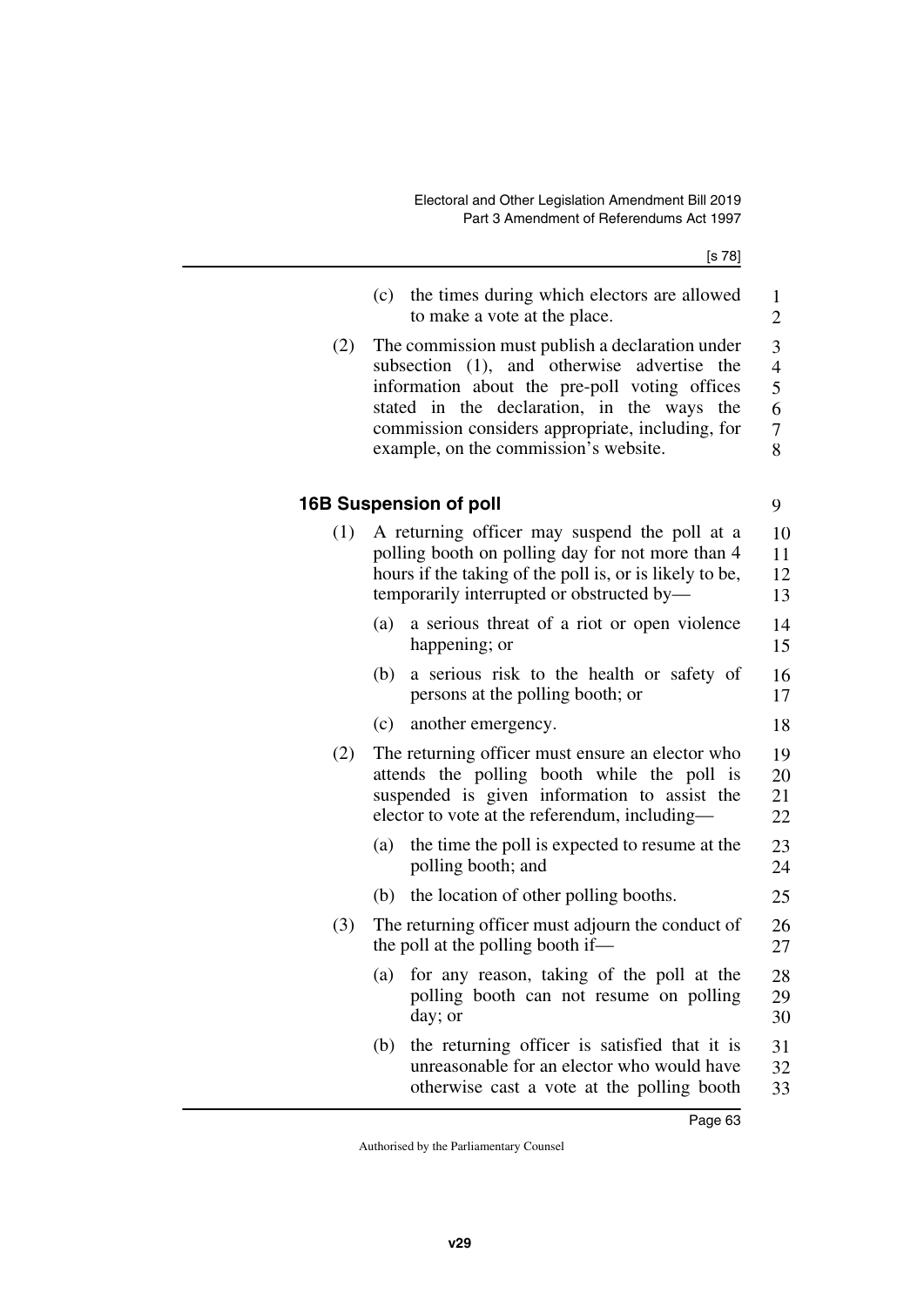[s 79]

|               |    |     |                             |     | while it was suspended to have cast a vote at<br>another polling booth.                                                                                                                                                                                                                                                                                        | 1<br>$\overline{2}$                             |
|---------------|----|-----|-----------------------------|-----|----------------------------------------------------------------------------------------------------------------------------------------------------------------------------------------------------------------------------------------------------------------------------------------------------------------------------------------------------------------|-------------------------------------------------|
| <b>Clause</b> | 79 |     |                             |     | Amendment of s 17 (Adjournment of poll at polling booth)                                                                                                                                                                                                                                                                                                       | 3                                               |
|               |    | (1) | Section 17(1), (2) and (3)— |     |                                                                                                                                                                                                                                                                                                                                                                | $\overline{4}$                                  |
|               |    |     | omit, insert-               |     |                                                                                                                                                                                                                                                                                                                                                                | 5                                               |
|               |    |     | (1)                         |     | A returning officer may adjourn the poll at a<br>polling booth to another day if the returning<br>officer is satisfied the taking of the poll at the<br>polling booth is, or is likely to be, interrupted or<br>obstructed by a thing stated in subsection (2) to<br>the extent that the taking of the poll can not start<br>or continue at the polling booth. | 6<br>$\overline{7}$<br>8<br>9<br>10<br>11<br>12 |
|               |    |     | (2)                         |     | For subsection $(1)$ , the things are as follows—                                                                                                                                                                                                                                                                                                              | 13                                              |
|               |    |     |                             | (a) | a storm, flood, fire or similar happening;                                                                                                                                                                                                                                                                                                                     | 14                                              |
|               |    |     |                             | (b) | a riot or open violence;                                                                                                                                                                                                                                                                                                                                       | 15                                              |
|               |    |     |                             | (c) | a serious threat of a riot or open violence<br>happening;                                                                                                                                                                                                                                                                                                      | 16<br>17                                        |
|               |    |     |                             | (d) | a serious risk to the health or safety of<br>persons at the polling booth;                                                                                                                                                                                                                                                                                     | 18<br>19                                        |
|               |    |     |                             | (e) | another emergency.                                                                                                                                                                                                                                                                                                                                             | 20                                              |
|               |    |     | (3)                         |     | If the poll is adjourned under subsection $(1)$ or<br>section $16B(3)$ , the commission must fix a day<br>(not later than 34 days after the polling day) for<br>taking, or resuming, the adjourned poll.                                                                                                                                                       | 21<br>22<br>23<br>24                            |
|               |    |     | (3A)                        |     | The commission must give notice of the day fixed<br>for taking, or resuming, the adjourned poll on the<br>commission's website and in other ways the<br>commission considers appropriate.                                                                                                                                                                      | 25<br>26<br>27<br>28                            |
|               |    | (2) | Section 17(3A) to $(6)$ —   |     |                                                                                                                                                                                                                                                                                                                                                                | 29                                              |
|               |    |     |                             |     | <i>renumber</i> as section $17(4)$ to $(7)$ .                                                                                                                                                                                                                                                                                                                  | 30                                              |
|               |    |     |                             |     |                                                                                                                                                                                                                                                                                                                                                                |                                                 |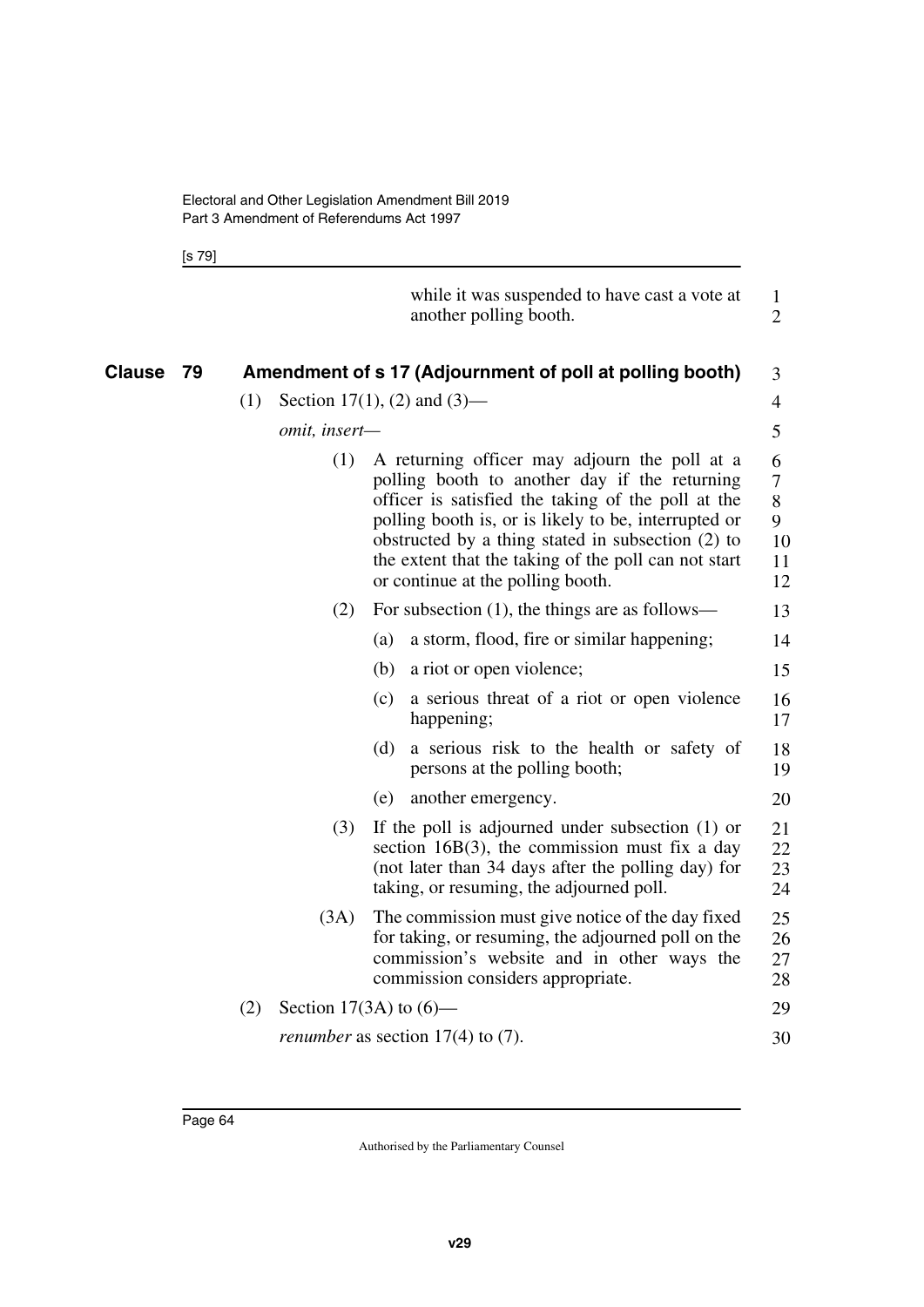[s 80]

| <b>Clause</b> | 80  | Insertion of new s 17A                                                                                                                                                 | $\mathbf{1}$         |
|---------------|-----|------------------------------------------------------------------------------------------------------------------------------------------------------------------------|----------------------|
|               |     | After section 17-                                                                                                                                                      | $\overline{2}$       |
|               |     | insert—                                                                                                                                                                | 3                    |
|               |     | 17A Supply of electoral rolls and ballot papers                                                                                                                        | 4                    |
|               |     | The commission must ensure that a sufficient<br>(1)<br>number of the following are available for the<br>referendum at each polling place—                              | 5<br>6<br>7          |
|               |     | certified copies of the electoral roll for each<br>(a)<br>electoral district as at the cut-off day for<br>electoral rolls;                                             | 8<br>9<br>10         |
|               |     | ballot papers.<br>(b)                                                                                                                                                  | 11                   |
|               |     | Without limiting subsection $(1)(a)$ , a certified<br>(2)<br>copy of the electoral roll for an electoral district is<br>available at a polling place if—               | 12<br>13<br>14       |
|               |     | a certified copy of the electoral roll can be<br>(a)<br>accessed electronically from the polling<br>place; and                                                         | 15<br>16<br>17       |
|               |     | an issuing officer at the polling place can<br>(b)<br>use the certified copy to make an electronic<br>record of the persons to whom a ballot paper<br>is issued.       | 18<br>19<br>20<br>21 |
|               |     | Without limiting subsection $(1)(b)$ , a ballot paper<br>(3)<br>is available at a polling place if a ballot paper can<br>be reproduced at the place under section 18A. | 22<br>23<br>24       |
| <b>Clause</b> | -81 | Amendment of s 18 (Ballot papers and electoral rolls)                                                                                                                  | 25                   |
|               |     | (1)<br>Section 18, heading—                                                                                                                                            | 26                   |
|               |     | omit, insert—                                                                                                                                                          | 27                   |
|               |     | Form of ballot papers<br>18                                                                                                                                            | 28                   |
|               |     | Section $18(1)$ —<br>(2)                                                                                                                                               | 29                   |
|               |     | omit.                                                                                                                                                                  | 30                   |
|               |     | Section 18(2), after 'Ballot papers'—<br>(3)                                                                                                                           | 31                   |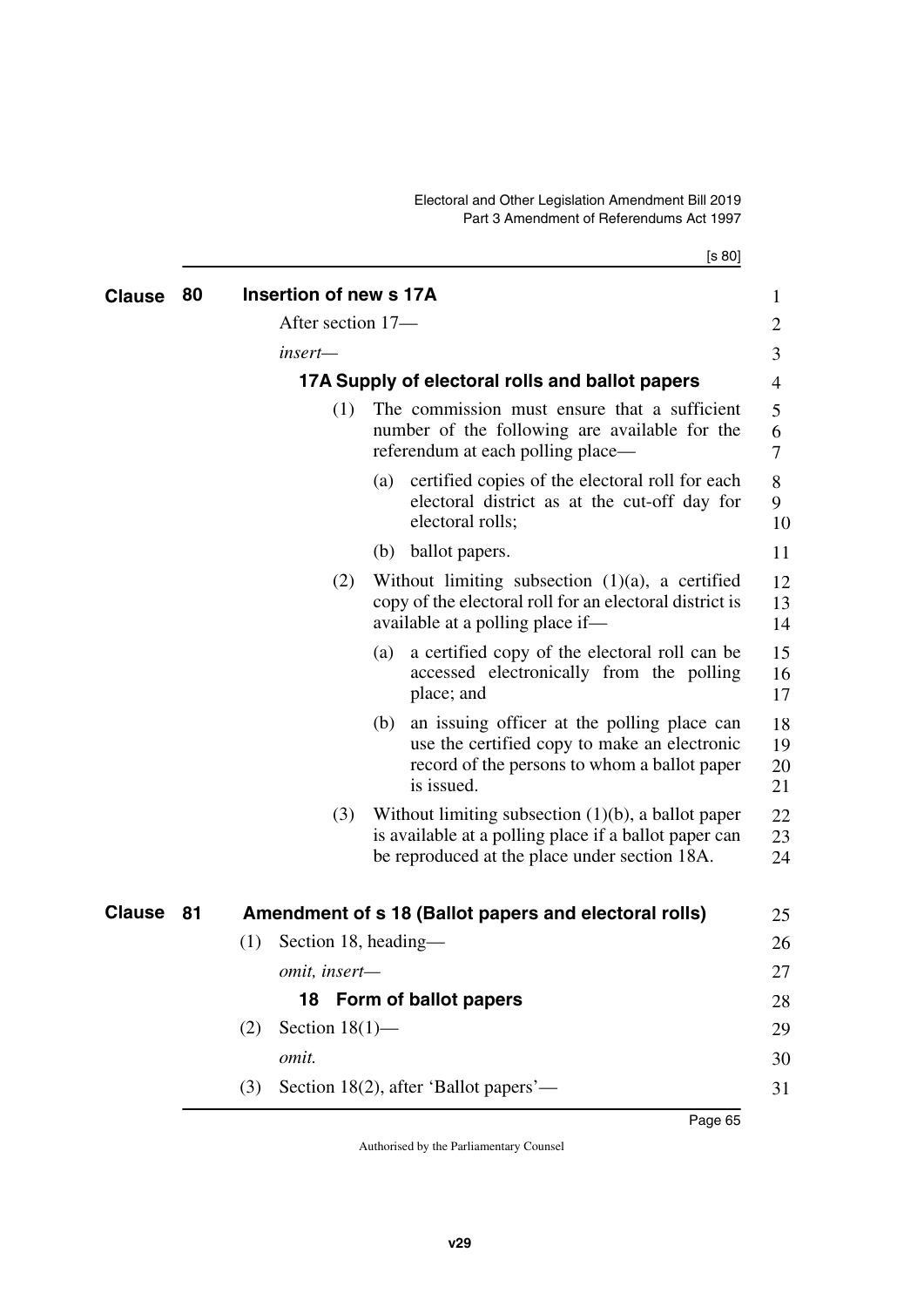[s 82]

|    |     | insert—                                    |                                                                                                                                 | $\mathbf{1}$   |  |  |
|----|-----|--------------------------------------------|---------------------------------------------------------------------------------------------------------------------------------|----------------|--|--|
|    |     | district                                   | for voting at the referendum for an electoral                                                                                   | 2<br>3         |  |  |
|    | (4) | Section 18(2)(c), before 'be attached to'— |                                                                                                                                 |                |  |  |
|    |     | insert-                                    |                                                                                                                                 | 5              |  |  |
|    |     |                                            | for a ballot paper other than a ballot paper<br>reproduced under section 18A,                                                   | 6<br>7         |  |  |
|    | (5) | Section $18(2)(c)(iii)$ —                  |                                                                                                                                 | 8              |  |  |
|    |     | omit, insert-                              |                                                                                                                                 | 9              |  |  |
|    |     |                                            | (iii) states the name of the electoral district; and                                                                            | 10             |  |  |
|    | (6) | Section $18(2)$ —                          |                                                                                                                                 | 11             |  |  |
|    |     | insert-                                    |                                                                                                                                 | 12             |  |  |
|    |     | (e)                                        | show the name of the State, the name of the<br>electoral district and the day<br>of the<br>referendum.                          | 13<br>14<br>15 |  |  |
|    | (7) | Section 18(4), from 'must'—                |                                                                                                                                 | 16             |  |  |
|    |     | omit, insert-                              |                                                                                                                                 | 17             |  |  |
|    |     | $must$ —                                   |                                                                                                                                 | 18             |  |  |
|    |     | (a)                                        | be of a size or format that enables the<br>elector's electronically assisted vote to be<br>accurately determined; and           | 19<br>20<br>21 |  |  |
|    |     | (b)                                        | state the name of the State, the name of the<br>electoral district for which the vote is cast<br>and the day of the referendum. | 22<br>23<br>24 |  |  |
|    | (8) | Section 18(2) to $(4)$ —                   |                                                                                                                                 | 25             |  |  |
|    |     | <i>renumber</i> as section $18(1)$ to (3). |                                                                                                                                 | 26             |  |  |
| 82 |     | <b>Insertion of new s 18A</b>              |                                                                                                                                 | 27             |  |  |
|    |     | After section 18-                          |                                                                                                                                 | 28             |  |  |
|    |     | insert—                                    |                                                                                                                                 | 29             |  |  |

**Clause** 82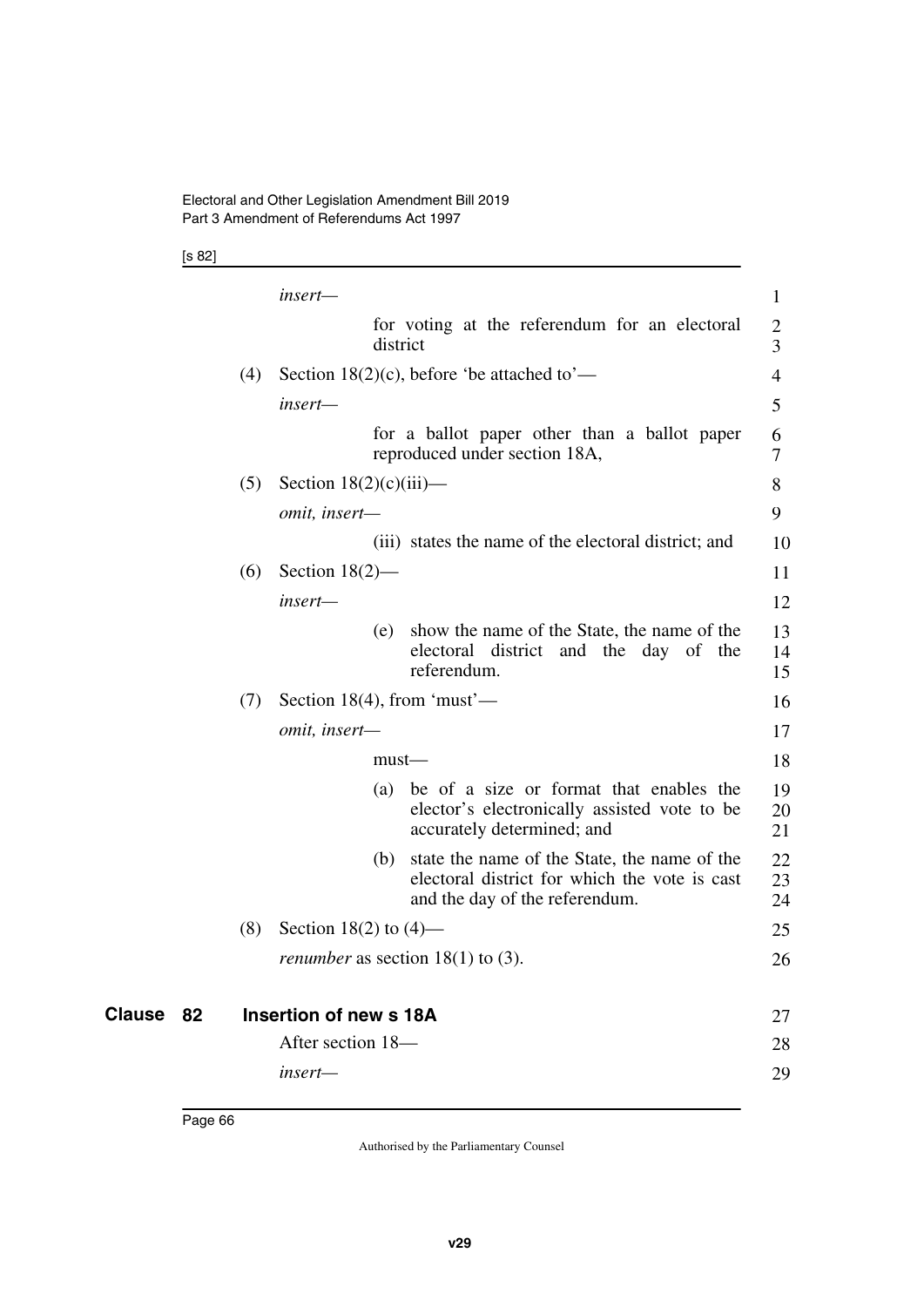[s 83]

|               |    |                          | 18A Ballot papers may be reproduced if required                                                                                                                   | 1                                     |
|---------------|----|--------------------------|-------------------------------------------------------------------------------------------------------------------------------------------------------------------|---------------------------------------|
|               |    | (1)                      | This section applies if a polling place does not<br>have, or runs out of, ballot papers for an electoral<br>district.                                             | $\overline{2}$<br>3<br>$\overline{4}$ |
|               |    | (2)                      | An issuing officer at the polling place may<br>reproduce a ballot paper, including, for example,<br>by photocopying, handwriting or printing the<br>ballot paper. | 5<br>6<br>7<br>8                      |
|               |    | (3)                      | Section 18(1) applies to a ballot paper reproduced<br>under this section.                                                                                         | 9<br>10                               |
|               |    | (4)                      | The issuing officer must keep a record of the<br>number of ballot papers for an electoral district<br>the officer reproduces under this section.                  | 11<br>12<br>13                        |
| Clause        | 83 |                          | <b>Amendment of s 19 (Scrutineers)</b>                                                                                                                            | 14                                    |
|               |    |                          | Section 19(2), from 'each mobile' to 'issuing officer,'—                                                                                                          | 15                                    |
|               |    | omit, insert-            |                                                                                                                                                                   | 16                                    |
|               |    |                          | mobile polling booth and pre-poll voting office                                                                                                                   | 17                                    |
| Clause        | 84 |                          | Amendment of s 21 (Who may vote)                                                                                                                                  | 18                                    |
|               |    |                          | Section 21(3), after 'imprisonment'—                                                                                                                              | 19                                    |
|               |    | insert-                  |                                                                                                                                                                   | 20                                    |
|               |    |                          | of 3 years or longer                                                                                                                                              | 21                                    |
| <b>Clause</b> | 85 |                          | Amendment of s 22 (Procedure for voting)                                                                                                                          | 22                                    |
|               |    | Section $22(1)$ —<br>(1) |                                                                                                                                                                   | 23                                    |
|               |    | omit, insert-            |                                                                                                                                                                   | 24                                    |
|               |    | (1)                      | An elector is to vote by following the procedures<br>stated in this section unless the elector-                                                                   | 25<br>26                              |
|               |    |                          | makes a pre-poll ordinary vote under section<br>(a)<br>$24C$ ; or                                                                                                 | 27<br>28                              |
|               |    |                          |                                                                                                                                                                   |                                       |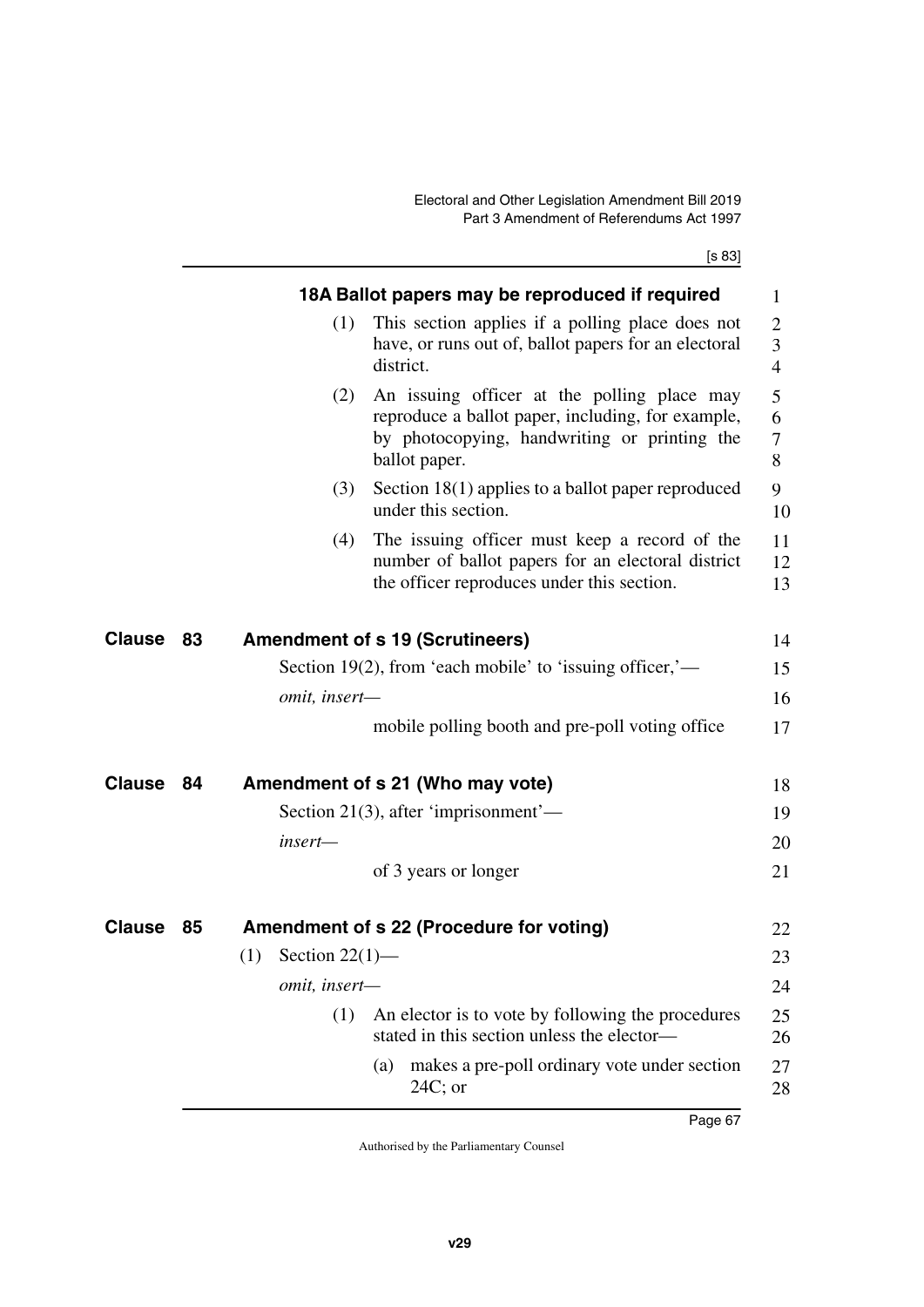[s 86]

|        |     | (b) makes, or must make, a declaration vote<br>under subdivision 2; or     | 1<br>$\overline{2}$ |
|--------|-----|----------------------------------------------------------------------------|---------------------|
|        |     | (c) makes an electronically assisted vote under<br>subdivision 2A.         | 3<br>$\overline{4}$ |
|        | (2) | Section 22(2)(a), from 'established'—                                      | 5                   |
|        |     | omit, insert-                                                              | 6                   |
|        |     | for the elector's electoral district during ordinary<br>voting hours; or   | 7<br>8              |
|        | (3) | Section 22(3), after 'ballot paper'—                                       | 9                   |
|        |     | insert-                                                                    | 10                  |
|        |     | for the electoral district                                                 | 11                  |
|        | (4) | Section $22(4)$ and (5), after 'ballot paper', first mention—              | 12                  |
|        |     | insert—                                                                    | 13                  |
|        |     | for the electoral district                                                 | 14                  |
|        | (5) | Section 22(5) and (6), 'enrolled in'—                                      | 15                  |
|        |     | omit, insert-                                                              | 16                  |
|        |     | entitled to vote at the referendum for                                     | 17                  |
| Clause | 86  | Amendment of s 24A (Pre-poll ordinary voting)                              | 18                  |
|        |     | Section 24A(2), 'electoral district for which the elector is<br>enrolled'- | 19<br>20            |
|        |     | omit, insert-                                                              | 21                  |
|        |     | elector's electoral district                                               | 22                  |
| Clause | 87  | Omission of s 24B (Pre-poll voting offices)                                | 23                  |
|        |     | Section 24B-                                                               | 24                  |
|        |     | omit.                                                                      | 25                  |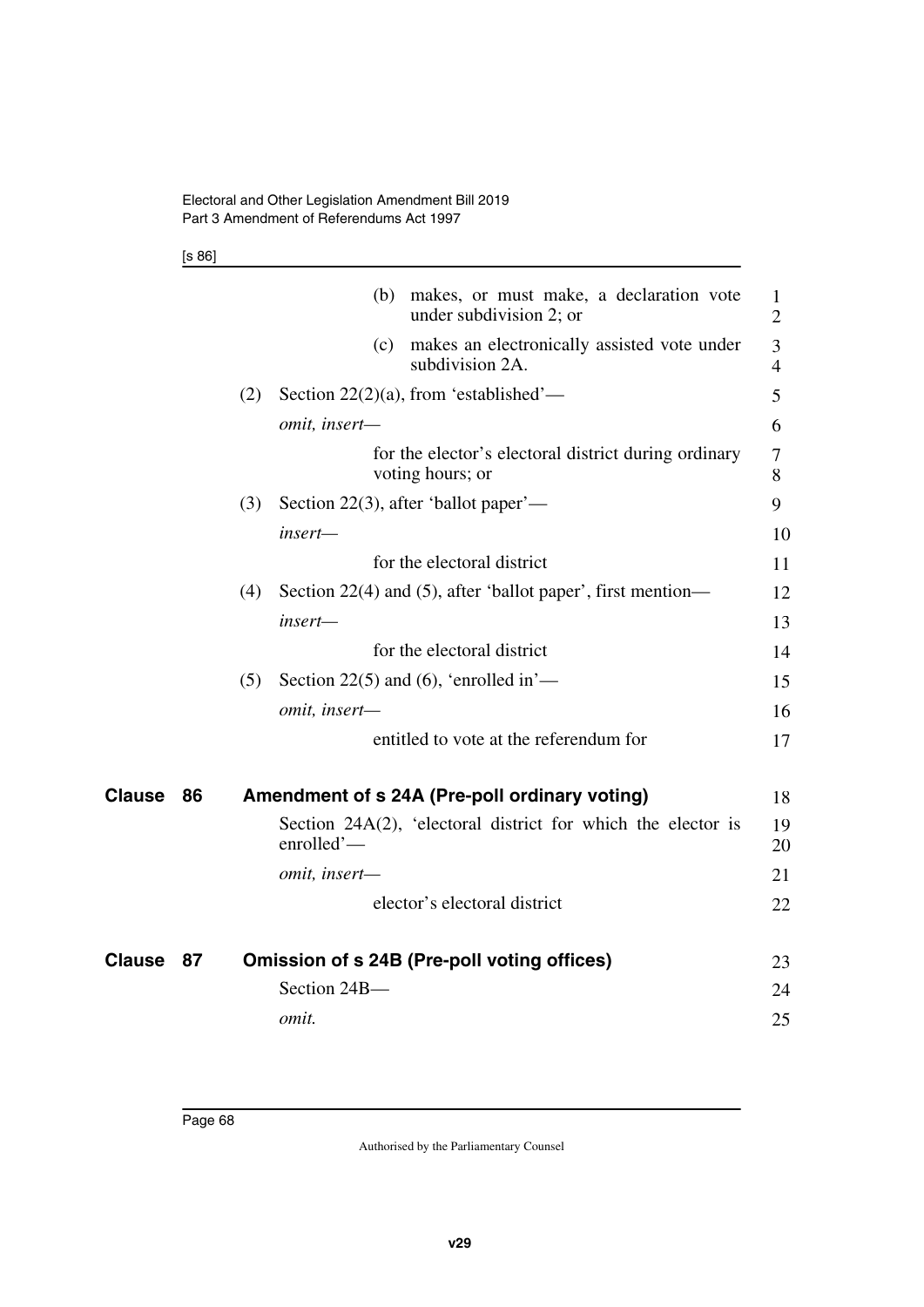[s 88]

| <b>Clause</b> | 88 | Amendment of s 24C (Procedure for pre-poll ordinary<br>1<br>voting)<br>$\overline{2}$                                                                                                                          |  |
|---------------|----|----------------------------------------------------------------------------------------------------------------------------------------------------------------------------------------------------------------|--|
|               |    | (1)<br>Section 24 $C(2)$ , from 'electoral district'—<br>3                                                                                                                                                     |  |
|               |    | omit, insert-<br>$\overline{4}$                                                                                                                                                                                |  |
|               |    | elector's electoral district.<br>5                                                                                                                                                                             |  |
|               |    | Section 24 $C(3)$ , (4)(a) and (5), after 'ballot paper'—<br>(2)<br>6                                                                                                                                          |  |
|               |    | $insert-$<br>7                                                                                                                                                                                                 |  |
|               |    | for the electoral district<br>8                                                                                                                                                                                |  |
| <b>Clause</b> | 89 | Amendment of s 25 (Who may make a declaration vote)<br>9                                                                                                                                                       |  |
|               |    | Section 25(1)(a), '(an <i>ordinary postal voter</i> )'—<br>10                                                                                                                                                  |  |
|               |    | omit.<br>11                                                                                                                                                                                                    |  |
| <b>Clause</b> | 90 | Amendment of s 26 (Who must make a declaration vote)<br>12                                                                                                                                                     |  |
|               |    | Section 26(a), from 'electoral district'—<br>(1)<br>13                                                                                                                                                         |  |
|               |    | 14<br>omit, insert-                                                                                                                                                                                            |  |
|               |    | elector's electoral district;<br>15                                                                                                                                                                            |  |
|               |    | (2)<br>Section 26(b), from 'is outside'—<br>16                                                                                                                                                                 |  |
|               |    | omit, insert-<br>17                                                                                                                                                                                            |  |
|               |    | has not been established for the elector's electoral<br>18<br>district;<br>19                                                                                                                                  |  |
|               |    | Section 26-<br>(3)<br>20                                                                                                                                                                                       |  |
|               |    | $insert-$<br>21                                                                                                                                                                                                |  |
|               |    | (ca) an elector who goes on a polling day to a<br>22<br>polling booth but is not able to make an<br>23<br>ordinary vote at the polling booth for a<br>24<br>reason that is beyond the elector's control;<br>25 |  |
|               |    |                                                                                                                                                                                                                |  |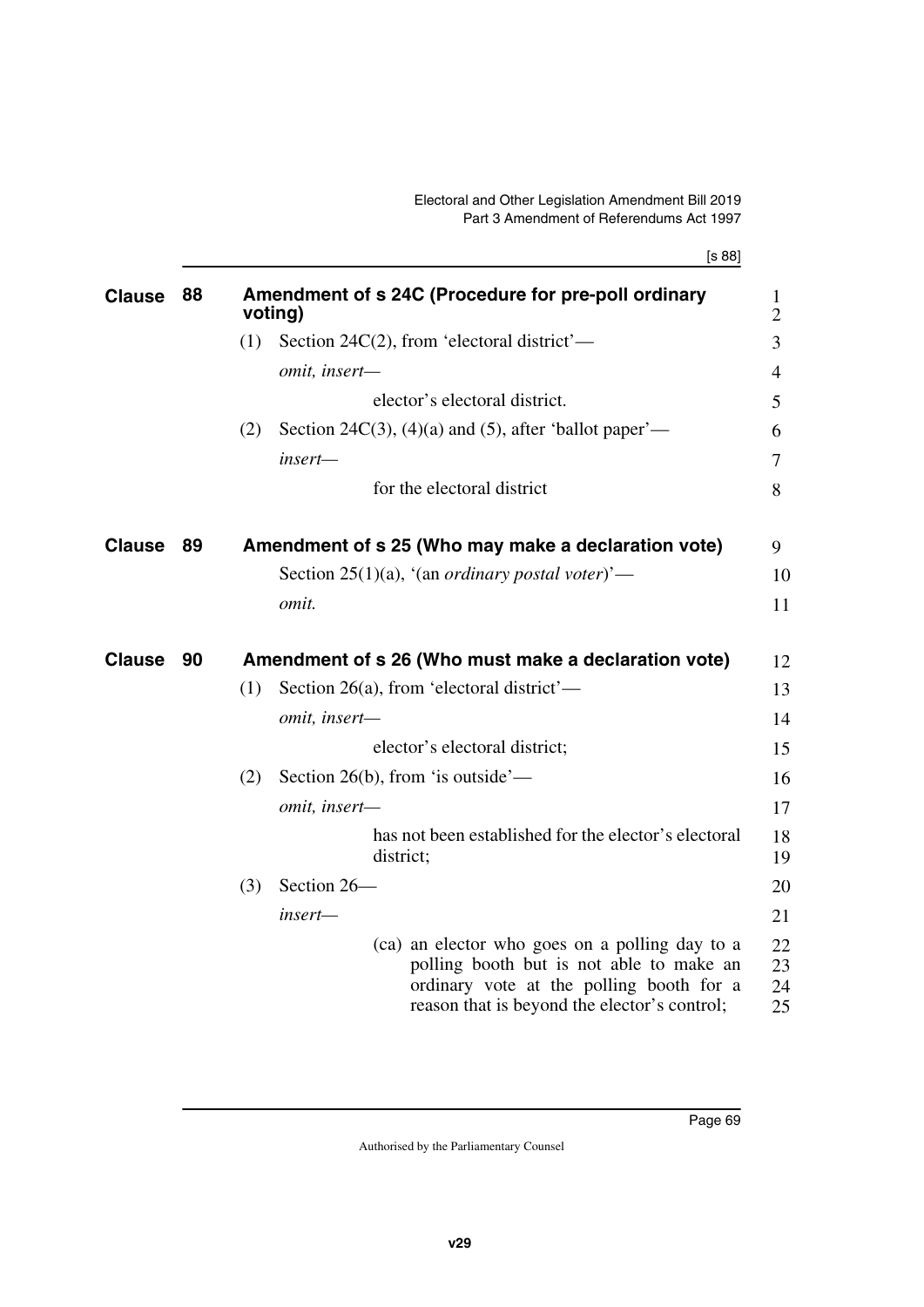[s 91]

|               |    |                                                                             |                                          | Example of a reason beyond an elector's control why<br>the elector cannot make an ordinary vote-                                                                                                                                  | $\mathbf{1}$<br>$\overline{2}$     |
|---------------|----|-----------------------------------------------------------------------------|------------------------------------------|-----------------------------------------------------------------------------------------------------------------------------------------------------------------------------------------------------------------------------------|------------------------------------|
|               |    |                                                                             |                                          | an electronic copy of the electoral roll can not be<br>accessed from the polling booth so an issuing<br>officer at the polling booth can not confirm the<br>elector's name is on the electoral roll for the<br>electoral district | 3<br>$\overline{4}$<br>5<br>6<br>7 |
|               |    | (4)                                                                         | Section 26-                              |                                                                                                                                                                                                                                   | 8                                  |
|               |    |                                                                             | insert—                                  |                                                                                                                                                                                                                                   | 9                                  |
|               |    |                                                                             |                                          | (da) an elector who is serving a sentence of<br>imprisonment, or is otherwise detained in<br>lawful custody, on the polling day;                                                                                                  | 10<br>11<br>12                     |
|               |    | (5)                                                                         | Section 26(ca) to $(f)$ —                |                                                                                                                                                                                                                                   | 13                                 |
|               |    |                                                                             | <i>renumber</i> as section 26(d) to (h). |                                                                                                                                                                                                                                   | 14                                 |
| <b>Clause</b> | 91 | Amendment of s 27 (Ways in which an elector may make<br>a declaration vote) |                                          |                                                                                                                                                                                                                                   |                                    |
|               |    | (1)                                                                         |                                          | Section 27(1)(b), 'in an electoral district'—                                                                                                                                                                                     | 17                                 |
|               |    |                                                                             | omit.                                    |                                                                                                                                                                                                                                   | 18                                 |
|               |    | (2)                                                                         | Section $27(1)(c)$ —                     |                                                                                                                                                                                                                                   | 19                                 |
|               |    |                                                                             | omit.                                    |                                                                                                                                                                                                                                   | 20                                 |
|               |    | (3)                                                                         |                                          | Section 27(1)(d), after 'section $30'$ —                                                                                                                                                                                          | 21                                 |
|               |    |                                                                             | insert-                                  |                                                                                                                                                                                                                                   | 22                                 |
|               |    |                                                                             | or $34B$                                 |                                                                                                                                                                                                                                   | 23                                 |
|               |    | (4)                                                                         | Section $27(1)(d)$ and (e)—              |                                                                                                                                                                                                                                   | 24                                 |
|               |    |                                                                             |                                          | <i>renumber</i> as section $27(1)(c)$ and (d).                                                                                                                                                                                    | 25                                 |
| <b>Clause</b> | 92 |                                                                             | polling booth)                           | Amendment of s 28 (Making a declaration vote at a                                                                                                                                                                                 | 26<br>27                           |
|               |    | (1)                                                                         |                                          | Section 28(1), from 'in an electoral' to 'ballot paper'—                                                                                                                                                                          | 28                                 |
|               |    |                                                                             | omit, insert-                            |                                                                                                                                                                                                                                   | 29                                 |
|               |    |                                                                             |                                          |                                                                                                                                                                                                                                   |                                    |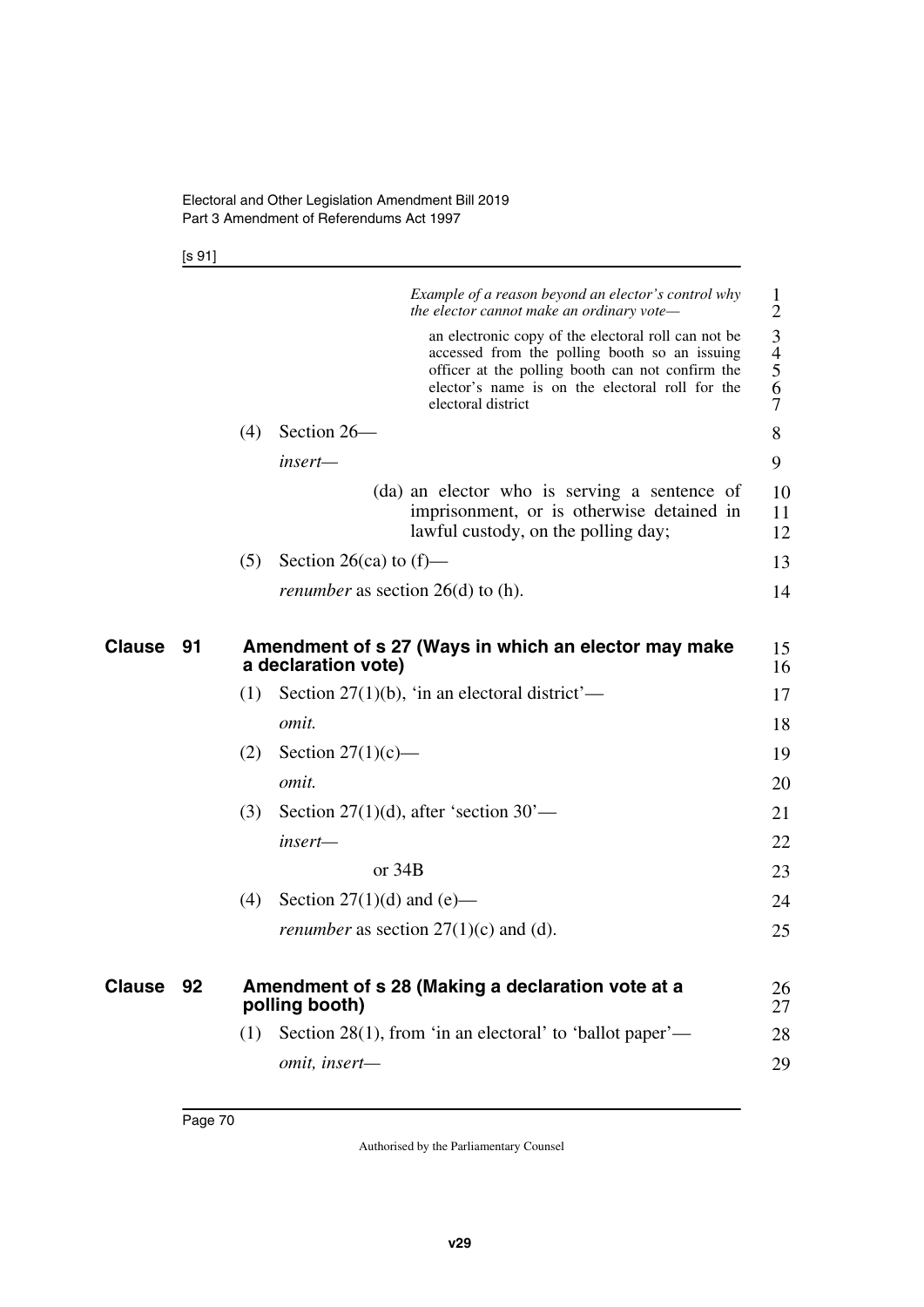|           |                                                                                 | [s 93]                                                                                                                                                                                                  |                            |
|-----------|---------------------------------------------------------------------------------|---------------------------------------------------------------------------------------------------------------------------------------------------------------------------------------------------------|----------------------------|
|           |                                                                                 | and request a ballot paper for an electoral district                                                                                                                                                    | 1                          |
|           | Section 28(2), from 'is enrolled'—<br>(2)                                       |                                                                                                                                                                                                         | 2                          |
|           | omit, insert-                                                                   |                                                                                                                                                                                                         | 3                          |
|           |                                                                                 | may make an ordinary vote for the elector's<br>electoral district at the polling booth.                                                                                                                 | 4<br>5                     |
| Clause 93 | Omission of s 29 (Making a declaration vote at a<br>commission office)          |                                                                                                                                                                                                         | 6<br>7                     |
|           | Section 29-                                                                     |                                                                                                                                                                                                         | 8                          |
|           | omit.                                                                           |                                                                                                                                                                                                         | 9                          |
| Clause 94 | Amendment of s 30 (Making a declaration vote using<br>posted referendum papers) |                                                                                                                                                                                                         | 10<br>11                   |
|           | (1)<br>Section 30(1) to $(3)$ —                                                 |                                                                                                                                                                                                         | 12                         |
|           | omit, insert-                                                                   |                                                                                                                                                                                                         | 13                         |
|           | (1)<br>to the elector.                                                          | A special postal voter or ordinary postal voter<br>may make a declaration vote under this section<br>using a ballot paper and declaration envelope sent                                                 | 14<br>15<br>16<br>17       |
|           | (2)                                                                             | An elector is an <i>ordinary postal voter</i> if—                                                                                                                                                       | 18                         |
|           | (a)<br>the elector; and                                                         | the elector makes a request (a <i>postal vote</i><br><i>request</i> ) to the commission or the returning<br>officer to make a declaration vote using a<br>ballot paper and declaration envelope sent to | 19<br>20<br>21<br>22<br>23 |
|           | (b)                                                                             | the elector's postal vote request is received<br>by the commission or returning officer not<br>later than 7p.m. on the day that is 12 days<br>before the polling day for the election.                  | 24<br>25<br>26<br>27       |
|           | $Note-$                                                                         |                                                                                                                                                                                                         | 28                         |
|           |                                                                                 | The polling day for a referendum is always a<br>Saturday—see section $6(2)(c)$ . The day that is 12                                                                                                     | 29<br>30                   |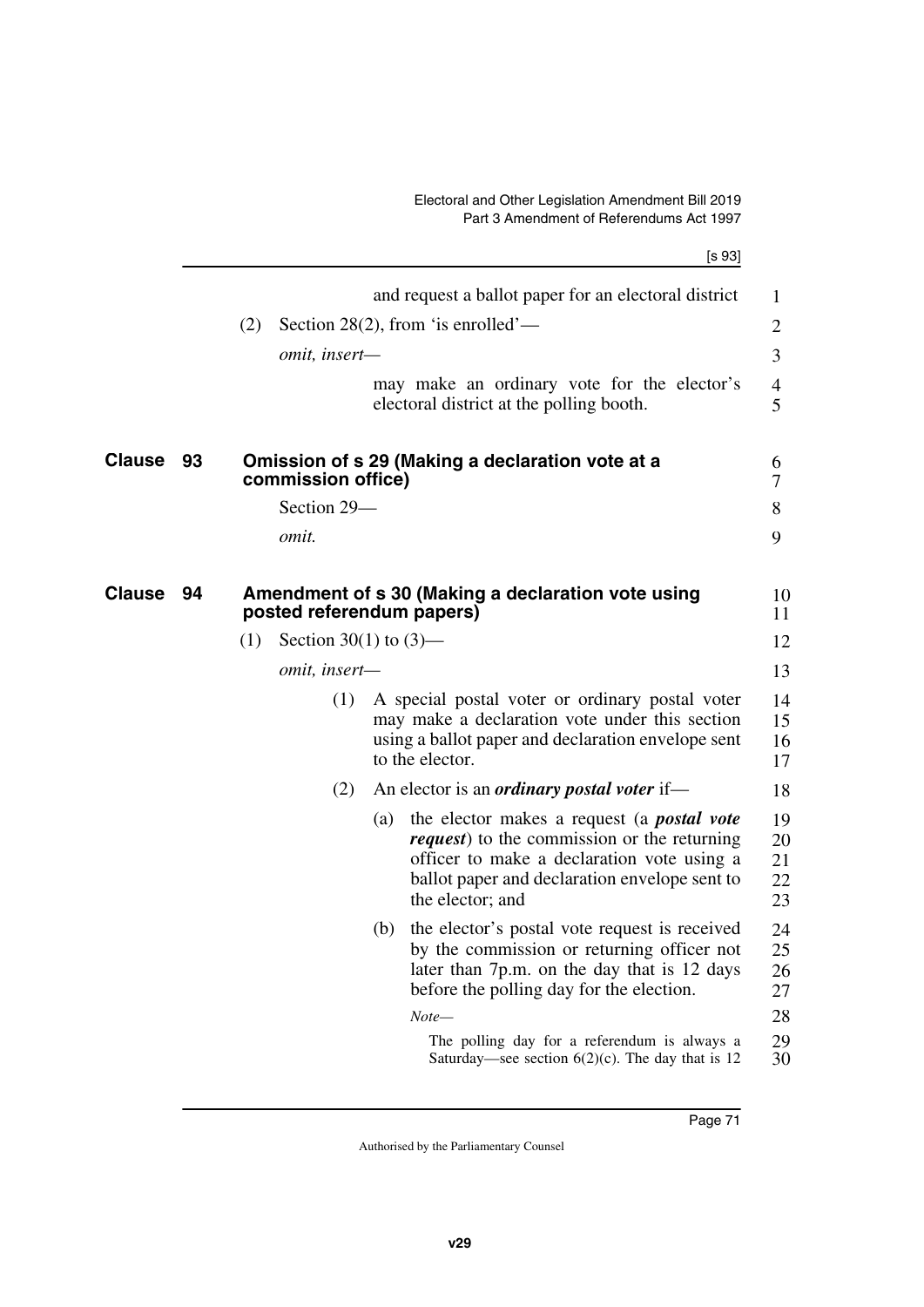## [s 94]

|     |               |     | days before the polling day for a referendum is 2<br>Mondays before the polling day.                                                                                                                                                                                                                                      | $\mathbf{1}$<br>$\overline{c}$   |
|-----|---------------|-----|---------------------------------------------------------------------------------------------------------------------------------------------------------------------------------------------------------------------------------------------------------------------------------------------------------------------------|----------------------------------|
|     | (3)           |     | A postal vote request—                                                                                                                                                                                                                                                                                                    | 3                                |
|     |               | (a) | may be made by the elector orally or in<br>writing; and                                                                                                                                                                                                                                                                   | 4<br>5                           |
|     |               | (b) | if the request is written—                                                                                                                                                                                                                                                                                                | 6                                |
|     |               |     | must be in the approved form; and<br>(i)                                                                                                                                                                                                                                                                                  | 7                                |
|     |               |     | (ii)<br>may be given to the commission or<br>returning officer by the elector<br><b>or</b><br>someone else; and                                                                                                                                                                                                           | 8<br>9<br>10                     |
|     |               | (c) | must state the address to which the ballot<br>paper is to be sent.                                                                                                                                                                                                                                                        | 11<br>12                         |
| (2) | Section 30-   |     |                                                                                                                                                                                                                                                                                                                           | 13                               |
|     | insert—       |     |                                                                                                                                                                                                                                                                                                                           | 14                               |
|     | (4A)          |     | Also, the commission must post, deliver or<br>otherwise send a ballot paper and declaration<br>envelope to an ordinary postal voter as soon as<br>practicable after receiving the elector's postal<br>vote request.                                                                                                       | 15<br>16<br>17<br>18<br>19       |
|     | (4B)          |     | If the commission or a returning officer receives a<br>postal vote request for an elector after the time<br>mentioned in subsection $(2)(b)$ , the commission<br>or returning officer must give the elector a written<br>notice that states the elector is not entitled to make<br>a declaration vote under this section. | 20<br>21<br>22<br>23<br>24<br>25 |
| (3) |               |     | Section $30(6)(d)(i)$ , 'an office of the commission'—                                                                                                                                                                                                                                                                    | 26                               |
|     | omit, insert- |     |                                                                                                                                                                                                                                                                                                                           | 27                               |
|     |               |     | a pre-poll voting office.                                                                                                                                                                                                                                                                                                 | 28                               |
| (4) |               |     | Section 30(7), 'subsection $(6)(b)$ '—                                                                                                                                                                                                                                                                                    | 29                               |
|     | omit, insert- |     |                                                                                                                                                                                                                                                                                                                           | 30                               |
|     |               |     | subsection $(8)(b)$                                                                                                                                                                                                                                                                                                       | 31                               |
| (5) |               |     | Section 30(8), 'subsection $(6)(d)(i)$ '—                                                                                                                                                                                                                                                                                 | 32                               |
|     |               |     |                                                                                                                                                                                                                                                                                                                           |                                  |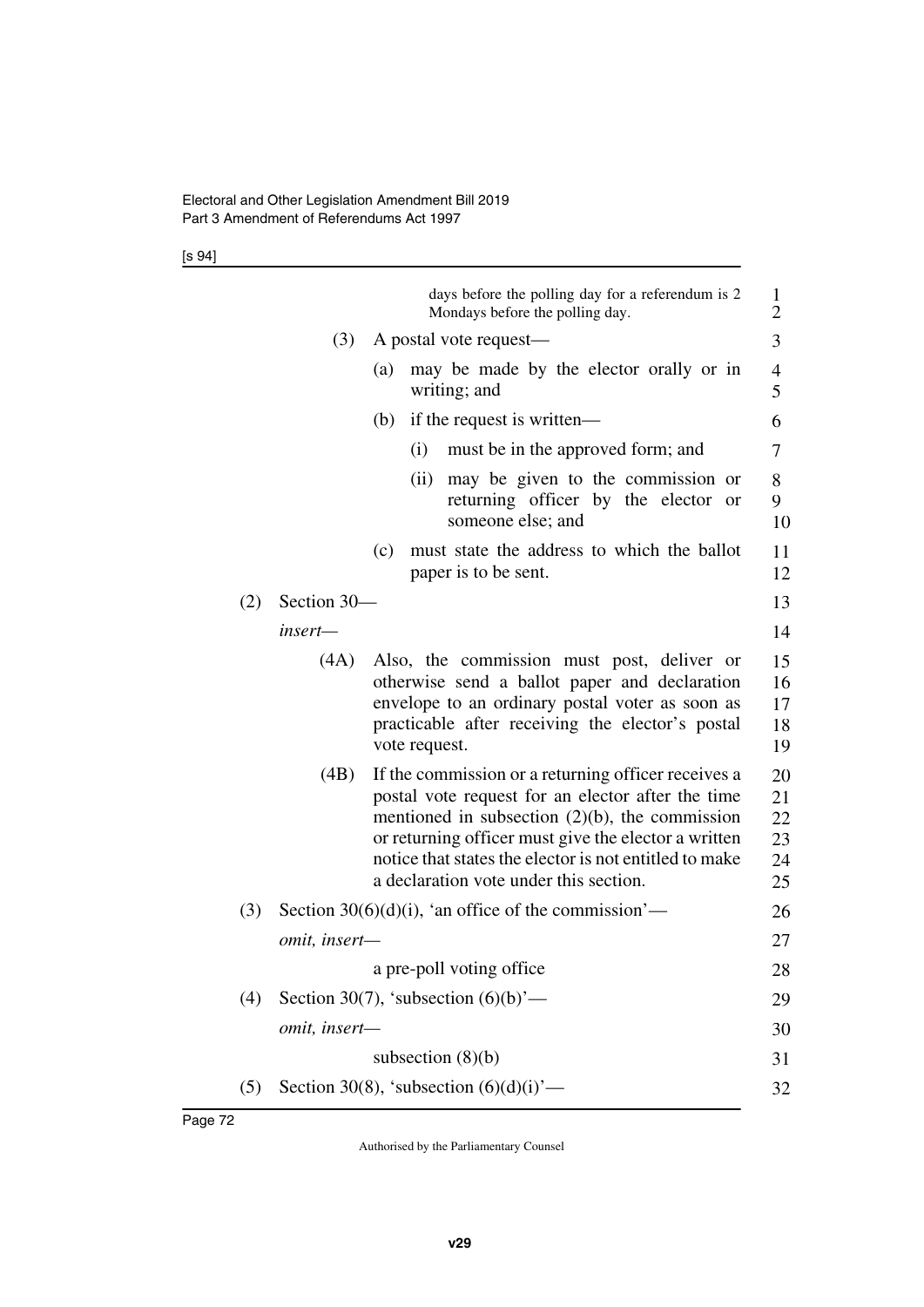## Electoral and Other Legislation Amendment Bill 2019 Part 3 Amendment of Referendums Act 1997

|               |    |     |                           |      |                                                                                                                                                                                                                               | [s 95]                                                                                                                          |                |
|---------------|----|-----|---------------------------|------|-------------------------------------------------------------------------------------------------------------------------------------------------------------------------------------------------------------------------------|---------------------------------------------------------------------------------------------------------------------------------|----------------|
|               |    |     | omit, insert-             |      |                                                                                                                                                                                                                               |                                                                                                                                 | $\mathbf{1}$   |
|               |    |     |                           |      |                                                                                                                                                                                                                               | subsection $(8)(d)(i)$                                                                                                          | 2              |
|               |    | (6) | Section $30(8)$ —         |      |                                                                                                                                                                                                                               |                                                                                                                                 | 3              |
|               |    |     | insert-                   |      |                                                                                                                                                                                                                               |                                                                                                                                 | 4              |
|               |    |     |                           |      |                                                                                                                                                                                                                               | Note for subsection $(10)$ —                                                                                                    | 5              |
|               |    |     |                           |      |                                                                                                                                                                                                                               | Section 36 sets out the process for examining<br>declaration envelopes and preparing the ballot papers in<br>them for counting. | 6<br>7<br>8    |
|               |    | (7) | Section 30(4A) to $(8)$ — |      |                                                                                                                                                                                                                               |                                                                                                                                 | 9              |
|               |    |     |                           |      |                                                                                                                                                                                                                               | <i>renumber</i> as section $30(5)$ to $(10)$ .                                                                                  | 10             |
| <b>Clause</b> | 95 |     |                           |      |                                                                                                                                                                                                                               | Amendment of s 31 (Electoral visitor voting)                                                                                    | 11             |
|               |    |     | Section 31(1) and $(2)$ — |      |                                                                                                                                                                                                                               |                                                                                                                                 | 12             |
|               |    |     | omit, insert-             |      |                                                                                                                                                                                                                               |                                                                                                                                 | 13             |
|               |    |     | (1)                       | vote | as and a set of the set of the set of the set of the set of the set of the set of the set of the set of the set of the set of the set of the set of the set of the set of the set of the set of the set of the set of the set | An electoral visitor voter may give a request to<br>an electoral visitor voter to the<br>commission or returning officer.       | 14<br>15<br>16 |
|               |    |     | (2)                       |      |                                                                                                                                                                                                                               | The request—                                                                                                                    | 17             |
|               |    |     |                           | (a)  | $must$ —                                                                                                                                                                                                                      |                                                                                                                                 | 18             |
|               |    |     |                           |      | (i)                                                                                                                                                                                                                           | be in writing; and                                                                                                              | 19             |
|               |    |     |                           |      | (ii)                                                                                                                                                                                                                          | be in the approved form; and                                                                                                    | 20             |
|               |    |     |                           |      |                                                                                                                                                                                                                               | (iii) state the address the electoral visitor is<br>to visit; and                                                               | 21<br>22       |
|               |    |     |                           | (b)  |                                                                                                                                                                                                                               | may be given to the commission or returning<br>officer by the elector or someone else.                                          | 23<br>24       |
| <b>Clause</b> | 96 |     |                           |      |                                                                                                                                                                                                                               | Insertion of new pt 4, div 3, sdiv 4                                                                                            | 25             |
|               |    |     | Part 4, division 3-       |      |                                                                                                                                                                                                                               |                                                                                                                                 | 26             |
|               |    |     | $insert-$                 |      |                                                                                                                                                                                                                               |                                                                                                                                 | 27             |
|               |    |     |                           |      |                                                                                                                                                                                                                               | <b>Subdivision 4 Replacement ballot papers</b>                                                                                  | 28             |
|               |    |     |                           |      |                                                                                                                                                                                                                               |                                                                                                                                 |                |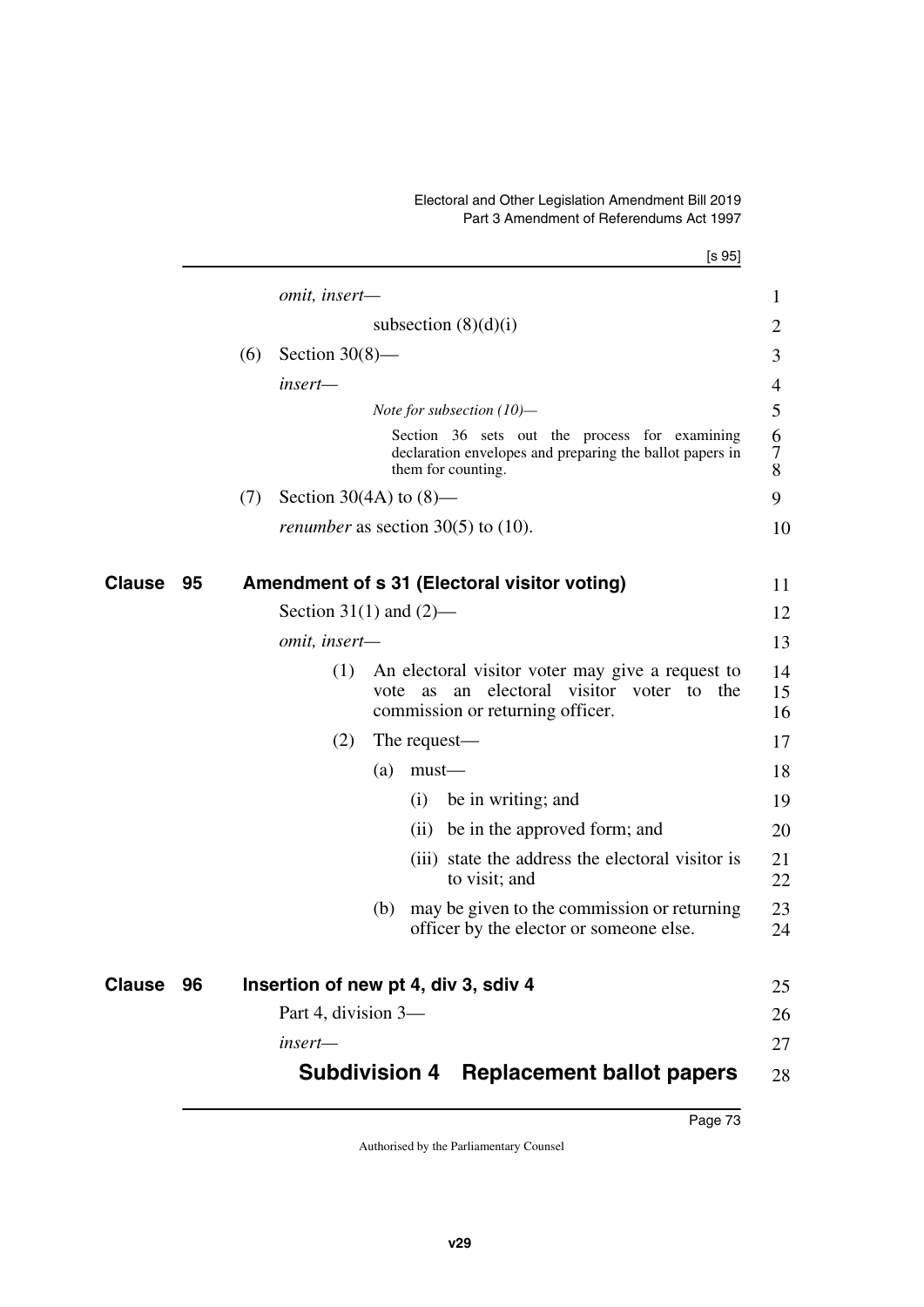## [s 96]

| place |                                    |                                                                          | 34A Replacement ballot paper issued at polling                                                                                                                            | $\mathbf{1}$<br>$\overline{c}$ |  |  |  |
|-------|------------------------------------|--------------------------------------------------------------------------|---------------------------------------------------------------------------------------------------------------------------------------------------------------------------|--------------------------------|--|--|--|
| (1)   |                                    | This section applies if, while voting at a polling<br>place, an elector- |                                                                                                                                                                           |                                |  |  |  |
|       | satisfies an issuing officer that— | 5                                                                        |                                                                                                                                                                           |                                |  |  |  |
|       |                                    | (i)                                                                      | a ballot paper given to the elector (the<br>spoilt<br>ballot paper)<br>is<br>marked,<br>damaged or destroyed to the extent that<br>it can not be used to make a vote; and | 6<br>$\overline{7}$<br>8<br>9  |  |  |  |
|       |                                    | (ii)                                                                     | the spoilt ballot paper has not been put<br>in a ballot box in the polling place; and                                                                                     | 10<br>11                       |  |  |  |
|       |                                    |                                                                          | (iii) the elector has<br>voted in<br>the<br>not<br>election; and                                                                                                          | 12<br>13                       |  |  |  |
|       | (b)                                |                                                                          | gives the spoilt ballot paper, or the remains<br>of the ballot paper, to the issuing officer.                                                                             | 14<br>15                       |  |  |  |
| (2)   |                                    | ballot paper.                                                            | The issuing officer must give the elector another                                                                                                                         | 16<br>17                       |  |  |  |
| (3)   |                                    |                                                                          | The issuing officer must also—                                                                                                                                            | 18                             |  |  |  |
|       | (a)                                |                                                                          | place the spoilt ballot paper in an envelope<br>and seal the envelope; and                                                                                                | 19<br>20                       |  |  |  |
|       | (b)                                |                                                                          | keep the envelope for separate identification<br>under section 38.                                                                                                        | 21<br>22                       |  |  |  |
| voter |                                    |                                                                          | 34B Replacement ballot paper issued to postal                                                                                                                             | 23<br>24                       |  |  |  |
| (1)   |                                    |                                                                          | This section applies if a ballot paper for a<br>referendum and declaration envelope is sent to an<br>elector under section 30 and either-                                 | 25<br>26<br>27                 |  |  |  |
|       | (a)                                |                                                                          | the elector does not receive the ballot paper<br>and declaration envelope; or                                                                                             | 28<br>29                       |  |  |  |
|       | (b)                                |                                                                          | the ballot paper (the <i>spoilt ballot paper</i> ) is<br>marked, damaged or destroyed to the extent                                                                       | 30<br>31                       |  |  |  |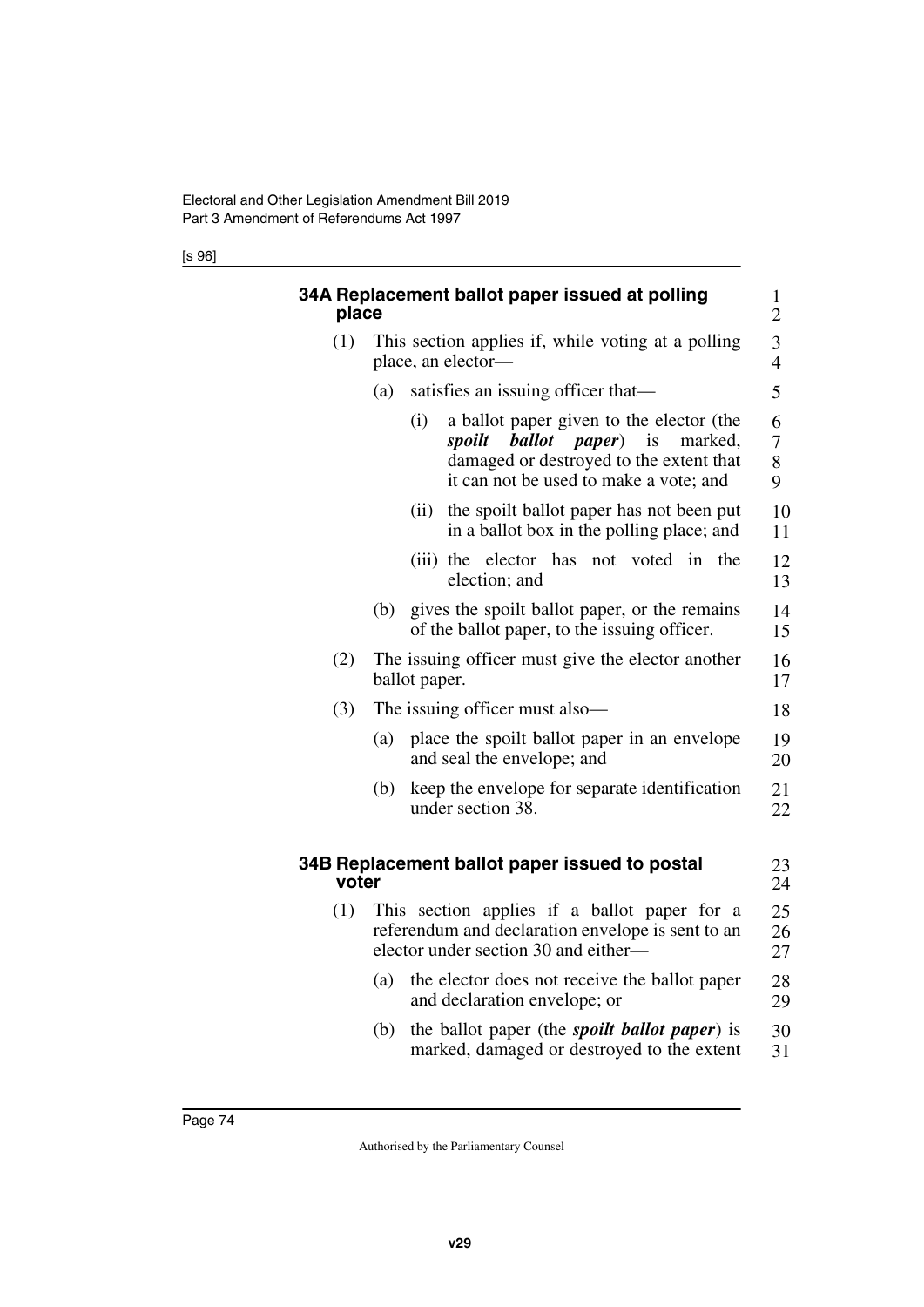[s 97]

|                     |               | that it can not be used to make a declaration<br>vote.                                                                                                           | 1<br>$\mathbf{2}$    |
|---------------------|---------------|------------------------------------------------------------------------------------------------------------------------------------------------------------------|----------------------|
|                     | (2)           | The elector may ask the commission or returning<br>officer for a replacement ballot paper.                                                                       | 3<br>$\overline{4}$  |
|                     | (3)           | If the replacement ballot paper is to be sent to the<br>elector, the request must state the address to<br>which the ballot paper is to be sent.                  | 5<br>6<br>7          |
|                     | (4)           | An issuing officer must—                                                                                                                                         | 8                    |
|                     |               | if the elector makes the request in person—<br>(a)<br>give another ballot paper and declaration<br>envelope to the elector; or                                   | 9<br>10<br>11        |
|                     |               | post, deliver or otherwise send another<br>(b)<br>ballot paper and declaration envelope to the<br>elector as soon as practicable after receiving<br>the request. | 12<br>13<br>14<br>15 |
|                     | (5)           | When the elector makes a declaration vote under<br>subdivision 2, the elector must make<br>the<br>declaration on the declaration envelope that<br>states-        | 16<br>17<br>18<br>19 |
|                     |               | the ballot paper sent to the elector has not<br>(a)<br>been received or has been marked, damaged<br>or destroyed; and                                            | 20<br>21<br>22       |
|                     |               | the elector has not otherwise voted in the<br>(b)<br>election.                                                                                                   | 23<br>24             |
|                     | (6)           | The commission and returning officers must keep<br>a record of all ballot papers and declaration<br>envelopes given or sent under this section.                  | 25<br>26<br>27       |
| <b>Clause</b><br>97 |               | Amendment of s 36 (Preliminary processing of<br>declaration envelopes and ballot papers)                                                                         | 28<br>29             |
|                     | (1)           | Section 36(2)(c), 'section $30(6)(d)$ '—                                                                                                                         | 30                   |
|                     | omit, insert- |                                                                                                                                                                  | 31                   |
|                     |               | section $30(8)(d)$                                                                                                                                               | 32                   |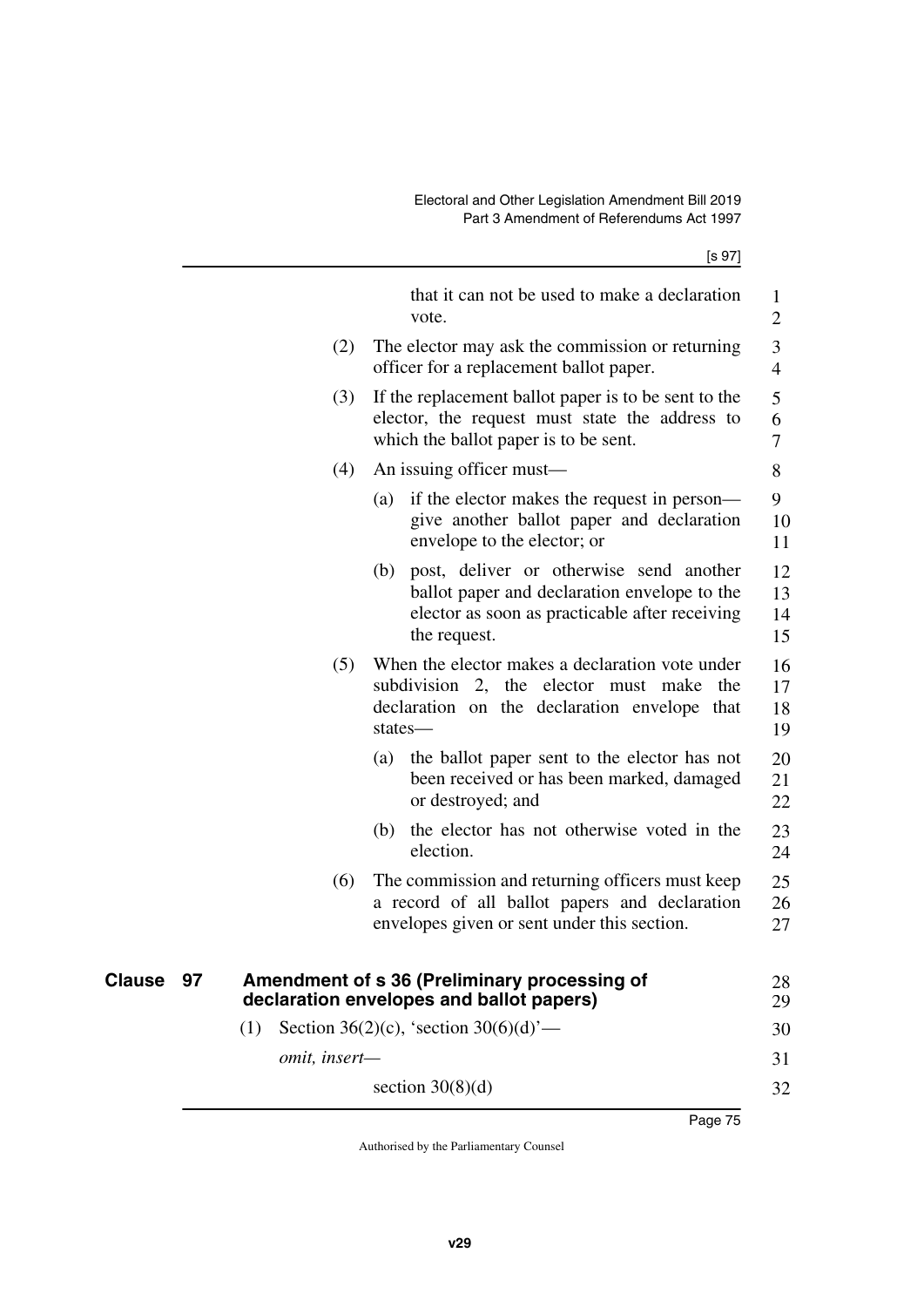[s 98]

| (2)<br>Section 36-<br>insert—                                                                                                                    |                                  |
|--------------------------------------------------------------------------------------------------------------------------------------------------|----------------------------------|
|                                                                                                                                                  | 1                                |
|                                                                                                                                                  | $\overline{2}$                   |
| Declaration envelopes may be examined under<br>(7A)<br>this section before or after polling day for the<br>referendum.                           | 3<br>$\overline{4}$<br>5         |
| Section $36(7A)$ and $(8)$ —<br>(3)                                                                                                              | 6                                |
| <i>renumber</i> as section $36(8)$ and (9).                                                                                                      | $\overline{7}$                   |
| <b>Clause</b><br>98<br>Amendment of s 37 (Preliminary and official counting of<br>votes)                                                         | 8<br>9                           |
| Section 37-                                                                                                                                      | 10                               |
| insert—                                                                                                                                          | 11                               |
| in accordance with the procedures made<br>(c)<br>under section 41A.                                                                              | 12<br>13                         |
| <b>Clause</b><br>99<br>Replacement of s 38 (Preliminary counting of ordinary<br>votes)                                                           | 14<br>15                         |
| Section 38-                                                                                                                                      | 16                               |
| omit, insert-                                                                                                                                    | 17                               |
| <b>Preliminary counting of ordinary votes</b><br>38                                                                                              | 18                               |
| As soon as practicable after the end of ordinary<br>(1)<br>voting hours on the polling day for the<br>referendum, the member of the commission's | 19<br>20<br>21<br>22<br>23<br>24 |
| staff in charge of a polling booth must ensure that<br>the commission's staff at the polling place follow<br>the procedures—                     |                                  |
| stated in subsection $(2)$ ; and<br>(a)                                                                                                          | 25                               |
| made under section 41A.<br>(b)                                                                                                                   | 26                               |
| The staff must-<br>(2)                                                                                                                           | 27                               |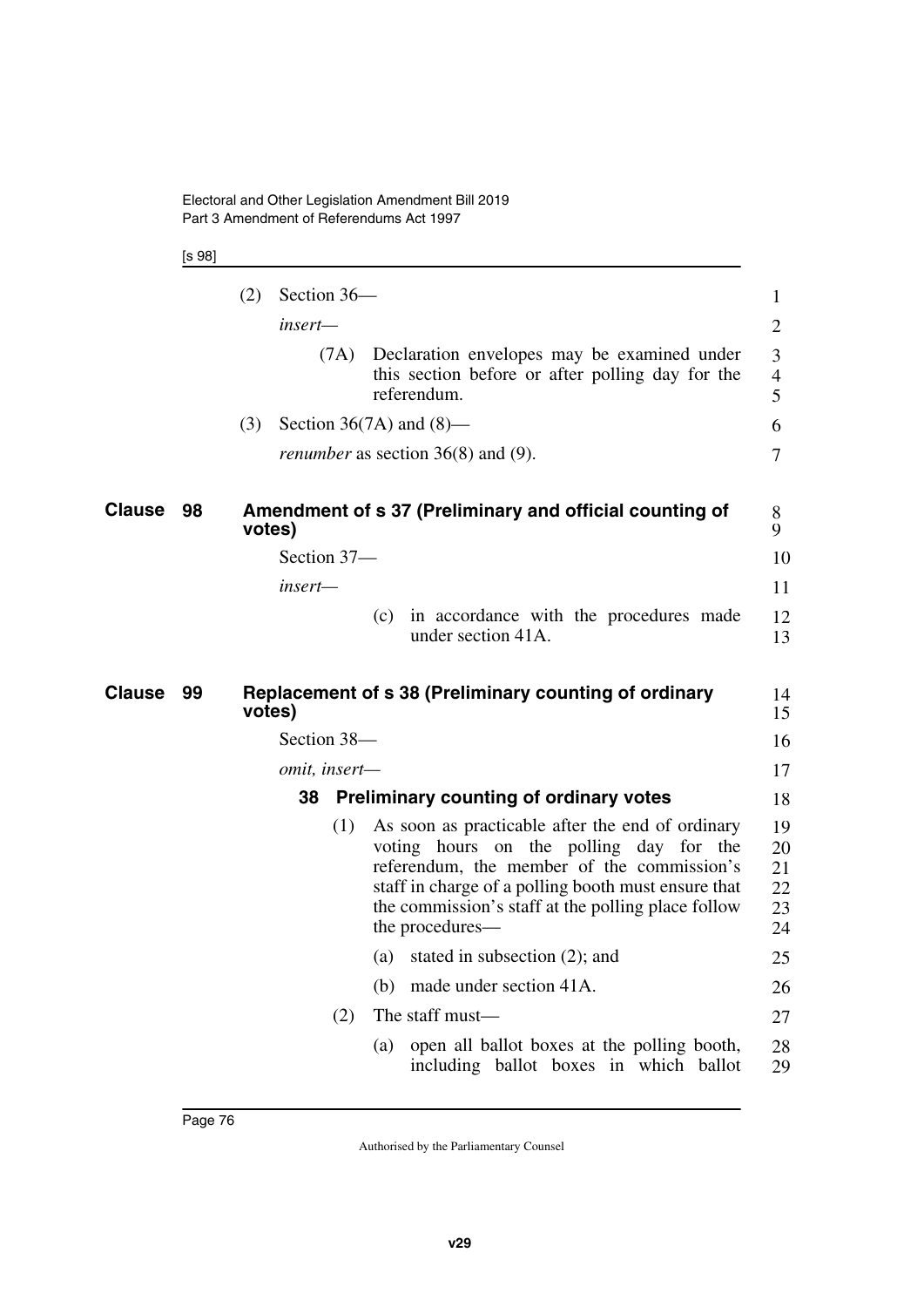[s 99]

|     | papers from declaration envelopes have<br>been placed under section $36(3)$ ; and                                                                                 | 1<br>2               |
|-----|-------------------------------------------------------------------------------------------------------------------------------------------------------------------|----------------------|
| (b) | identify and keep in separate parcels for<br>each different electoral district-                                                                                   | 3<br>$\overline{4}$  |
|     | all formal ballot papers (including<br>(i)<br>ballot papers printed for electronically<br>assisted votes) that are<br>in<br>not<br>a<br>declaration envelope; and | 5<br>6<br>7<br>8     |
|     | (ii) all declaration envelopes; and                                                                                                                               | 9                    |
|     | (iii) all informal ballot papers (including<br>ballot papers printed for electronically<br>assisted votes) that are<br>not in<br>a<br>declaration envelope; and   | 10<br>11<br>12<br>13 |
| (c) | for each electoral district for which ordinary<br>votes are to be counted at the polling<br>booth-                                                                | 14<br>15<br>16       |
|     | (i)<br>arrange, count and keep in separate<br>parcels-                                                                                                            | 17<br>18             |
|     | (A) all yes votes; and                                                                                                                                            | 19                   |
|     | (B) all no votes; and                                                                                                                                             | 20                   |
|     | (C) all informal ballot papers; and                                                                                                                               | 21                   |
|     | (ii)<br>prepare and sign a statement, in the<br>approved form, setting out-                                                                                       | 22<br>23             |
|     | (A) the number of yes votes; and                                                                                                                                  | 24                   |
|     | the number of no votes; and<br>(B)                                                                                                                                | 25                   |
|     | the number of informal ballot<br>(C)<br>papers; and                                                                                                               | 26<br>27             |
|     | (iii) advise the returning officer for the<br>electoral district of the contents of the<br>statement; and                                                         | 28<br>29<br>30       |
| (d) | district<br>for<br>each<br>electoral<br>which<br>to<br>paragraph (c) does not apply, identify and<br>keep in a separate parcel—                                   | 31<br>32<br>33       |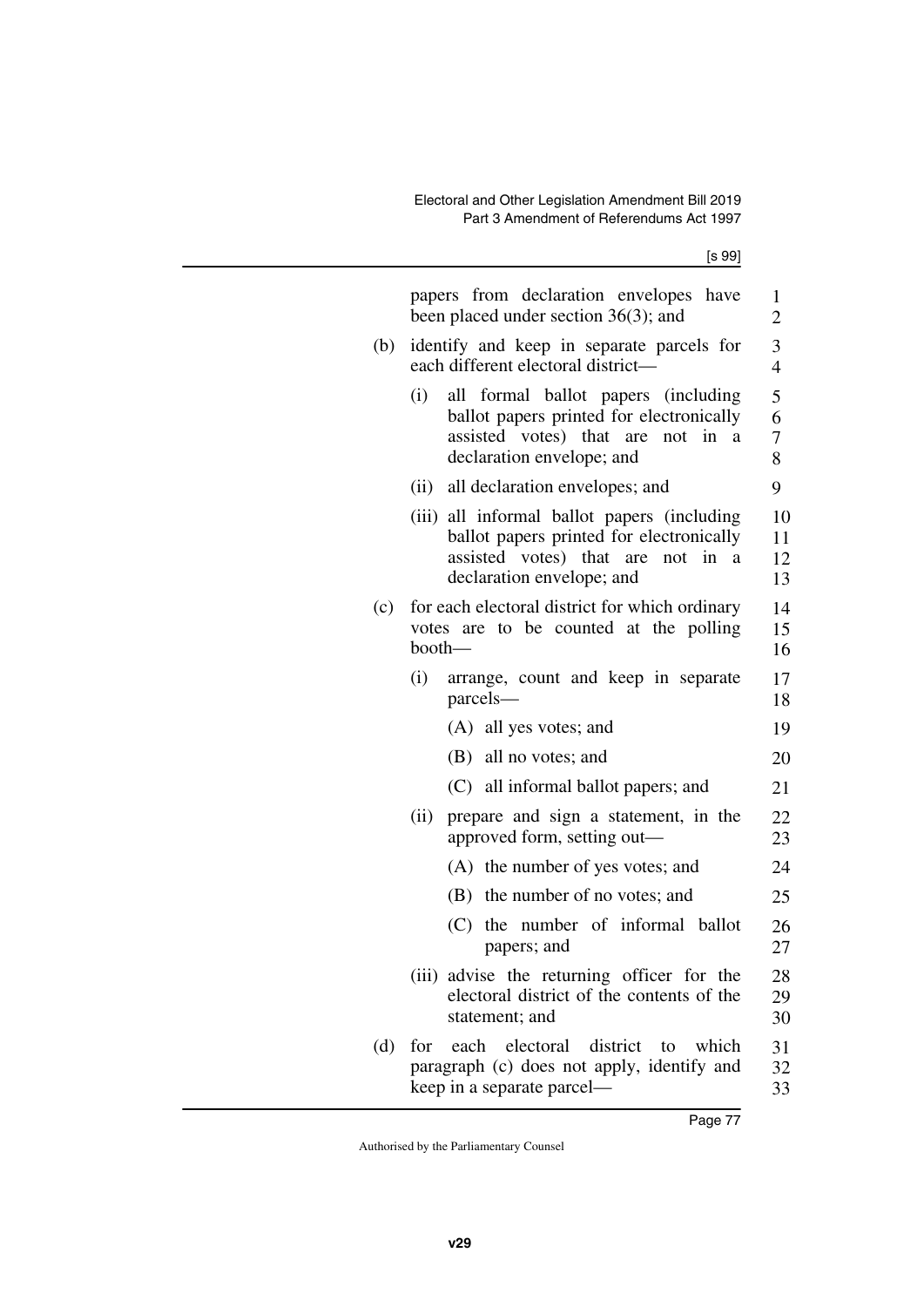[s 99]

|     |     | (i)<br>all formal ballot papers, including<br>ballot papers printed for electronically<br>assisted votes; and                                                              | $\mathbf{1}$<br>$\overline{c}$<br>3 |
|-----|-----|----------------------------------------------------------------------------------------------------------------------------------------------------------------------------|-------------------------------------|
|     |     | (ii)<br>all informal ballot papers, including<br>ballot papers printed for electronically<br>assisted votes; and                                                           | $\overline{\mathcal{A}}$<br>5<br>6  |
|     | (e) | for each separate parcel of ballot papers or<br>declaration envelopes—                                                                                                     | 7<br>8                              |
|     |     | (i)<br>seal the parcel; and                                                                                                                                                | 9                                   |
|     |     | (ii)<br>write on the parcel a description of its<br>contents, including the number of<br>ballot papers or declaration envelopes<br>in the parcel; and                      | 10<br>11<br>12<br>13                |
|     |     | (iii) sign the description; and                                                                                                                                            | 14                                  |
|     |     | (iv) if a scrutineer wishes to countersign the<br>description—allow the scrutineer to do<br>so; and                                                                        | 15<br>16<br>17                      |
|     | (f) | send the parcels, and the<br>statement<br>mentioned in subsection $(2)(c)(ii)$ , to the<br>officer<br>returning<br>for<br>the<br>appropriate<br>electoral district.        | 18<br>19<br>20<br>21                |
| (3) |     | However, if the poll was for more than<br>-1<br>referendum, the staff must make up the ballot<br>papers into separate sealed parcels in the way the<br>commission directs. | 22<br>23<br>24<br>25                |
| (4) |     | Also, the staff must—                                                                                                                                                      | 26                                  |
|     | (a) | identify all envelopes containing spoilt<br>ballot papers for each different electoral<br>district; and                                                                    | 27<br>28<br>29                      |
|     | (b) | keep the envelopes in a separate parcel; and                                                                                                                               | 30                                  |
|     | (c) | deal with the parcel in the way stated in<br>subsection $(2)(e)$ and $(f)$ as if the reference<br>in that subsection to ballot papers were a                               | 31<br>32<br>33                      |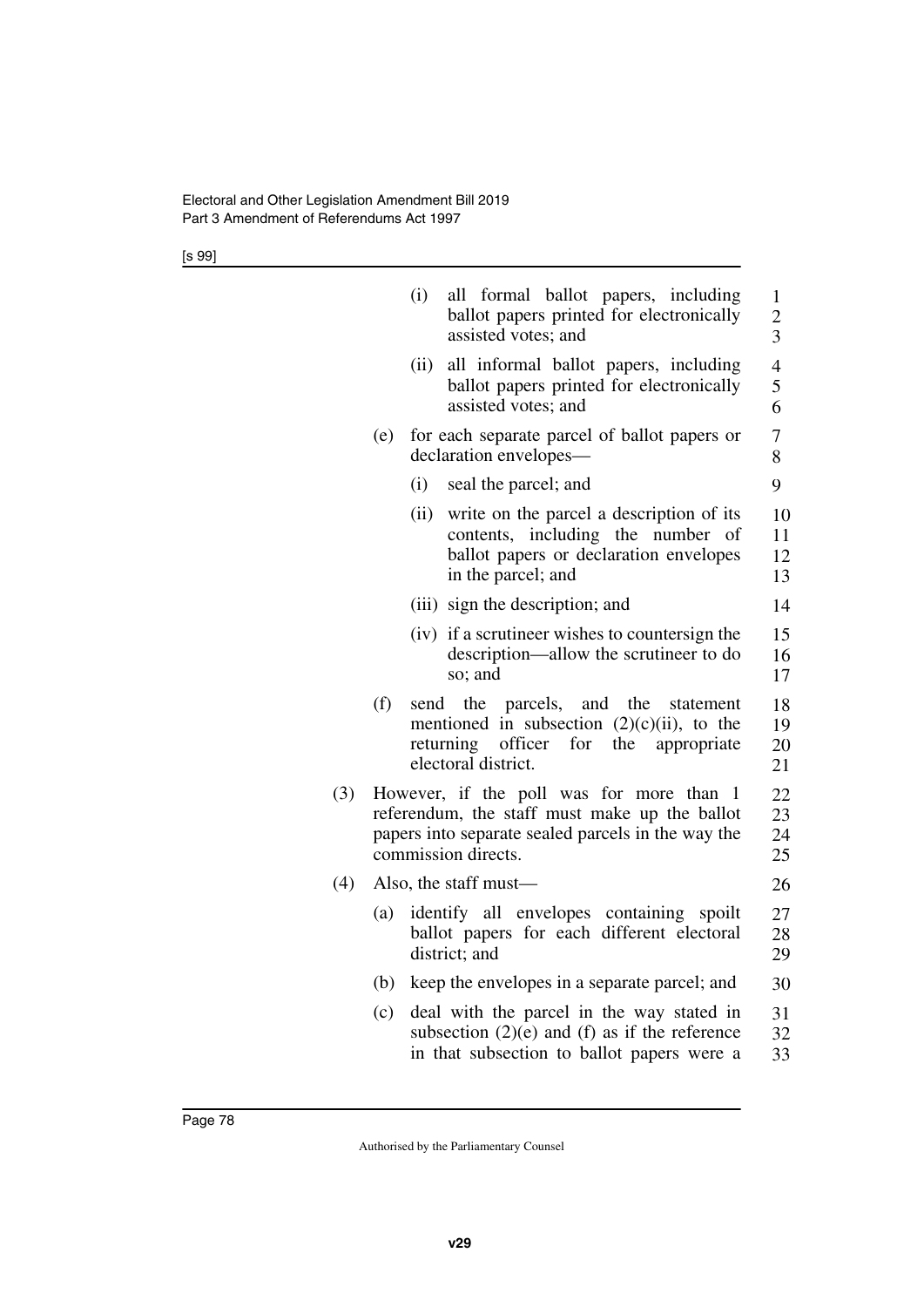|--|--|--|--|

|               |               | reference to envelopes containing spoilt<br>ballot papers.                                                                                                                                                              | $\mathbf{1}$<br>$\overline{2}$ |
|---------------|---------------|-------------------------------------------------------------------------------------------------------------------------------------------------------------------------------------------------------------------------|--------------------------------|
|               | (5)           | This section also applies, in the way stated in<br>subsection $(6)$ , to the following votes received by<br>the commission—                                                                                             | 3<br>4<br>5                    |
|               |               | (a) votes received under section 36 for an<br>electoral district;                                                                                                                                                       | 6<br>7                         |
|               |               | (b) pre-poll votes for an electoral district made<br>at a pre-poll voting office;                                                                                                                                       | $8\,$<br>9                     |
|               |               | ballot papers printed for electronically<br>(c)<br>assisted votes at a place other than a polling<br>booth.                                                                                                             | 10<br>11<br>12                 |
|               | (6)           | This section applies to the votes mentioned in<br>subsection $(5)$ in the same way it would apply if<br>an office of the commission, or a pre-poll voting<br>office, were a polling booth for an electoral<br>district- | 13<br>14<br>15<br>16<br>17     |
|               |               | to the extent it is reasonably practicable to<br>(a)<br>count the votes on polling day; and                                                                                                                             | 18<br>19                       |
|               |               | subject to any changes prescribed by<br>(b)<br>regulation and any other necessary changes.                                                                                                                              | 20<br>21                       |
| Clause<br>100 |               | Amendment of s 39 (Official counting of votes)                                                                                                                                                                          | 22                             |
|               | (1)           | Section 39(1), after 'this section'—                                                                                                                                                                                    | 23                             |
|               | insert—       |                                                                                                                                                                                                                         | 24                             |
|               |               | and made under section 41A                                                                                                                                                                                              | 25                             |
|               | (2)           | Section 39 $(2)(b)$ and $(c)$ —                                                                                                                                                                                         | 26                             |
|               | omit, insert- |                                                                                                                                                                                                                         | 27                             |
|               |               | identify and keep in separate parcels for<br>(b)<br>each different electoral district-                                                                                                                                  | 28<br>29                       |
|               |               | all formal ballot papers (including<br>(i)<br>ballot papers printed for electronically                                                                                                                                  | 30<br>31                       |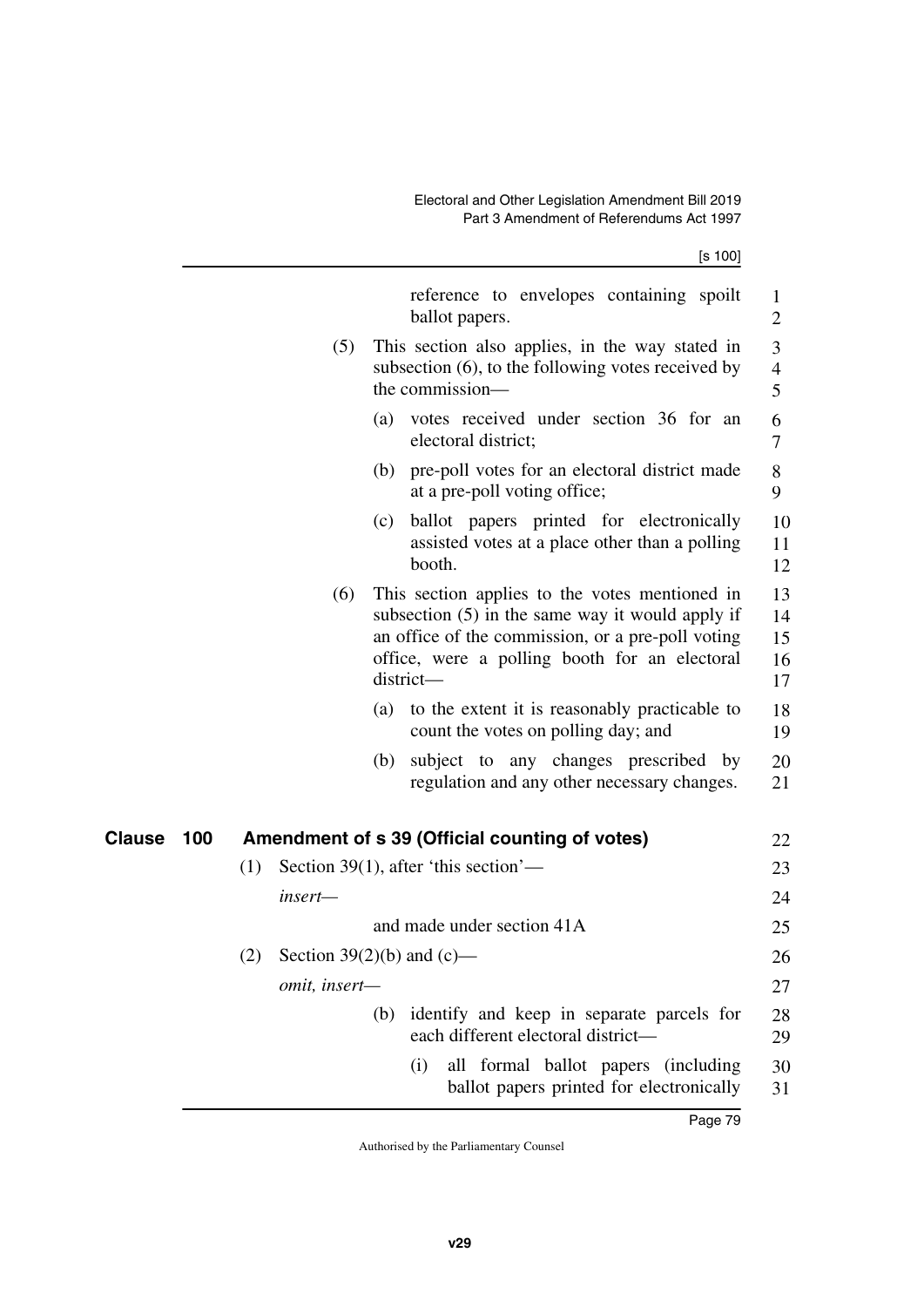[s 100]

|     |                                               |       | assisted votes) that are<br>not in a<br>declaration envelope; and                                                                                         | $\mathbf{1}$<br>$\overline{2}$ |
|-----|-----------------------------------------------|-------|-----------------------------------------------------------------------------------------------------------------------------------------------------------|--------------------------------|
|     |                                               | (ii)  | all declaration envelopes; and                                                                                                                            | 3                              |
|     |                                               |       | (iii) all informal ballot papers (including<br>ballot papers printed for electronically<br>assisted votes) that are not in a<br>declaration envelope; and | $\overline{4}$<br>5<br>6<br>7  |
|     | (c)                                           | than  | for each parcel for an electoral district other<br>the<br>returning<br>officer's<br>electoral<br>district-                                                | 8<br>9<br>10                   |
|     |                                               | (i)   | seal the parcel; and                                                                                                                                      | 11                             |
|     |                                               | (ii)  | write on the parcel a description of its<br>contents, including the number of<br>ballot papers or declaration envelopes<br>in the parcel; and             | 12<br>13<br>14<br>15           |
|     |                                               |       | (iii) sign the description; and                                                                                                                           | 16                             |
|     |                                               |       | (iv) if a scrutineer wishes to countersign the<br>description—allow the scrutineer to do<br>so; and                                                       | 17<br>18<br>19                 |
| (3) | Section $39(3)(a)$ —                          |       |                                                                                                                                                           | 20                             |
|     | omit, insert-                                 |       |                                                                                                                                                           | 21                             |
|     | (a)                                           | open- |                                                                                                                                                           | 22                             |
|     |                                               | (i)   | the parcels mentioned in subsection<br>officer's<br>(2)(b)<br>for<br>the<br>returning<br>electoral district; and                                          | 23<br>24<br>25                 |
|     |                                               | (ii)  | all sealed parcels of ballot papers and<br>declaration envelopes<br>sent to<br>the<br>returning officer under section 38; and                             | 26<br>27<br>28                 |
|     |                                               |       | (ab) follow the procedures set out in section 36<br>for all declaration envelopes; and                                                                    | 29<br>30                       |
| (4) | Section 39(3)(ab) to $(c)$ —                  |       |                                                                                                                                                           | 31                             |
|     | <i>renumber</i> as section $39(3)(b)$ to (d). |       |                                                                                                                                                           | 32                             |
|     |                                               |       |                                                                                                                                                           |                                |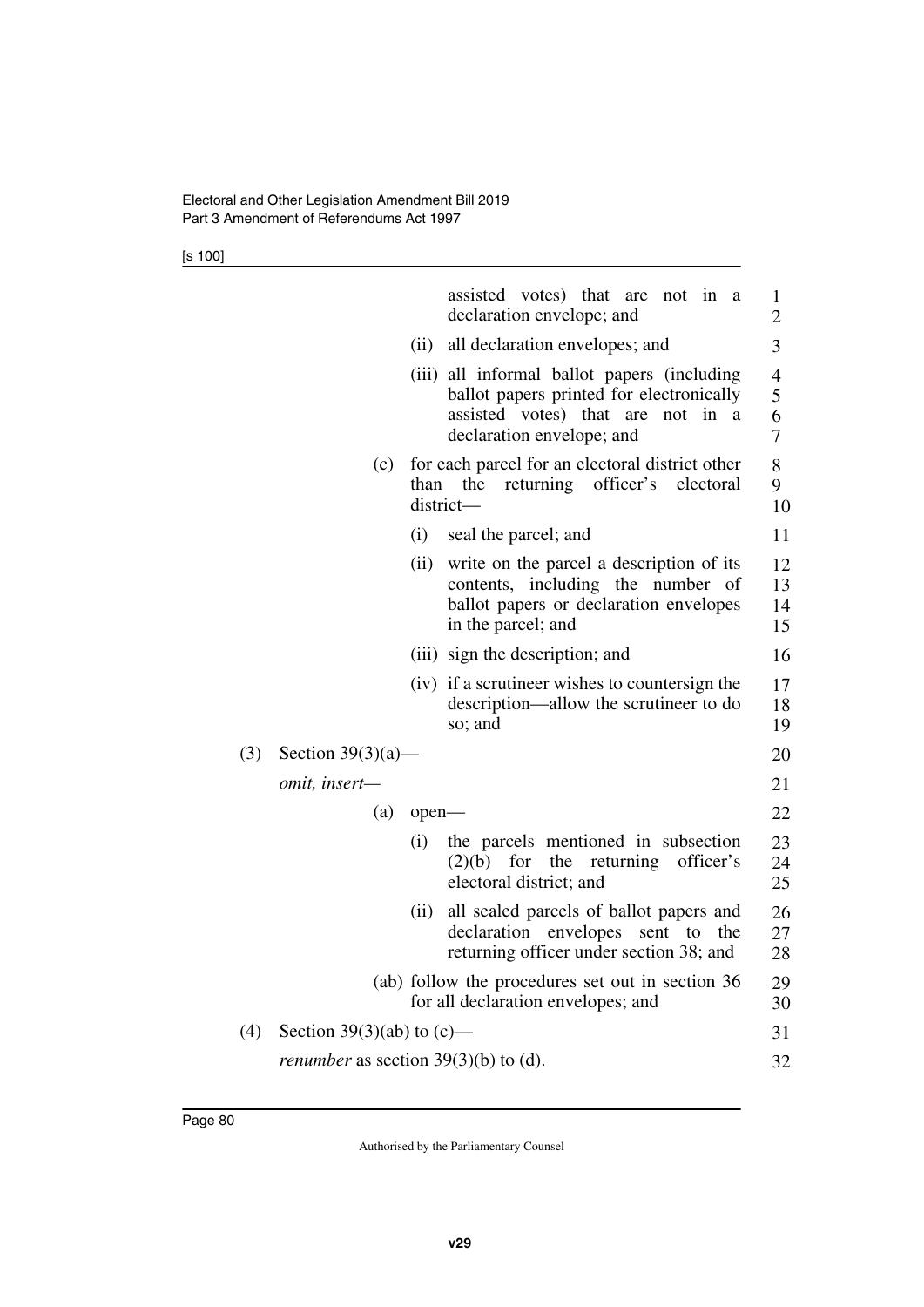| Clause | 101 | Insertion of new s 41A |     |                                                                                                                                                                                                                                                                  | 1                                |
|--------|-----|------------------------|-----|------------------------------------------------------------------------------------------------------------------------------------------------------------------------------------------------------------------------------------------------------------------|----------------------------------|
|        |     | After section 41-      |     |                                                                                                                                                                                                                                                                  | 2                                |
|        |     | <i>insert—</i>         |     |                                                                                                                                                                                                                                                                  | 3                                |
|        |     |                        |     | 41A Prescribed procedures for counting of<br>absentee votes                                                                                                                                                                                                      | 4<br>5                           |
|        |     | (1)                    |     | The commission must make procedures about<br>how, subject to this division, absentee votes at a<br>referendum are to be counted.                                                                                                                                 | 6<br>7<br>8                      |
|        |     | (2)                    |     | The procedures must provide for-                                                                                                                                                                                                                                 | 9                                |
|        |     |                        | (a) | the circumstances in which absentee votes<br>are counted at a polling booth under section<br>$38$ ; and                                                                                                                                                          | 10<br>11<br>12                   |
|        |     |                        | (b) | ensuring absentee votes are counted at<br>polling places in a way that does not<br>compromise the secrecy of voting; and                                                                                                                                         | 13<br>14<br>15                   |
|        |     |                        | (c) | the secure delivery of sealed ballot boxes,<br>and sealed parcels of ballot papers and<br>declaration envelopes, containing absentee<br>votes to the returning officer for<br>the<br>electoral<br>appropriate<br>district<br>the<br><b>or</b><br>commission; and | 16<br>17<br>18<br>19<br>20<br>21 |
|        |     |                        | (d) | the arrangements for scrutineers to be<br>present when absentee votes are counted<br>and their roles and responsibilities.                                                                                                                                       | 22<br>23<br>24                   |
|        |     | (3)                    |     | The procedures—                                                                                                                                                                                                                                                  | 25                               |
|        |     |                        |     | (a) do not take effect until approved by a<br>regulation; and                                                                                                                                                                                                    | 26<br>27                         |
|        |     |                        | (b) | must be tabled in the Legislative Assembly<br>with<br>the<br>regulation approving<br>the<br>procedures; and                                                                                                                                                      | 28<br>29<br>30                   |
|        |     |                        | (c) | must be published on the commission's<br>website.                                                                                                                                                                                                                | 31<br>32                         |
|        |     | (4)                    |     | In this section-                                                                                                                                                                                                                                                 | 33                               |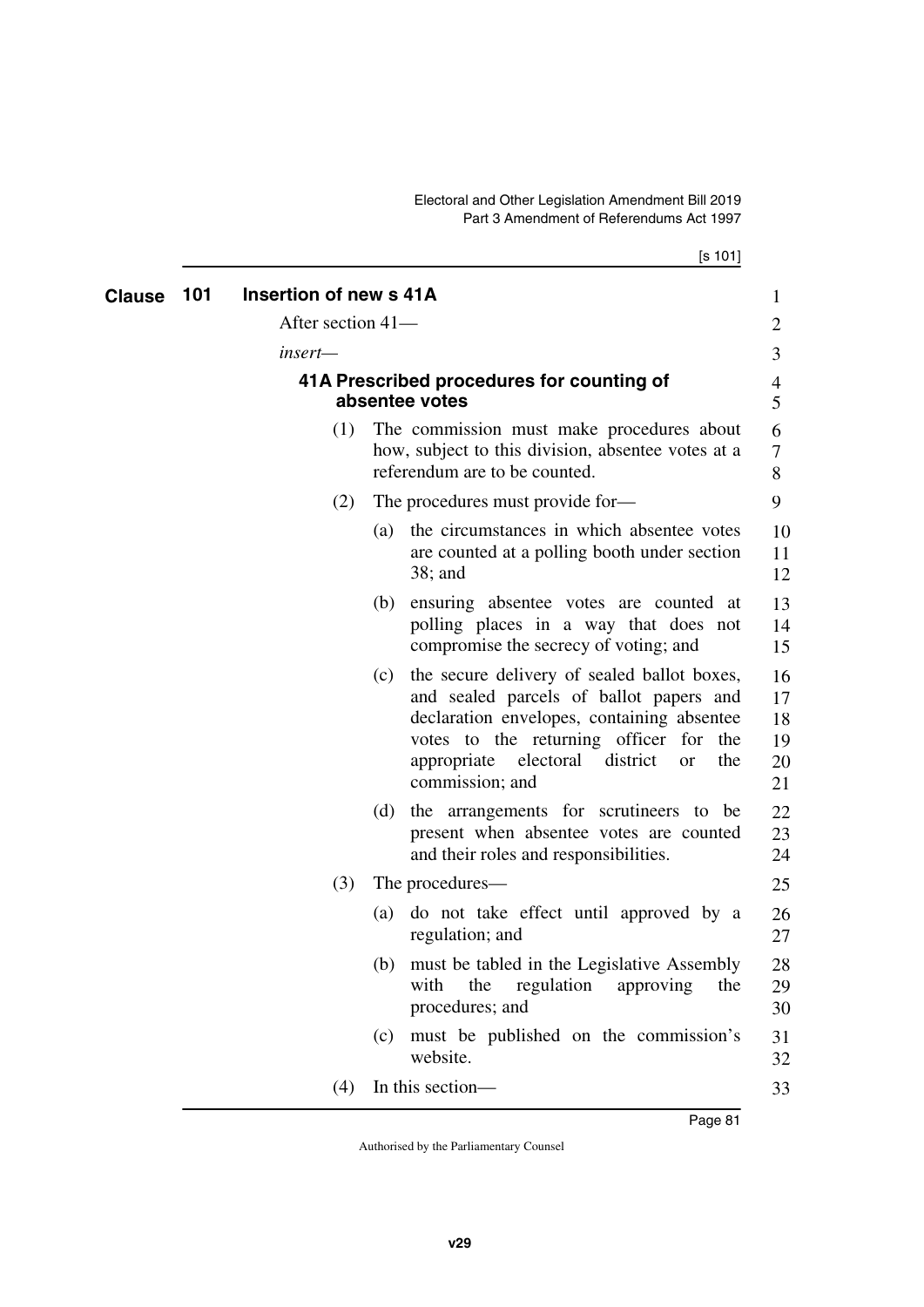[s 102]

|        |     |     |                        |     |      | <i>absentee vote</i> means an ordinary vote made by an<br>elector at a polling booth that is not located in the<br>elector's electoral district.                                                               | 1<br>$\mathfrak{2}$<br>3   |
|--------|-----|-----|------------------------|-----|------|----------------------------------------------------------------------------------------------------------------------------------------------------------------------------------------------------------------|----------------------------|
| Clause | 102 |     | declaration envelopes) |     |      | Amendment of s 46 (Storage of ballot papers and                                                                                                                                                                | 4<br>5                     |
|        |     | (1) |                        |     |      | Section 46(1), from 'a period' to 'Governor'—                                                                                                                                                                  | 6                          |
|        |     |     | omit, insert-          |     |      |                                                                                                                                                                                                                | 7                          |
|        |     |     |                        |     |      | the period that applies under subsection $(2)$                                                                                                                                                                 | 8                          |
|        |     | (2) | Section $46(1)(a)$ —   |     |      |                                                                                                                                                                                                                | 9                          |
|        |     |     | omit, insert-          |     |      |                                                                                                                                                                                                                | 10                         |
|        |     |     |                        | (a) |      | formal and informal ballot papers for the<br>referendum;                                                                                                                                                       | 11<br>12                   |
|        |     | (3) | Section 46-            |     |      |                                                                                                                                                                                                                | 13                         |
|        |     |     | insert-                |     |      |                                                                                                                                                                                                                | 14                         |
|        |     |     | (1A)                   |     |      | For subsection $(1)$ , the period starts on the polling<br>day for the referendum and ends on the latest of<br>the following days—                                                                             | 15<br>16<br>17             |
|        |     |     |                        | (a) |      | the day that is 1 year after the polling day;                                                                                                                                                                  | 18                         |
|        |     |     |                        |     |      | (b) if the material relates to an application to<br>dispute a referendum or an appeal—the day<br>on which-                                                                                                     | 19<br>20<br>21             |
|        |     |     |                        |     | (i)  | the application is withdrawn; or                                                                                                                                                                               | 22                         |
|        |     |     |                        |     | (ii) | if the application is decided and an<br>appeal from the decision has not been<br>started—the time for starting an appeal<br>from the decision ends; or                                                         | 23<br>24<br>25<br>26       |
|        |     |     |                        |     |      | (iii) if the application is dismissed and an<br>appeal from the decision or order to<br>dismiss the application has not been<br>started—the time for starting an appeal<br>from the decision or order ends; or | 27<br>28<br>29<br>30<br>31 |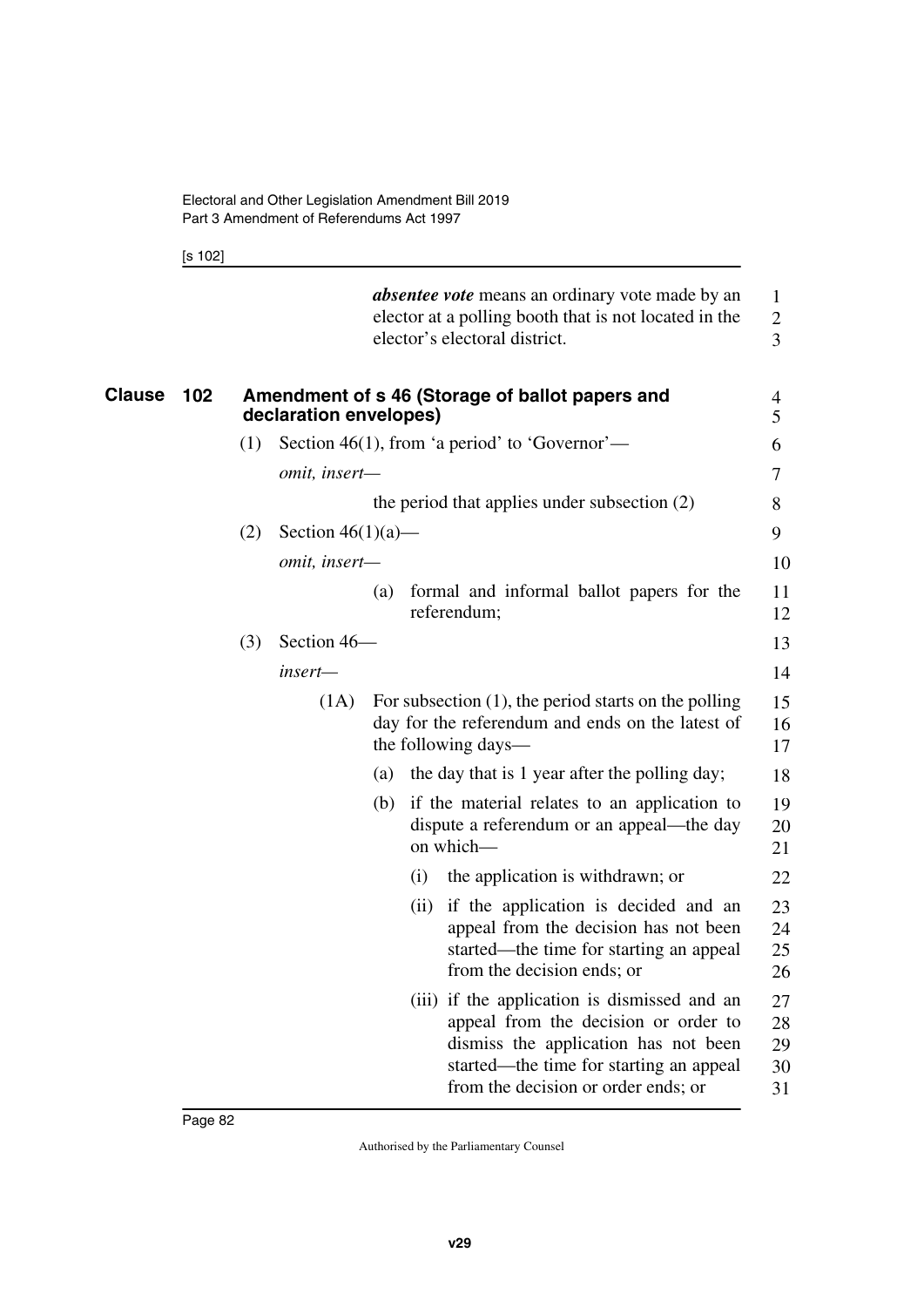[s 103]

|               |     |     |                                             |     | (iv) the appeal is decided, dismissed or<br>withdrawn;                                                                                                                                             | $\bf{l}$<br>$\overline{2}$         |
|---------------|-----|-----|---------------------------------------------|-----|----------------------------------------------------------------------------------------------------------------------------------------------------------------------------------------------------|------------------------------------|
|               |     |     |                                             |     | (c) if the commission has authorised a person,<br>including, for example, a person who<br>conducts research at a university, to use the<br>materials for analysis or research—the day<br>on which- | 3<br>$\overline{4}$<br>5<br>6<br>7 |
|               |     |     |                                             | (i) | the person finishes the analysis or<br>research; or                                                                                                                                                | 8<br>9                             |
|               |     |     |                                             |     | (ii) the person no longer requires the<br>materials for the analysis or research;<br><b>or</b>                                                                                                     | 10<br>11<br>12                     |
|               |     |     |                                             |     | withdraws<br>the<br>$(iii)$ the<br>commission<br>authorisation.                                                                                                                                    | 13<br>14                           |
|               |     | (4) | Section 46-                                 |     |                                                                                                                                                                                                    | 15                                 |
|               |     |     | insert—                                     |     |                                                                                                                                                                                                    | 16                                 |
|               |     |     | (4)                                         |     | In this section—                                                                                                                                                                                   | 17                                 |
|               |     |     |                                             |     | <i>appeal</i> means an appeal started under part 5,<br>division 2.                                                                                                                                 | 18<br>19                           |
|               |     |     |                                             |     | <i>application to dispute a referendum</i> means<br>an application to dispute a referendum under<br>part 5, division 1.                                                                            | 20<br>21<br>22                     |
|               |     | (5) | Section 46(1A) and $(2)$ —                  |     |                                                                                                                                                                                                    | 23                                 |
|               |     |     | <i>renumber</i> as section $46(2)$ and (3). |     |                                                                                                                                                                                                    | 24                                 |
| <b>Clause</b> | 103 |     | be named)                                   |     | Amendment of s 72 (Author of referendum matter must                                                                                                                                                | 25<br>26                           |
|               |     |     | $(1)$ Section 72(1), penalty-               |     |                                                                                                                                                                                                    | 27                                 |
|               |     |     | omit, insert-                               |     |                                                                                                                                                                                                    | 28                                 |
|               |     |     |                                             |     | Maximum penalty-                                                                                                                                                                                   | 29                                 |
|               |     |     | (a)                                         |     | for an individual—20 penalty units; or                                                                                                                                                             | 30                                 |
|               |     |     | (b)                                         |     | for a corporation—85 penalty units.                                                                                                                                                                | 31                                 |
|               |     |     |                                             |     |                                                                                                                                                                                                    |                                    |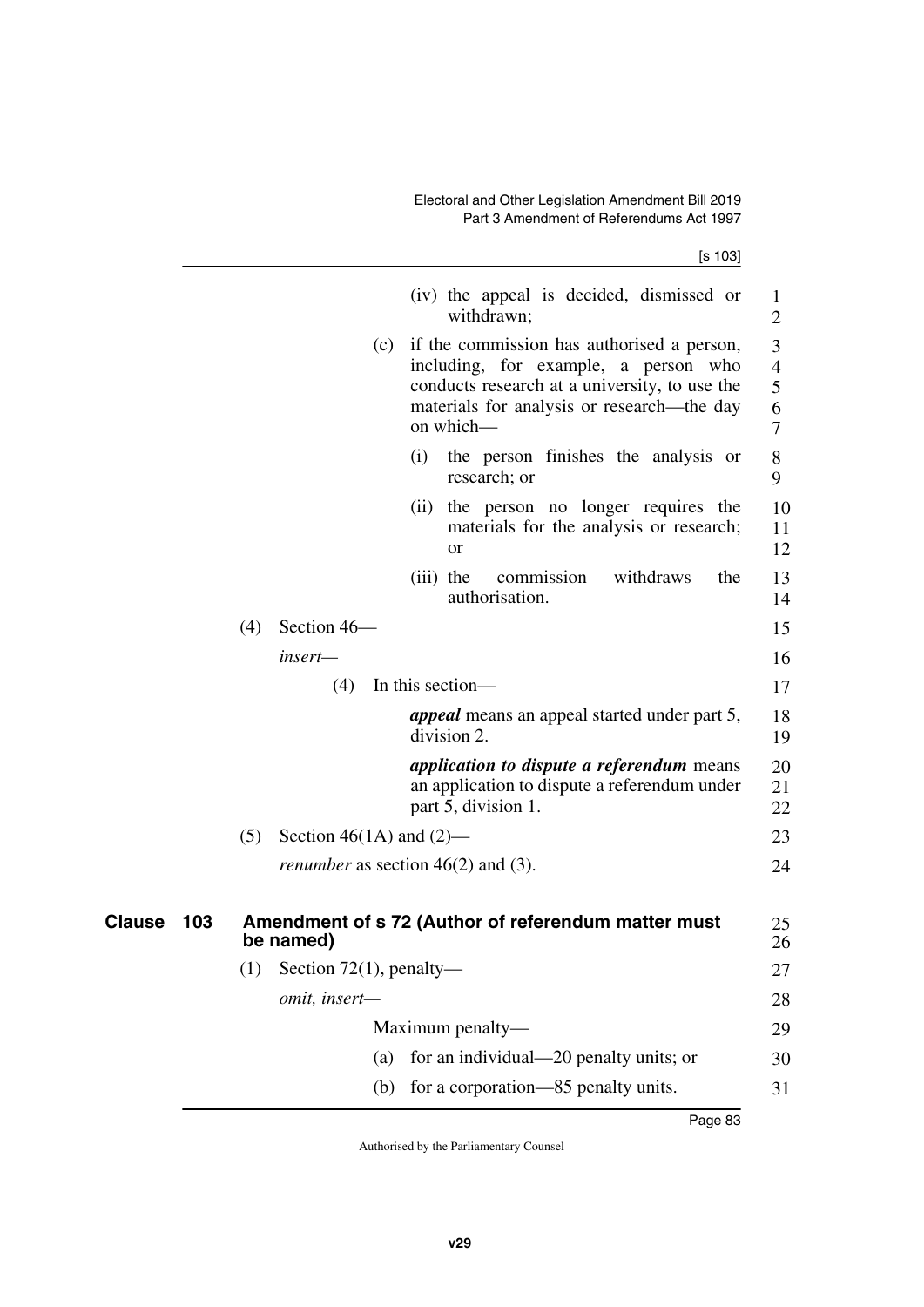## [s 104]

|               |     | (2) | Section 72(4), definition referendum matter-                                                                                                     | $\mathbf{1}$   |
|---------------|-----|-----|--------------------------------------------------------------------------------------------------------------------------------------------------|----------------|
|               |     |     | omit.                                                                                                                                            | 2              |
|               |     | (3) | Section $72(4)$ —                                                                                                                                | 3              |
|               |     |     | insert-                                                                                                                                          | $\overline{4}$ |
|               |     |     | <i>publish</i> includes publish on the internet, even if<br>the internet site on which the publication is made<br>is located outside Queensland. | 5<br>6<br>7    |
| <b>Clause</b> | 104 |     | Amendment of s 73 (Headline to general referendum<br>matter advertisements)                                                                      | 8<br>9         |
|               |     |     | Section $73(1)$ , penalty—                                                                                                                       | 10             |
|               |     |     | omit, insert-                                                                                                                                    | 11             |
|               |     |     | Maximum penalty—                                                                                                                                 | 12             |
|               |     |     | for an individual—10 penalty units; or<br>(a)                                                                                                    | 13             |
|               |     |     | (b)<br>for a corporation—40 penalty units.                                                                                                       | 14             |
| <b>Clause</b> | 105 |     | Amendment of s 76 (Leave to vote)                                                                                                                | 15             |
|               |     |     | Section 76(3), penalty—                                                                                                                          | 16             |
|               |     |     | omit, insert-                                                                                                                                    | 17             |
|               |     |     | Maximum penalty—                                                                                                                                 | 18             |
|               |     |     | for an individual—10 penalty units; or<br>(a)                                                                                                    | 19             |
|               |     |     | for a corporation—40 penalty units.<br>(b)                                                                                                       | 20             |
| <b>Clause</b> | 106 |     | Amendment of s 77 (Canvassing etc. in or near polling<br>places)                                                                                 | 21<br>22       |
|               |     | (1) | Section $77(1)(b)$ , from 'or' to 'commission,'—                                                                                                 | 23             |
|               |     |     | omit.                                                                                                                                            | 24             |
|               |     | (2) | Section 77(1), penalty, '9 penalty units'—                                                                                                       | 25             |
|               |     |     | omit, insert-                                                                                                                                    | 26             |
|               |     |     |                                                                                                                                                  |                |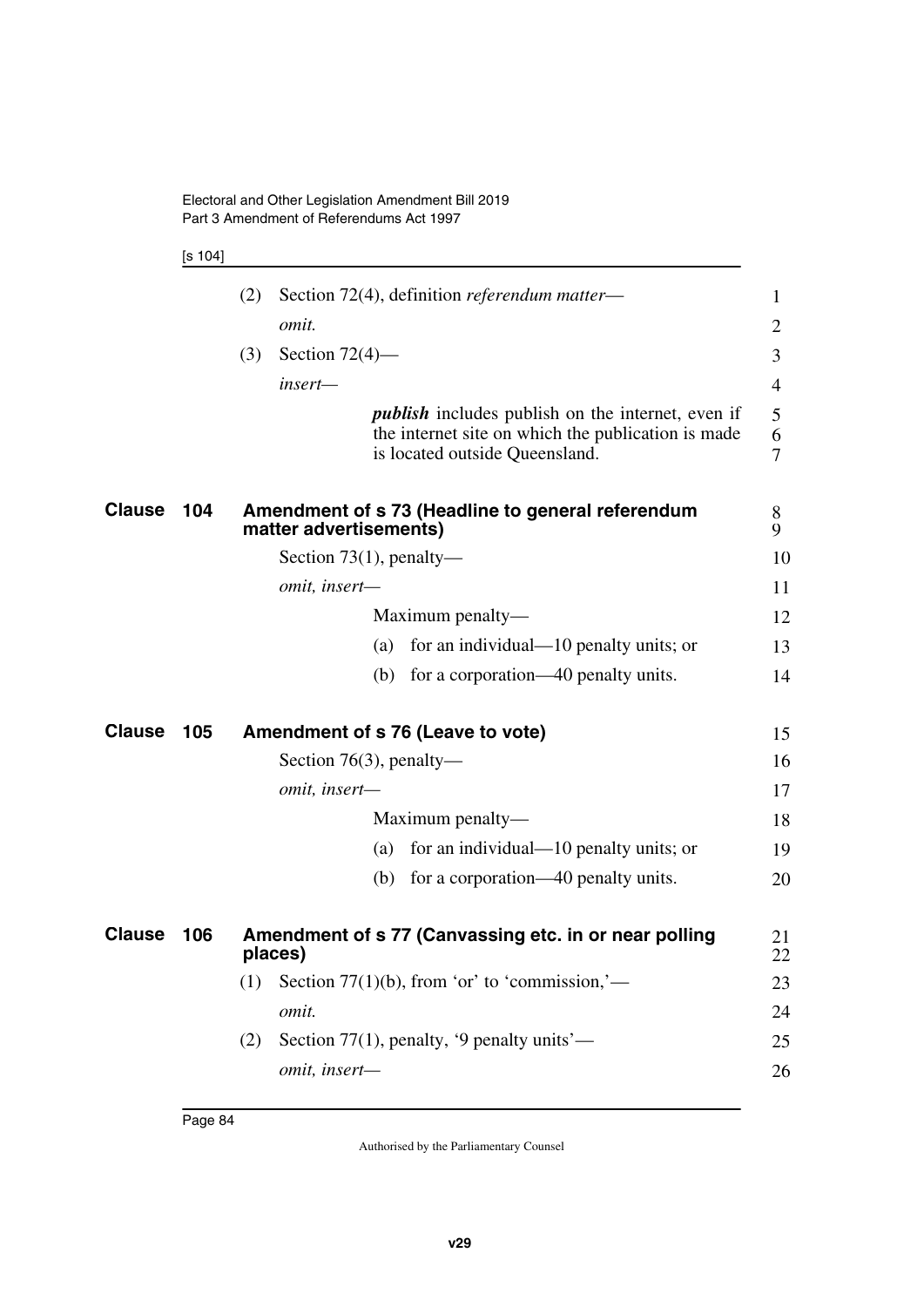|               |     | [s 107]                                                                         |                |  |  |  |
|---------------|-----|---------------------------------------------------------------------------------|----------------|--|--|--|
|               |     | 10 penalty units                                                                | $\mathbf{1}$   |  |  |  |
| <b>Clause</b> | 107 | Amendment of s 78 (Interrupting voting etc.)                                    | $\overline{2}$ |  |  |  |
|               |     | Section 78, penalty, '9 penalty units'—                                         | $\overline{3}$ |  |  |  |
|               |     | omit, insert-                                                                   | $\overline{4}$ |  |  |  |
|               |     | 10 penalty units                                                                | 5              |  |  |  |
| <b>Clause</b> | 108 | Amendment of s 82 (Offences relating to ballot papers)                          | 6              |  |  |  |
|               |     | Section 82(1)(a), '30(6)(c)'—                                                   | 7              |  |  |  |
|               |     | omit, insert-                                                                   | 8              |  |  |  |
|               |     | 30(8)(c)                                                                        | 9              |  |  |  |
| <b>Clause</b> | 109 | Amendment of s 83 (Failure to give, post or send<br>documents for someone else) |                |  |  |  |
|               |     | Section 83(1) and (2), 'returning officer.' $-$<br>(1)                          | 12             |  |  |  |
|               |     | omit, insert-                                                                   | 13             |  |  |  |
|               |     | returning officer, unless the person has a<br>reasonable excuse.                | 14<br>15       |  |  |  |
|               |     | Section 83(2), 'section 30(6)(d)(ii)'—<br>(2)                                   | 16             |  |  |  |
|               |     | omit, insert-                                                                   | 17             |  |  |  |
|               |     | section $30(8)(d)(ii)$                                                          | 18             |  |  |  |
| <b>Clause</b> | 110 | Amendment of s 85 (Breaking seals on parcels)                                   | 19             |  |  |  |
|               |     | Section 85, 'section $38(2)(h)$ '—                                              | 20             |  |  |  |
|               |     | omit, insert-                                                                   | 21             |  |  |  |
|               |     | section $38(2)(e)$                                                              | 22             |  |  |  |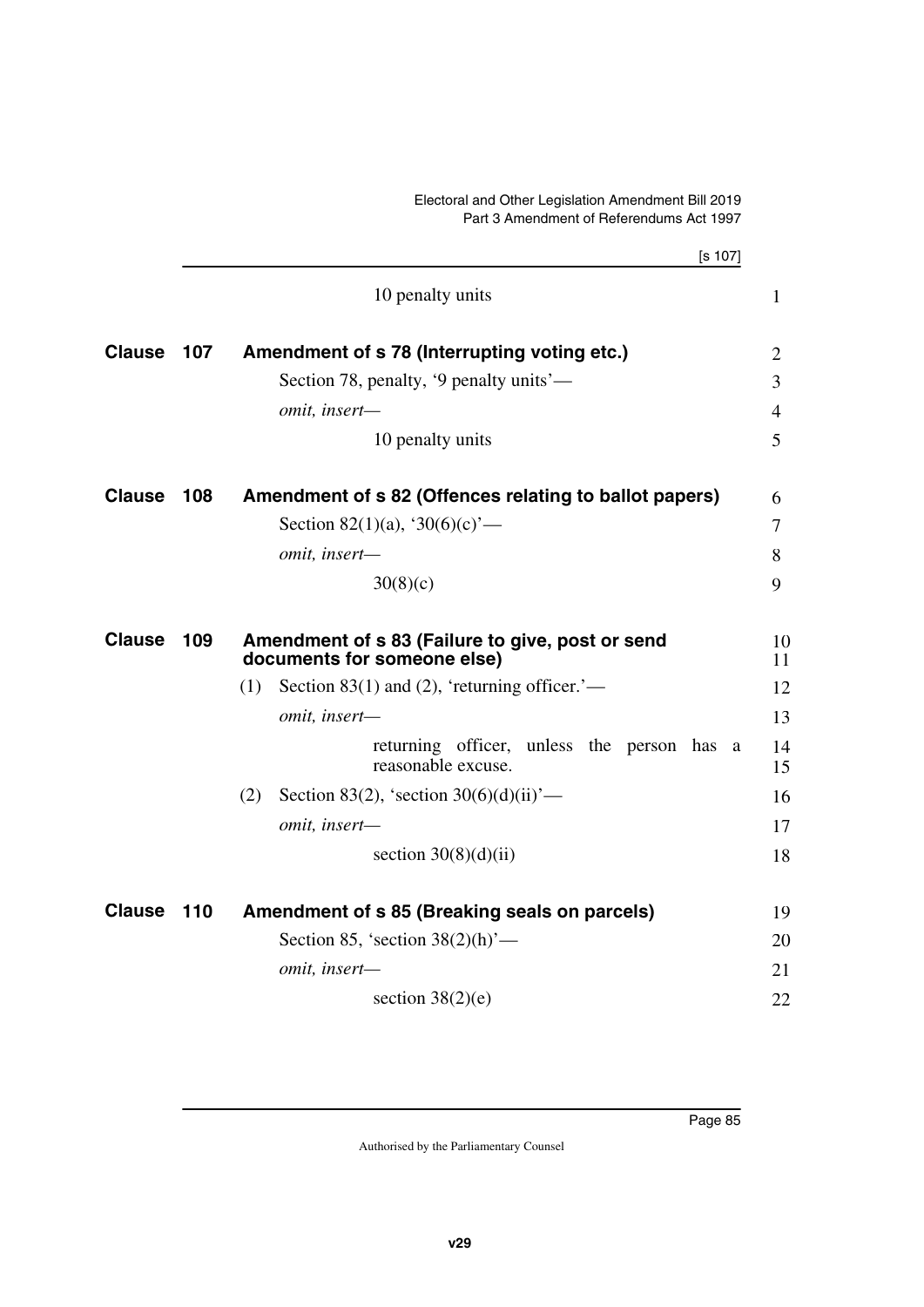[s 111]

| <b>Clause</b> | 111 | Amendment of s 86 (Duty of witness to signing of<br>declaration voting papers)          | 1<br>$\overline{2}$ |
|---------------|-----|-----------------------------------------------------------------------------------------|---------------------|
|               |     | Section 86, 'section $30(6)(a)$ '—                                                      | 3                   |
|               |     | omit, insert-                                                                           | 4                   |
|               |     | section $30(8)(a)$                                                                      | 5                   |
| <b>Clause</b> | 112 | Amendment of s 88 (Extension of time)                                                   | 6                   |
|               |     | Section 88(1), after 'under the'—                                                       | 7                   |
|               |     | insert—                                                                                 | 8                   |
|               |     | Constitution of Queensland 2001, section 19B or                                         | 9                   |
| <b>Clause</b> | 113 | Amendment of s 89 (Cut-off day for electoral rolls for an<br>election and a referendum) | 10<br>11            |
|               |     | Section 89(2), 'stated in the writ for the election'—                                   | 12                  |
|               |     | omit, insert-                                                                           | 13                  |
|               |     | for the election under the <i>Electoral Act 1992</i>                                    | 14                  |
| <b>Clause</b> | 114 | Omission of s 90 (Pre-poll voting—making a declaration<br>vote at a commission office)  | 15<br>16            |
|               |     | Section 90-                                                                             | 17                  |
|               |     | omit.                                                                                   | 18                  |
| <b>Clause</b> | 115 | Amendment of s 94 (Applications, declarations, ballot<br>papers and references)         | 19<br>20            |
|               |     | Section 94(a), 'section $119(1)$ '—<br>(1)                                              | 21                  |
|               |     | omit, insert-                                                                           | 22                  |
|               |     | section $119(2)$                                                                        | 23                  |
|               |     | Section 94(a), 'section $30(1)$ '—<br>(2)                                               | 24                  |
|               |     | omit, insert-                                                                           | 25                  |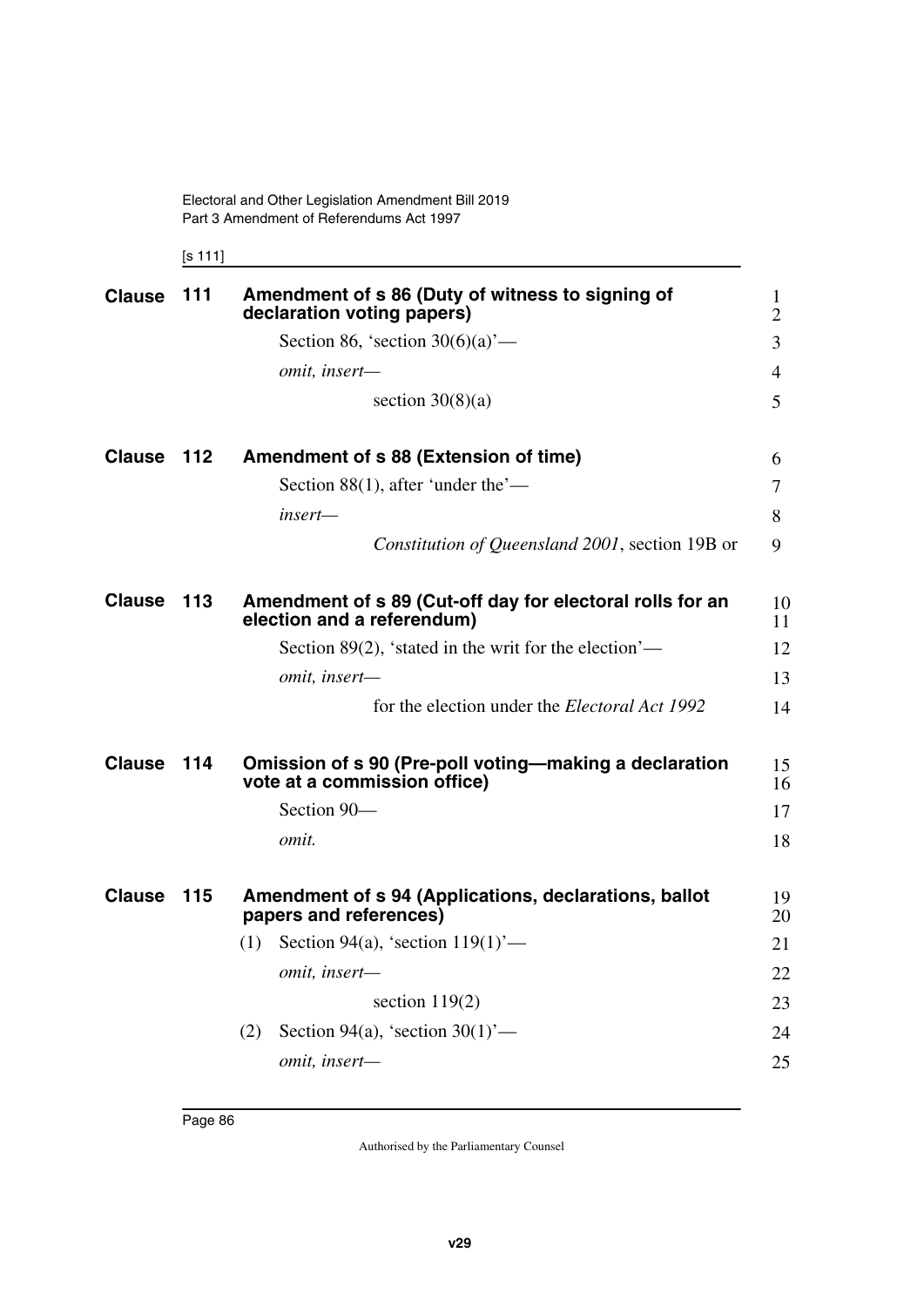$[s 116]$ 

|               |     | section $30(2)$                                                                                                                                    | $\mathbf{1}$   |
|---------------|-----|----------------------------------------------------------------------------------------------------------------------------------------------------|----------------|
|               |     | Section 94(b) and (c), '119,'—<br>(3)                                                                                                              | 2              |
|               |     | <i>omit.</i>                                                                                                                                       | 3              |
|               |     | Section 94(b) and (c), '29,'—<br>(4)                                                                                                               | 4              |
|               |     | omit.                                                                                                                                              | 5              |
| <b>Clause</b> | 116 | Insertion of new s 95A                                                                                                                             | 6              |
|               |     | After section 95—                                                                                                                                  | 7              |
|               |     | $insert-$                                                                                                                                          | 8              |
|               |     | 95A Suspension of poll at both referendum and<br>election                                                                                          | 9<br>10        |
|               |     | This section applies if—<br>(1)                                                                                                                    | 11             |
|               |     | the polling day for a referendum is also the<br>(a)<br>polling day for an election; and                                                            | 12<br>13       |
|               |     | the returning officer suspends the poll at a<br>(b)<br>polling booth under the <i>Electoral Act 1992</i> ,<br>section 99B.                         | 14<br>15<br>16 |
|               |     | The poll at the polling booth for the referendum is<br>(2)<br>also suspended while the poll at the polling booth<br>for the election is suspended. | 17<br>18<br>19 |
| Clause        | 117 | Amendment of s 96 (Adjournment at both referendum<br>and election)                                                                                 | 20<br>21       |
|               |     | Section $96(1)(b)$ and (c), after 'section'—                                                                                                       | 22             |
|               |     | $insert-$                                                                                                                                          | 23             |
|               |     | 99B or                                                                                                                                             | 24             |
| Clause        | 118 | Amendment of s 96AC (Application of division 1)                                                                                                    | 25             |
|               |     | Section $96AC(1)$ —<br>(1)                                                                                                                         | 26             |
|               |     | insert-                                                                                                                                            | 27             |
|               |     |                                                                                                                                                    |                |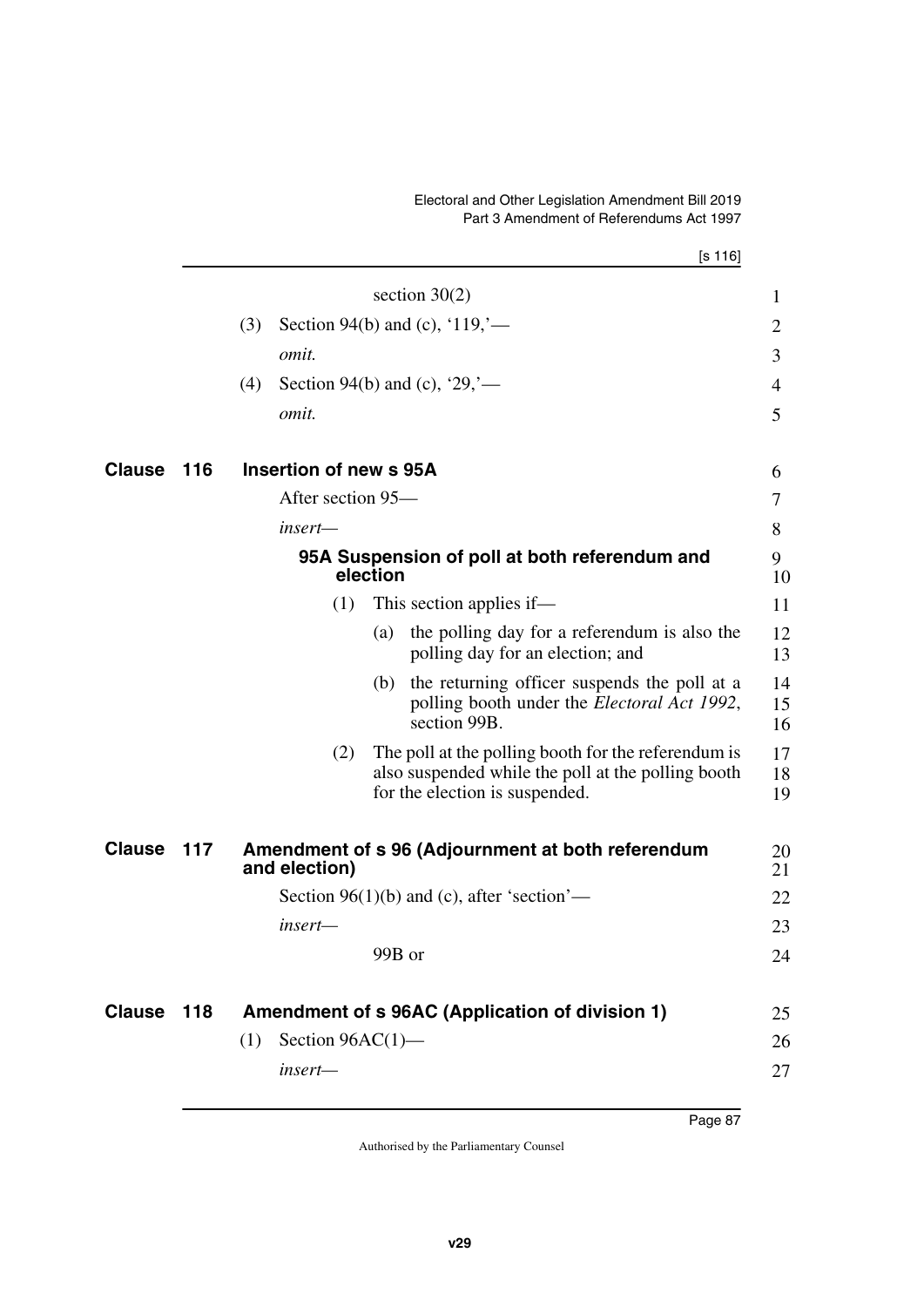[s 119]

|               |     |     |                                | (fa) the reference in section $95A$ or $96(1)$ to the<br>Electoral Act 1992, section 99B were a<br>reference to the LGEA, section 52A; and | $\mathbf{1}$<br>$\overline{2}$<br>3 |
|---------------|-----|-----|--------------------------------|--------------------------------------------------------------------------------------------------------------------------------------------|-------------------------------------|
|               |     | (2) | Section 96AC(1)(fa) to $(i)$ — |                                                                                                                                            | 4                                   |
|               |     |     |                                | <i>renumber</i> as section $96AC(1)(g)$ to (j).                                                                                            | 5                                   |
| <b>Clause</b> | 119 |     | papers and references)         | Amendment of s 96AE (Applications, declarations, ballot                                                                                    | 6<br>7                              |
|               |     |     |                                | Section 96AE(a), 'section $30(1)$ '—                                                                                                       | 8                                   |
|               |     |     | omit, insert-                  |                                                                                                                                            | 9                                   |
|               |     |     |                                | section $30(2)$                                                                                                                            | 10                                  |
| <b>Clause</b> | 120 |     |                                | <b>Omission of s 96AH (Ballot papers)</b>                                                                                                  | 11                                  |
|               |     |     | Section 96AH-                  |                                                                                                                                            | 12                                  |
|               |     |     | omit.                          |                                                                                                                                            | 13                                  |
| <b>Clause</b> | 121 |     |                                | <b>Amendment of sch 3 (Dictionary)</b>                                                                                                     | 14                                  |
|               |     | (1) | voting office-                 | Schedule 3, definitions <i>ordinary postal voter</i> and <i>pre-poll</i>                                                                   | 15<br>16                            |
|               |     |     | omit.                          |                                                                                                                                            | 17                                  |
|               |     | (2) | Schedule 3-                    |                                                                                                                                            | 18                                  |
|               |     |     | insert-                        |                                                                                                                                            | 19                                  |
|               |     |     |                                | <i>certified copy</i> , of an electoral roll, means a<br>certified copy of the electoral roll under the<br>Electoral Act 1992.             | 20<br>21<br>22                      |
|               |     |     |                                | <i>ordinary postal voter see section 30(2).</i>                                                                                            | 23                                  |
|               |     |     |                                | <i>pre-poll voting office</i> see section $16A(1)(a)$ .                                                                                    | 24                                  |
|               |     |     |                                | <i>referendum matter</i> means anything able to, or<br>intended to-                                                                        | 25<br>26                            |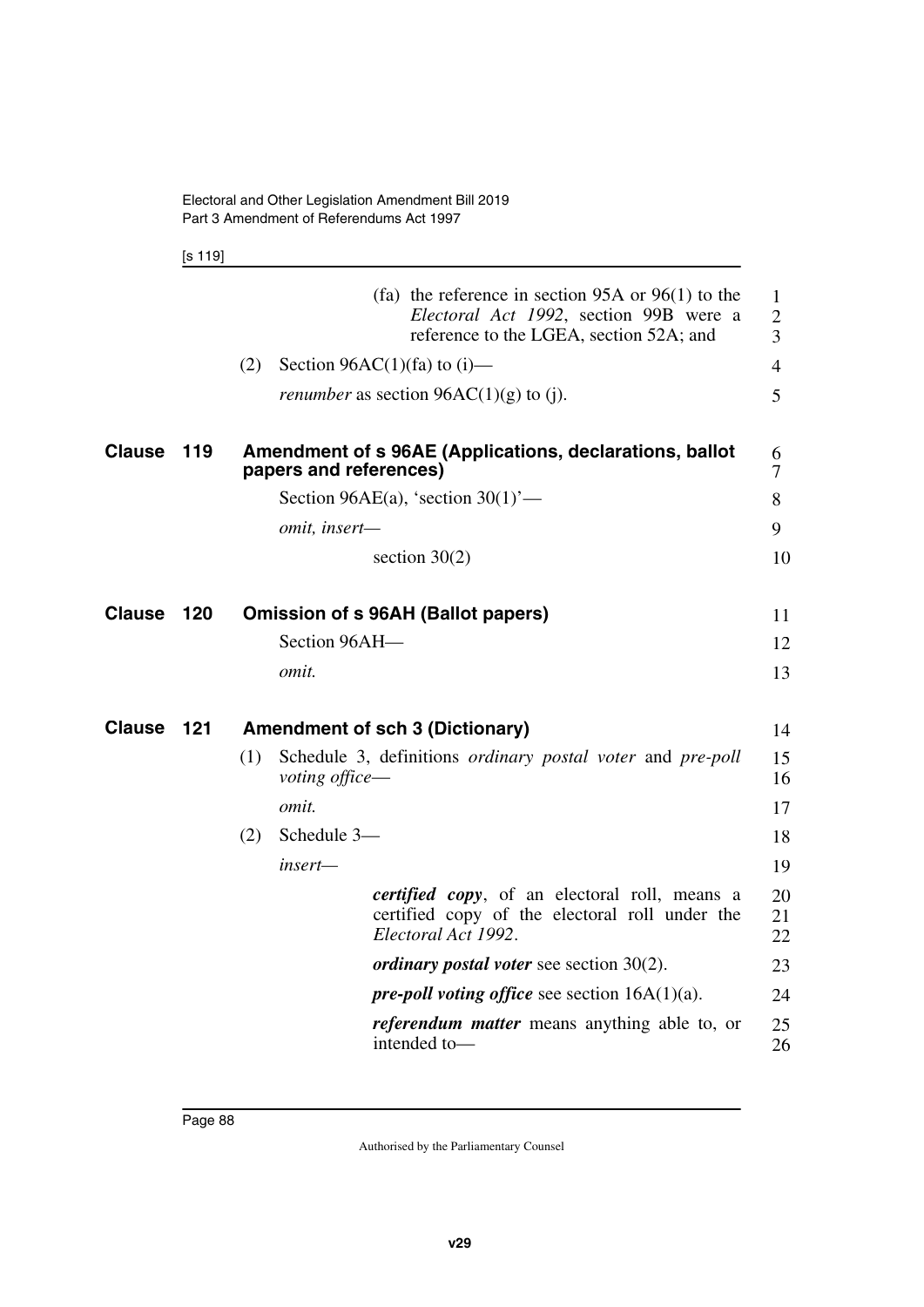|               |                   |     |                    | [s 122]                                                                  |                     |
|---------------|-------------------|-----|--------------------|--------------------------------------------------------------------------|---------------------|
|               |                   |     |                    | influence an elector in relation to voting at a<br>(a)<br>referendum; or | 1<br>$\overline{2}$ |
|               |                   |     |                    | (b) affect the result of a referendum.                                   | 3                   |
|               |                   |     |                    | spoilt ballot paper see section $34A(1)(a)(i)$ and<br>$34B(1)(b)$ .      | $\overline{4}$<br>5 |
|               | Part 4            |     |                    | <b>Amendment of other Acts</b>                                           | 6                   |
|               | <b>Division 1</b> |     |                    | <b>Amendment of Acts Interpretation</b><br><b>Act 1954</b>               | 7<br>8              |
| <b>Clause</b> | 122               |     | <b>Act amended</b> |                                                                          | 9                   |
|               |                   |     |                    | This division amends the Acts Interpretation Act 1954.                   | 10                  |
| <b>Clause</b> | 123               |     | and expressions)   | Amendment of sch 1 (Meaning of commonly used words                       | 11<br>12            |
|               |                   | (1) | $(c)$ —            | Schedule 1, definition Constitution of Queensland, paragraph             | 13<br>14            |
|               |                   |     | omit.              |                                                                          | 15                  |
|               |                   | (2) | $(d)$ —            | Schedule 1, definition Constitution of Queensland, paragraph             | 16<br>17            |
|               |                   |     |                    | <i>renumber</i> as paragraph (c).                                        | 18                  |
|               | <b>Division 2</b> |     |                    | <b>Amendment of Parliament of</b><br><b>Queensland Act 2001</b>          | 19<br>20            |
| Clause        | 124               |     | <b>Act amended</b> |                                                                          | 21                  |
|               |                   |     |                    | This division amends the Parliament of Queensland Act 2001.              | 22                  |